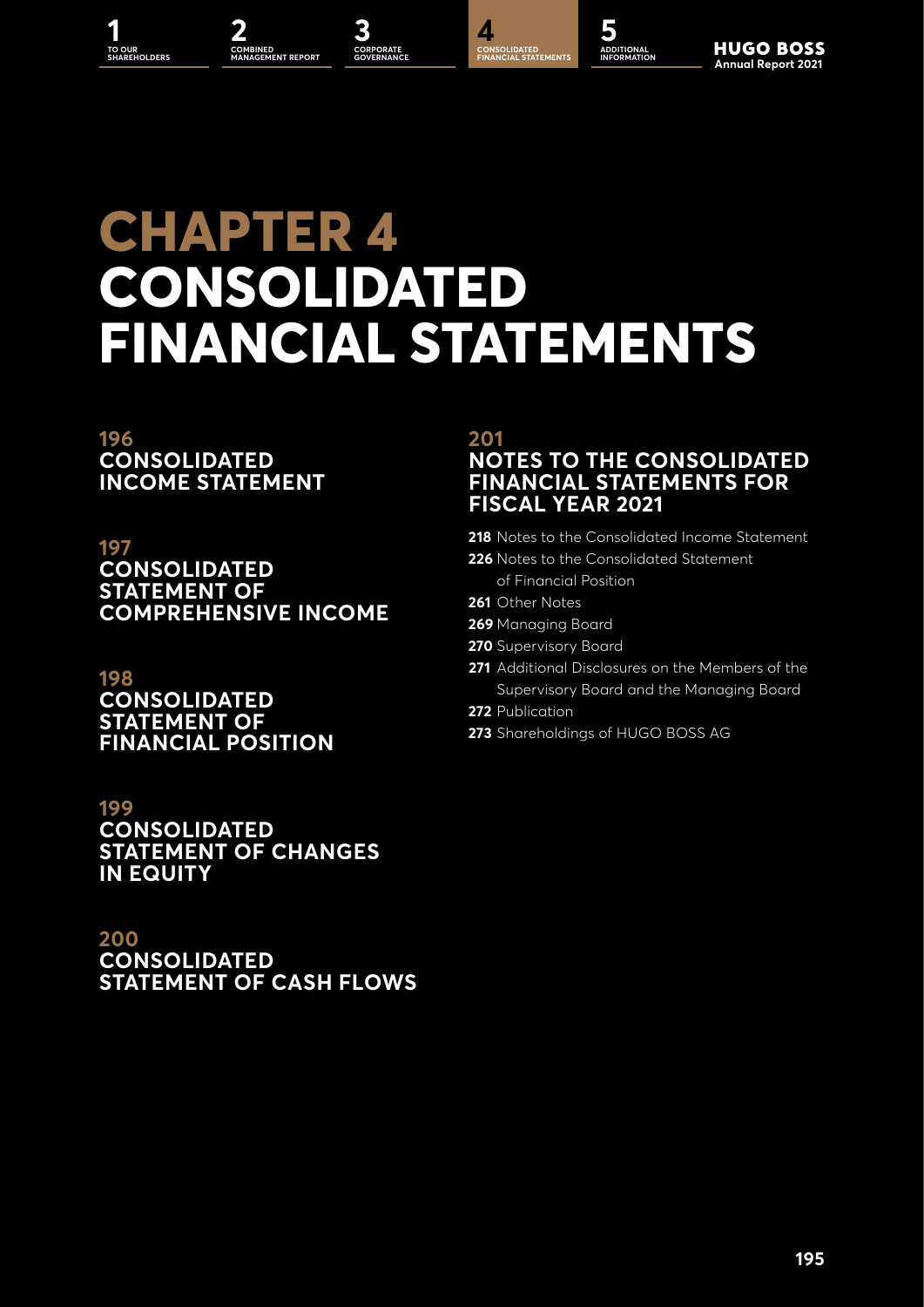<span id="page-1-0"></span>

**ADDITIONAL INFORMATION**

# **CONSOLIDATED INCOME STATEMENT**

# **for the period from January 1 to December 31, 2021**

**CONSOLIDATED STATEMENT OF FINANCIAL POSITION** (IN EUR THOUSAND)

|                                       | Notes | 2021        | 2020          |
|---------------------------------------|-------|-------------|---------------|
| <b>Sales</b>                          | (1)   | 2,786,110   | 1,945,843     |
| Cost of sales                         | (1)   | (1,065,301) | (758, 641)    |
| <b>Gross profit</b>                   |       | 1,720,809   | 1,187,202     |
| In % of sales                         |       | 61.8        | 61.0          |
| Selling and distribution expenses     | (2)   | (1,190,623) | (1, 137, 977) |
| Administration expenses               | (3)   | (302, 187)  | (284, 843)    |
| <b>Operating result (EBIT)</b>        |       | 228,000     | (235, 618)    |
| Net interest income/expenses          |       | (20, 688)   | (26, 168)     |
| Other interest and similar income     |       | 1,869       | 2,281         |
| Interest and similar expenses         |       | (22, 557)   | (28, 449)     |
| <b>Other financial items</b>          |       | (10, 437)   | (11, 450)     |
| <b>Financial result</b>               | (4)   | (31, 125)   | (37,618)      |
| <b>Earnings before taxes</b>          |       | 196,874     | (273, 236)    |
| Income taxes                          | (5)   | (52,749)    | 54,054        |
| Net income                            |       | 144,125     | (219, 182)    |
| Attributable to:                      |       |             |               |
| Equity holders of the parent company  |       | 137,339     | (219, 593)    |
| Non-controlling interests             |       | 6,786       | 412           |
| Earnings per share (EUR) <sup>1</sup> | (6)   | 1.99        | (3)           |
| Dividend per share (EUR) <sup>2</sup> | (16)  | 0.70        | 0.04          |

**1** Basic and diluted earnings per share.

**2** 2021: Proposed dividend.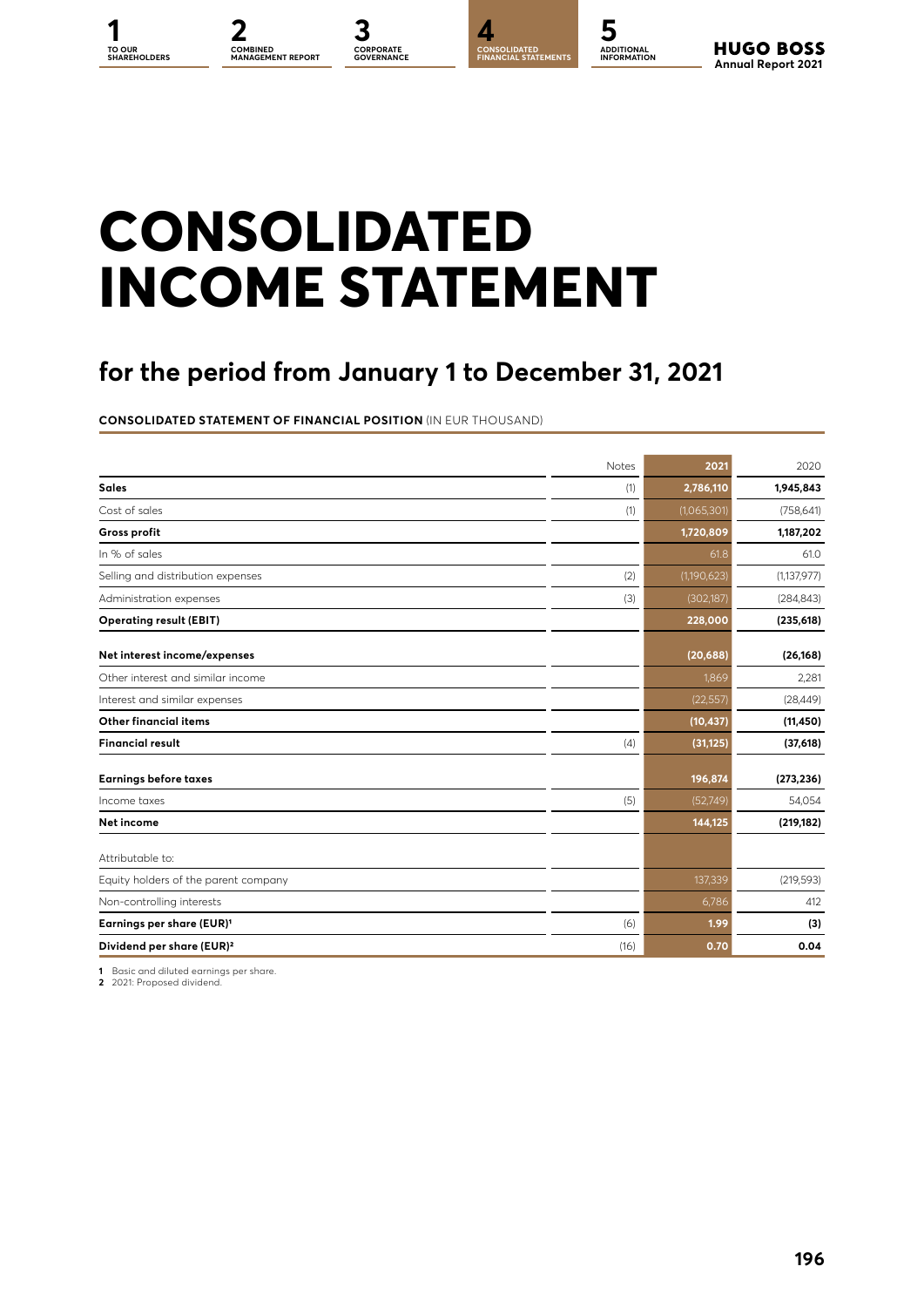<span id="page-2-0"></span>

# **CONSOLIDATED STATEMENT OF COMPREHENSIVE INCOME**

# **for the period from January 1 to December 31, 2021**

**CONSOLIDATED STATEMENT OF COMPREHENSIVE INCOME** (IN EUR THOUSAND)

|                                                          | 2021    | 2020       |
|----------------------------------------------------------|---------|------------|
| Net income                                               | 144,125 | (219, 182) |
| Items that will not be reclassified to profit or loss    |         |            |
| Remeasurements of defined benefit plans                  | 8,635   | (4,071)    |
| Items may be reclassified subsequently to profit or loss |         |            |
| Currency differences                                     | 31,160  | (18,707)   |
| Gains/losses from cash flow hedges                       | (1,402) | (3, 153)   |
| Other comprehensive income, net of tax                   | 38,393  | (25, 931)  |
| Total comprehensive income                               | 182,518 | (245, 113) |
| Attributable to:                                         |         |            |
| Equity holders of the parent company                     | 174,337 | (245, 054) |
| Non-controlling interests                                | 8,180   | (58)       |
| Total comprehensive income                               | 182,518 | (245, 113) |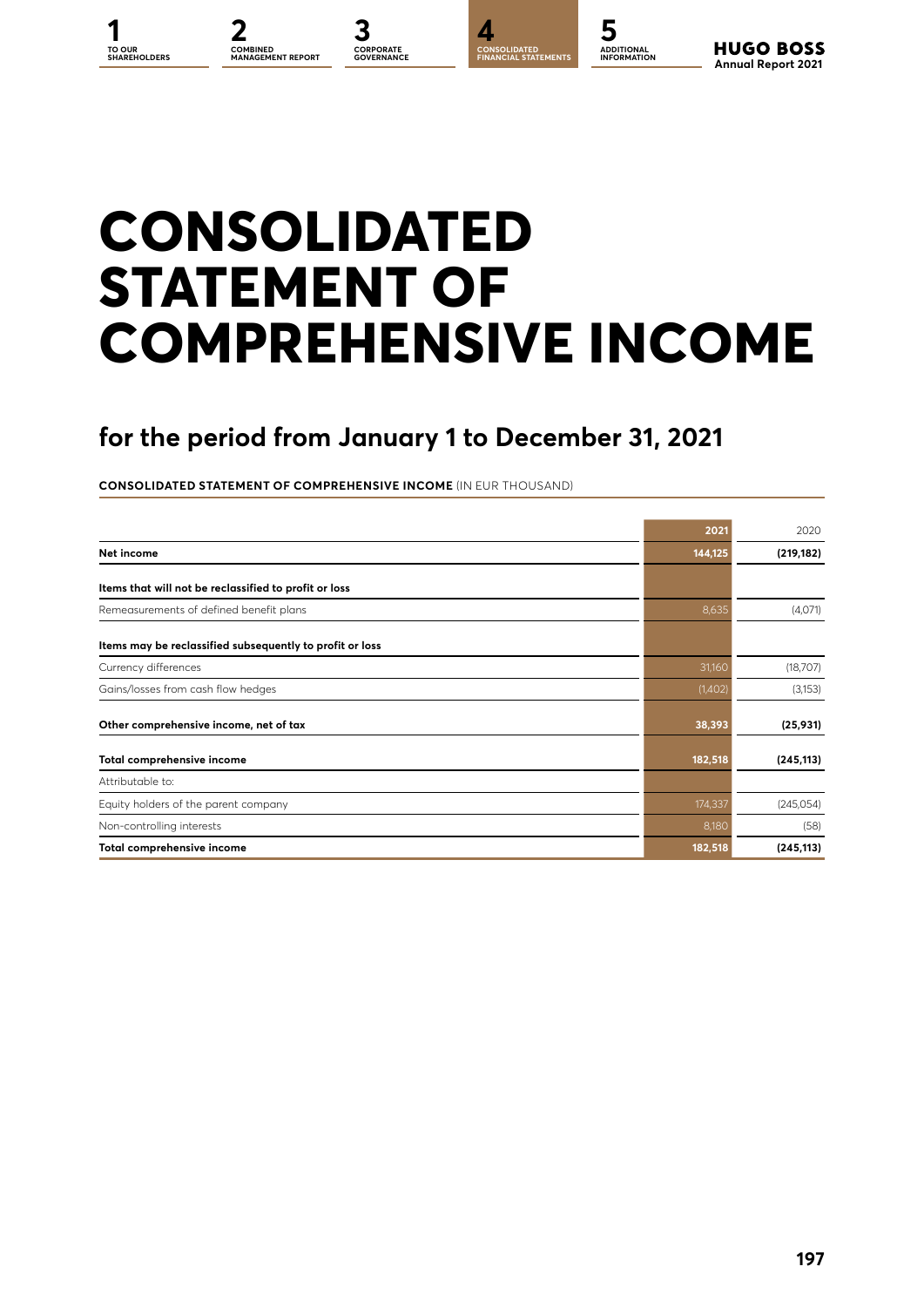<span id="page-3-0"></span>**CONSOLIDATED STATEMENT OF FINANCIAL POSITION**

**CONSOLIDATED FINANCIAL STATEMENTS**

**ADDITIONAL INFORMATION**

**Annual Report 2021** 

**HUGO BOSS** 

# **as of December 31, 2021**

**CONSOLIDATED STATEMENT OF FINANCIAL POSITION** (IN EUR THOUSAND)

| Assets                                                      | Notes                    | 2021      | 2020      |
|-------------------------------------------------------------|--------------------------|-----------|-----------|
| Property, plant and equipment <sup>1</sup>                  | (8)                      | 417,974   | 404,013   |
| Intangible assets                                           | (8)                      | 163,632   | 170,272   |
| Right-of-use assets <sup>1</sup>                            | (9)                      | 695,092   | 747,969   |
| Deferred tax assets                                         | (5)                      | 160,163   | 171,212   |
| Non-current financial assets                                | (11), (22)               | 19,570    | 21,476    |
| Other non-current assets                                    | (11)                     | 1,125     | 628       |
| Non-current assets                                          |                          | 1,457,556 | 1,515,570 |
| Inventories                                                 | (12)                     | 605.554   | 618,458   |
| Trade receivables                                           | (13)                     | 234,527   | 172,001   |
| Current tax receivables                                     | (5)                      | 14,655    | 18,484    |
| Current financial assets                                    | (11), (22)               | 27,465    | 20,717    |
| Other current assets                                        | (11)                     | 111,071   | 99,985    |
| Cash and cash equivalents                                   | (14)                     | 284,694   | 125,277   |
| <b>Current assets</b>                                       |                          | 1,277,966 | 1,054,922 |
| Total                                                       |                          | 2,735,522 | 2,570,492 |
| <b>Equity and liabilities</b>                               |                          |           |           |
| Subscribed capital                                          | (15)                     | 70,400    | 70,400    |
| Own shares                                                  | (15)                     | (42, 363) | (42, 363) |
| Capital reserve                                             |                          | 399       | 399       |
| Retained earnings                                           |                          | 849,603   | 706,391   |
| Accumulated other comprehensive income                      |                          | 47,348    | 18,984    |
| Equity attributable to equity holders of the parent company |                          | 925,387   | 753,811   |
| Non-controlling interests                                   |                          | 14,306    | 6,126     |
| Group equity                                                |                          | 939,693   | 759,937   |
| Non-current provisions                                      | $(17)$ , $(18)$ , $(19)$ | 101,846   | 91,216    |
| Non-current financial liabilities                           | $(20)$ , $(22)$          | 103,445   | 196,053   |
| Non-current lease liabilities                               | (9)                      | 601,156   | 649,400   |
| Deferred tax liabilities                                    | (5)                      | 10,643    | 12,541    |
| Other non-current liabilities                               | (21)                     | 896       | 1,617     |
| <b>Non-current liabilities</b>                              |                          | 817,986   | 950,827   |
| Current provisions <sup>1</sup>                             | (17)                     | 99,093    | 79,439    |
| Current financial liabilities                               | $(20)$ , $(22)$          | 32,025    | 84,585    |
| Current lease liabilities                                   | (9)                      | 193,429   | 212,876   |
| Income tax payables                                         | (5)                      | 28,364    | 41,525    |
| Trade and other payables                                    |                          | 464,408   | 299,237   |
| Other current liabilities <sup>1</sup>                      | (21)                     | 160,524   | 142,066   |
| <b>Current liabilities</b>                                  |                          | 977,843   | 859,728   |
| Total                                                       |                          | 2,735,522 | 2,570,492 |

**1** Amounts shown differ from those reported in the previous year due to reclassifications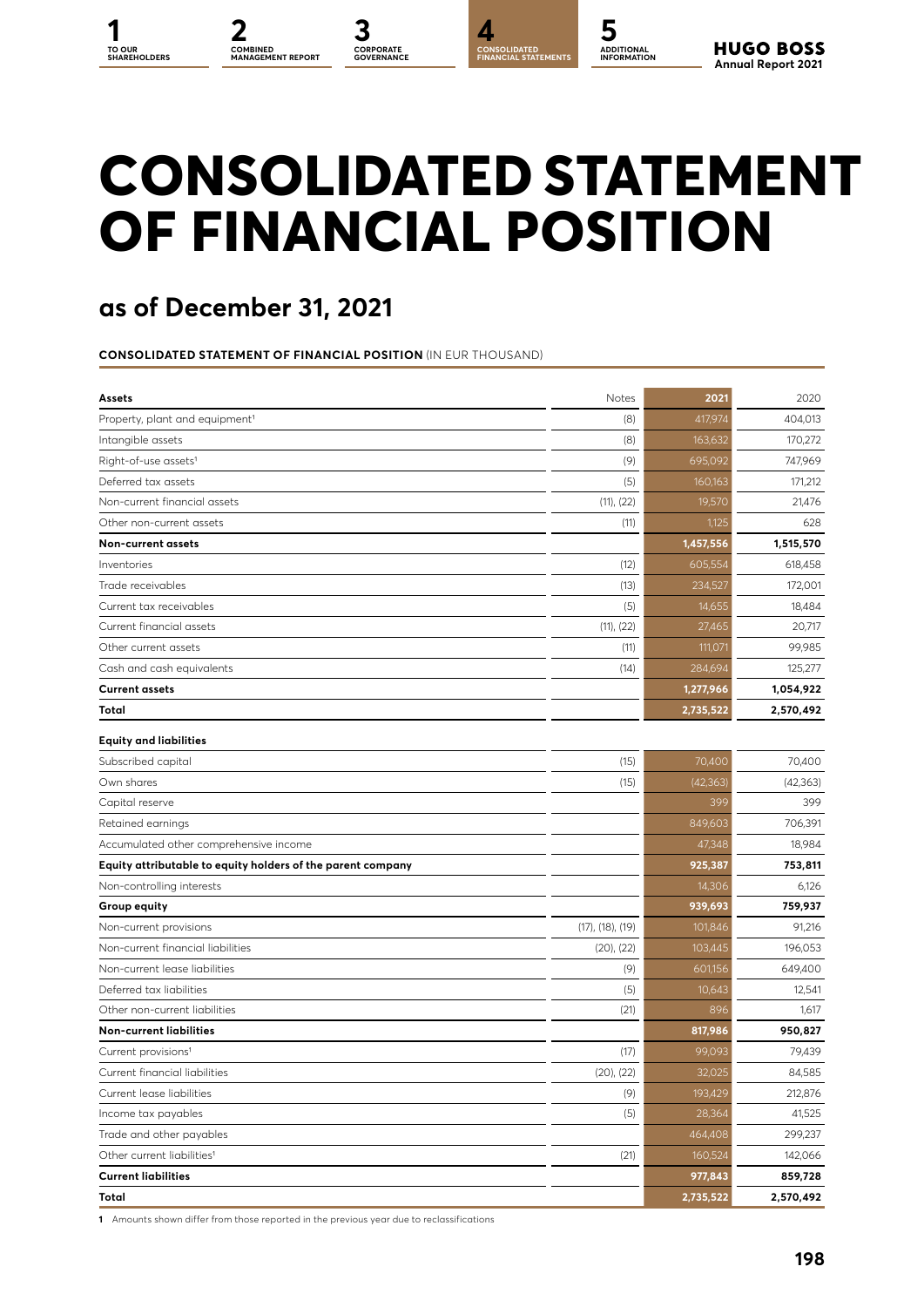# **CONSOLIDATED STATEMENT OF CHANGES IN EQUITY**

**CONSOLIDATED FINANCIAL STATEMENTS**

**ADDITIONAL INFORMATION**

## **for the period from January 1 to December 31, 2021**

<span id="page-4-0"></span>**1 2 3 [4](#page-0-0) 5**

**COMBINED MANAGEMENT REPORT**

**TO OUR [SHAREHOLDERS](#page--1-0)**

**CORPORATE GOVERNANCE**

**CONSOLIDATED STATEMENT OF CHANGES IN EQUITY** (IN EUR THOUSAND)

|                                             |                       |            |                 | Retained earnings |                | Accumulated other<br>comprehensive income |                                          |                                              | Group equity                 |              |
|---------------------------------------------|-----------------------|------------|-----------------|-------------------|----------------|-------------------------------------------|------------------------------------------|----------------------------------------------|------------------------------|--------------|
|                                             | Subscribed<br>capital | Own shares | Capital reserve | Legal reserves    | Other reserves | Currency<br>translation                   | Gains/losses<br>from cash flow<br>hedges | Total before<br>non-controlling<br>interests | Non-controlling<br>interests | Group equity |
| <b>Notes</b>                                | (15)                  | (15)       |                 |                   |                |                                           |                                          |                                              |                              |              |
| <b>January 1, 2020</b>                      | 70,400                | (42, 363)  | 399             | 6,641             | 926,175        | 39,194                                    | 1,180                                    | 1,001,627                                    | 41                           | 1,001,668    |
| Net income                                  |                       |            |                 |                   | (219, 593)     |                                           |                                          | (219, 593)                                   | 412                          | (219, 182)   |
| Other income                                |                       |            |                 |                   | (4,071)        | (18, 237)                                 | (3, 153)                                 | (25, 461)                                    | (470)                        | (25,931)     |
| Comprehensive income                        |                       |            |                 |                   | (223, 664)     | (18, 237)                                 | (3, 153)                                 | (245, 054)                                   | (58)                         | (245, 113)   |
| Dividend payment                            |                       |            |                 |                   | (2,761)        |                                           |                                          | (2,761)                                      |                              | (2,761)      |
| Acquisition of non-controlling<br>interests |                       |            |                 |                   |                |                                           |                                          |                                              | 6,143                        | 6,143        |
| December 31, 2020                           | 70,400                | (42, 363)  | 399             | 6,641             | 699,750        | 20,957                                    | (1, 973)                                 | 753,811                                      | 6,126                        | 759,937      |
| <b>January 1, 2021</b>                      | 70,400                | (42, 363)  | 399             | 6,641             | 699,750        | 20,957                                    | (1,973)                                  | 753,811                                      | 6,126                        | 759,937      |
| Net income                                  |                       |            |                 |                   | 137,339        |                                           |                                          | 137,339                                      | 6,786                        | 144,125      |
| Other income                                |                       |            |                 |                   | 8,635          | 29,766                                    | (1,402)                                  | 36,999                                       | 1,394                        | 38,393       |
| Comprehensive income                        |                       |            |                 |                   | 145,974        | 29,766                                    | (1,402)                                  | 174,337                                      | 8,180                        | 182,518      |
| Dividend payment                            |                       |            |                 |                   | (2,761)        |                                           |                                          | (2,761)                                      |                              | (2,761)      |
| 31. Dezember 2021                           | 70,400                | (42, 363)  | 399             | 6,641             | 842,963        | 50,723                                    | (3, 375)                                 | 925,387                                      | 14,306                       | 939,693      |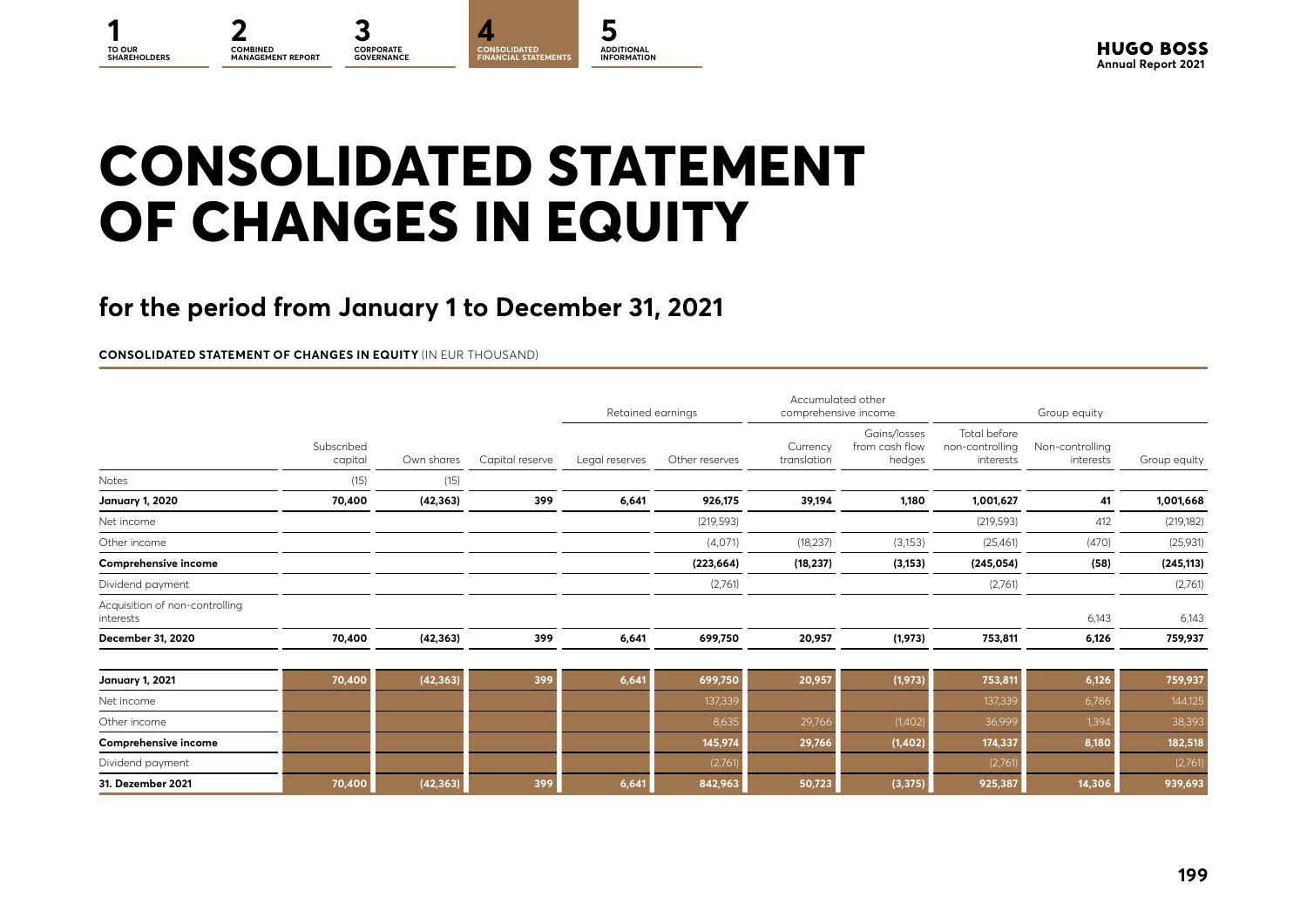<span id="page-5-0"></span>**1 2 3 [4](#page-0-0) 5 CORPORATE CONSOLIDATED FINANCIAL STATEMENTS**

**ADDITIONAL INFORMATION**

# **CONSOLIDATED STATEMENT OF CASH FLOWS**

# **for the period from January 1 to December 31, 2021**

**CONSOLIDATED STATEMENT OF CASH FLOWS** (IN EUR THOUSAND)

|                                                                                 | Notes | 2021       | 2020       |
|---------------------------------------------------------------------------------|-------|------------|------------|
|                                                                                 | (23)  |            |            |
| Net income                                                                      |       | 144,125    | (219, 182) |
| Depreciation/amortization                                                       | (8)   | 339,284    | 465,327    |
| Unrealized net foreign exchange gain/loss                                       |       | 2,709      | 20.635     |
| Other non-cash transactions                                                     |       | 5,525      | (984)      |
| Income tax expense/income                                                       | (5)   | 52,749     | (54,054)   |
| Interest expenses/income                                                        | (4)   | 20,689     | 26,167     |
| Change in inventories                                                           |       | 35,273     | (5,410)    |
| Change in receivables and other assets                                          |       | (73, 565)  | 64,983     |
| Change in trade payables and other liabilities <sup>1</sup>                     |       | 196,580    | (5,814)    |
| Result from disposal of non-current assets                                      |       | (7,684)    | (1,651)    |
| Change in provisions for pensions                                               | (19)  | (3,093)    | (7,527)    |
| Change in other provisions <sup>1</sup>                                         |       | (3, 305)   | (10, 965)  |
| Income taxes paid                                                               |       | (51,180)   | (31,613)   |
| Cash flow from operating activities                                             |       | 658,107    | 239,912    |
| Investments in property, plant and equipment                                    | (8)   | (81,280)   | (58, 469)  |
| Investments in intangible assets                                                | (8)   | (20, 264)  | (19,611)   |
| Acquisition of subsidiaries and other business entities                         |       | (2,963)    | 1,961      |
| Impact from change in basis of consolidation                                    | (34)  | 58         | $\circ$    |
| Cash receipts from sales of property, plant and equipment and intangible assets |       | 5,437      | 370        |
| Cash flow from investing activities                                             |       | (99, 012)  | (75, 749)  |
| Dividends paid to equity holders of the parent company                          | (16)  | (2,761)    | (2,761)    |
| Change in current financial liabilities                                         | (22)  | (173,808)  | (56, 632)  |
| Change in non-current financial liabilities                                     | (22)  | $\Omega$   | 104,793    |
| Repayment of lease liabilities                                                  |       | (210, 749) | (187, 466) |
| Interest paid                                                                   |       | (21, 186)  | (27, 512)  |
| Interest received                                                               |       | 862        | 2.284      |
| <b>Cash flow from financing activities</b>                                      |       | (407, 642) | (167, 294) |
| Exchange-rate related changes in cash and cash equivalents                      |       | 7,964      | (4,218)    |
| Change in cash and cash equivalents                                             |       | 159,417    | (7, 349)   |
| Cash and cash equivalents at the beginning of the period                        |       | 125,277    | 132,626    |
| Cash and cash equivalents at the end of the period                              | (14)  | 284,694    | 125,277    |

**1** Amounts shown differ from those reported in the previous year due to reclassifications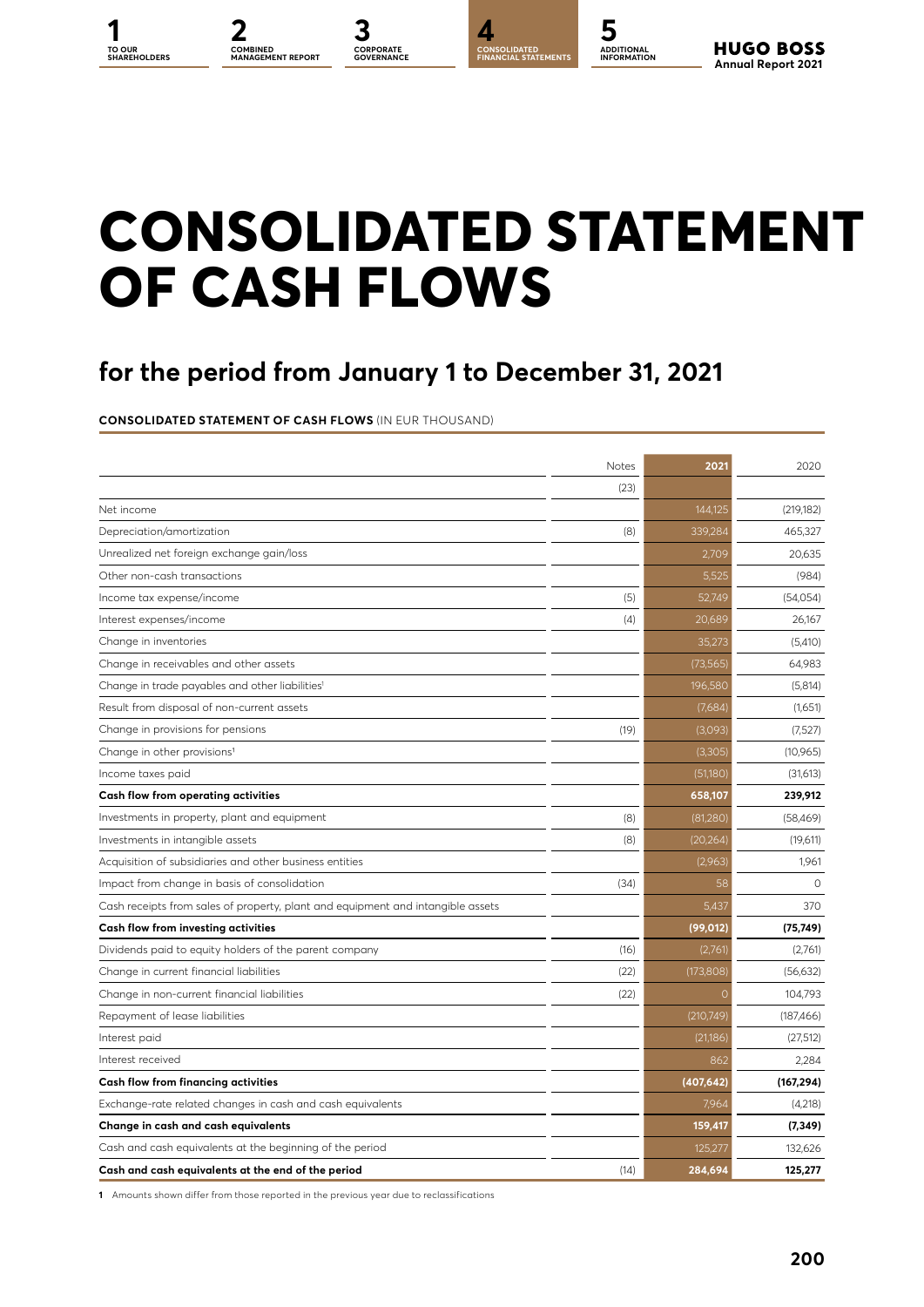<span id="page-6-0"></span>

**CONSOLIDATED FINANCIAL STATEMENTS**



# **NOTES TO THE CONSOLIDATED FINANCIAL STATEMENTS FOR FISCAL YEAR 2021**

# **General information**

HUGO BOSS AG is a publicly listed stock corporation with registered offices in Dieselstrasse 12, 72555 Metzingen, Germany. The Company is filed in the commercial register of Stuttgart local court under HRB 360610.

The purpose of HUGO BOSS AG and its subsidiaries (together "HUGO BOSS" or "the Group") is the development, marketing and distribution of high-end fashion and accessories in the premium segment of the global apparel industry.

The consolidated financial statements of HUGO BOSS AG as of December 31, 2021, were prepared in accordance with IFRS as issued by the International Accounting Standards Board (IASB), the International Financial Reporting Standards (IFRS), as adopted by the European Union (EU), and the additional regulations pursuant to Sec. 315e (1) HGB ["Handelsgesetzbuch": German Commercial Code].

The consolidated financial statements and the combined management report of HUGO BOSS AG, Metzingen, were approved by the Managing Board for submission to the Supervisory Board by a decision on February 24, 2022.

Due to rounding and the presentation in EUR thousand, it is possible that the individual figures in the consolidated financial statements do not add up to the stated total.

# **Impact of COVID-19**

For the global apparel industry, fiscal year 2021 continued to be marked by the implications of the COVID-19 pandemic. In addition to regional lockdowns and related store closures, ongoing international travel restrictions weighed on industry development. Furthermore, global supply chain disruptions led to bottlenecks in transportation and logistics, as well as an increase in material and freight costs. Despite this volatile environment, the industry largely recovered from prior year's losses during the course of 2021.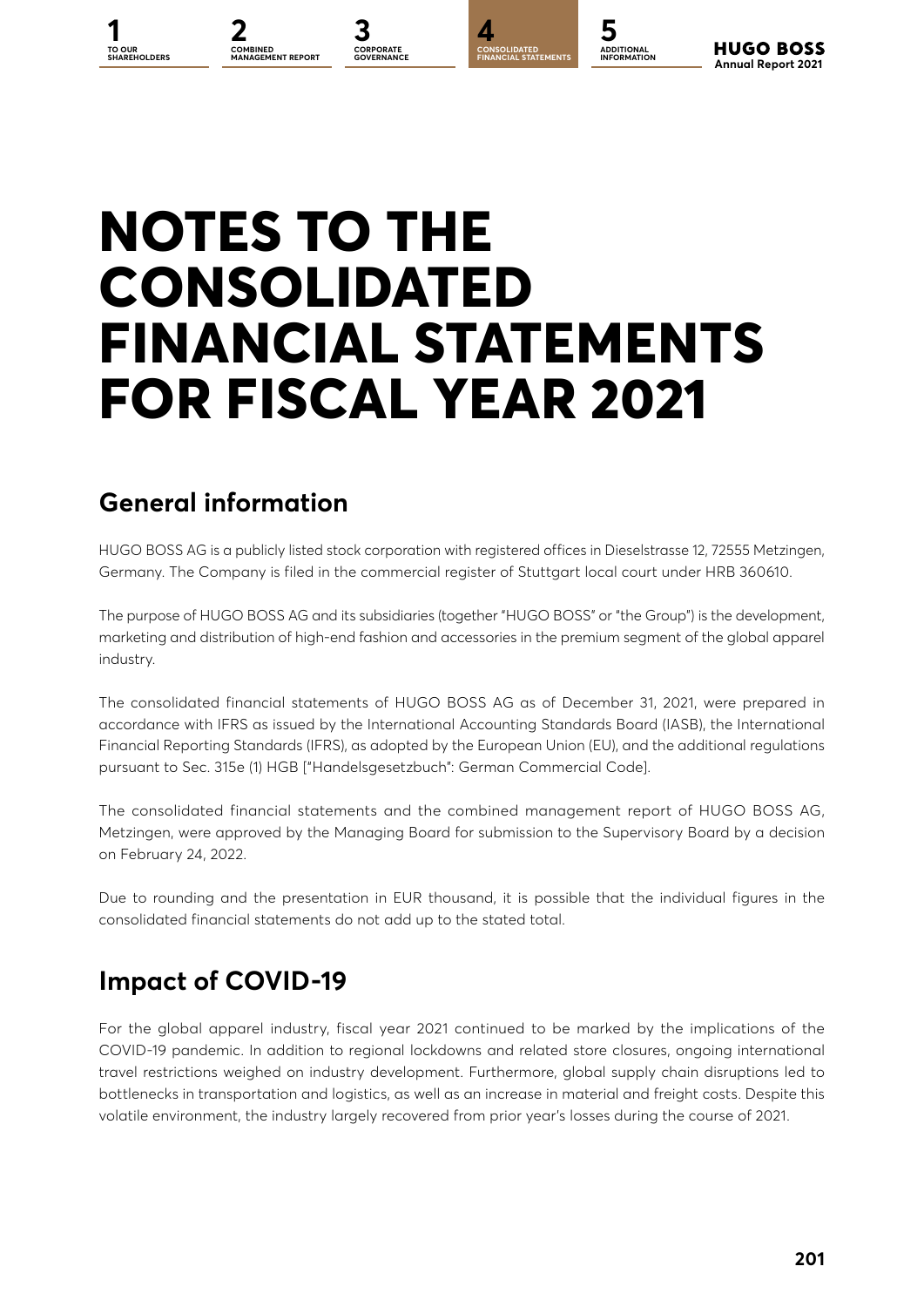



**ADDITIONAL INFORMATION**

In fiscal year 2021, HUGO BOSS recorded strong improvements in sales, earnings and free cash flow. While the implications of the COVID-19 pandemic were still noticeable at the beginning of the year, particularly in Europe, business recovery strongly accelerated from the second quarter onwards. As a result of the lifting of pandemic-related restrictions and strong progress in vaccination campaigns, global consumer sentiment picked up noticeably. The corresponding increase in local demand was particularly evident in Europe and the Americas. In the third quarter, in light of a further strong recovery of its global business, HUGO BOSS already returned to pre-pandemic sales and earnings levels. Finally, in the fourth quarter, the Company recorded the highest quarterly sales in its history thanks to a further acceleration in momentum. As a result, HUGO BOSS was able to exceed its sales and earnings targets for fiscal year 2021, which had already been revised upwards back in October. Nevertheless, against the backdrop of the ongoing pandemic situation in the context of the preparation of the consolidated financial statements, HUGO BOSS has made estimates and underlying assumptions with a material impact in particular with regard to the following aspects:

- IFRS 16 Leases Accounting for COVID-19 related Rent Concessions.
- Impairment testing of assets with a definite and indefinite useful life including goodwill
- Valuation of inventories
- Recoverability of receivables in particular those relating to trade receivables
- Assessment of the recoverability of deferred tax assets

The estimates made and the assumptions on which they are based can be found in the respective sections of the notes.

Taking into account the existing uncertainties in connection with the further course of the pandemic – for example with regard to new virus variants and associated renewed waves of infection – the actual results may deviate from the assumptions and estimates made.

# **Financial reporting**

The first time application of the following new standards and amendments to the IASB's standards and interpretations for fiscal year 2021 do not have a material impact on the presentation of the Group's financial position and results of operations for the changes described below. This includes:

• Amendments to IFRS 9, IAS 39 and IFRS 7, IFRS 4 and IFRS 16 : Interest Rate Bench-mark Reform Phase 2

The following amendments to the IASB's revised standards and interpretations have a material impact on the presentation of the Group's financial position and results of operation:

• Amendments to IFRS 16: COVID-19-Related Rent Concessions

On May 28, 2020, the IASB published "COVID-19-Related Rent Concessions – Amendment to IFRS 16 Leases". The amendments provide relief to lessees from applying IFRS 16 guidance on lease modifications accounting for rent concessions granted as a result of the COVID-19 pandemic. As a practical expedient, a lessee may elect not to assess whether a COVID-19 related rent concession from a lessor is a lease modification. In this case no adjustment of the right-of-use asset is made and the reduction in rent is recognized in the income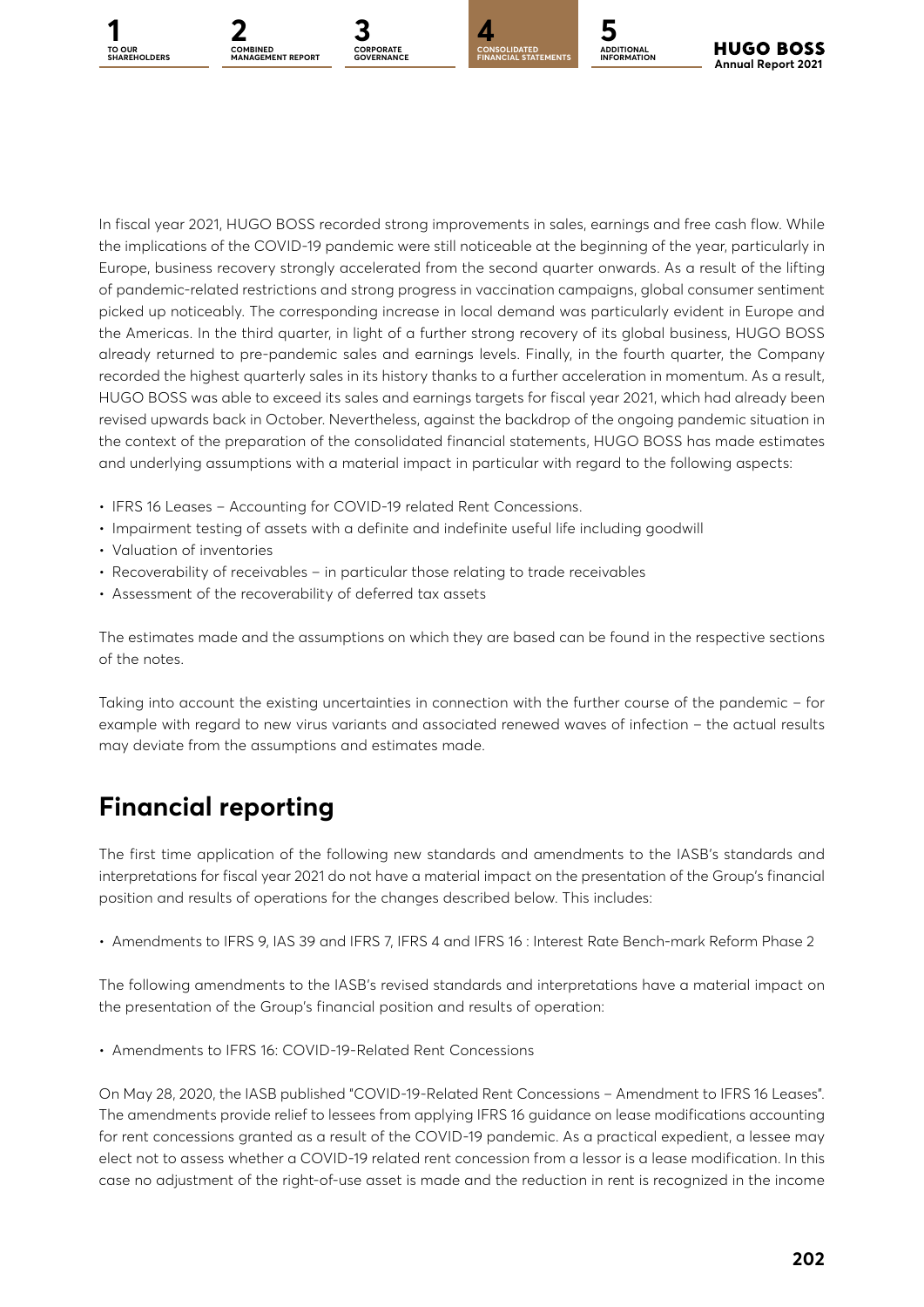



statement. A lessee that makes this election shall account for any qualified change in lease payments resulting from the rent concession the same way it would account for the change applying IFRS 16 if the change were not a lease modification. The amendment was intended to apply until 30 June 2021, but as the impact of COVID-19 pandemic is continuing, on 31 March 2021, the IASB extended the period of application of the expedient to 30 June 2022.

The following new standards and interpretations and amendments to existing standards and interpretations issued by the International Accounting Standards Board (IASB), endorsed by the EU, and which are effective for financial years beginning after January 1, 2022, have not been applied in preparing these consolidated financial statements:

- Amendment to IFRS 3 : Reference to the Conceptual Framework (IASB effective date: January 1,2022)
- Amendment to IAS 16 : Property, Plant and Equipment: Proceeds before Intended Use (IASB effective date: January 1, 2022)
- Amendment to IAS 37 : Onerous Contracts: Cost of Fulfilling a Contract (IASB effective date: January 1, 2022)

# **Consolidation principles**

The basis of consolidation comprises HUGO BOSS AG and all subsidiaries, including structured entities, over which HUGO BOSS AG can exercise direct or indirect control. HUGO BOSS AG is deemed to exercise control if, as the parent company, it has power over the subsidiary on account of voting or other rights, is exposed to variable returns from its involvement in the subsidiary and is able to use its power over the subsidiary to affect the amount of these returns. The subsidiary is deconsolidated as soon as the parent company relinquishes control over it.

Subsidiaries with an immaterial influence on the Group's net assets, financial position and results of operations are not included in the consolidated financial statements. Influence is deemed immaterial if the aggregate sales, earnings and total assets make up less than 1% of the corresponding Group figures. This is reassessed at each reporting date. Non-consolidated subsidiaries are measured at fair value or, if this cannot be determined reliably, at cost, and reported under other non-current financial assets.

Structured entities which are controlled by the parent company are also consolidated. These are entities which have been structured in such a way that they are controlled by the parent company regardless of who holds the voting or comparable rights. This is the case, for example, if the exercise of voting rights is confined to administrative tasks and the material activities are governed by contracts.

Joint ventures are consolidated using the equity method. Joint control is the contractually agreed sharing of control of an arrangement. It exists only when decisions about the relevant activities require the unanimous consent of the parties sharing control.

Changes in the parent's ownership interest in a subsidiary that do not result in a loss of control are accounted for as equity-settled transactions.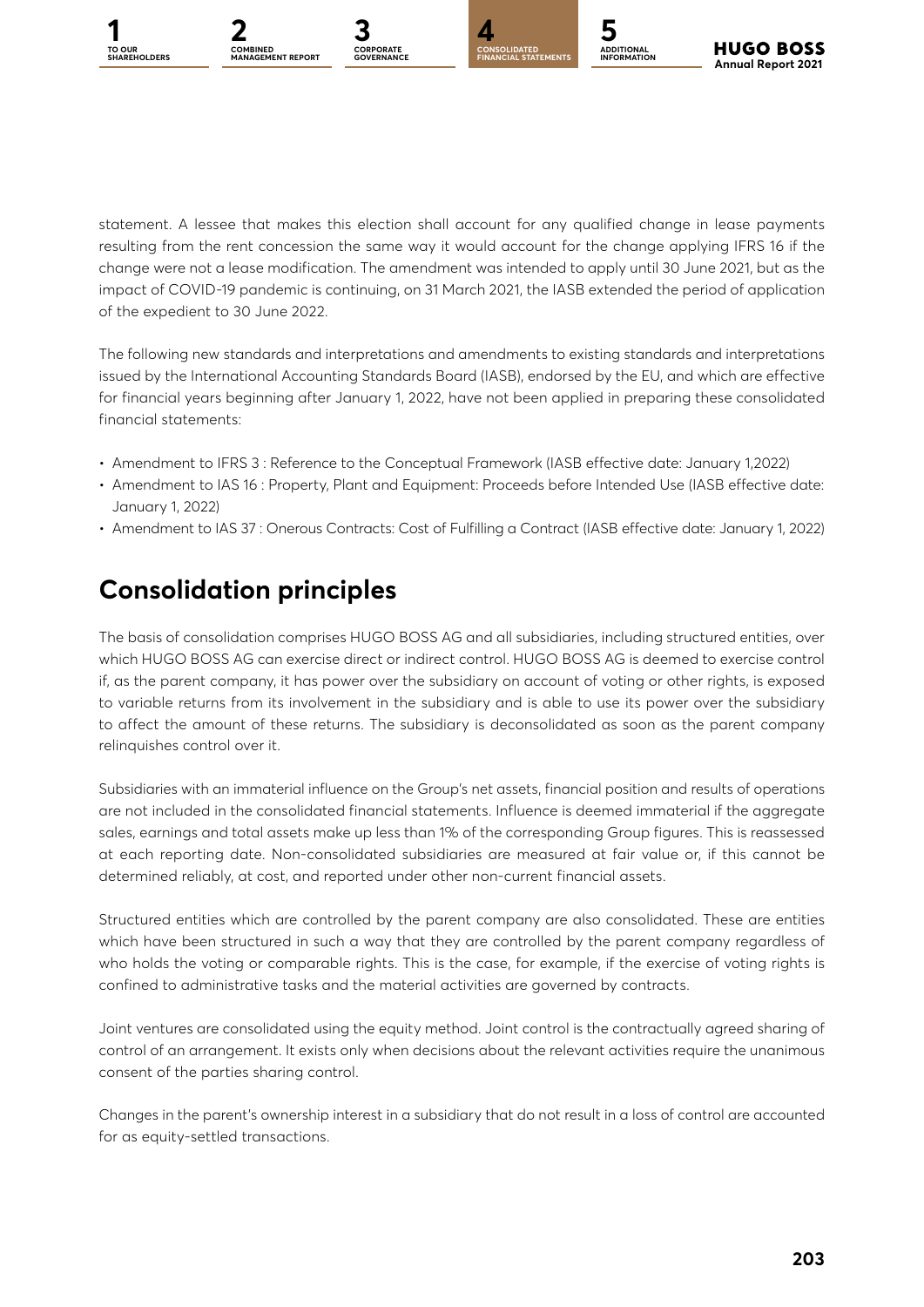**CORPORATE**<br>GOVERNANCE



**ADDITIONAL INFORMATION**

## **Basis of consolidation**

In fiscal year 2021, HUGO BOSS Thailand Ltd, Bangkok, Thailand, was consolidated as a fully owned subsidiary effective May 31, 2021. For more detailed information, please refer to the section on company acquisitions.

In the reporting period January 1 to December 31, 2021, the number of consolidated companies increased by two to 65 compared to the consolidated financial statements as of December 31, 2020.

In fiscal year 2021, GRETANA Grundstücks-Vermietungsgesellschaft mbH & Co. Objekt D 19 KG, which was previously accounted for using the equity method, was included in the consolidated financial statements. The company is a structured leasing property company in which HUGO BOSS AG holds an interest as limited partner. After expiration of the lease term, there is a purchase right for the shares in the general partner of Gretana. In addition, the existing real estate leasing agreements include a purchase right for the property, which corresponds to the expected fair value of the property at the end of the lease as determined by an expert. Changes in the value-influencing factors such as standard land value and property interest rate in 2021 resulted in the currently determined fair value exceeding the contractually agreed value for the purchase of the property. The reassessment led to the assessment that the purchase option is advantageous and that HUGO BOSS thus has the relevant decision-making powers over the relevant activity of the Company – the utilization of the property and can thus determine the amount of the variable returns.

The change in the consolidation of GRETANA Grundstücks-Vermietungsgesellschaft mbH & Co. Objekt D 19 KG from the equity method to the full consolidation method resulted in an increase in financial liabilities of EUR 25,736 thousand and increase in land and buildings of EUR 25,670 thousand, cash and cash equivalents of EUR 58 thousand, other current assets of EUR 9 thousand as well as the elimination of the existing intercompany right of use assets of EUR 11,145 thousand and lease liabilities of EUR 11,895 thousand.

In 2021, HUGO BOSS AG acquired 15% of the shares in the company YOUR DATA HB DIGITAL CAMPUS, Unipessoal, Lda. based in Porto, Portugal. The newly founded company is intended to strengthen the further expansion of digital activities as part of the "CLAIM 5" strategy through analytical, technical and executive competencies and to combine the Company's own digital knowledge with expert knowledge in the field of data processing. Based on the contractual agreements, HUGO BOSS AG has economic control of YOUR DATA HB DIGITAL CAMPUS as well as a contractual right to acquire the outstanding shares of the company at a future date over a period up until July 2026 at a price based on the achievement of relevant KPIs of the company. The fair value of the above mentioned contractual right (Call Option) is nil and there are no financial liabilities to it as on December 31, 2021. In addition, YOURDATA HB DIGITAL CAMPUS, Unipessoal, Lda. is individually and collectively immaterial to the consolidated financial statements as of December 31, 2021 and is therefore not consolidated.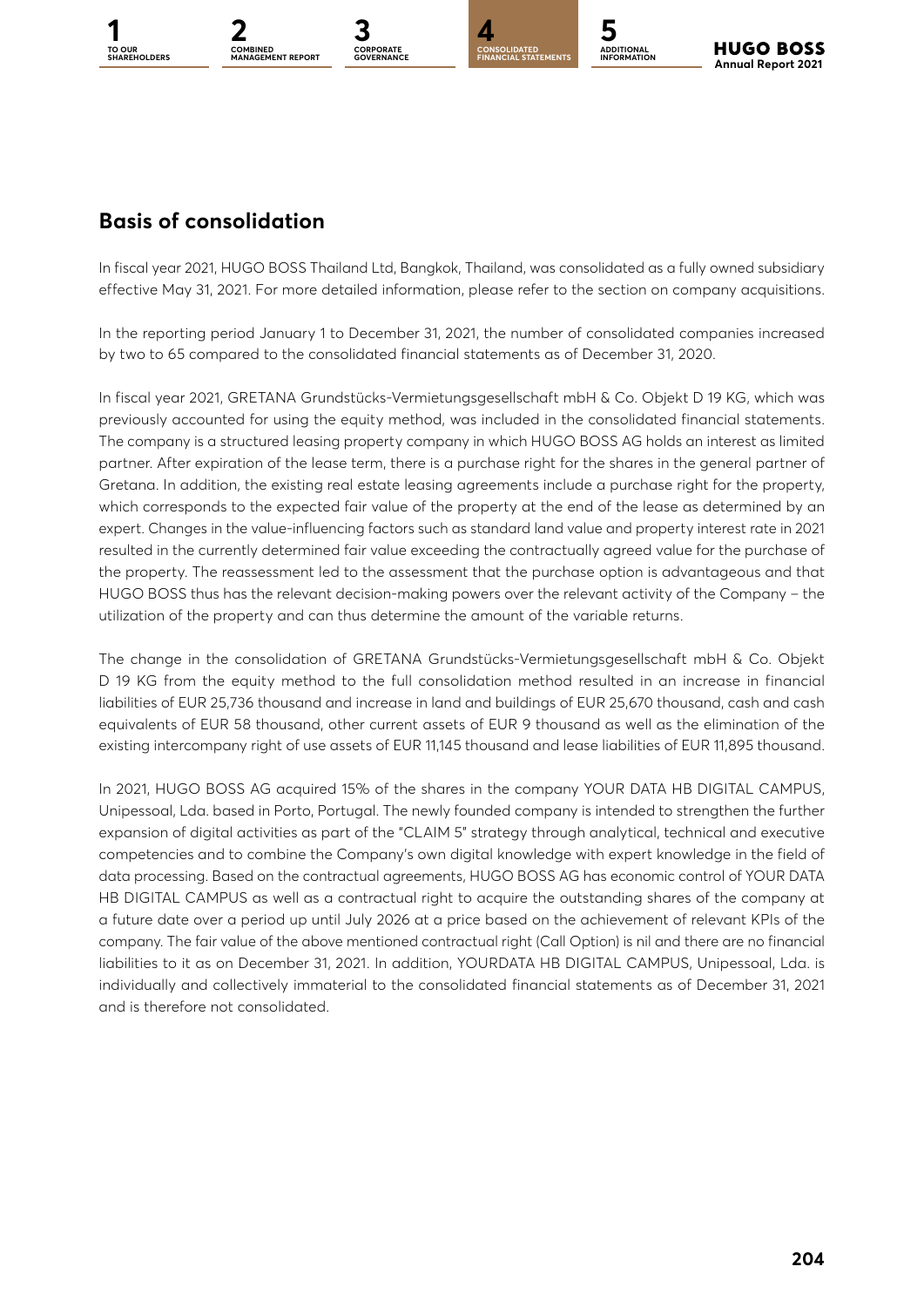

**CORPORATE** 



**ADDITIONAL INFORMATION**

## **Business combinations**

When a company obtains control over another company, this constitutes a business combination within the meaning of IFRS 3. All business combinations are accounted for using the acquisition method. The cost of an acquisition is measured as the aggregate of the consideration transferred measured at acquisition-date fair value and the amount of any non-controlling interest in the acquiree. The identifiable assets acquired and liabilities assumed (including contingent liabilities) in a business combination are measured at their acquisition-date fair values. Non-controlling interests are measured at their proportionate share in the fair value of the identifiable assets and liabilities. Acquisition-related costs incurred are expensed.

## **Goodwill**

Goodwill resulting from a business combination is the excess between the consideration transferred and the fair value of the non-controlling interest in the assets acquired and liabilities assumed. If the consideration is lower than the fair value of the net assets of the acquiree, the difference is reassessed and then recognized in profit or loss.

After initial recognition, goodwill is carried at cost in the functional currency of the foreign acquiree less any accumulated impairment losses. Any goodwill recognized is tested for impairment annually and whenever there is an indication that the assets might be impaired.

## **Intercompany transactions**

The effects of intercompany transactions are eliminated. Receivables and liabilities between the consolidated companies are offset against each other, intercompany gains and losses pertaining to intangible assets, property, plant and equipment and inventories are eliminated; intercompany income is offset against the corresponding intercompany expenses. Deferred taxes are recognized on temporary differences arising on consolidation in accordance with IAS 12.

## **Determination of the functional currency**

The Group's reporting currency, the euro, is the functional currency of the parent company, HUGO BOSS AG. As a rule, the functional currency of the subsidiaries included in the consolidated financial statements is the corresponding local currency. For units that conduct a significant portion of their sales and sourcing activities and that finance operations in a currency other than the corresponding local currency, the functional currency is the currency of the primary business environment. Accordingly, the euro is the functional currency of HUGO BOSS Textile Industry Ltd., Turkey, and HUGO BOSS International Markets AG, Switzerland, as these companies conduct most of their business in euro.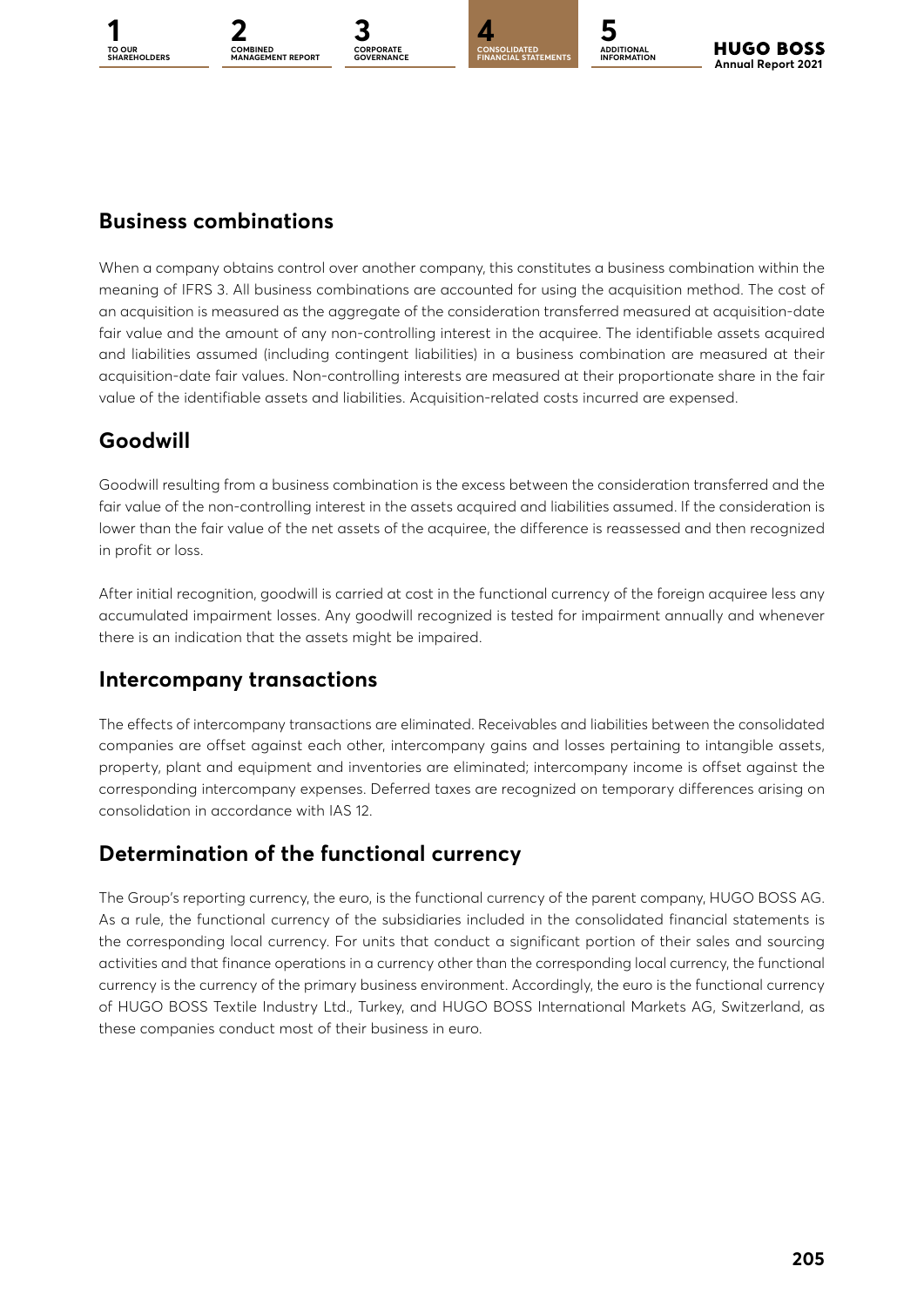**CORPORATE** 



## **Foreign currency transactions and balances**

In the separate financial statements, transactions in foreign currency are translated at the exchange rates valid at the dates of the transactions. Monetary items (cash and cash equivalents, receivables and payables) denominated in foreign currencies are translated into the functional currency at closing rates.

The resulting exchange rate gains and losses are recognized through profit and loss in other financial items.

## **Translation of the separate financial statements**

The financial statements of the foreign Group companies whose functional currency is not the euro are translated into the Group reporting currency, the euro. Items are translated using the modified closing rate in accordance with IAS 21, under which assets, including goodwill, and liabilities are translated at closing rates, and income statement items are translated at the average exchange rates for the reporting period. The items of the income statement were translated into euros at the average monthly exchange rates and aggregated in the course of the year. Differences from currency translation of income statements at average rates and statements of financial position at closing rates are reported without effect on profit or loss in other comprehensive income. The currency difference resulting from the translation of equity at historical rates is likewise posted to other comprehensive income. Currency differences recognized in other comprehensive income are reclassified to the income statement if the corresponding Group company is sold.

The most important exchange rates applied in the consolidated financial statements developed as follows in relation to the euro:

|                      | Currency   |          | Average rate |          | <b>Closing rate</b> |
|----------------------|------------|----------|--------------|----------|---------------------|
|                      | $1$ EUR =  | 2021     | 2020         | 2021     | 2020                |
| Australia            | <b>AUD</b> | 1.5797   | 1.6171       | 1.5615   | 1.5896              |
| China                | <b>CNY</b> | 7.2012   | 7.9568       | 7.1947   | 8.0225              |
| <b>Great Britain</b> | GBP        | 0.8494   | 0.9064       | 0.8403   | 0.8990              |
| Japan                | JPY        | 128.6455 | 126.2703     | 130.3800 | 126.4900            |
| Russia               | <b>RUB</b> | 83.3883  | 90.1529      | 85.3004  | 91.4671             |
| Switzerland          | <b>CHF</b> | 1.0411   | 1.0819       | 1.0331   | 1.0802              |
| Turkey               | <b>TRY</b> | 16.5761  | 9.3956       | 15.0867  | 9.1164              |
| U.S.A.               | <b>USD</b> | 1.1305   | 1.2165       | 1.1326   | 1.2271              |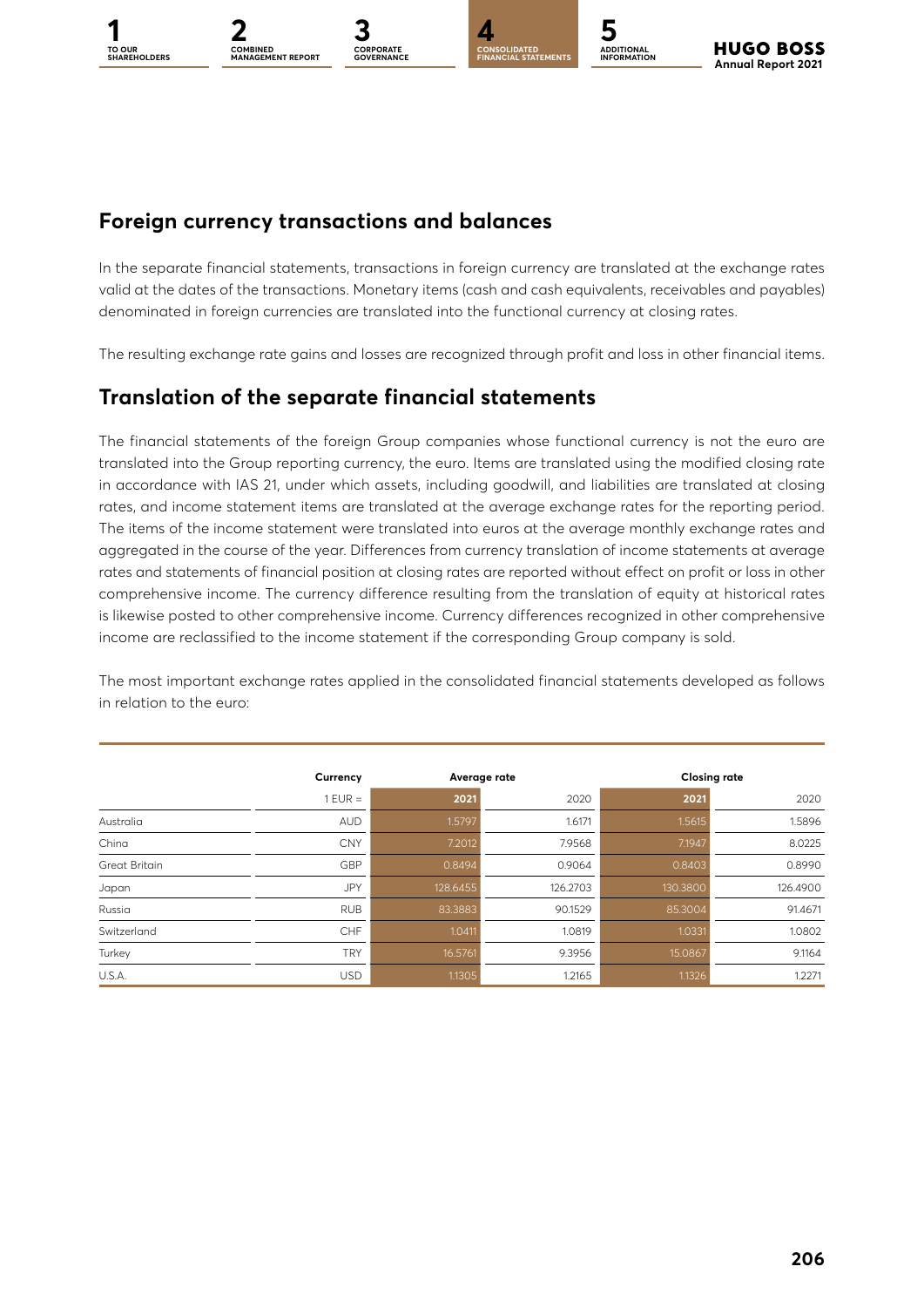

**CORPORATE** 



**ADDITIONAL INFORMATION**

# **Accounting policies**

The financial statements of HUGO BOSS AG and the German and foreign subsidiaries are prepared pursuant to uniform accounting policies in accordance with IFRS 10.

## **Recognition of income and expenses**

Income is recognized to the extent that it is probable that the economic benefits will flow to the Group and the income can be reliably measured. Income is measured at the fair value of the consideration received. Income is reported after deductions including discounts and other price deductions and net of VAT. The specific recognition criteria described below must also be met before income is recognized.

## **Sale of merchandise and goods**

Income is recognized in accordance with IFRS 15: HUGO BOSS recognizes income from the sale of goods when control of the goods is transferred to the buyer. In the wholesale channel, this is the case as soon as delivery to the wholesale partner has been executed and all obligations affecting the acceptance of the goods by the wholesale partner have been settled. In the Group's own retail business, the control passes to the customer upon payment for the goods. Sales are recognized when transactions with customers are completed. Sales via the online channel are recognized upon delivery of the goods to the customer. The date of delivery is deemed to be the date on which the control of the goods sold passes to the customer. The payment terms applied correspond to the payment terms customary in the industry per country.

The Company's customers have the option to exchange goods for similar or other products or to return the goods for credit under certain conditions and in accordance with the contractual agreements. Amounts for expected returns are deferred from sales based on historical experience of return rates and periods through a liability for an obligation of return in accounts payable. The asset for the right of the return of goods by the customer is recognized in the amount of respective inventories, less handling costs and potential impairment.

Shop fit contributions to retailers are recognized in the income statement as sales deductions.

## **License and other income**

License and other income are recognized in the period in which they are generated in accordance with the terms of the underlying agreements.

Operating income is recognized in the income statement on the basis of a direct relationship between the costs incurred and the corresponding income when the service is utilized or at the time it is incurred.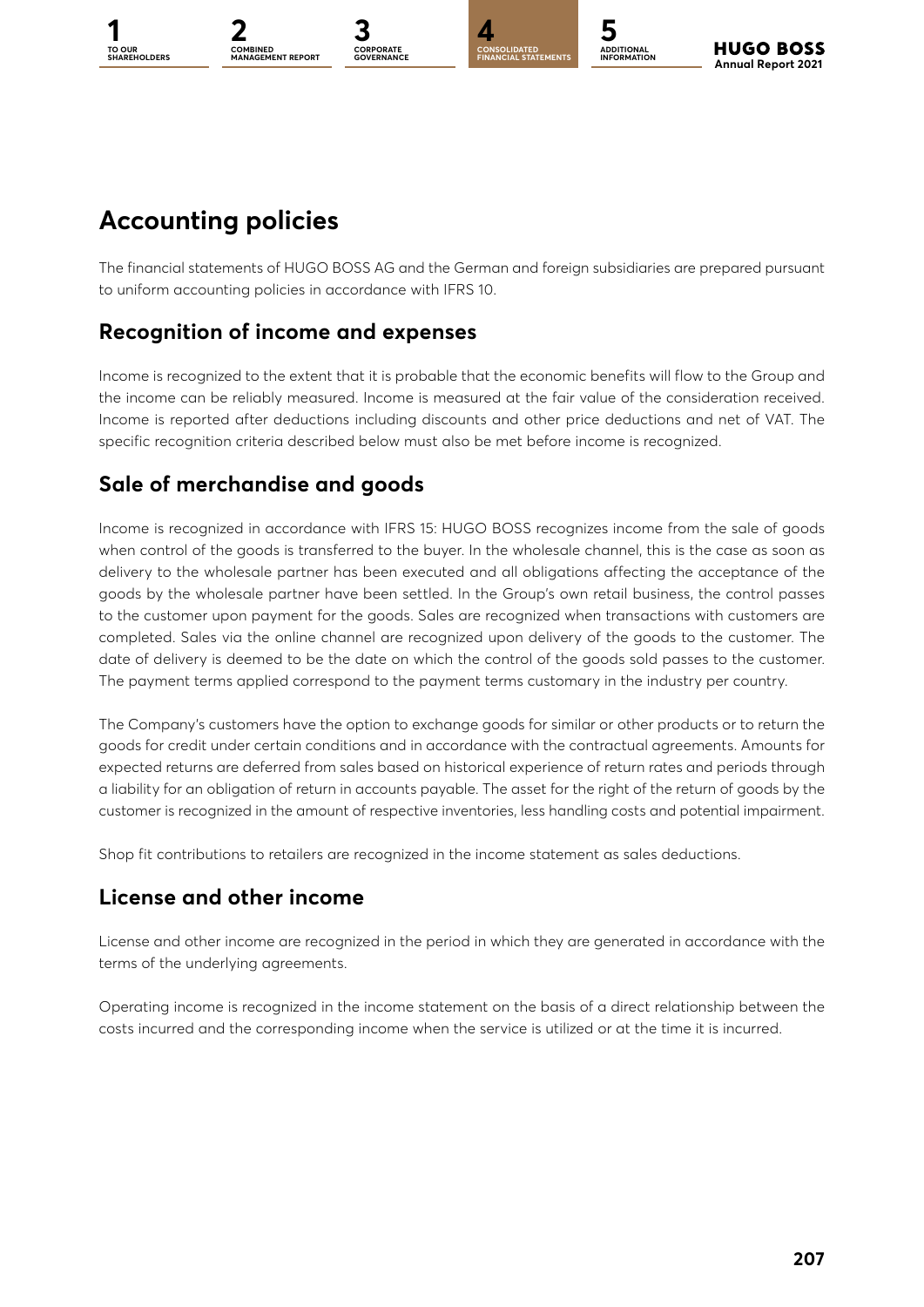

**CORPORATE** 



**ADDITIONAL INFORMATION**

## **Interest income**

Interest is recognized pro rata temporis taking into account the effective yield on the asset.

## **Functional costs**

Operating expenses are essentially allocated to the individual function based on the respective cost centers. Expenses incurred in connection with cross-functional activities or projects are spread among the function costs concerned using an adequate allocation principle.

## **Research and development costs**

Research costs are expensed as incurred. Development costs are likewise expensed as incurred if they do not satisfy the criteria for recognition as internally generated intangible assets. Production-related development costs are generally included in the calculation of the cost of unfinished and finished goods. These essentially comprise the cost of technical product development in the third phase of the collection creation process.

## **Income taxes**

The tax rates and tax laws used to calculate the income tax are those that are enacted or substantively enacted on the reporting date in the countries where the Group operates and generates taxable income.

Receivables and provisions for current income taxes are recognized to the extent that their realization is probable.

In accordance with IAS 12, deferred tax assets and deferred tax liabilities are recognized for temporary differences between the tax bases and the carrying amounts for financial reporting purposes of the separate entities and the carrying amounts in the consolidated financial statements in accordance with IFRS and for certain consolidation adjustments. The Company does not calculate deferred taxes on the initial recognition of goodwill as it is not permissible.

In assessing the recoverability of deferred tax assets, the Group relies on the same forecast assumptions used elsewhere in the financial statements and in other management reports, which, among other things, reflect the potential impact of climate-related development on the business, such as increased cost of production as a result of measures to reduce carbon emission.

Deferred tax assets also include tax credits that result from the expected utilization of existing unused tax losses in subsequent years and the realization of which can be assumed with sufficient probability. Deferred tax assets and deferred tax liabilities are presented on a net basis to the extent that the deferred tax assets and deferred tax liabilities relate to the same taxable entity. Deferred tax assets and deferred tax liabilities are measured at the tax rates that are expected to apply when the temporary differences reverse.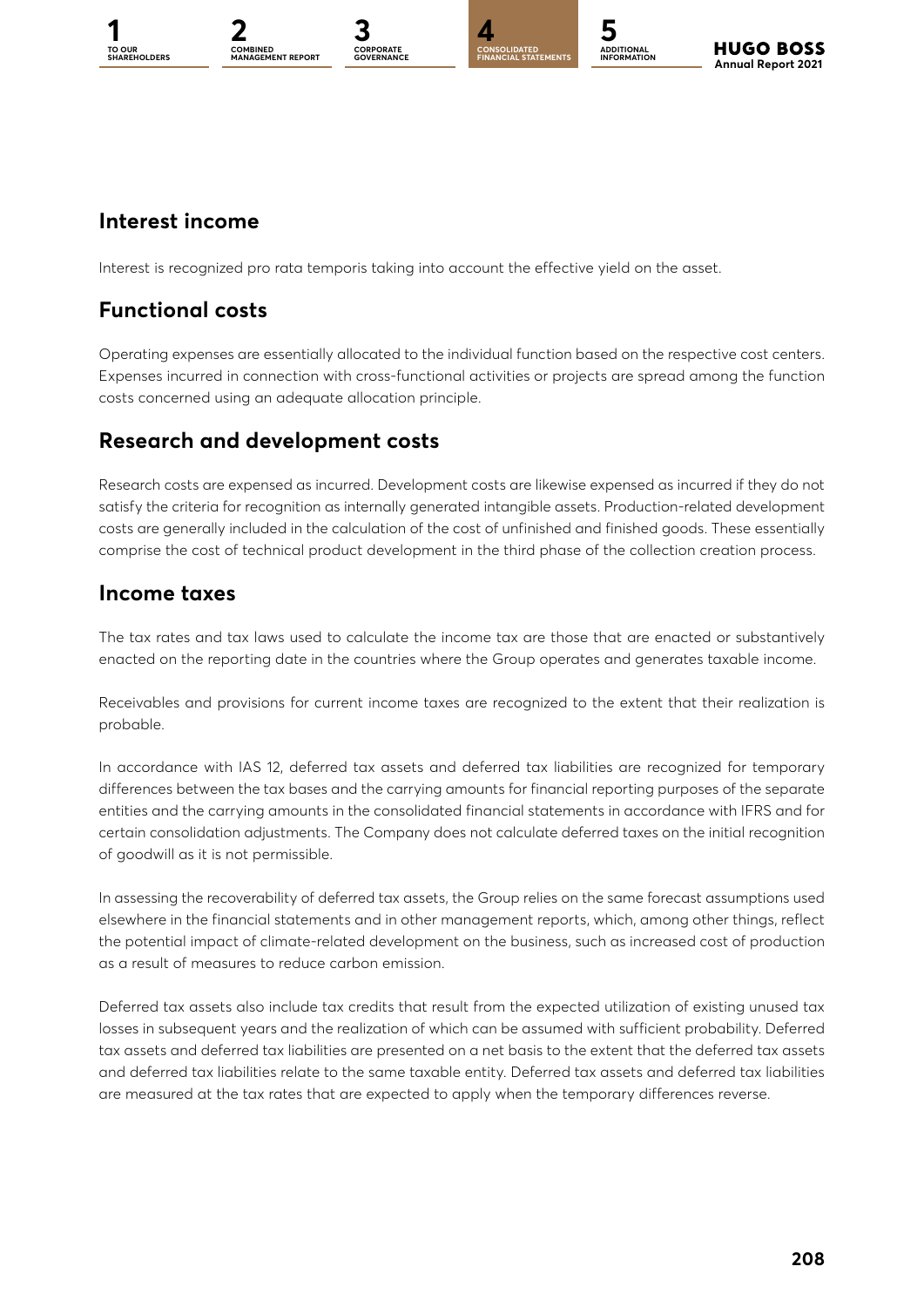



Income taxes are recorded in the income statement with the exception of those relating to items recognized directly in equity.

## **Property, plant and equipment**

Property, plant and equipment that are used in business operations for longer than one year are measured at cost less accumulated depreciation. Cost of conversion includes all costs directly allocable to the production process as well as an appropriate portion of production-related overheads. The underlying useful lives correspond to the expected useful lives within the Group. Property, plant and equipment are generally depreciated using the straight-line method.

Buildings and leasehold improvements on third-party land are depreciated over the term of the underlying lease agreements or the lower useful lives.

The useful lives and depreciation methods for property, plant and equipment and intangible assets are reviewed periodically to ensure that the depreciation method and period are consistent with the expected pattern of economic benefits from the respective assets.

## **Intangible assets**

Intangible assets are recognized if it is probable that a future economic benefit will flow to the company from the use of the asset and the cost of the asset can be reliably determined. Acquired intangible assets and internally generated intangible assets are measured at cost. Cost of conversion includes all costs directly allocable to the production process as well as an appropriate portion of production-related overheads. Intangible assets with a finite useful life are systematically amortized using the straight-line method over their useful life.

Intangible assets include software and licenses, trademark and reacquired rights. Intangible assets with an infinite useful life are tested for impairment once a year. If the carrying amount of the asset is no longer recoverable, an impairment loss is recognized.

## **Impairment of non-financial assets**

Non-financial assets (property, plant and equipment and right-of-use assets from leases including goodwill) are assessed at every reporting date as to whether there is an indication of impairment ("triggering events"). If there is any such indication, the recoverable amount of the asset is estimated. Irrespective of whether there is any indication of impairment, intangible assets with indefinite useful lives and goodwill acquired in a business combination are tested for impairment annually. The recoverable amount is the higher of fair value of the asset less costs to sell and value in use. The value in use is the present value of the expected cash flows. The expected cash flows are discounted using the after-tax weighted average cost of capital that reflects the risks specific to the asset. In determining fair value less costs to sell, external appraisals are taken into account, if available. If it is not possible to estimate the recoverable amount of an individual asset, the recoverable amount of the smallest identifiable group of assets to which the asset belongs (cashgenerating unit – CGU) is determined.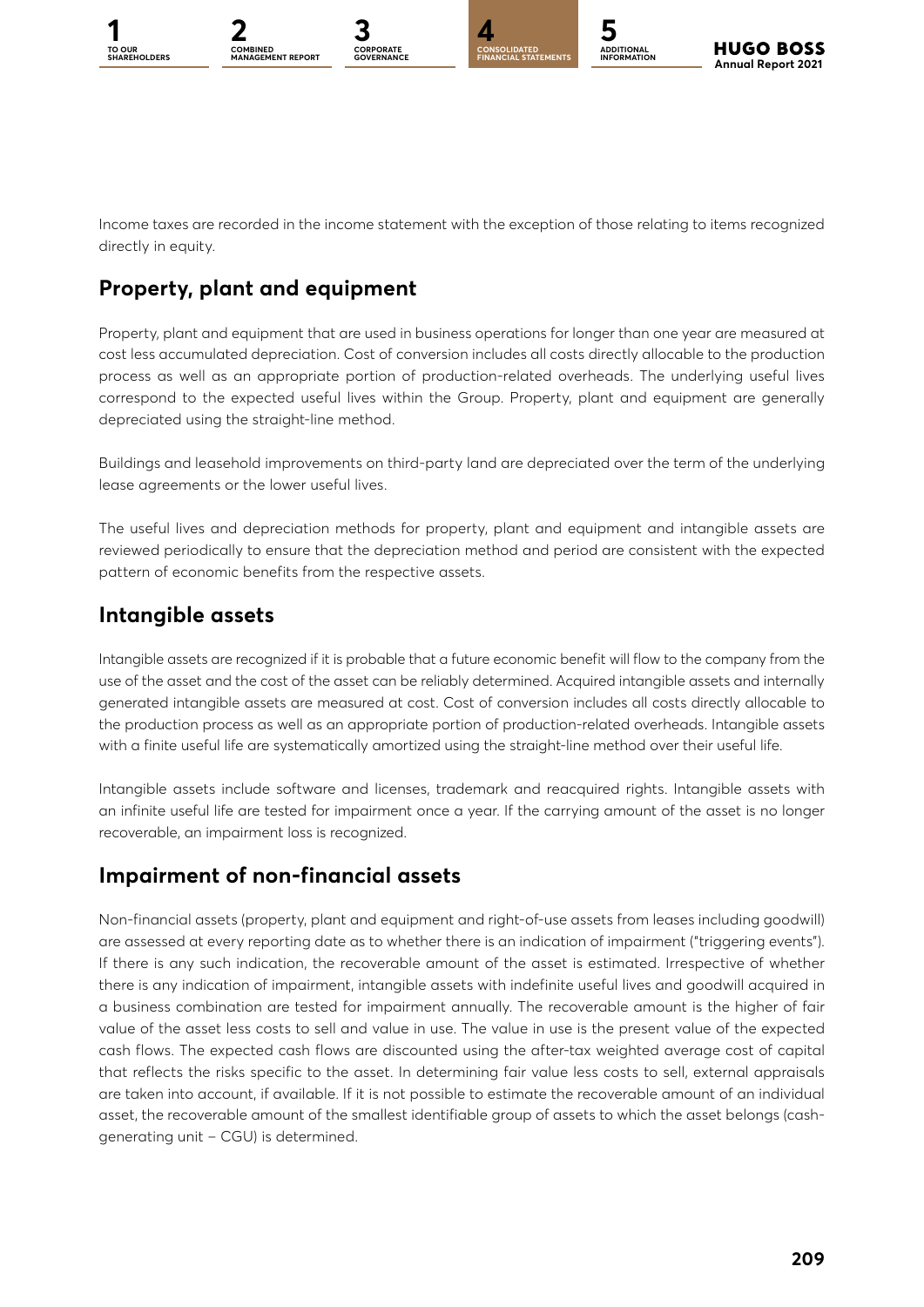**CORPORATE**<br>GOVERNANCE





**ADDITIONAL INFORMATION**

**HUGO BOSS Annual Report 2021** 

If the carrying amount of the asset or CGU exceeds the corresponding recoverable amount, an impairment loss is immediately recognized through profit or loss. If a CGU is impaired, the carrying amount of any goodwill allocated to the unit is reduced first. Any remaining impairment loss reduces the other non-current assets of the CGU pro rata.

If, following an impairment loss recognized in prior periods, an asset or CGU has a higher recoverable amount, the impairment loss is reversed up to the maximum of the recoverable amount. The reversal is limited to the amortized carrying amount which would have been determined had no impairment loss been recognized in the past. The impairment loss is reversed through profit or loss. Reversals of impairment losses recognized on goodwill are not permitted.

## **Inventories**

Raw materials and supplies as well as merchandise are generally measured at moving average cost. Work in progress and finished goods are measured at cost. Cost of conversion of finished goods includes direct material, direct labor, proportionate material and production overheads, and production-related amortization and depreciation insofar as this is a consequence of production. Also included are general administrative expenses, product development expenses, expenses for social facilities, expenses for voluntary social benefits and occupational pensions, to the extent that they are related to production and are incurred in the production period. Borrowing costs are expensed as incurred to the extent that the criteria for recognition in the carrying amount of an asset are not satisfied.

Inventories are carried at the lower of cost or realizable sales price less costs to sell.

## **Leases**

In accordance with IFRS 16, there is a lease relationship if the lessor has contractually transferred the right to use an identified asset for a defined period in return for remuneration by the lessee.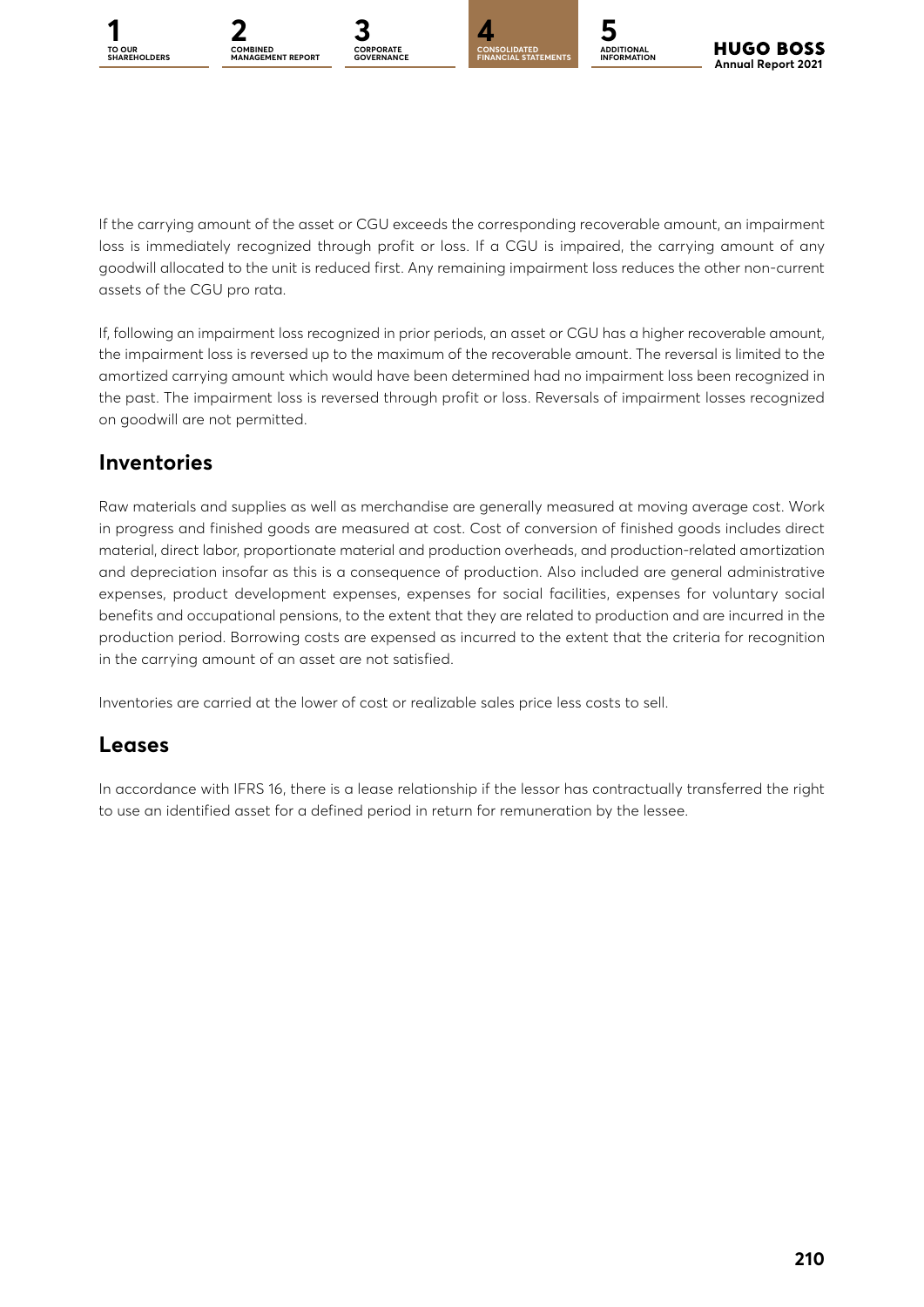



**ADDITIONAL INFORMATION**

Under IFRS 16, the lessee recognizes a lease liability in the amount of the present value of the future lease payments and a corresponding right-of-use asset in the statement of financial position. The lease payments comprise the total of all fixed lease payments less incentive payments for the conclusion of the contract, variable lease payments linked to an index or (interest) rate, and amounts expected to be paid under residual value guarantees. Lease extension options are to be included if their exercise is reasonably certain. Contractually agreed payments for compensation in the event of early termination of the lease by the lessee must also be recognized if it cannot be assumed with reasonable certainty that the lease will be continued. The lease payments are discounted at the interest rate implicit in the lease agreement. If this interest rate cannot be readily determined, an incremental borrowing rate is used, which is adjusted for the country-specific risk and the lease term.

The lease liability is compounded over the term using the effective interest method and updated using financial mathematics, taking into account the lease payments made.

The right of use to be recognized in parallel is generally capitalized at the value of the lease liability. Lease payments already made and directly attributable costs must also be included. Payments received from the lessor in connection with the lease are to be deducted (including Key Money). Restoration obligations arising from leases must also be taken into account when measuring the right-of-use asset. A provision must be recognized for the obligation. The right of use is amortized on a straight-line basis over the term of the lease.

The amortization of the capitalized right-of-use asset is recognized in the income statement in the respective functional areas and the interest expense from the compounding of the recognized lease liability is recognized in the financial result.

## **Financial instruments**

A financial instrument is a contract that gives rise to both a financial asset of one entity and a financial liability or equity instrument of another entity.

Financial assets and financial liabilities, to the extent that they are currently relevant to the HUGO BOSS Group, are classified into the following categories:

| <b>FVTPL</b><br>(Fair Value through<br>Profit & Loss)              | Financial assets and liabilities valued at Fair Value Through Profit & Loss.                                       |
|--------------------------------------------------------------------|--------------------------------------------------------------------------------------------------------------------|
| <b>AC</b><br>(Amortised Cost)                                      | Financial assets and liabilities that are to be valued at Amortised Cost through the<br>effective interest method. |
| <b>FVOCI</b><br>(Fair Value through Other<br>Comprehensive Income) | Assets and liabilities valued at Fair Value through Other Comprehensive Income.                                    |

Financial assets and liabilities are designated to the above categories upon initial recognition.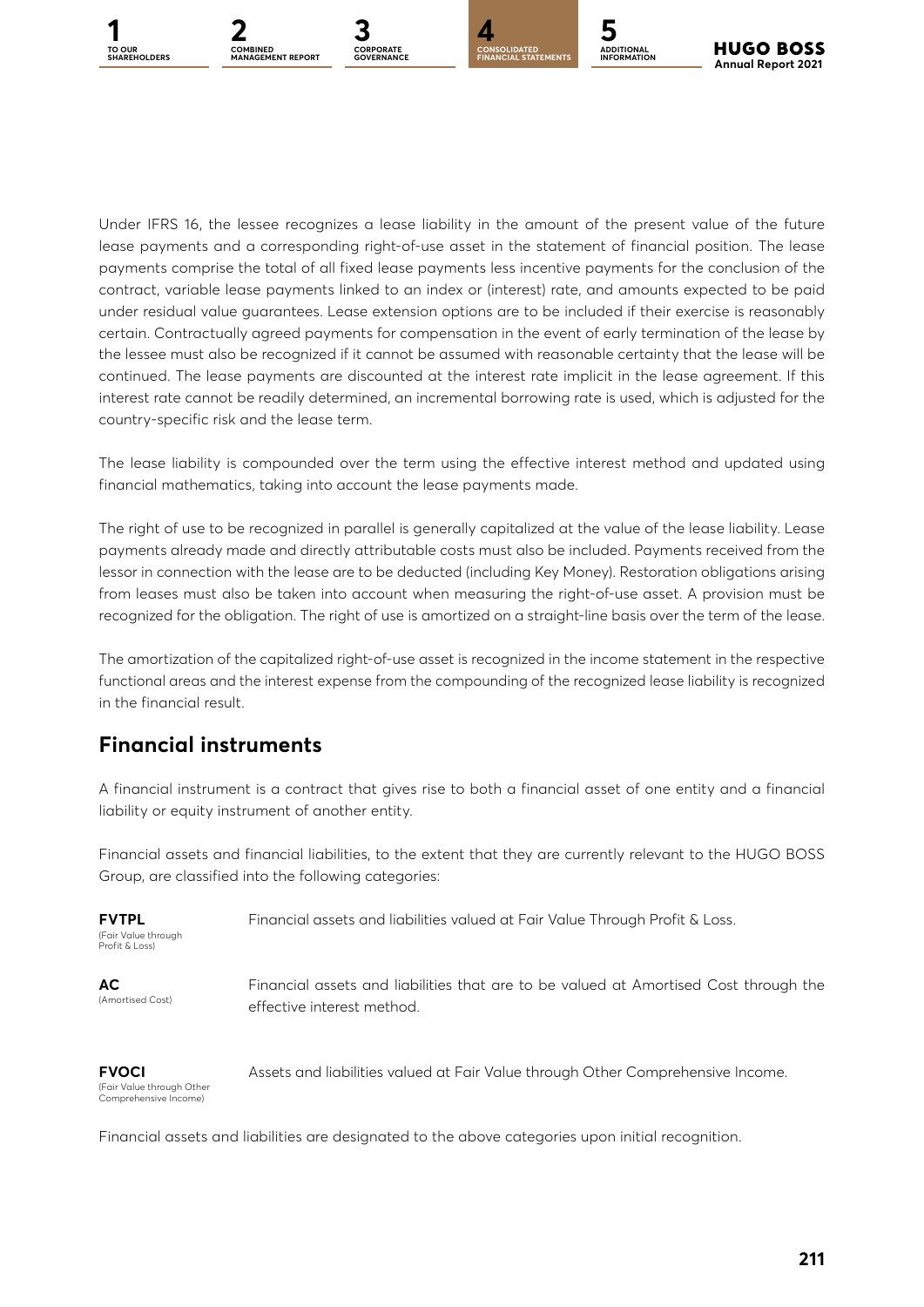**CORPORATE** 



**ADDITIONAL INFORMATION**

## **Financial assets**

Financial assets are initially classified under IFRS 9 using a two-stage test whereby the respective cash flow conditions and the business model for management of financial assets are examined. This test takes place at the financial instrument level.

Financial assets are recognized initially at fair value. This takes into account any directly attributable transaction costs relating to the acquisition.

All purchases and disposals of financial assets are recognized at their value at the settlement date, the day when the group is obliged to purchase or sell the asset.

The fair values recognized in the statement of financial position are the market prices of the corresponding financial assets. If these are not available, fair value is determined using generally accepted valuation models by reference to current market parameters. Such techniques include using recent arm's length market transactions, reference to the current market value of another instrument which is substantially the same, or discounted cash flow analysis and other valuation models.

Cash and cash equivalents recognized in the statement of financial position comprise cash in hand, balances with banks and other short-term deposits with an original term of less than three months; they are measured at amortized cost.

Trade receivables and other loans and receivables are subsequently measured at amortized cost (less any impairment losses), using the effective interest method where applicable. Gains and losses are recognized through profit or loss when the receivables are derecognized, impaired or settled.

Where material, HUGO BOSS calculates and records an allowance under the Expected Loss Model in IFRS 9 for all financial instruments that are not classified as FVTPL. The Expected Credit Loss (ECL) is always determined in a two-stage process. Only defaults that are likely within one year are considered for portfolios that have seen no significant increase in credit risk since their inception (12-month ECL). However, for portfolios that have seen a significant increase in credit risk since their inception, all defaults expected over their term are considered (lifetime ECL).

In its evaluation of whether the credit risk of a financial asset has changed, the Group utilizes all reasonable and reliable information that is available without excessive cost or expenses.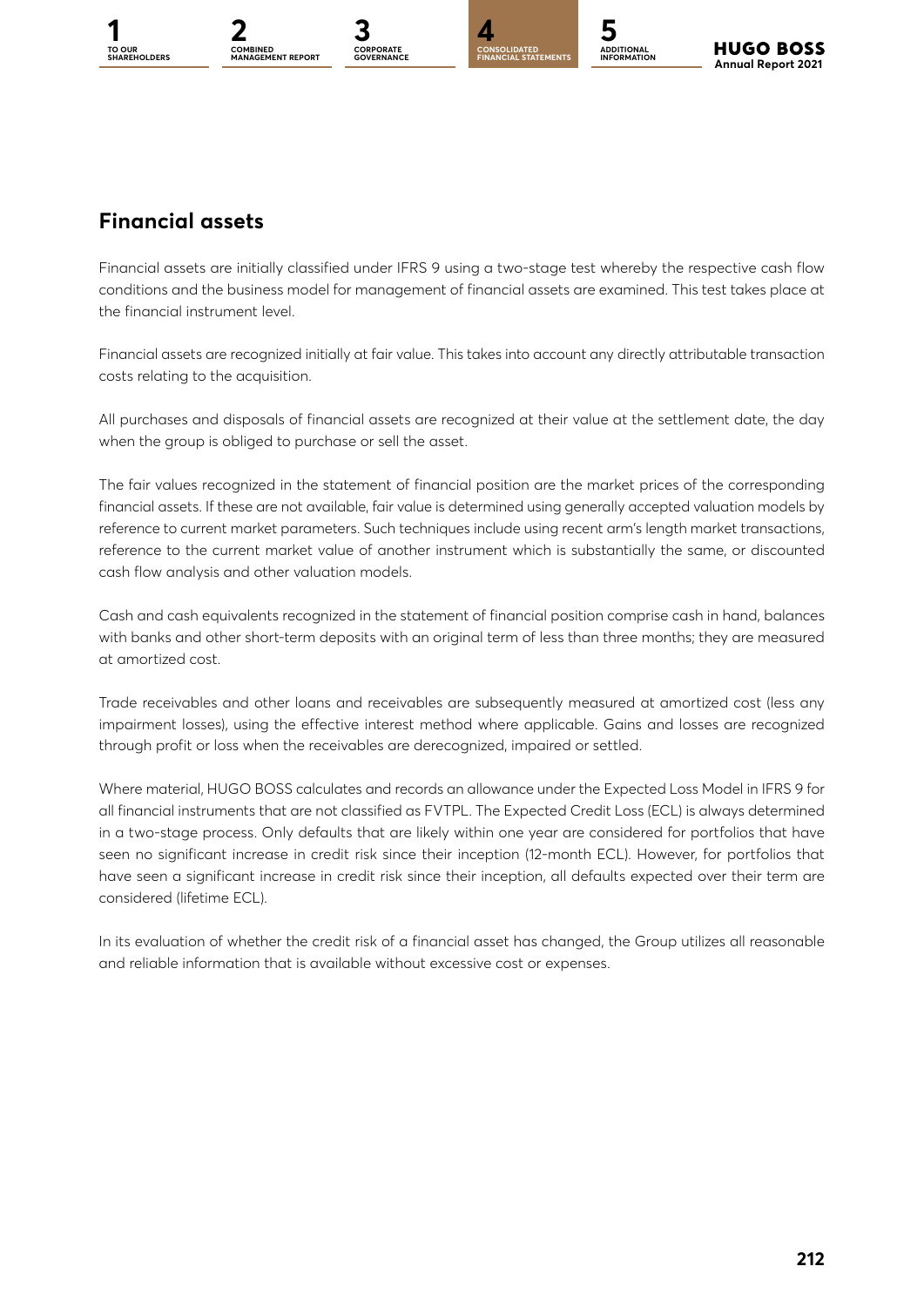



**ADDITIONAL INFORMATION**

The FVTPL (fair value through profit or loss) category is assigned to financial assets when they meet the requirements of the SPPI test and the testing of the business model for management of financial asset value under IFRS 9. This includes derivative financial instruments that are not designated to an effective hedging relationship in accordance with IFRS 9. Gains and losses from financial assets are always posted to profit or loss.

Financial assets that are assigned to the AC category are tested for impairment at every reporting date. If the carrying amount of a financial asset exceeds its fair value, it is reduced to the fair value. This decrease constitutes an impairment loss that is posted through profit or loss. An impairment loss recognized in profit or loss in a prior period is reversed if this is necessary on account of events occurring after it was originally recognized.

HUGO BOSS classifies a receivable as in default when a debtor does not settle contractual payments that are over 90 days overdue. When receivables are written off or derecognized, the Group continues to conduct recovery measures to collect the receivable due. In some cases, a financial instrument may nevertheless also be treated as in default or partially in default if internal or external information indicates that full collection of the outstanding payment is viewed as unlikely. Individual depreciation rates between 1% and 100% are used in this case. A financial asset is derecognized when there is no reasonable prospect of repayment of the contractual cash flows.

A financial asset is derecognized when the contractual rights to receive cash flows from the financial asset expire or are transferred. In the latter case, substantially all the significant risks and rewards of ownership of the financial assets must be transferred or control over the asset must be transferred.

## **Financial liabilities**

Financial liabilities are recognized initially at fair value. This takes into account any directly attributable transaction costs.

Derivatives that are not designated to an effective hedging relationship are measured at fair value through profit or loss. Negative fair values are reported under other financial liabilities. Gains and losses from subsequent measurement are recognized in profit or loss.

Trade payables and other financial liabilities are subsequently measured at amortized cost using the effective interest method. Any resulting gains and losses are posted to profit or loss when the liabilities are derecognized or extinguished.

A financial liability is derecognized when the obligation underlying the liability is discharged, canceled or expired.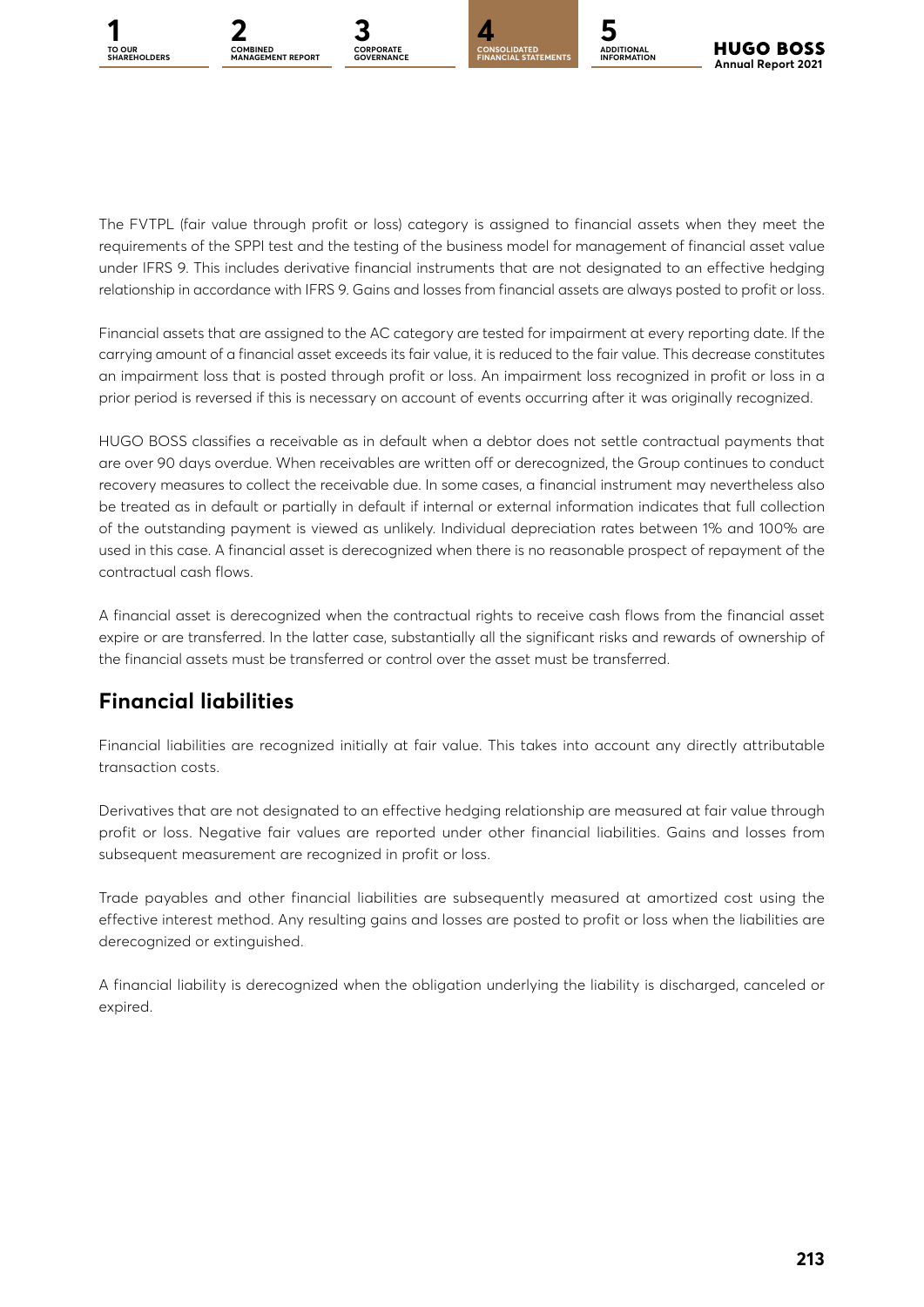**CORPORATE** 



**ADDITIONAL INFORMATION**

## **Hedging instruments**

At HUGO BOSS, derivative financial instruments are solely used to hedge interest rate and currency risks from the operating business.

When hedges are entered into, specific derivatives are allocated to hedged items. The requirements of IFRS 9 for the designation of hedges are satisfied.

Under IFRS 9, all derivative financial instruments currently held by the Group are generally to be classified as FVTPL (fair value through profit or loss) and to be accounted at fair value, unless they are part of an effective hedging relationship. Changes in the fair value of derivative financial instruments are generally recognized in profit or loss.

To the extent that the financial instruments used are effective hedges as part of a hedging relationship in accordance with the requirements of IFRS 9 (cash flow hedges), fair value fluctuations during the term of the derivative do not affect profit or loss for the period. Instead, fair value fluctuations are recognized in equity in the corresponding reserve item. The cumulative amounts recognized in equity are recycled through profit or loss in the same period during which the hedged cash flows affect profit or loss.

## **Grants from public authorities**

Grants from public authorities are recognized when the Company meets the conditions associated with the grant with sufficient certainty and the benefits are granted. The grants must be recognized in the income statement in the periods in which the Company recognizes the eligible expenses.

If expenses or losses have already been incurred or if the grants are used for immediate financial support, irrespective of specific expenses, the grants are recognized in the income statement in the period in which the corresponding claim exists.

## **Provisions**

Provisions are recognized if a past event has led to a current legal or constructive obligation to third parties which is expected to lead to a future outflow of resources that can be estimated reliably. Provisions are reviewed at each reporting date and adjusted to reflect the current best estimate. Provisions with a term of more than one year are discounted using a risk-free interest rate. Where the effect of the time value of money is material, the amount of the provision equals the present value of the expenditures expected to be required to settle the obligation.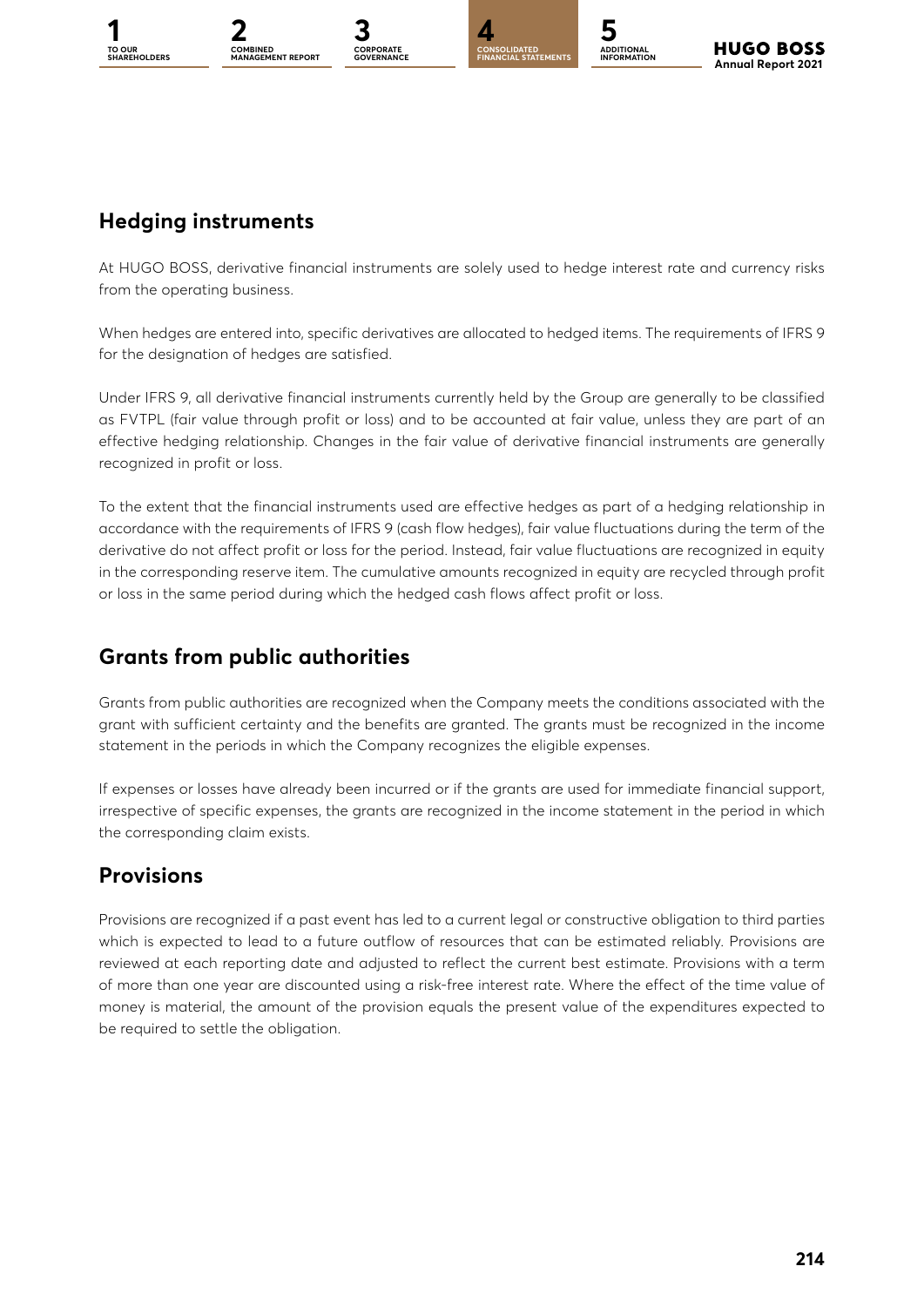**CORPORATE** 



**ADDITIONAL INFORMATION**

## **Provisions for rebuild obligations**

Provisions for rebuild obligations in retail stores are recognized as liabilities at the present value of the best estimate of the amount required to settle the obligation. Corresponding assets are capitalized at the equivalent amount and depreciated over the term of the lease agreement.

## **Provisions for pensions**

The measurement of pension provisions relates to the Group's obligation to provide benefit-based and contribution-based plans. IAS 19 mandates the use of the projected unit credit method for the provision of benefit-based plans, which takes into account future adjustments to salaries and pensions. The year-end present value determined using the projected unit credit method was compared to the fair value of plan assets in the employer's pension liability insurance to the extent that offsetting is permissible (asset ceiling). Actuarial gains and losses are immediately posted in full to other comprehensive income. Actuarial gains and losses are not reclassified from other comprehensive income to consolidated net income in subsequent years. The same applies to all effects of the asset ceiling. Net interest determined by multiplying the net pension liability by the discount rate underlying the gross pension obligation (DBO) is reported in the financial result. The difference between the actual interest return on plan assets and the anticipated return on plan assets obtained using the discount rate is posted separately to other comprehensive income. The service cost is reported under the relevant functional costs. The contributions from contribution-based pension schemes are recognized as expenses in the income statement on maturity.

## **Share-based compensation programs**

Share-based compensation programs are accounted for in accordance with IFRS 2. The long-term incentive (LTI) program for members of the Managing Board and eligible management staff is a cash-settled, share-based payment transaction. The expenses arising from the LTI and the liabilities for settling these benefits are recognized over the expected vesting period. This amount is recalculated on each reporting date and measured using an option price model. Any changes in the fair value are posted to profit and loss. The resultant expense is recorded within personnel expenses and the liability recognized as a provision for personnel expenses.

## **Contingent liabilities and contingent assets**

Contingent liabilities are not recognized. They are disclosed in the notes to the financial statements, unless an outflow of resources embodying economic benefits is very unlikely. Contingent assets are likewise not recognized. They are disclosed in the notes to the financial statements if an inflow of economic benefits is probable.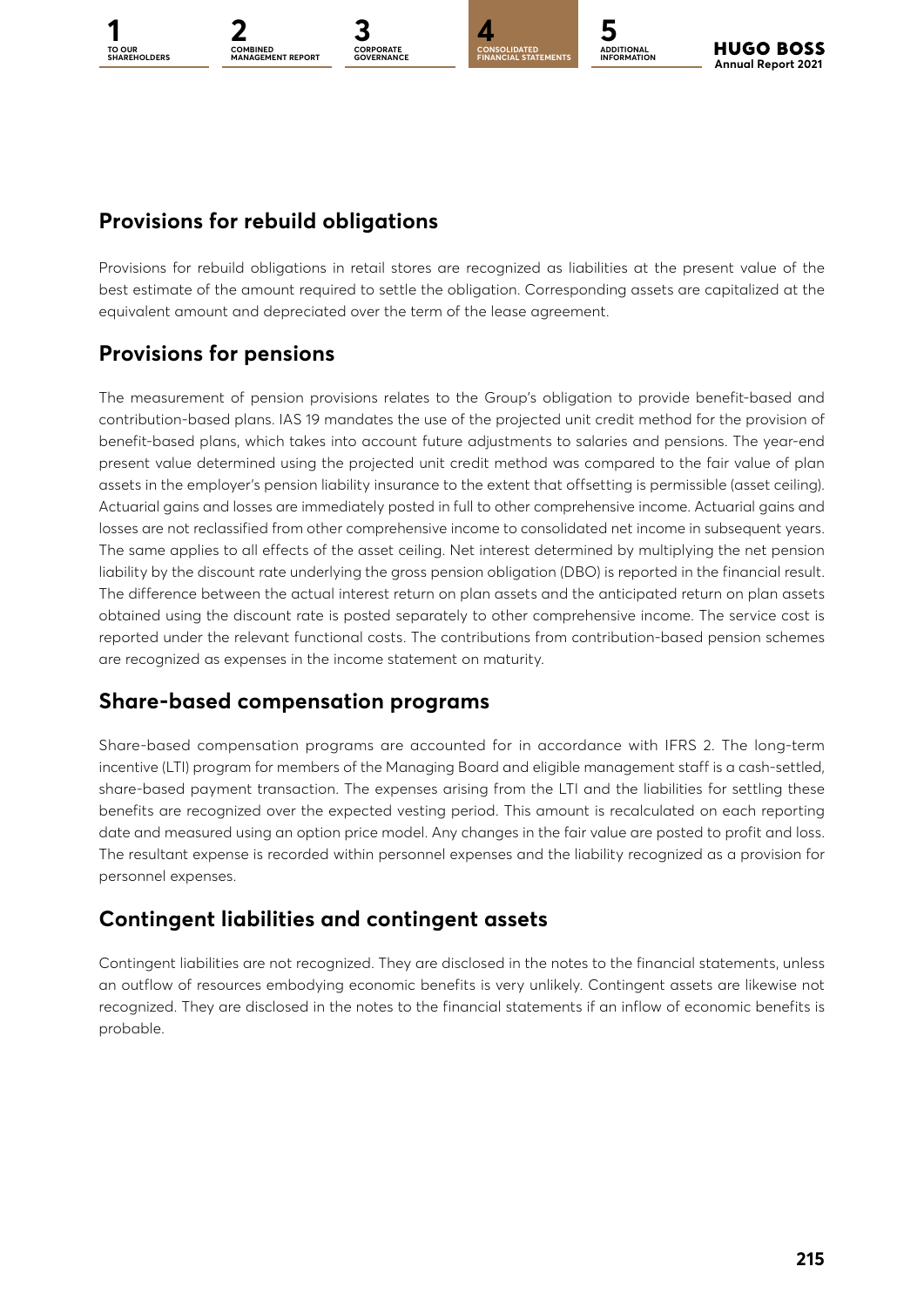

**CORPORATE** 



**ADDITIONAL INFORMATION**

## **Exercise of judgment and estimates when applying accounting policies**

The preparation of the Group's consolidated financial statements requires Management to make judgments, estimates and assumptions that affect the reported amounts of income, expenses, assets and liabilities, and the disclosure of contingent liabilities, at the end of the reporting period. These estimates and judgments are made to obtain a fair presentation of the Group's net assets, financial position and results of operations. The main judgments and estimates used are specified in the respective notes to the financial statements.

# **Business combinations/acquisitions of other business units**

#### **Takeovers in fiscal year 2021**

In 2021, HUGO BOSS Thailand Ltd. Bangkok, Thailand, was consolidated as a fully owned subsidiary. HUGO BOSS acquired three stores, one shop-in-shop, one outlet, and the related assets and inventories through HUGO BOSS Thailand Ltd. as part of an asset acquisition deal with a former franchise partner in Thailand effective June 1, 2021. The following overview shows the allocation of the purchase price to the net assets acquired and the resulting goodwill:

| (in EUR thousand)                                | 2021        |
|--------------------------------------------------|-------------|
| Purchase consideration transferred               |             |
| Agreed purchase price                            | 2,096       |
| Agreed liabilities                               | 866         |
| Total purchase price                             | 2,962       |
| Fair value of assets and liabilities transferred |             |
| Intangible assets                                | 254         |
| Property, plant and equipment                    | 176         |
| Inventories                                      | 866         |
| <b>Total assets</b>                              | 1,296       |
| <b>Total liabilities</b>                         | $\mathbf o$ |
| Goodwill                                         | 1,666       |

The goodwill relates to the Asia/Pacific segment. It is not expected that the goodwill will be used for tax purposes.

The additional consolidated sales generated due to the acquisition in fiscal year 2021 amounted to EUR 2,579 thousand. If the company had been consolidated as of January 1, 2021, the additional consolidated sales generated would have been EUR 4,788 thousand. The impact on the consolidated operating result was immaterial.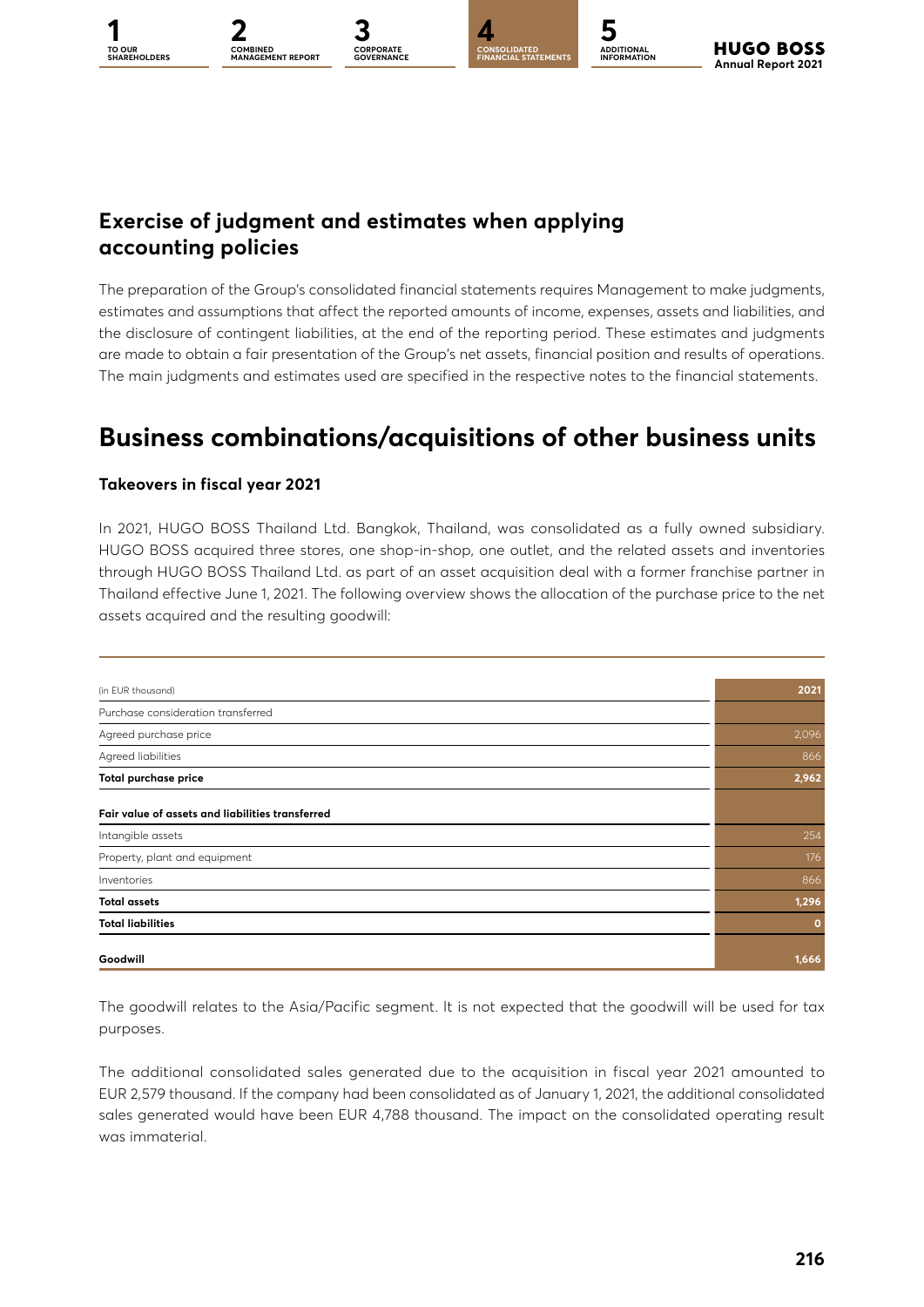



**ADDITIONAL INFORMATION**

#### **Takeovers in fiscal year 2020**

Effective January 1, 2020, HUGO BOSS Middle East FZ-LLC, U. A. E. obtained the decisive voting rights for obtaining decision-making power in HUGO BOSS AL FUTTAIM UAE TRADING L.L.C., Dubai, U. A. E. as part of an amendment to the joint venture agreement. In the absence of any consideration transferred, goodwill is to be determined on the basis of the fair value of the shares in the investment at the date on which control was obtained. The carrying amount of the shares in the investment must first be adjusted to their fair value at the date on which control was obtained, with an effect on profit or loss. The comparison of the fair value of the investment and the proportionate revalued equity results in goodwill of EUR 4,873 thousand. The resulting income was recognized in selling expenses. In total, income of EUR 5,894 thousand was recognized from the adjustment of the shares of the investment and the comparison with the proportionate revalued equity.

| (in EUR thousand)                                         | 2020    |
|-----------------------------------------------------------|---------|
| <b>Purchase consideration transferred</b>                 |         |
| Agreed cash purchase price                                | $\circ$ |
| Fair value of the shares of the investment                | 10,775  |
| Book value of minority interests of the investment        | 6,142   |
| <b>Total consideration transferred</b>                    | 16,917  |
| Fair value of the acquired assets and liabilities assumed |         |
| Right-of-use assets                                       | 17,498  |
| Property, plant and equipment                             | 4,448   |
| Inventories                                               | 7,766   |
| Cash and cash equivalents                                 | 1,961   |
| Other assets                                              | 3,214   |
| <b>Total assets</b>                                       | 34,887  |
| <b>Financial liabilities</b>                              | 18,541  |
| Trade payables                                            | 1,153   |
| Other liabilities                                         | 3,149   |
| <b>Total liabilities</b>                                  | 22,843  |
| Goodwill                                                  | 4,873   |

The goodwill relates to the Europe segment. It is not expected that the goodwill will be used for tax purposes.

The joint venture agreement includes call options entitling the holder to acquire up to 100% of the voting rights, which can be exercised in favor of foreign investors under certain conditions and only in the event of a change in the law.

The additional consolidated revenue generated by the acquisition in fiscal year 2020 amounted to EUR 28,025 thousand. The impact on the consolidated operating result was immaterial.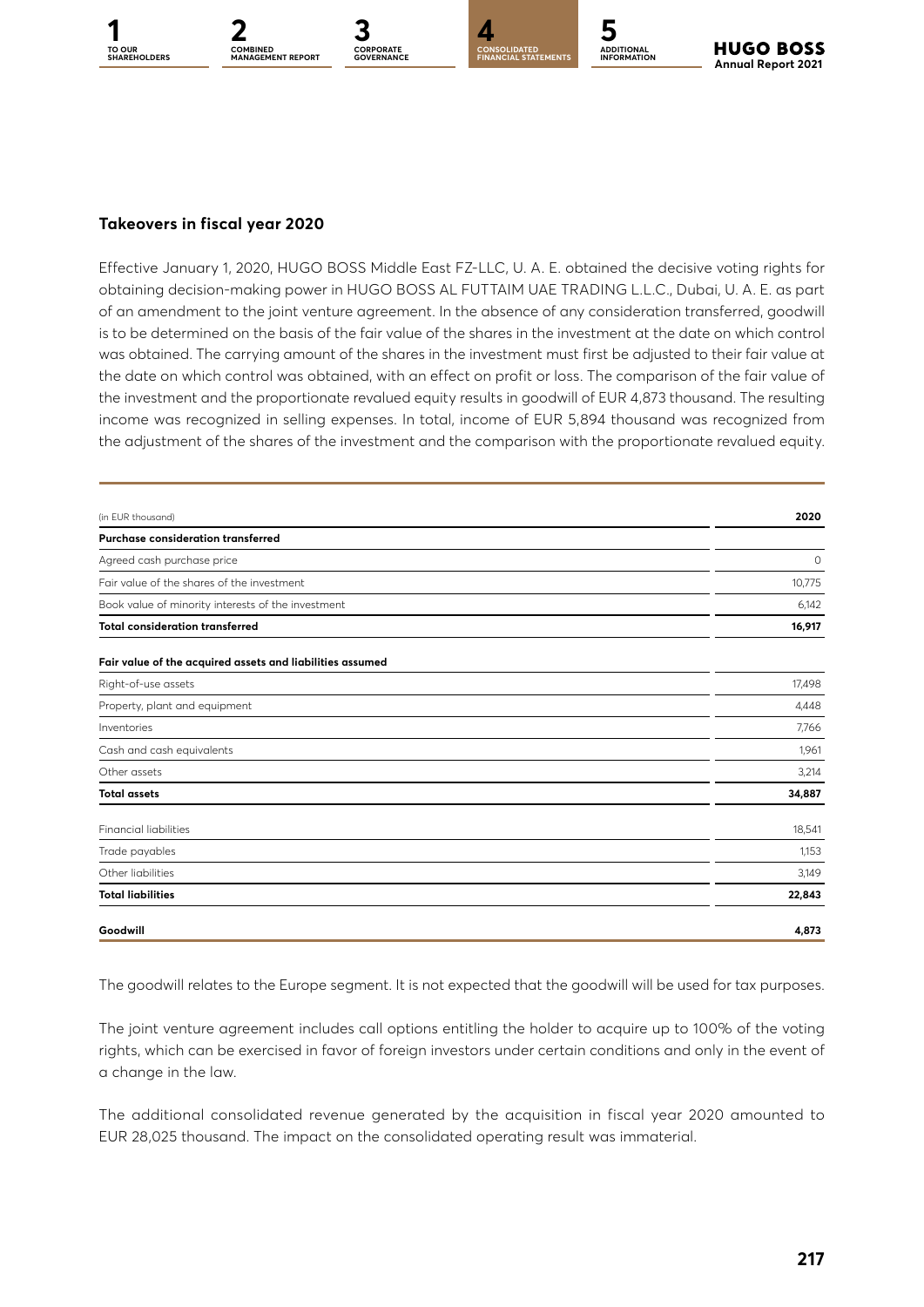**CORPORATE**<br>GOVERNANCE

<span id="page-23-0"></span>**1 2 3 [4](#page-0-0) 5 CORPORATE CONSOLIDATED FINANCIAL STATEMENTS**

**ADDITIONAL INFORMATION**

# **Notes to the Consolidated Income Statement**

## **1 |Sales and cost of sales**

**Sales**

| (in EUR thousand)          |           |           |
|----------------------------|-----------|-----------|
|                            | 2021      | 2020      |
| Brick-and-mortar retail    | 1,512,251 | 1,057,215 |
| Brick-and-mortar wholesale | 647,485   | 472,106   |
| Digital                    | 549,121   | 352,348   |
| Licenses                   | 77,253    | 64,174    |
| <b>Total</b>               | 2,786,110 | 1,945,843 |

Further information on sales by region can be found in the segment reporting.

#### **Cost of Sales**

| (in EUR thousand)          |           |         |
|----------------------------|-----------|---------|
|                            | 2021      | 2020    |
| <b>Total cost of sales</b> | 1,065,301 | 758,641 |
| Cost of purchase           | 971,146   | 664,027 |
| Thereof cost of materials  | 931,976   | 568,616 |
| Cost of conversion         | 94,155    | 94,614  |

The cost of materials included in the cost of sales include inbound freight and duty costs of EUR 183,492 thousand (2020: EUR 95,255 thousand).

## **2 |Selling and distribution expenses**

| (in EUR thousand)                                                  |           |           |
|--------------------------------------------------------------------|-----------|-----------|
|                                                                    | 2021      | 2020      |
| Expenses for own retail business, sales and marketing organization | 900,141   | 896,556   |
| Marketing expenses                                                 | 204,104   | 158,737   |
| Thereof expenses                                                   | 208,522   | 162,095   |
| Thereof income from allocation of marketing expense                | (4, 418)  | (3,358)   |
| Logistic expenses                                                  | 86,378    | 82,684    |
| <b>Total</b>                                                       | 1,190,623 | 1,137,977 |
| Thereof other taxes                                                | 2,956     | 2,746     |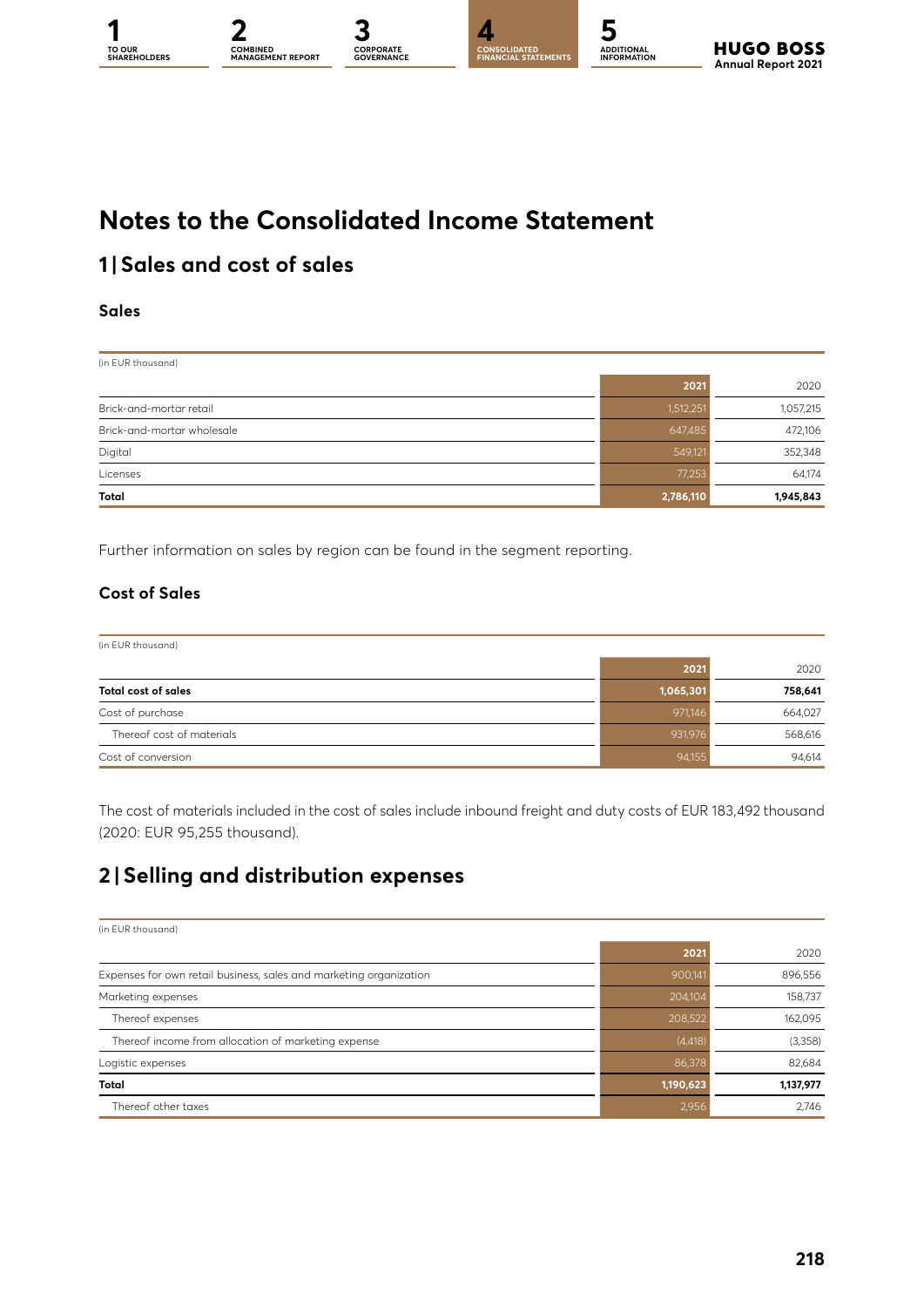





Expenses for the company's own retail business and the sales and marketing organization mainly comprise personnel expenses for wholesale and retail sales as well as amortization of the right-of- use assets in accordance with IFRS 16. In addition, this item includes sales-related commissions, outward freight and duty charges, credit card fees, and impairment losses on assets of the retail business amounting to EUR 19,979 thousand (2020: EUR 57,283 thousand). In addition, this item includes losses from derecognition and impairment losses on trade receivables in the amount of EUR 1,699 thousand (2020: EUR 10,759 thousand). Furthermore, there are COVID-19-related government grants of EUR 29.027 thousand for 2021 (2020: EUR 23.153 thousand), which were recognized in profit or loss. These mainly relate to global government support for personnel costs of EUR 17,498 thousand (2020: EUR 25,071 thousand) and compensation for loss of revenue due to COVID-19 of EUR 10,966 thousand (2020: EUR 315 thousand). The government grants are not subject to any further conditions.

Logistics expenses mainly include personnel expenses for warehouse logistics and right-of-use depreciation of lease objects.

## **3 |Administration expenses**

| (in EUR thousand)                     |         |         |
|---------------------------------------|---------|---------|
|                                       | 2021    | 2020    |
| General administrative expenses       | 244,925 | 226,509 |
| Research and development expenses     | 57,262  | 58,334  |
| Thereof personnel expenses            | 41,171  | 44,574  |
| Thereof depreciation and amortization | 2,221   | 2,567   |
| Thereof other operating expense       | 13,870  | 11.193  |
| <b>Total</b>                          | 302,187 | 284,843 |
| Thereof taxes                         | 4,204   | 4,151   |

Administration expenses mainly comprises of personnel expenses of the respective departments, maintenance costs, IT operating expenses, legal and consulting fees, and depreciation and amortization of right-of-use assets.

Research and development expenses primarily relate to the collection development.

Administration expenses include other income of EUR 20,843 thousand (2020: EUR 13,711 thousand). This includes, among other things, capitalized internally developed software as well as canteen income. Additionally, income was generated by the reversal of provisions by EUR 3,473 thousand (2020: EUR 3,919 thousand). Furthermore, there are govermant grants for worldwide government support for personnel costs with regard to COVID-19 Pandemic of EUR 1.294 thousand for 2021 (2020: EUR 1.918 thousand), which were recognized in profit or loss. The government grants are not subject to any further conditions.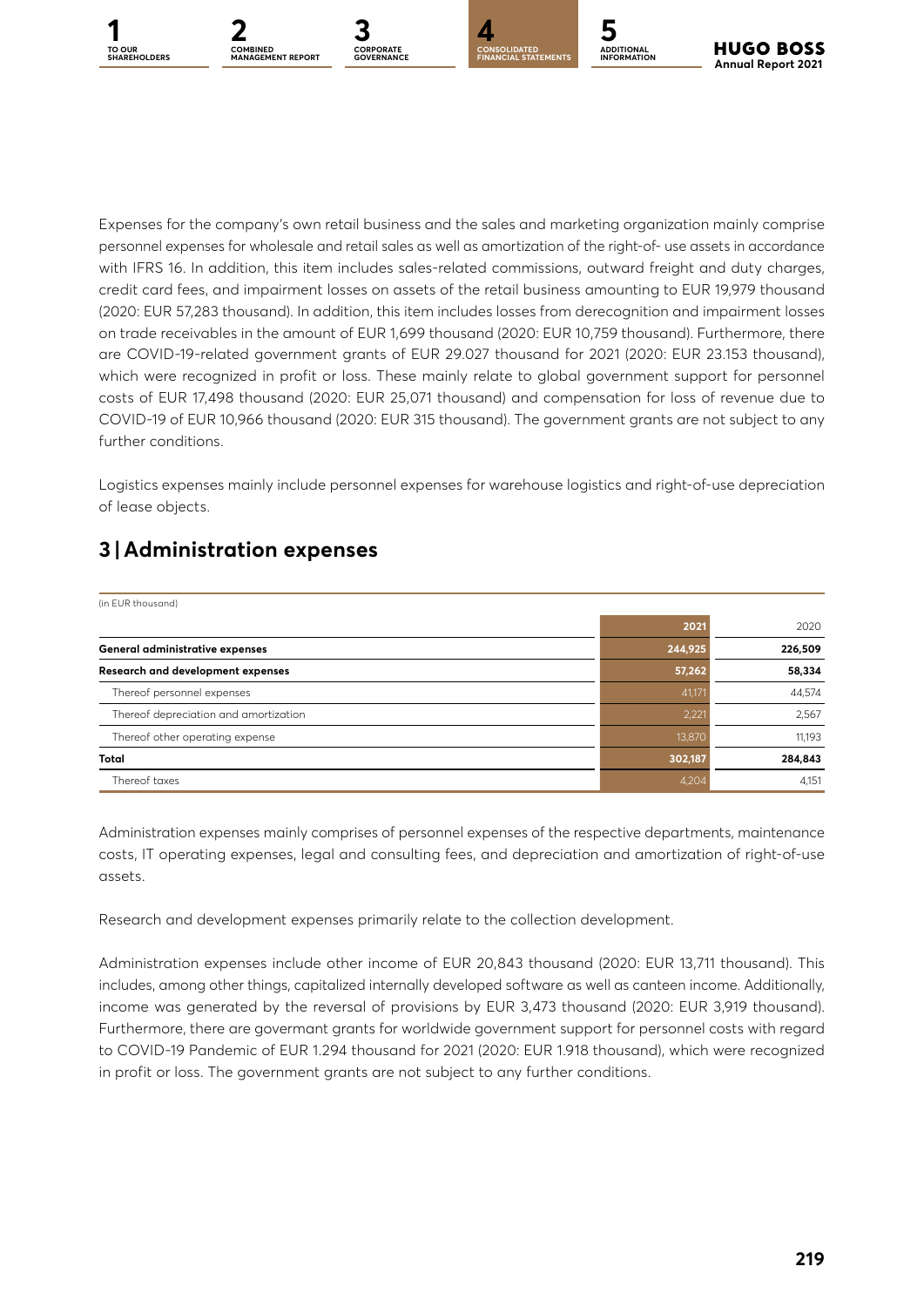

**CONSOLIDATED FINANCIAL STATEMENTS**

**ADDITIONAL INFORMATION**

# **4 |Financial result**

| <b>Financial result</b>                                     | (31, 125) | (37,618)  |
|-------------------------------------------------------------|-----------|-----------|
| <b>Other financial items</b>                                | (10, 437) | (11, 450) |
| Other financial expenses/income                             | (5, 723)  | (3,996)   |
| Gains/losses from hedging transactions                      | (3,442)   | 8,659     |
| Exchange rate gains/losses from receivables and liabilities | (1,272)   | (16, 113) |
| Net interest income/expenses                                | (20, 688) | (26, 168) |
| Interest and similar expenses                               | (22, 557) | (28, 449) |
| Other interest and similar income                           | 1,869     | 2.281     |
|                                                             | 2021      | 2020      |
| (in EUR thousand)                                           |           |           |

Interest income includes income from bank deposits amounting to EUR 1,136 thousand (2020: EUR 1,741 thousand) and other interest income of EUR 733 thousand (2020: EUR 540 thousand).

Interest expenses include expenses from financial liabilities in the amount of EUR 3,677 thousand (2020: EUR 6,781 thousand) and other interest expenses in the amount of EUR 18,880 thousand (2020: EUR 21,668 thousand). These items mainly comprise interest expenses from the discounting of lease liabilities using the effective interest method of EUR 17,457 thousand (2020: EUR 20,615 thousand). In addition to interest on loans, this also includes the net interest amount from for pension provisions, interest on non-financial liabilities (such as tax liabilities from tax audits) and interest expenses from the valuation at present value of other non-current provisions in the amount of EUR 1,423 thousand (2020: EUR 1,053 thousand).

The exchange rate gains and losses from receivables and liabilities comprise exchange rate gains of EUR 25,281 thousand (2020: EUR 22,273 thousand) as well as exchange rate losses of EUR 26,553 thousand (2020: EUR 38,386 thousand). The result from hedging transactions contains the effects from the fair value measurement and derecognition of foreign exchange forwards and swaps.

## **5 |Income taxes**

| (in EUR thousand) |        |           |
|-------------------|--------|-----------|
|                   | 2021   | 2020      |
| Current taxes     | 42,313 | 21,330    |
| Deferred taxes    | 10,436 | (75, 384) |
| Total             | 52,749 | (54, 054) |

Income taxes report corporate income tax plus solidarity surcharge and trade tax of German Group companies together with the comparable income taxes of foreign Group companies.

At HUGO BOSS AG, the domestic income tax rate comes to 29.5% (2020: 29.5%). The tax rates abroad range between 0% and 34%.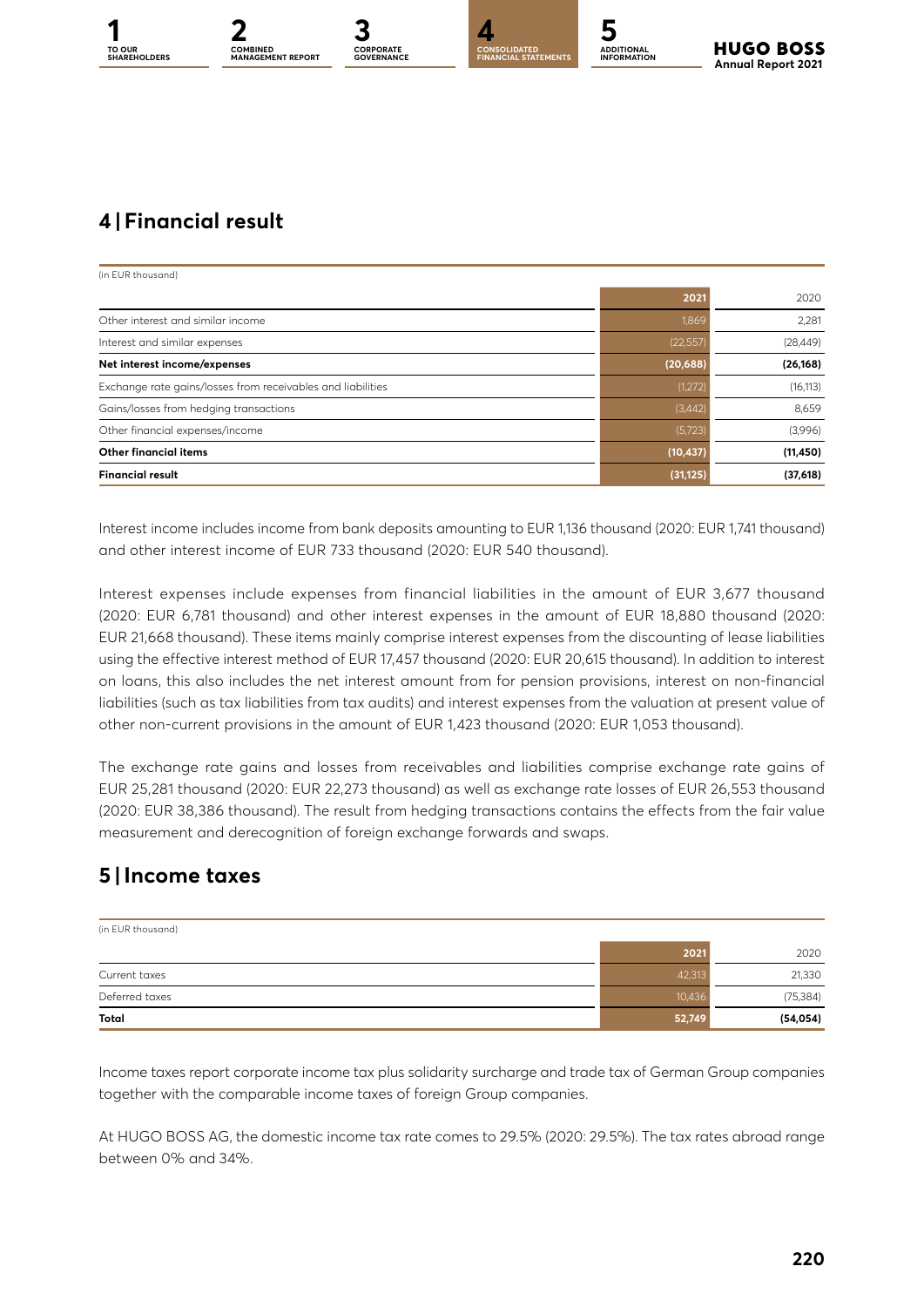CORPORAT<mark>E</mark><br>GOVERNANCE



**ADDITIONAL INFORMATION**

Current income taxes for fiscal year 2021 included non-current expenses of EUR 1,768 thousand (2020: EUR 2,755 thousand), non-current income of EUR 1,296 thousand (2020: EUR 2,131 thousand) and deductible withholding tax of EUR 3,200 thousand (2020: EUR 4,431 thousand).

The following table presents a reconciliation of the expected income tax expense that would be theoretically incurred if the current domestic income tax rate of 29.5% (2020: 29.5%) were applied at a Group level to the current income tax expense reported by the Group. The domestic income tax rate applied takes into account a corporate income tax rate (including solidarity surcharge) of 15.8% (2020: 15.8%) and a trade tax rate of 13.7% (2020: 13.7%).

| (in EUR thousand)                                            |          |            |
|--------------------------------------------------------------|----------|------------|
|                                                              | 2021     | 2020       |
| <b>Earnings before taxes</b>                                 | 196,874  | (273, 236) |
| Anticipated income tax                                       | 58,214   | (80,741)   |
| Tax effect of permanent items                                | 1,744    | 5,076      |
| Tax rate-related deviation                                   | (9, 124) | 13,109     |
| Thereof effects of changes in tax rates                      | 705      | 389        |
| Thereof adjustment of tax amount to diverging local tax rate | (9,829)  | 12,720     |
| Tax refund/tax arrears                                       | 3,672    | 5,055      |
| Deferred tax effects from prior years                        | 614      | (1,431)    |
| Valuation allowance on deferred tax assets                   | (1,579)  | 5,925      |
| Tax effects from distributable profit of subsidiaries        | (549)    | 135        |
| Other deviations                                             | (243)    | (1,182)    |
| Income tax expenditure reported                              | 52,749   | (54, 054)  |
| Income tax burden                                            | 27%      | 20%        |

The income tax burden was reduced by tax-free income of EUR 768 thousand (2020: EUR 270 thousand). The opposite tax effects as a result of non-deductible business expenses come to EUR 2,512 thousand (2020: EUR 5,346 thousand). Tax rate-related deviations are caused by the distribution of profits around the globe and diverging local tax rates in the different countries. In fiscal year 2021, revaluations were recognized for deferred tax assets that were expected to be realized in the foreseeable future. This amounts to a tax income of EUR 1,579 thousand (2020: tax expense of EUR 5,925 thousand).

Other comprehensive income includes deferred tax expense amounting to EUR 2,538 thousand (2020: income of EUR 1,008 thousand). As in the prior year, this amount in the fiscal year 2021 is calculated from the recognition of actuarial gains and losses from provisions for pensions in equity.

Deferred tax assets and liabilities are presented on a net basis if they pertain to the same taxable entity and the same taxation authority. Deferred taxes in the consolidated statement of financial position are related to the following items: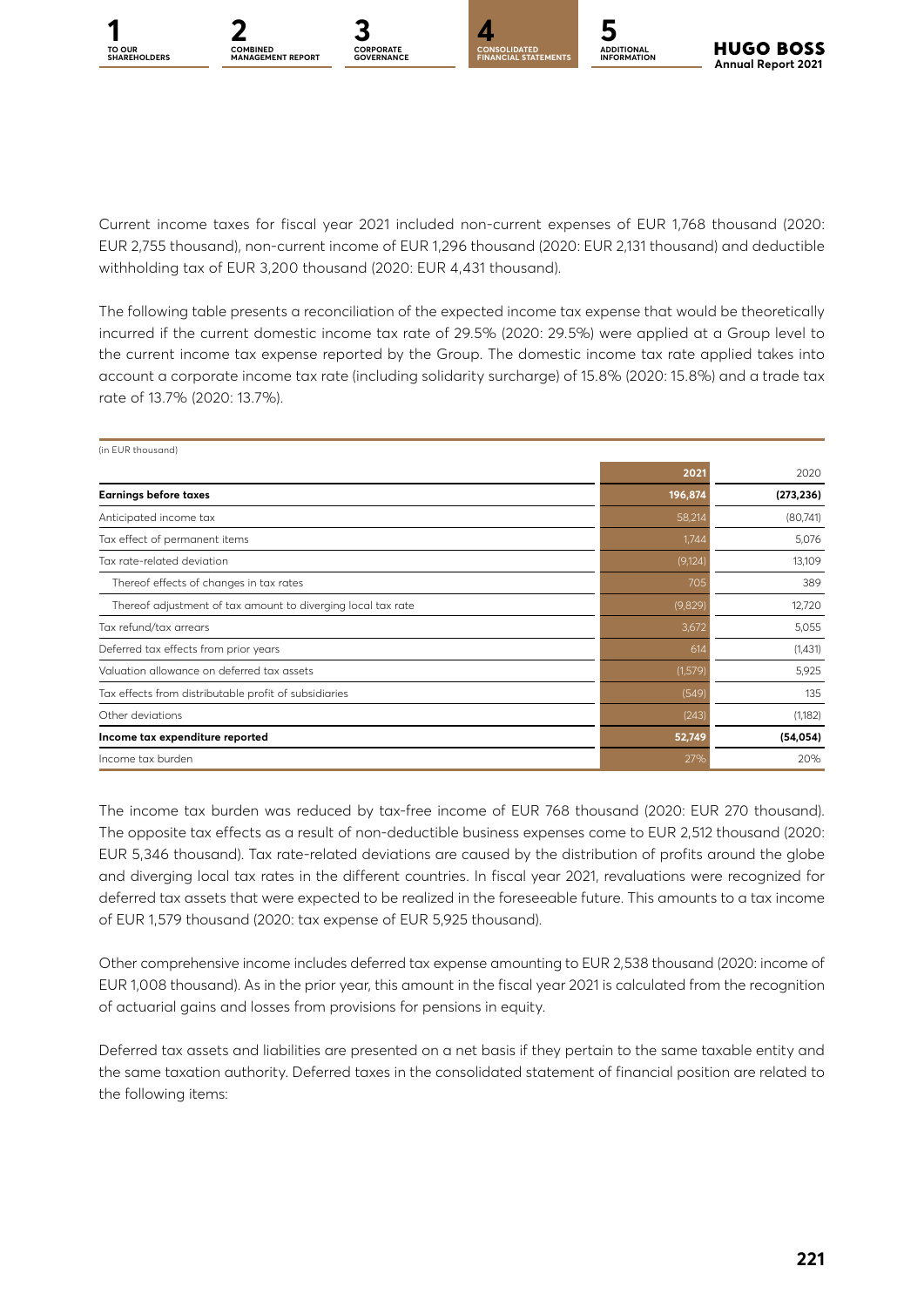







#### (in EUR thousand)

|                                                   |                               | 2021                               |                        | 2020                        |
|---------------------------------------------------|-------------------------------|------------------------------------|------------------------|-----------------------------|
|                                                   | <b>Deferred tax</b><br>assets | <b>Deferred tax</b><br>liabilities | Deferred tax<br>assets | Deferred tax<br>liabilities |
| Provisions and other liabilities                  | 31,304                        | (2,899)                            | 27,624                 | (2,623)                     |
| Unused tax losses                                 | 37,774                        |                                    | 51,078                 | 0                           |
| Inventory measurement                             | 46,233                        | (5,070)                            | 38,108                 | (5, 129)                    |
| Recognition and measurement of non-current assets | 46,255                        | (30, 402)                          | 49,778                 | (25, 514)                   |
| Receivables measurement                           | 4,057                         | (169)                              | 4,095                  | (86)                        |
| Financial liabilities and financial assets        | 19,491                        | (6)                                | 22,425                 | (34)                        |
| Retained earnings of subsidiaries                 |                               | (3,572)                            | $\circ$                | (3,976)                     |
| Other differences in recognition and measurement  | 9,937                         | (3, 413)                           | 8,197                  | (5,272)                     |
| Net amount                                        | 195,051                       | (45, 531)                          | 201,305                | (42, 634)                   |
| Netting                                           | (34,888)                      | 34,888                             | (30,093)               | 30,093                      |
| Total                                             | 160,163                       | (10, 643)                          | 171,212                | (12, 541)                   |

Of the deferred tax assets, EUR 82,928 thousand (2020: EUR 87,357 thousand) are non-current, while EUR 34,494 thousand (2020: EUR 29,400 thousand) of the deferred tax liabilities are non-current.

Deferred taxes on IFRS 16 balance sheet items were reported on a net basis. The deferred tax asset on lease liabilities amounts to EUR 163,305 thousand (2020: EUR 171,376 thousand); the deferred tax liability on rights-of-use assets amounts to EUR 142,273 thousand (2020: EUR 149,804 thousand). After netting, there is a deferred tax claim of EUR 21,032 thousand (2020: EUR 21,572 thousand), which is mainly shown under financial liabilities in the table above.

Distributable profits at foreign subsidiaries are to be paid out in the coming years, partly to Germany. The tax expense attributable to the distribution to Germany amounting to EUR 939 thousand (2020: EUR 1,087 thousand) was recognized as a deferred tax liability. In addition, deferred taxes were recognized for distributable profits from subsidiaries paid out to other subsidiaries to the extent that withholding tax is payable on future dividends. For these withholding tax charges, deferred tax liabilities of EUR 2,633 thousand (2020: EUR 2,889 thousand) were recognized.

Further deferred tax liabilities were not recognized due to differences between their respective net assets and tax part carrying amount at subsidiaries amounting to EUR 146,183 thousand (2020: EUR 170,982 thousand), as the present intention is to permanently reinvest these profits. If the profits were to be distributed in Germany, 5% would be subject to taxation in Germany or possibly trigger withholding tax in other countries. Distributions thus as a rule lead to an added tax expense. Estimation of unrecognized deferred tax liabilities on undistributed profits would require an unreasonable effort.

Deferred tax assets on losses carried forward and allowable temporary differences were included insofar as deferred tax liabilities exist or the corporate planning yields a profit in subsequent years. The recoverability assessment is based on detailed planning of operational results for the next year for all units of the Group, which is prepared annually in the Company-wide budget planning process and approved by the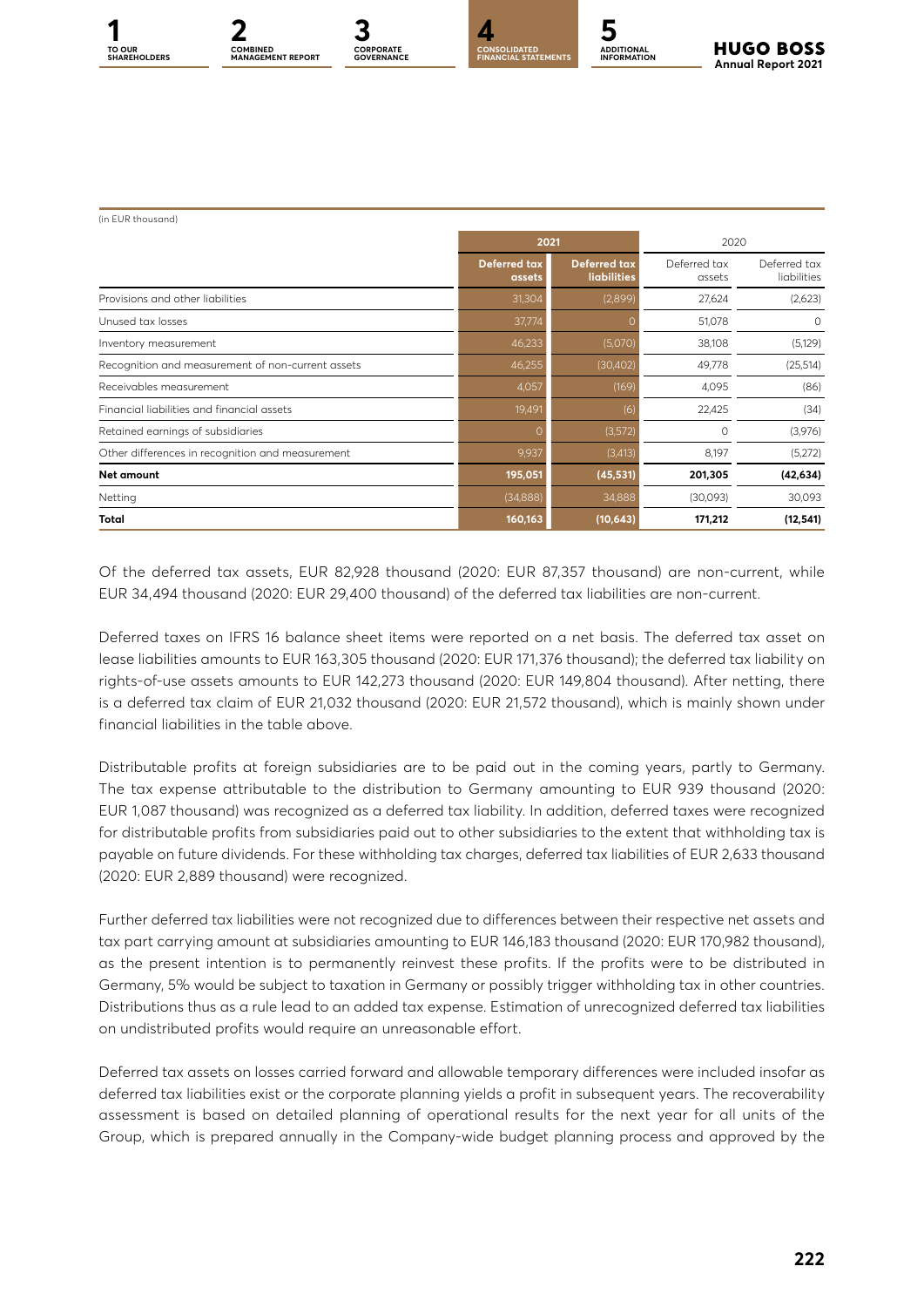

**ADDITIONAL INFORMATION**

Supervisory Board. As of the reporting date, deferred tax assets amounting to EUR 105,702 thousand (2020: EUR 125,526 thousand) were accounted for at Group companies that made losses in the reporting period or prior period.

Unused income tax losses pertain to domestic and foreign Group companies and break down as follows:

| (in EUR thousand)      |         |         |
|------------------------|---------|---------|
|                        | 2021    | 2020    |
| Expiry within          |         |         |
| 1 year                 |         | 708     |
| 2 years                | 3,677   | 301     |
| 3 years                | 202     | 4,841   |
| 4 years                | 1,789   | 2,424   |
| 5 years                | 3,757   | 3,506   |
| After 5 years          | 45,324  | 72,815  |
| Unlimited carryforward | 163,481 | 187,736 |
| Total                  | 218,230 | 272,331 |

As in prior fiscal years, a corresponding deferred tax asset of EUR 37,774 thousand was recognized on unused tax losses as of December 31, 2021 (2020: EUR 51,078 thousand were recognized). In the fiscal year 2021, no deferred taxes were recognized for losses carried forward of EUR 67,548 thousand (2020: EUR 65,055 thousand). Of this, EUR 0 thousand (2020: EUR 167 thousand) in 2022, EUR 3,677 thousand (2020: EUR 4,841 thousand) in 2023, EUR 202 thousand (2020: EUR 637 thousand) in 2024, EUR 246 thousand (2020: EUR 2,199 thousand in 2025, EUR 2,282 thousand in 2026 and EUR 9,867 thousand (2020: EUR 13,181 thousand) in over five years and EUR 51,274 thousand (2020: EUR 43,655 thousand) can be carried forward indefinitely.

Judgments that deferred tax assets are recognized on unused tax losses were made to the extent that it is probable that taxable profits will be available in the future against which the unused tax losses can be utilized. The probability of the future usability is assessed taking into account various factors, such as future taxable results in the planning periods, past results and measures already taken to increase profitability as well as available tax planning strategies. HUGO BOSS applies a forecast period of a maximum of five years for this purpose. Actual figures may differ from the estimates.

The income tax receivables relate mainly to tax advance payments and reimbursement claims. These are also created during the COVID -19 Pandemic based on reasonable estimates to the extent that reimbursement by the financial administration office is judged to be largely probable on the basis of relevant case law. This assessment also takes into account the estimates of local external experts.

The external tax audit at HUGO BOSS AG for the 2012–2015 assessment periods was completed in 2021, including the respective tax assessments. The provisions were fully utilized or reversed accordingly. The provisions for the subsequent years were adjusted to the final findings in the tax audit report.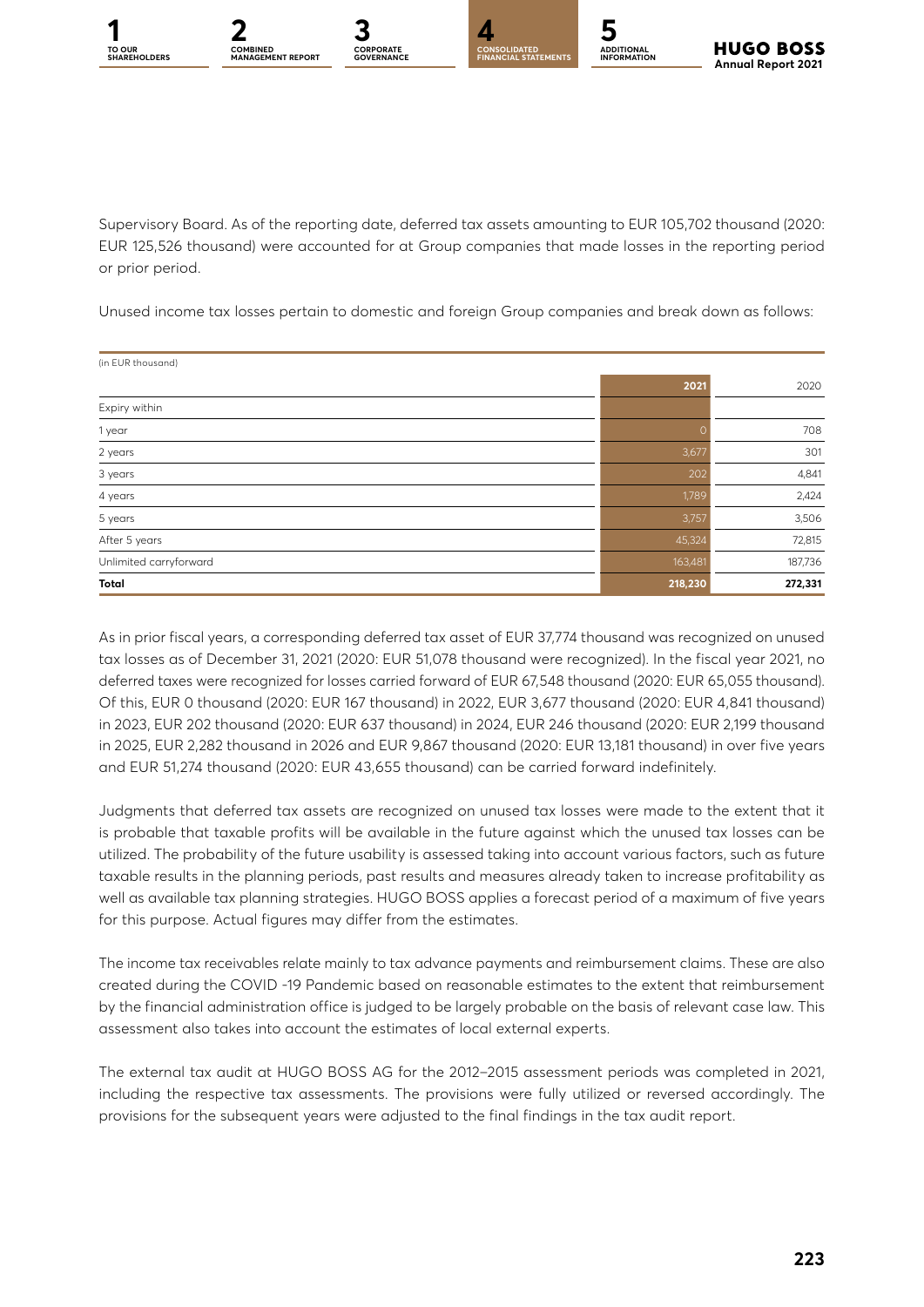

**CORPORATE**<br>GOVERNANCE



**ADDITIONAL INFORMATION**

## **6|Earnings per share**

There were no shares outstanding that could have diluted earnings per share as of December 31, 2021, or December 31, 2020.

| (in EUR thousand)                                               |            |            |
|-----------------------------------------------------------------|------------|------------|
|                                                                 | 2021       | 2020       |
| Net income attributable to equity holders of the parent company | 137,339    | (219, 593) |
| Average number of shares outstanding <sup>1</sup>               | 69,016,167 | 69,016,167 |
| Earnings per share (EPS) in EUR <sup>2</sup>                    | 1.99       | (3.18)     |

**1** Not including own shares. **2** Basic and diluted earnings per share.

## **7 |Additional disclosures to the consolidated income statement**

#### **Personnel expenses**

| (in EUR thousand)                 |         |         |
|-----------------------------------|---------|---------|
|                                   | 2021    | 2020    |
| Cost of sales                     | 76,004  | 76,896  |
| Selling and distribution expenses | 359,587 | 319,549 |
| Administration expenses           | 191,857 | 173,476 |
| Total                             | 627,448 | 569,921 |

Personnel expenses include income from state subsidies. These mainly originate from employment-related benefit initiatives put in place by various governments as a result of COVID-19 and amount to EUR 17,498 thousand (2020: EUR 25,071 thousand) and are not subject to any further conditions.

| <b>Total</b>                                                   | 627,448 | 569,921 |
|----------------------------------------------------------------|---------|---------|
| Expenses and income for retirement and other employee benefits | 8.480   | 5.196   |
| Social security                                                | 89,933  | 84.787  |
| Wages and salaries                                             | 529,035 | 479,938 |
|                                                                | 2021    | 2020    |
| (in EUR thousand)                                              |         |         |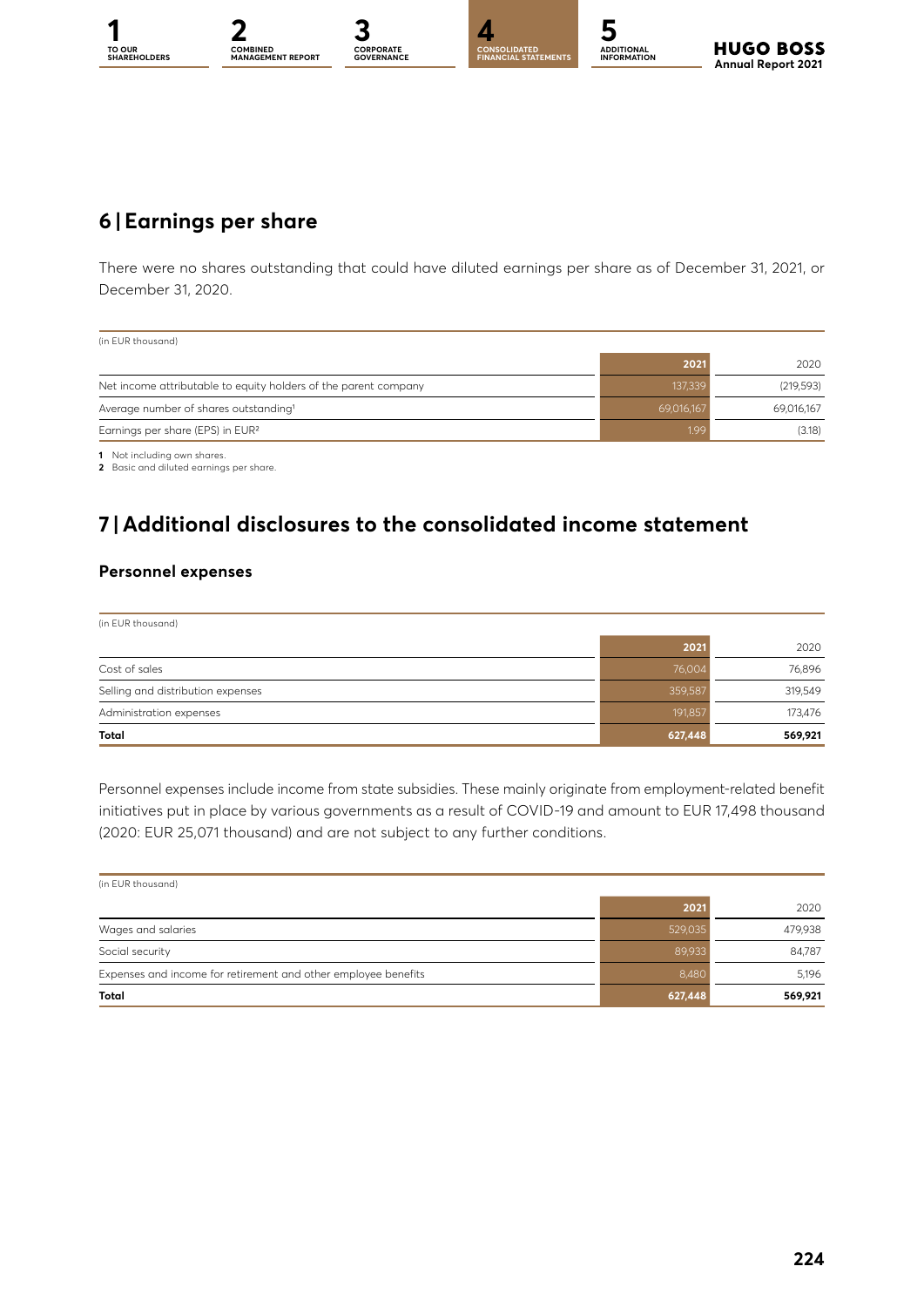



**CORPORATE**<br>GOVERNANCE





#### **Employees**

The average headcount for the year was as follows:

|                                         | 2021   | 2020   |
|-----------------------------------------|--------|--------|
| Industrial employees                    | 4.340  | 4,639  |
| Commercial and administrative employees | 11.290 | 11,619 |
| Total                                   | 15,630 | 16,258 |

#### **Ordinary depreciation**

| (in EUR thousand)                 |         |         |
|-----------------------------------|---------|---------|
|                                   | 2021    | 2020    |
| Cost of sales                     | 5,162   | 5,907   |
| Selling and distribution expenses | 263,035 | 308,370 |
| Administration expenses           | 39,146  | 40,983  |
| Total                             | 307,343 | 355,260 |

#### **Impairments/Write-ups**

| (in EUR thousand)                |        |         |
|----------------------------------|--------|---------|
|                                  | 2021   | 2020    |
| Brick-and-mortar retail          | 17,980 | 57,283  |
| Intangible assets incl. goodwill | 3,908  | 4,684   |
| Right-of-use assets              | 10,052 | 48,102  |
| Total                            | 31,940 | 110,069 |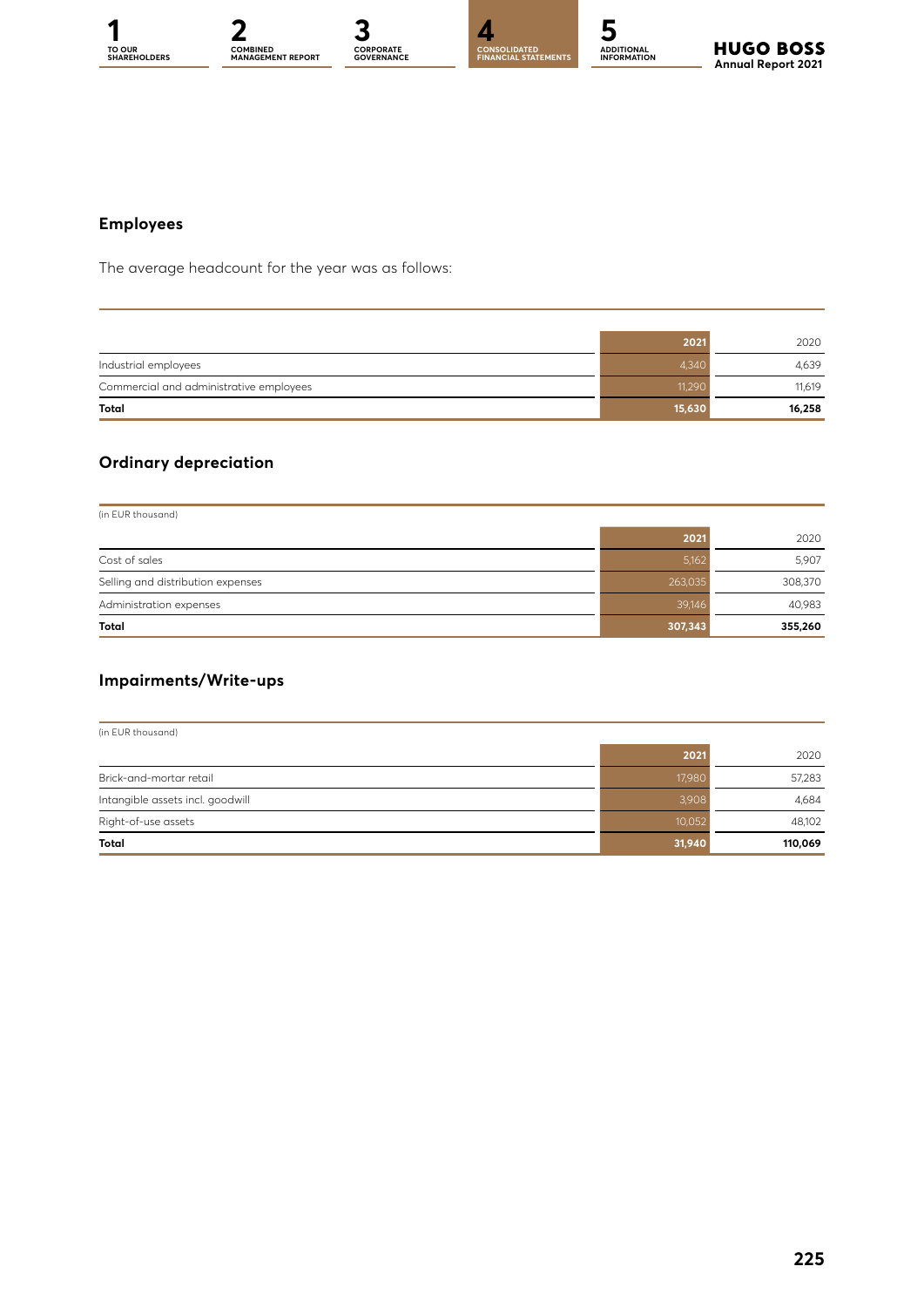<span id="page-31-0"></span>

# **Notes to the Consolidated Statement of Financial Position**

## **8 |Intangible assets and property, plant and equipment**

| (in EUR thousand)                                                  |                       |                                            |                         |           |           |           |                        |                                                                            |                                            |                         |              |            |             |            |              |                                                                             |                      |
|--------------------------------------------------------------------|-----------------------|--------------------------------------------|-------------------------|-----------|-----------|-----------|------------------------|----------------------------------------------------------------------------|--------------------------------------------|-------------------------|--------------|------------|-------------|------------|--------------|-----------------------------------------------------------------------------|----------------------|
| 2021                                                               | Gross value<br>Jan. 1 | Change in<br>the basis of<br>consolidation | Currency<br>differences | Additions | Disposals | Transfers | Gross value<br>Dec. 31 | Accumulated<br>amortization,<br>depreciation<br>and impair-<br>ment Jan. 1 | Change in<br>the basis of<br>consolidation | Currency<br>differences | Depreciation | Impairment | Write-up    | Disposals  | Transfers    | Accumulated<br>amortization,<br>depreciation<br>and impair-<br>ment Dec. 31 | Net value<br>Dec. 31 |
| Software, licenses<br>and other rights                             | 304,634               | 256                                        | 2.664                   | 19,004    | (43.174)  | 142       | 283,526                | 204,981                                                                    |                                            | 1.828                   | 23,938       | 120        |             | (40, 024)  |              | 190,843                                                                     | 92,683               |
| <b>Brand rights</b>                                                | 14,992                |                                            |                         |           |           |           | 14,992                 | - 0                                                                        |                                            |                         |              |            |             |            |              | O                                                                           | 14,992               |
| Goodwill                                                           | 61,714                | 1,680                                      | 2,038                   | 602       |           |           | 66,034                 | 6,087                                                                      |                                            | 189                     |              | 3,788      |             |            |              | 10,077                                                                      | 55,957               |
| Intangible assets                                                  | 381,340               | 1,936                                      | 4,702                   | 19,606    | (43, 174) | 142       | 364,552                | 211,068                                                                    |                                            | 2,017                   | 23,951       | 3,908      |             | (40, 024)  |              | 200,920                                                                     | 163,632              |
| Lands and buildings                                                | 258,576               | 42.909                                     | (254)                   | 1,424     | (8,932)   |           | 293,747                | 86,827                                                                     | 16.162                                     | (330)                   | 9,210        | 1,05       | (187)       | (6, 81)    |              | 105,919                                                                     | 187,828              |
| Technical equipment<br>and machinery                               | 119,907               |                                            | 259                     | 2,232     | (2, 264)  | 974       | 121,108                | 73,938                                                                     |                                            | 237                     | 7,032        |            |             | (2.232)    |              | 78,975                                                                      | 42,133               |
| Other equipment,<br>operating and office<br>equipment              | 861,195               |                                            | 31.257                  | 71,592    | (75, 644) | 4,015     | 892,415                | 685,297                                                                    |                                            | 25.058                  | 63,692       | 20,195     | (3,082)     | (74, 114)  |              | 717,046                                                                     | 175,369              |
| Construction in<br>progress                                        | 10,401                |                                            | 198                     | 7,226     | (25)      | (5, 156)  | 12,644                 |                                                                            |                                            |                         |              |            |             |            |              |                                                                             | 12,644               |
| Property, plant and<br>equipment                                   | 1,250,079             | 42,909                                     | 31,460                  | 82,474    | (86, 865) | (143)     | 1,319,913              | 846,065                                                                    | 16.162                                     | 24,965                  | 79,934       | 21,249     | (3.269)     | (83, 166)  |              | 901,940                                                                     | 417,974              |
| Total                                                              | 1,631,419             | 44,845                                     | 36,162                  | 102,080   | (130,039  |           | 1,684,465              | 1,057,133                                                                  | 16,162                                     | 26,982                  | 103,885      | 25,157     | (3, 269)    | (123, 190) |              | 1,102,860                                                                   | 581,606              |
| 2020                                                               |                       |                                            |                         |           |           |           |                        |                                                                            |                                            |                         |              |            |             |            |              |                                                                             |                      |
| Software, licenses<br>and other rights                             | 288,992               | $\circ$                                    | (1,440)                 | 19,444    | (2, 362)  | $\circ$   | 304,634                | 184,327                                                                    | $\circ$                                    | (1,145)                 | 23,847       | 203        | $\circ$     | (2, 251)   | $\circ$      | 204,981                                                                     | 99,653               |
| Brand rights                                                       | 14,992                | $\circ$                                    | $\Omega$                | $\circ$   | $\circ$   | $\circ$   | 14,992                 | $\mathbf 0$                                                                | $\circ$                                    | $\circ$                 | $\circ$      | $\circ$    | $\circ$     | $\circ$    | $\circ$      | $\mathbf{o}$                                                                | 14,992               |
| Goodwill                                                           | 58,373                | 4,873                                      | (1,532)                 | $\circ$   | $\Omega$  | $\circ$   | 61,714                 | 1,522                                                                      | $\circ$                                    | 85                      | $\Omega$     | 4,480      | $\circ$     | $\Omega$   | $\circ$      | 6,087                                                                       | 55,627               |
| Intangible assets                                                  | 362,357               | 4,873                                      | (2, 972)                | 19,444    | (2, 362)  | 0         | 381,340                | 185,849                                                                    | $\mathbf{o}$                               | (1,060)                 | 23,847       | 4,683      | $\mathbf 0$ | (2, 251)   | $\mathbf{o}$ | 211,068                                                                     | 170,272              |
| Lands and buildings                                                | 282,230               | 764                                        | (1,182)                 | 362       | (22,961)  | (637)     | 258,576                | 102,440                                                                    | $\circ$                                    | (861)                   | 9,634        | $\circ$    | $\circ$     | (22, 758)  | (1,628)      | 86,827                                                                      | 171,749              |
| Technical equipment<br>and machinery                               | 119,714               | 105                                        | (301)                   | 1,626     | (1,574)   | 337       | 119,907                | 68,245                                                                     | 29                                         | (261)                   | 7,430        | $\circ$    | $\circ$     | (1,505)    | $\circ$      | 73,938                                                                      | 45,969               |
| Other equipment,<br>operating and office<br>equipment <sup>1</sup> | 894,897               | 6,514                                      | (35, 340)               | 51,291    | (60, 247) | 4,080     | 861,195                | 627,727                                                                    | 2,144                                      | (26, 148)               | 83,463       | 57,283     | $\circ$     | (59, 172)  | $\circ$      | 685,297                                                                     | 175,898              |
| Construction in<br>progress                                        | 13,892                | 3                                          | (409)                   | 5,568     | (4,033)   | (4,620)   | 10,401                 | $\overline{\mathbf{3}}$                                                    | $\circ$                                    | $\circ$                 | $\circ$      | $\circ$    | $\circ$     | $\circ$    | $\circ$      | 3                                                                           | 10,398               |
| Property, plant and<br>equipment                                   | 1,310,733             | 7,386                                      | (37, 232)               | 58,847    | (88, 815) | (840)     | 1,250,079              | 798,415                                                                    | 2,173                                      | (27, 270)               | 100,527      | 57,283     | 0           | (83, 435)  | (1,628)      | 846,065                                                                     | 404,014              |
| Total                                                              | 1,673,090             | 12,259                                     | (40, 204)               | 78,291    | (91, 177) | (840)     | 1,631,419              | 984,264                                                                    | 2,173                                      | (28, 330)               | 124,374      | 61,966     | 0           | (85, 686)  | (1,628)      | 1,057,133                                                                   | 574,286              |
|                                                                    |                       |                                            |                         |           |           |           |                        |                                                                            |                                            |                         |              |            |             |            |              |                                                                             |                      |

**1** Amounts shown differ from those reported in the previous year due to reclassifications made.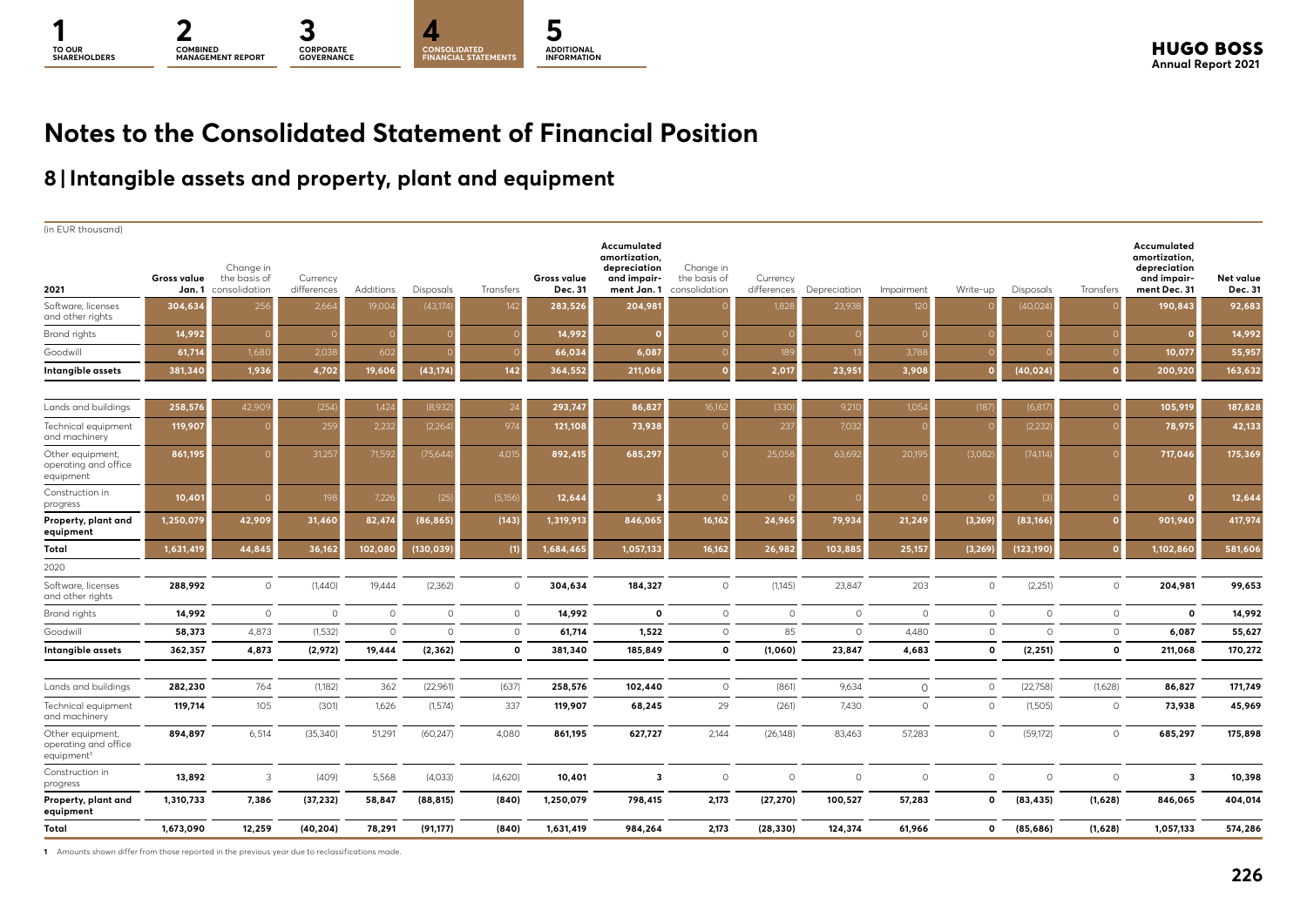C<mark>ORPORATE</mark><br>GOVERNANCE



**ADDITIONAL INFORMATION**

#### **Software, licenses and other rights**

The item "Software, licenses and other rights" mainly contains software and software licenses as well as intangible assets identified in the course of purchase price allocations. The amortisation for these items is recognised in administrative expenses.

For the Group-wide ERP system consisting of the industry solutions SAP AFS and SAP Retail, intangible assets with acquisition costs of EUR 53,873 thousand (2020: EUR 84,999 thousand) were capitalized, of which EUR 46,656 thousand (2020: EUR 74,819 thousand) had already been amortized as of the reporting date. The remaining amortization period is 2.8 years (2020: 3.1 years). In addition to the software described, other software licenses are included with a net book value of EUR 79,510 thousand (2020: EUR 83,836 thousand), the remaining amortization period of which is 3.8 years (2020: 4.2 years). The average useful life of software and licenses is in between 3 to 7 years.

#### **Brand rights**

The reported brand rights amounting to EUR 14,992 thousand (2020: EUR 14,992 thousand), which are primarily attributable to the brand rights acquired for the use of the brand names BOSS, HUGO and HUGO BOSS in the United States, are classified as assets with infinite useful lives. The infinite useful life stems from the estimate of an indefinite use of the registered brand name.

#### **Property, plant and equipment**

Land charges in connection with land and buildings amounting to EUR 164,386 thousand (2020: EUR 131,537 thousand).

Impairment losses of EUR 21,249 thousand (2020: EUR 57,283 thousand) and Write-up of EUR 3,269 thousand (2020: EUR 0 thousand) were recognized on property, plant and equipment, which were included in selling and distribution expenses. The impairments mainly relate to property, plant and equipment for individual Group-owned retail stores.

In terms of property, plant and equipment, buildings are generally amortized over a useful life of 30 years, technical facilities and machines over a useful life of 5 to 19 years, and other facilities and operating and office equipment over 2 to 15 years.

#### **Purchase obligations**

In addition, there are purchase obligations for investments amounting to EUR 1,955 thousand (2020: EUR 1,802 thousand). Of this amount, EUR 1,877 thousand (2020: EUR 1,731 thousand) is attributable to property, plant and equipment and EUR 78 thousand to intangible assets (2020: EUR 71 thousand). The obligations as of December 31, 2021, are due for settlement within one year.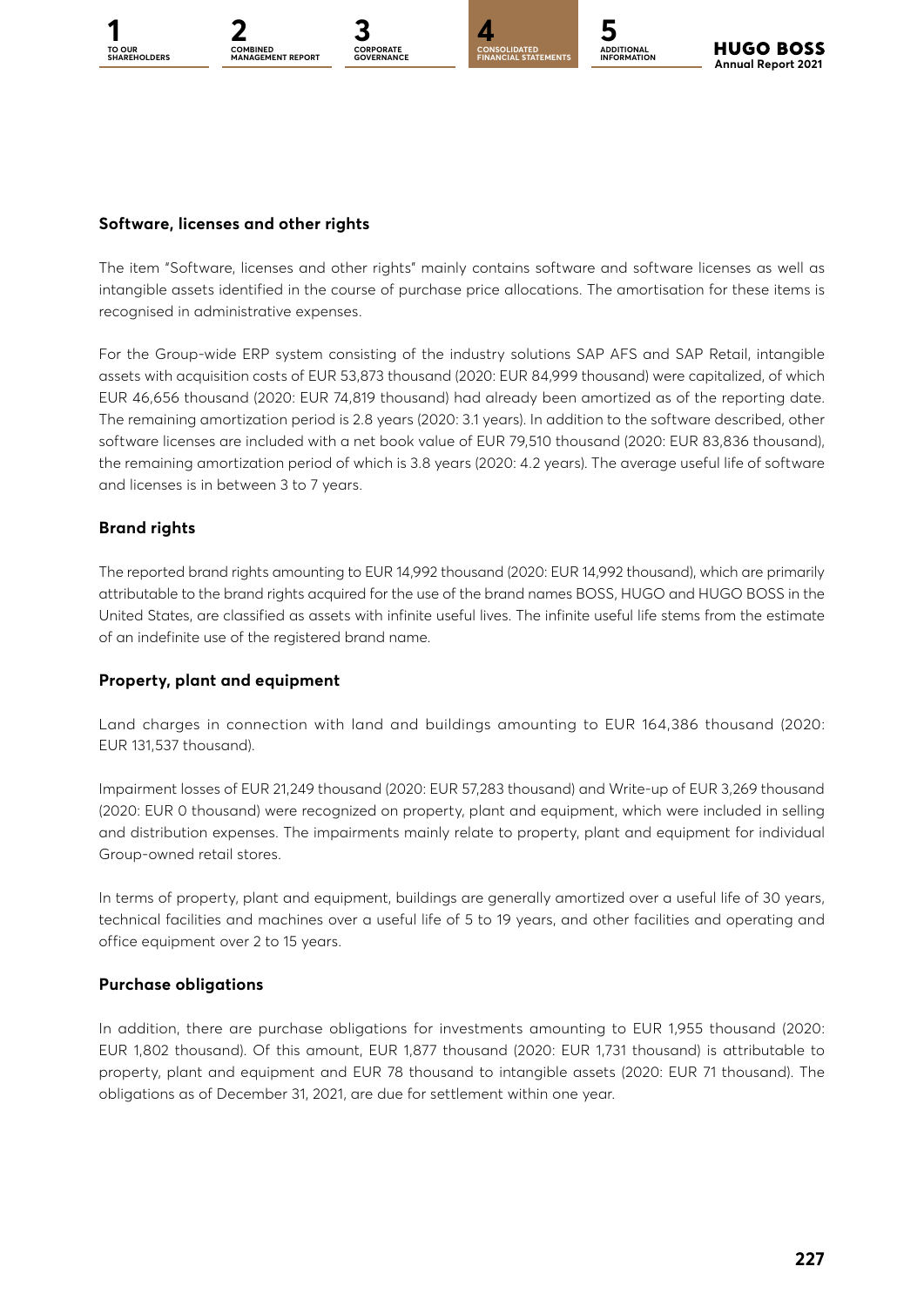

CORPORA<mark>TE</mark><br>GOVERNANCE



## **9 | Leases**

HUGO BOSS has entered into a substantial number of leases for the rental of retail stores, office and warehouse space with an average remaining term of five years. Some of the agreements include purchase and renewal options. The Group exercises judgments to the effect that, in addition to the basic rental period, extension options are included when determining the contract term if the extension has already been finally negotiated with the landlord and signed by both sides. Reasonably certainty is therefore only available once the contract has been signed. For leases of low-value assets and for short-term lease liabilities, the option of immediate expense recognition was exercised. Similarly, leases with variable rentals for which no minimum rent is contractually fixed are expensed immediately. Accordingly, the right-of-use asset and lease liability for these leases are not recognized.

The effects of all leases of HUGO BOSS on the balance sheet, the income statement and the consolidated statement of cash flows as at December 31, 2021, are presented below:

#### **Leases in the balance sheet**

Additions, depreciation and changes in the right-of-use assets of lease objects are divided as follows between the assets underlying the leases as at December 31, 2021:

| (in EUR thousand)                                    |            |           |                    |              |
|------------------------------------------------------|------------|-----------|--------------------|--------------|
|                                                      | Stores     | Warehouse | Offices and others | <b>Total</b> |
| Carrying amount as of January 1, 2021                | 644,410    | 30,044    | 73,515             | 747,969      |
| Change in the basis of consolidation                 | Ω          | $\Omega$  | ∩                  | 0            |
| <b>Additions</b>                                     | 123,456    | 16,989    | 12,573             | 153,018      |
| Depreciation                                         | (178,902)  | (8, 129)  | (16, 428)          | (203, 459)   |
| Impairment                                           | (10,600)   | $\Omega$  | 0                  | (10,600)     |
| Write up                                             | 547        | $\Omega$  | O                  | 547          |
| Disposal                                             | (17, 711)  | (73)      | (930)              | (18, 714)    |
| <b>Transfers</b>                                     | Ω          | 0         | ∩                  | $\Omega$     |
| FX differences                                       | 22,668     | 1,063     | 2,600              | 26,331       |
| Carrying amount as of December 31, 2021              | 583,868    | 39,894    | 71,330             | 695,092      |
| Carrying amount as of January 1, 2020                | 781,015    | 34,296    | 83,056             | 898,367      |
| Changes in consolidated group                        | 17,498     | 0         | $\circ$            | 17,498       |
| Additions                                            | 180,827    | 5,154     | 9,000              | 194,981      |
| Depreciation                                         | (218, 297) | (6,070)   | (14, 767)          | (239, 134)   |
| Impairment                                           | (48,098)   | (4)       | 0                  | (48,102)     |
| Disposal                                             | (34, 872)  | (1,065)   | (194)              | (36, 131)    |
| <b>Transfers</b>                                     | 0          | (789)     | $\circ$            | (789)        |
| FX differences                                       | (33,663)   | (1,478)   | (3,580)            | (38, 721)    |
| Carrying amount as of December 31, 2020 <sup>1</sup> | 644,410    | 30,044    | 73,515             | 747,969      |

**1** The amounts presented differ from those reported in the previous year due to reclassifications.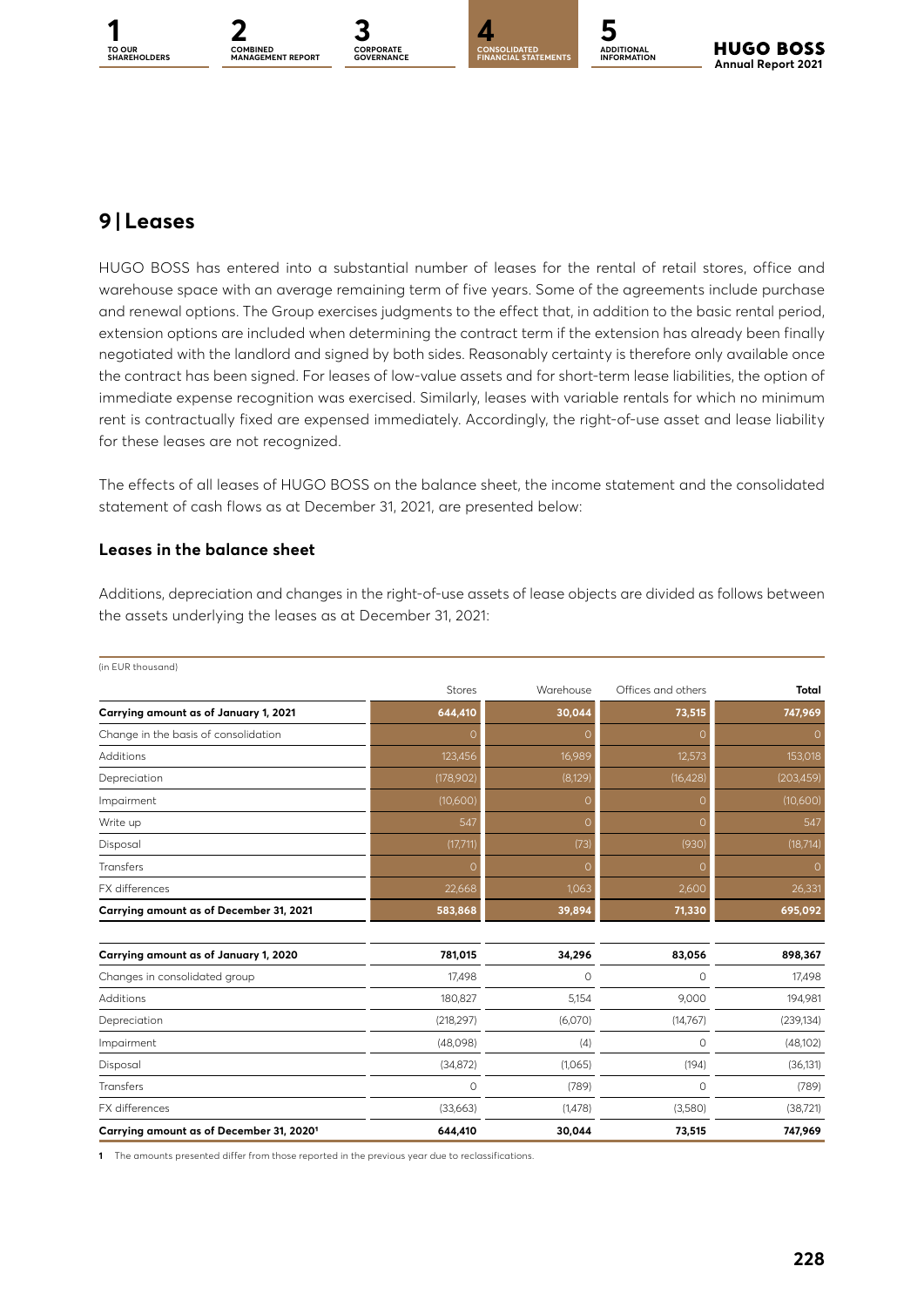

**CORPORATE**<br>GOVERNANCE



**ADDITIONAL INFORMATION**

#### **Maturity analysis of lease liabilities**

The following table shows the breakdown of lease liabilities according to their maturities:

| (in EUR thousand)              |                   |
|--------------------------------|-------------------|
|                                | <b>Discounted</b> |
| Due within one year            | 193,429           |
| Due between one and five years | 448,386           |
| Due after five years           | 152,770           |
| Total                          | 794,585           |

#### **Leases in the income statement**

| (in EUR thousand)                                                      |            |            |
|------------------------------------------------------------------------|------------|------------|
|                                                                        | 2021       | 2020       |
| Depreciation right-of-use assets                                       | (203, 459) | (228, 860) |
| Impairment/Write-ups of right-of-use assets                            | (10, 052)  | (48,102)   |
| Net income from disposal of right-of-use assets                        | 6,27'      | 4,577      |
| Interest expenses for lease liabilities                                | (17, 457)  | (20,615)   |
| Income/expenses from foreign exchange differences on lease liabilities | (1,969)    | (2,950)    |
| Expenses from variable lease payments                                  | (144, 383) | (96, 393)  |
| Expenses for short-term leases                                         | (5,659)    | (1,896)    |
| Expenses for leases of low-value assets                                | (4, 512)   | (4,290)    |
| Income from subleases                                                  | 2,029      | 2,200      |
| Lease expenses for software                                            | (17,709)   | (15, 542)  |
| Other expenses (service costs)                                         | (42, 195)  | (31,520)   |
| Total expenses from lease agreements                                   | (439, 095) | (443, 391) |

Cash outflows from lease liabilities amounted to EUR 440,636 thousand in 2021 (2020: EUR 355,522 thousand), of which EUR 210,749 thousand relates to the repayment of lease liabilities (2020: EUR 187,466 thousand).

In the course of the COVID-19 pandemic, all rent concessions that met the requirements of the IASBamendments "COVID-19-Related Rent Concessions – Amendments to IFRS 16 Leases" were not treated as a lease modification but as a negative variable lease payment. The amount recognised in profit or loss to reflect rent concessions as a result of the COVID-19-Pandemic was EUR 18,178 thousand for fiscal year 2021 (2020: EUR 25,321 thousand). Of this amount, 1,857 thousand EUR was attributable to government grants which are not subject to any further conditions. As of the reporting date, there were also EUR 21,871 thousand (2020: EUR 23,264 thousand) in deferred rent, which was accrued against the leasing liabilities.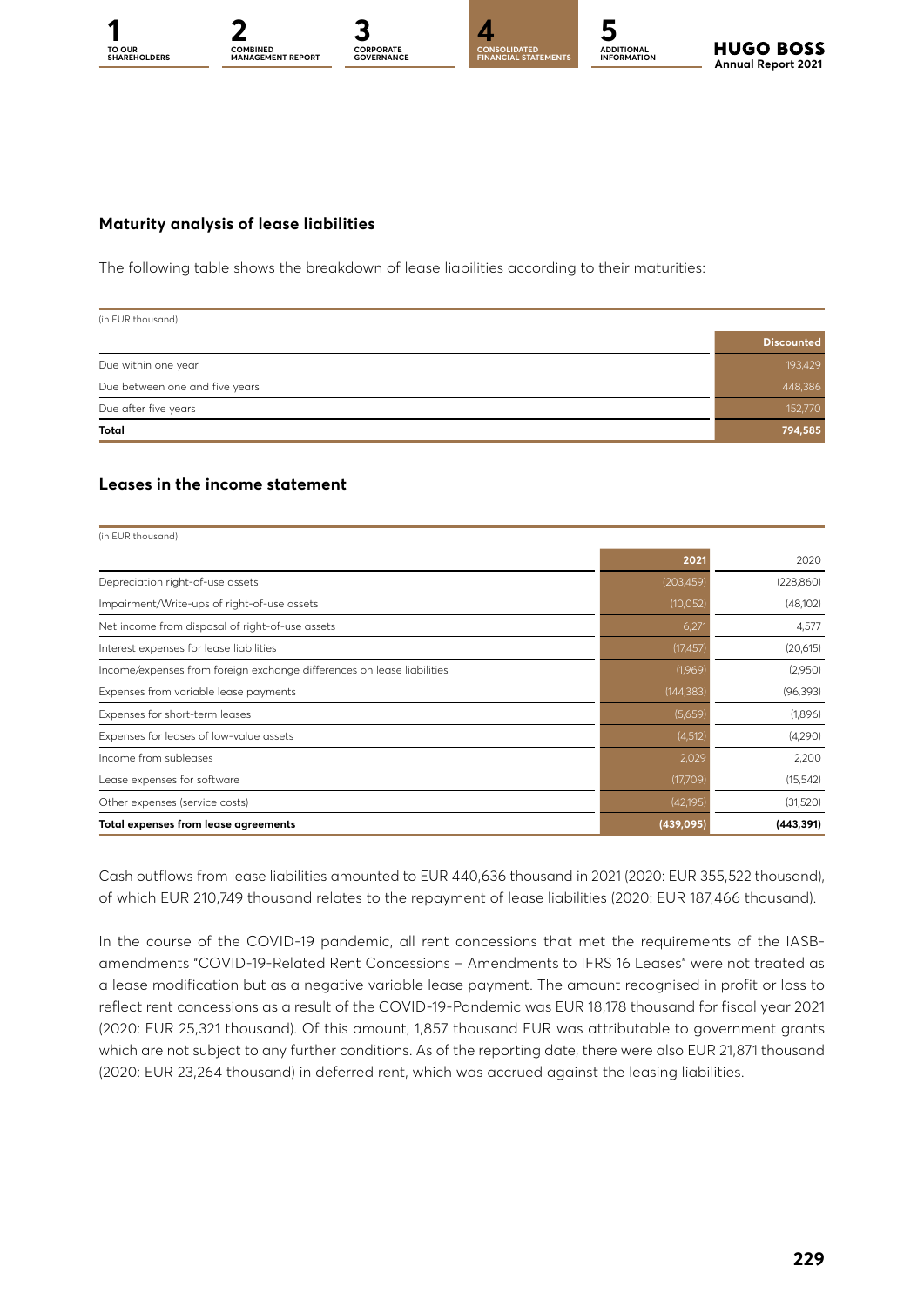**CORPORATE** 



**ADDITIONAL INFORMATION**

#### **Material future non-recognized lease payments with maturities**

The following future lease payments are not included in the valuation of lease liabilities as a result of IFRS 16 regulations:

| (in EUR thousand)                           |                 |               |                |              |
|---------------------------------------------|-----------------|---------------|----------------|--------------|
|                                             | <b>Due 2022</b> | Due 2023-2026 | Due after 2026 | <b>Total</b> |
| Variable lease payments                     | 170,935         | 709,766       | 560,763        | 1,441,464    |
| Payments from uncertain termination options | 1,818           | 16,283        | 13,780         | 31,881       |
| Payments from uncertain extension options   | 7,892           | 137,629       | 142,603        | 288,124      |
| <b>Total lease payments</b>                 | 180,645         | 863,678       | 717,146        | 1,761,469    |

In addition, payments from short-term leases, leases for software and for low-value assets are expected, although these are immaterial from the perspective of HUGO BOSS.

The determination of future off-balance sheet lease payments is based on management assumptions regarding the term of the leases and the amount of the lease payment. In determining future lease payments, HUGO BOSS assumes the remaining term of the original lease plus the one-time exercise of renewal options, which are not yet sufficiently certain based on current knowledge. The future variable lease payments are derived on the basis of the sales planned for own stores (DOS) and outlets bottom-up for 2022 and projected using a like-for-like growth rate. Future payments from uncertain renewal options take into account all contracts with renewal options existing as of December 31, 2021, and are based on the assumption of constant future rental payments.

## **10|Impairment testing**

An impairment test must be performed for all assets within the scope of IAS 36 if there are triggering events for impairment at the reporting date. For intangible assets with indefinite useful lives and goodwill, an annual impairment test is performed irrespective of the existence of such indications.

#### **Systematically depreciated property, plant and equipment and amortized right-of-use assets at the level of the Group's own retail stores**

At HUGO BOSS, **the Group's own retail stores (DOS)** have been identified as CGUs, i.e. as the smallest group of assets that can generate independent cash flows.

The depreciated assets of the DOS, including the right of use assets from leasing contracts, are subjected to an impairment test, if there are indicators or changes in the planning assumptions resulting into carrying amount exceeding the recoverable amount of the assets. After preparing the annual budget planning, HUGO BOSS carries out a triggering event test at the respective DOS level. The non-current assets of the respective DOS are subjected to an impairment test if the revenue and margin are not as per annual budget planning. In fiscal year 2020, the significant impairment of HUGO BOSS' business performance due to the global spread of the COVID-19 pandemic represented the "triggering event" for the performance of the impairment tests.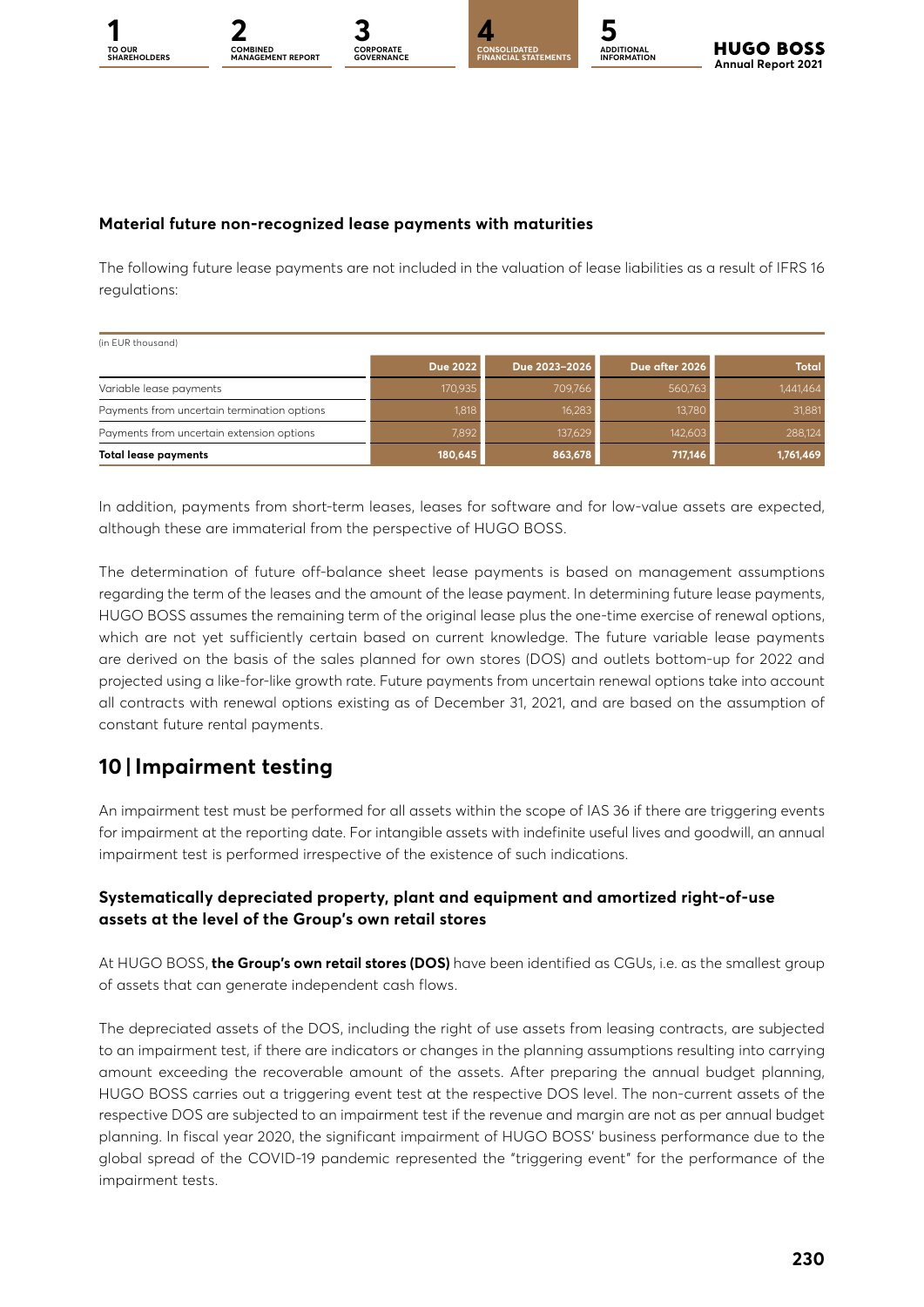

CORPORA<mark>TE</mark><br>GOVERNANCE



**ADDITIONAL INFORMATION**

The recoverable amount of the DOS is determined by calculating the value in use on the basis of discounted cash flow calculations. The planned cash flows for the DOS from the budget planning adopted by the Managing Board and approved by the Supervisory Board of HUGO BOSS AG were used to determine the value in use as of the reporting date. Furthermore, the gross margin of the upstream units as well as the joint assets at the level of the subsidiary and at the level of the DOS are taken into account. The forecast period is determined on the basis of the individual remaining term of the lease as the leading asset. Following the first planning year derived from the approved budget planning, country- and CGU-specific revenue and cost developments are used as a basis for the remaining useful life. The growth rates used are based, on the one hand, on management's assumptions regarding the expected recovery of business development in brickand-mortar retail from the implications of COVID-19 and, on the other hand, on the expected nominal retail growth in the respective market. For all DOS, growth rates range from low single-digit to high single-digit percentages. At the end of the remaining useful life, it is assumed that the respective DOS will be wound up with a sale of the operating assets at carrying amount. In determining the value in use of the DOS, the cash flows were discounted at a weighted average cost of capital of between 6.8% and 23.1% (2020: between 4.6% and 18.3%). A maturity-equivalent risk-free interest rate of -0.6% (2020: –0.6%) and a market risk premium of 7.5% (2020: 7.0%) were applied. If an impairment loss is recognized, it is allocated proportionately to the non-current assets of the CGU. However, no asset may be recognized below its respective fair value. For this purpose, the fair value of the right of use is determined separately. Where available, information from actual lease extensions or new leases for comparable own retail stores is used to derive the market rent and thus the fair value. If no internal data is available for comparable properties, the market rent is derived using estimates from external real estate specialists for properties in comparable locations. If the conditions at which the lease was concluded correspond to the current market conditions derived from actual lease agreements or the estimates of external real estate specialists, it is assumed that the right of use is recoverable. If the fair value exceeds the calculated value in use, the impairment loss resulting from the calculation of the value in use of the CGU is allocated to the other non-current assets of the CGU.

Impairment tests carried out on an ad-hoc basis due to the shortfall in sales and/or profitability indicators resulted in impairment losses on non-current assets amounting to EUR 31,968 thousand (2020: EUR 105,969 thousand due to COVID-19-Trigger) in the past fiscal year, which were recognized in profit or loss under "Selling and distribution expenses". Of this amount, EUR 21,249 thousand related to property, plant and equipment, EUR 120 thousand to other intangible assets and EUR 10,600 thousand to rights of use. The impairment losses are attributable to all regions.

As part of an impairment analysis, an additional triggering event test is used to determine whether there are indications that stores impaired in the past were able to improve their earnings situation to such an extent that a reversal was necessary. Reversal of impairment losses amounting to EUR 3,816 thousand (2020: EUR 0 thousand) were recognized in selling and distribution expenses for the fiscal year 2021.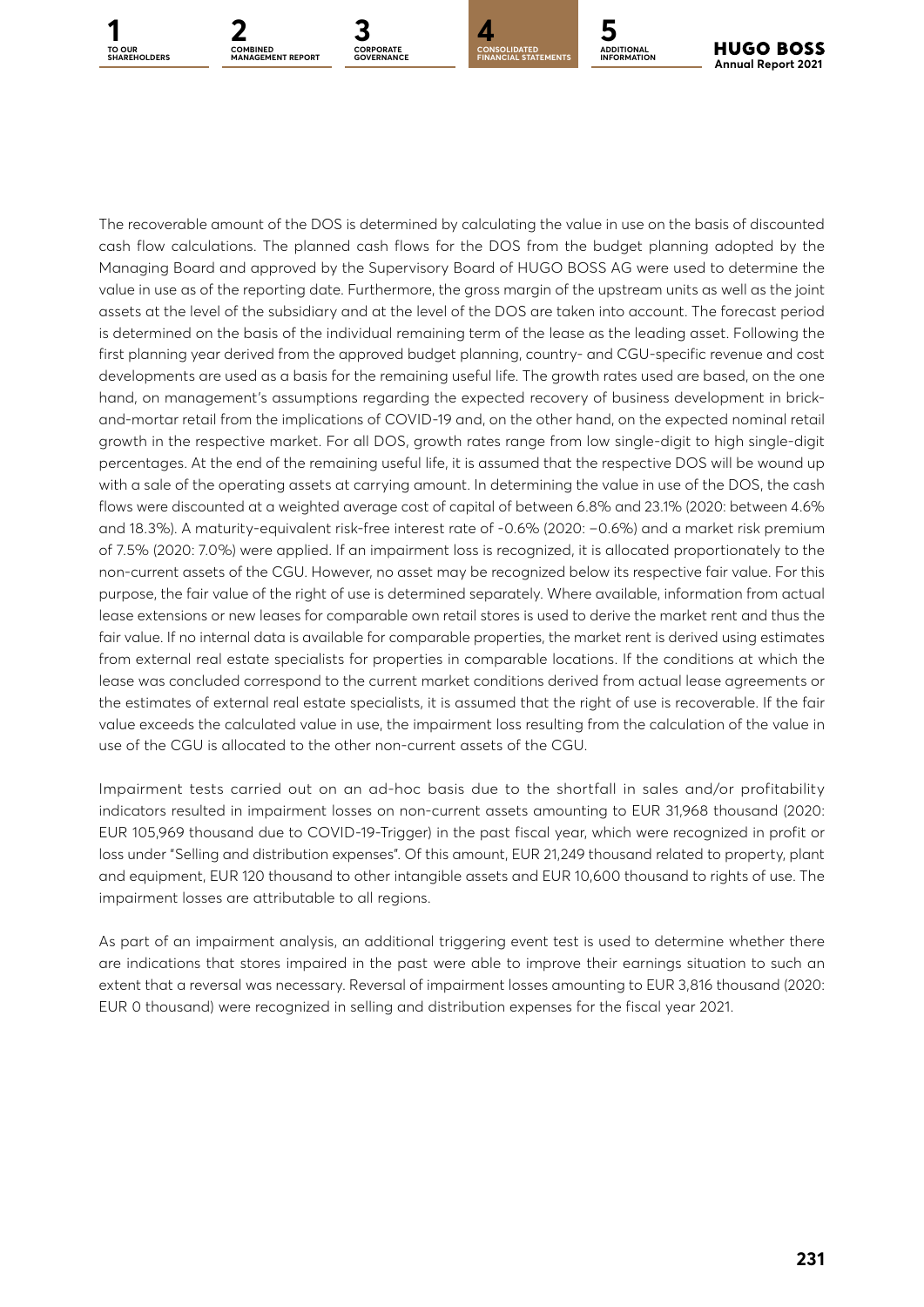CORPORA<mark>TE</mark><br>GOVERNANCE





### **Goodwill and intangible assets with infinite useful life**

The impairment assessment is based on detailed earnings, balance sheet and investment plans for the next year for all Group units, which have been adopted by the management as part of the company-wide budget planning process taking into account the current business situation and approved by the Supervisory Board. For periods beyond the budget planning, an annual growth rate is determined and applied to forecast future cash flows in the detailed planning period of a further four years. The growth rates used are based on the one hand on management's assumptions regarding the expected recovery of business development in brick-andmortar retail from the implications of COVID-19, and on the other hand on external sources of information. The planning of capital expenditures and current net operating assets is based on budget planning data and updated on assumptions and estimates made by management. The cost of capital after taxes determined using a WACC model for the HUGO BOSS Group, which is used to discount all cash flow forecasts in local currency, includes both standard market and country-specific risk premiums (country risk premium) and a premium for currency risk (inflation risk premium). The cost of capital after taxes used as of December 31, 2021 is based on a risk-free interest rate of 0.1% (2020: 0.0%) and a market risk premium of 7.5% (2020: 7.0%).

The following table shows the carrying amounts and the main assumptions used to determine the value in use or fair value less costs to sell for the **goodwill** and intangible assets with indefinite useful lives allocated to the respective groups of CGUs. Goodwill arising on the acquisition of monobrand stores from former franchise partners in previous fiscal years is allocated to the respective sales units (group of CGUs). Production units continue to be regarded as joint assets. The joint assets are included in the impairment test of the sales units. **Intangible assets with indefinite useful lives** are aggregated at the level of the respective country. The impairment test for trademark rights for the use of brand names in the markets of the USA and Italy is performed at country level.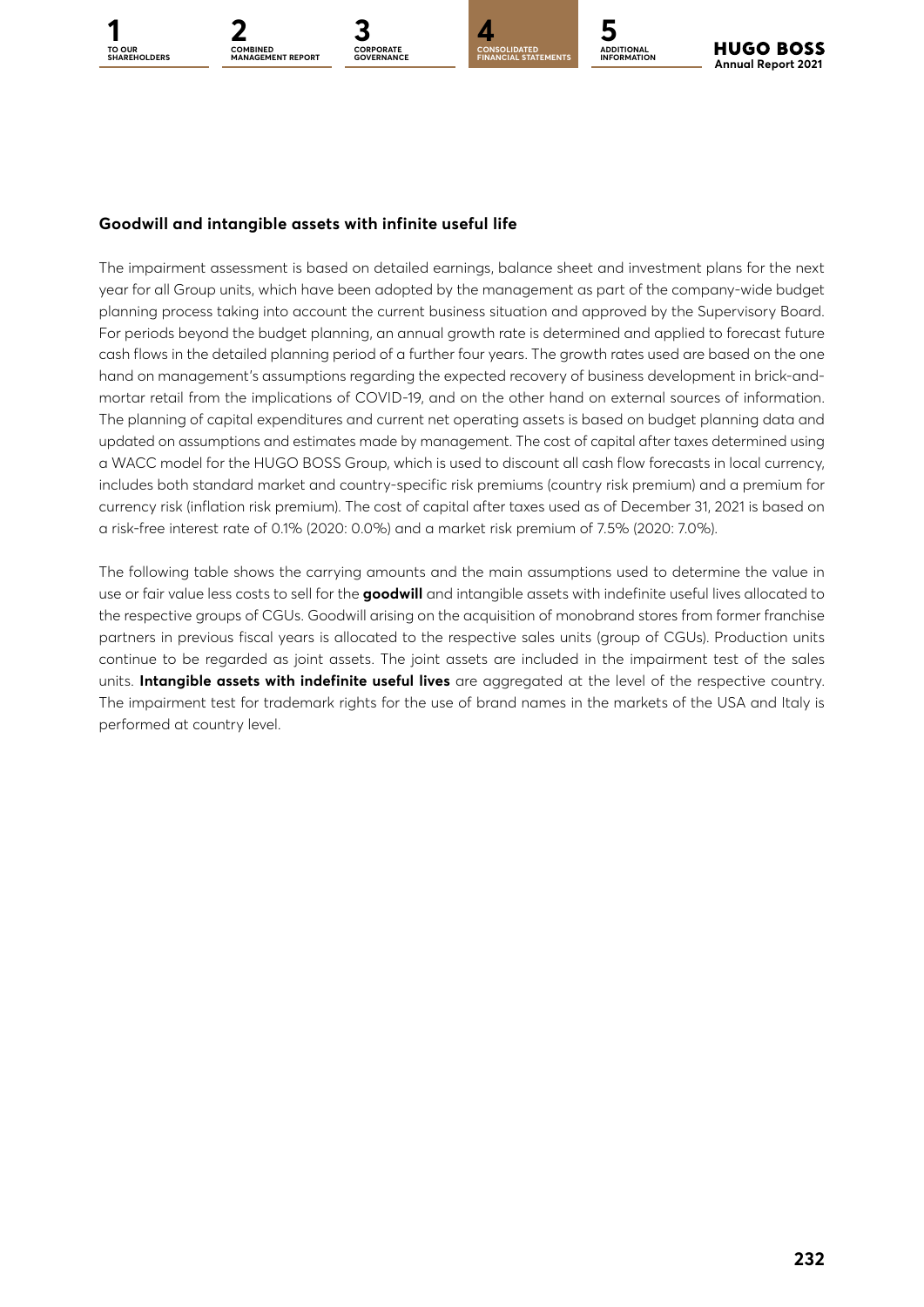





(in EUR thousand)

|                                  | <b>Carrying amount</b> |                                                     |             | <b>Assumptions</b>       |  |
|----------------------------------|------------------------|-----------------------------------------------------|-------------|--------------------------|--|
|                                  | Goodwill               | Intangible<br>assets with<br>indefinite useful life | <b>WACC</b> | Long-term<br>growth rate |  |
| 2021                             |                        |                                                     |             |                          |  |
| DOS within the sales unit France | 1,758                  | 0                                                   | 8.2%        | 3.0%                     |  |
| Sales unit Macau                 | 6,282                  | $\Omega$                                            | 8.4%        | 3.0%                     |  |
| Sales unit South Korea           | 7,200                  | $\Omega$                                            | 8.7%        | 3.0%                     |  |
| Sales unit China                 | 9,825                  | $\Omega$                                            | 11.3%       | 3.0%                     |  |
| Sales unit USA & Canada          | 3,456                  | 13,615                                              | 8.0%        | 3.0%                     |  |
| Sales unit Italy                 | 436                    | 1,377                                               | 9.0%        | 3.0%                     |  |
| Sales unit Dubai                 | 11,135                 | $\Omega$                                            | 9.2%        | 3.0%                     |  |
| Other sales units                | 15,865                 |                                                     |             |                          |  |
| <b>Total</b>                     | 55,957                 | 14,992                                              | 8.0-11.3%   | 3.0%                     |  |
| 2020                             |                        |                                                     |             |                          |  |
| DOS within the sales unit France | 1.758                  | $\circ$                                             | 6.1%        | 3.0%                     |  |
| Sales unit Macau                 | 5,883                  | $\circ$                                             | 6.7%        | 3.0%                     |  |
| Sales unit Australia             | 4,172                  | $\circ$                                             | 7.2%        | 3.0%                     |  |
|                                  |                        |                                                     |             |                          |  |
| Sales unit South Korea           | 7,255                  | $\circ$                                             | 6.7%        | 3.0%                     |  |
| Sales unit China                 | 8,836                  | $\circ$                                             | 9.4%        | 3.0%                     |  |
| Sales unit U.S.A. & Canada       | 2,903                  | 13,615                                              | 5.9%        | 3.0%                     |  |
| Sales unit Italy                 | 436                    | 1,377                                               | 7.6%        | 3.0%                     |  |
| Sales unit Dubai                 | 10,733                 | $\circ$                                             | 8.5%        | 3.0%                     |  |
| Other sales units                | 13,651                 |                                                     |             |                          |  |
| Total                            | 55,627                 | 14,992                                              | 5.9-9.4%    | 3.00%                    |  |

The recoverable amount of each group of CGUs is determined by value in use using cash flow projections based on the medium-term financial plans approved by the Managing Board and the Supervisory Board. Restructuring measures to which the Group has not yet committed and investments not related to current operations that increase the profitability of the tested group of CGUs are not taken into account. Following the detailed planning phase, country-specific sales growth rates are used, which are based on nominal retail growth.

For the goodwill of the sales unit in Australia in the Asia/Pacific segment, there was an impairment loss of EUR 3,788 thousand (2020: EUR 4,100 thousand), which was recognized in profit or loss under "Selling and distribution expenses. As in the previous year, there was no impairment loss for the other goodwill.

For the trademarks with indefinite useful lives, in addition to determining the value in use at the level of the respective CGU, the recoverable amount is determined in a second step on the basis of the fair value less costs to sell at Level 3 of the measurement hierarchy under IFRS 13. This is based on a sales forecast for the respective market adopted by management as part of the budget process and approved by the supervisory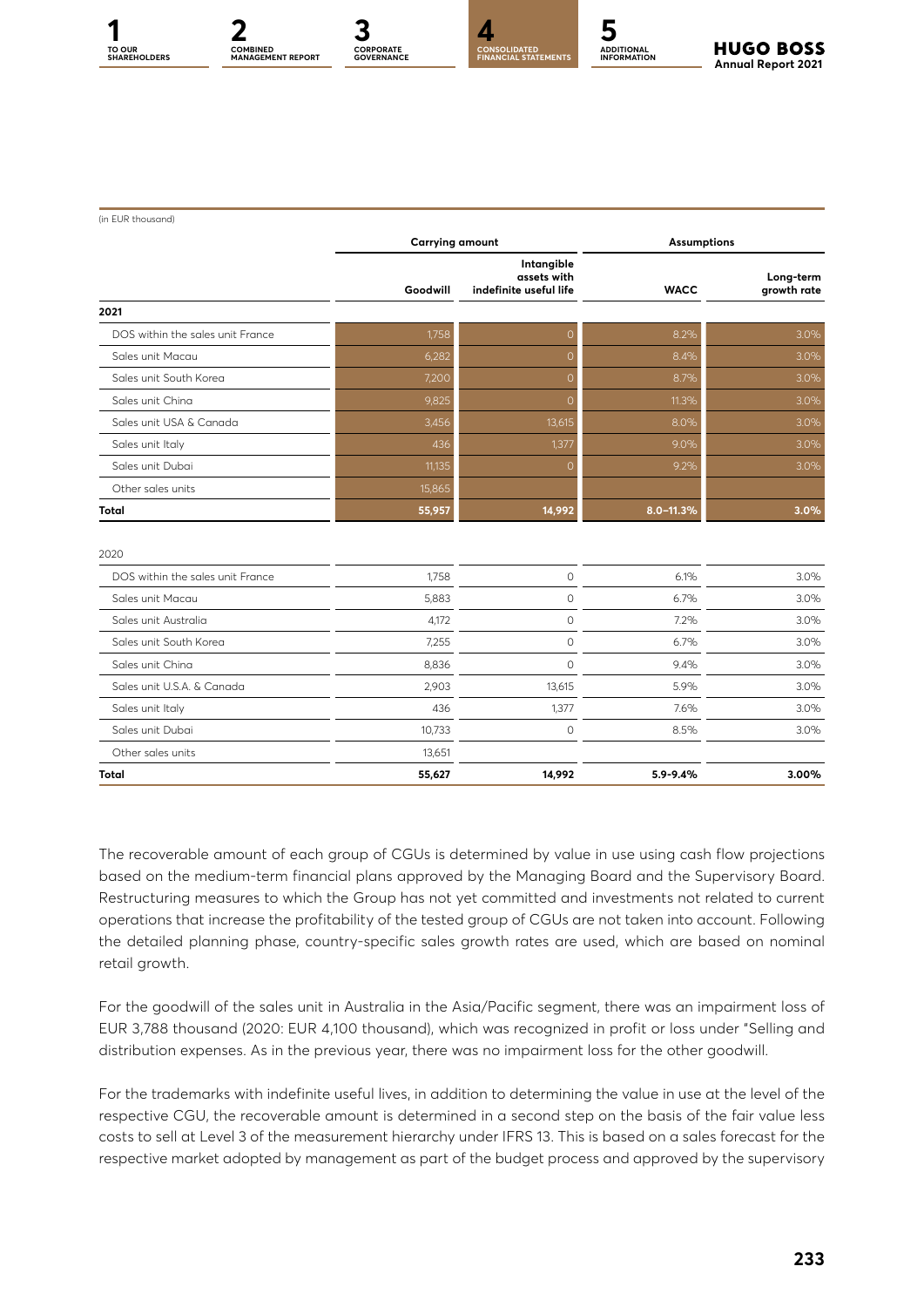

board. In addition, country-specific sales growth rates are used. Following the five-year detailed planning period, the planned sales are extrapolated using a growth rate corresponding to the long-term nominal retail growth of the respective markets.

In fiscal years 2021 and 2020, no impairment loss was incurred for the trademark rights with indefinite useful lives.

### **Key assumptions used to calculate the value in use and fair value less costs to sell**

The following key assumptions, estimation uncertainties and judgments by Management underlie the calculation of the value in use and fair value less costs to sell for the aforementioned assets:

- Sustainable nominal retail growth
- Market rent levels
- Discount rates
- Expected useful life of DOS

**Estimation of growth rates** – Growth rates are generally derived from published industry-related market research based on country-specific nominal retail growth. These growth rates were implemented in the calculation of the value in use, particularly, after the detailed planning phase from 2023 onwards, and in the perpetual annuity. The changed estimate of growth rates compared to the previous year is primarily based on the continued recovery of the business development of HUGO BOSS in the current fiscal year. In fiscal year 2020, assumptions were made based on externally studies on the recovery of the global apparel industry from the impact of the COVID-19 pandemic and were used in particular to derive the country-specific growth rates in the years 2021 to 2023.

**Estimation of market rent values** – both internal and external lease data for comparable properties are used to derive the fair value of the rights of use.

**Discount rates** – The discount rates reflect current market assessments of the risks specific to each CGU. This takes into account the interest effect and the risks specific to the assets.

**Useful life of DOS** – The forecast period is based on the average remaining terms of the lease agreements, which are determined and reviewed on an annual basis.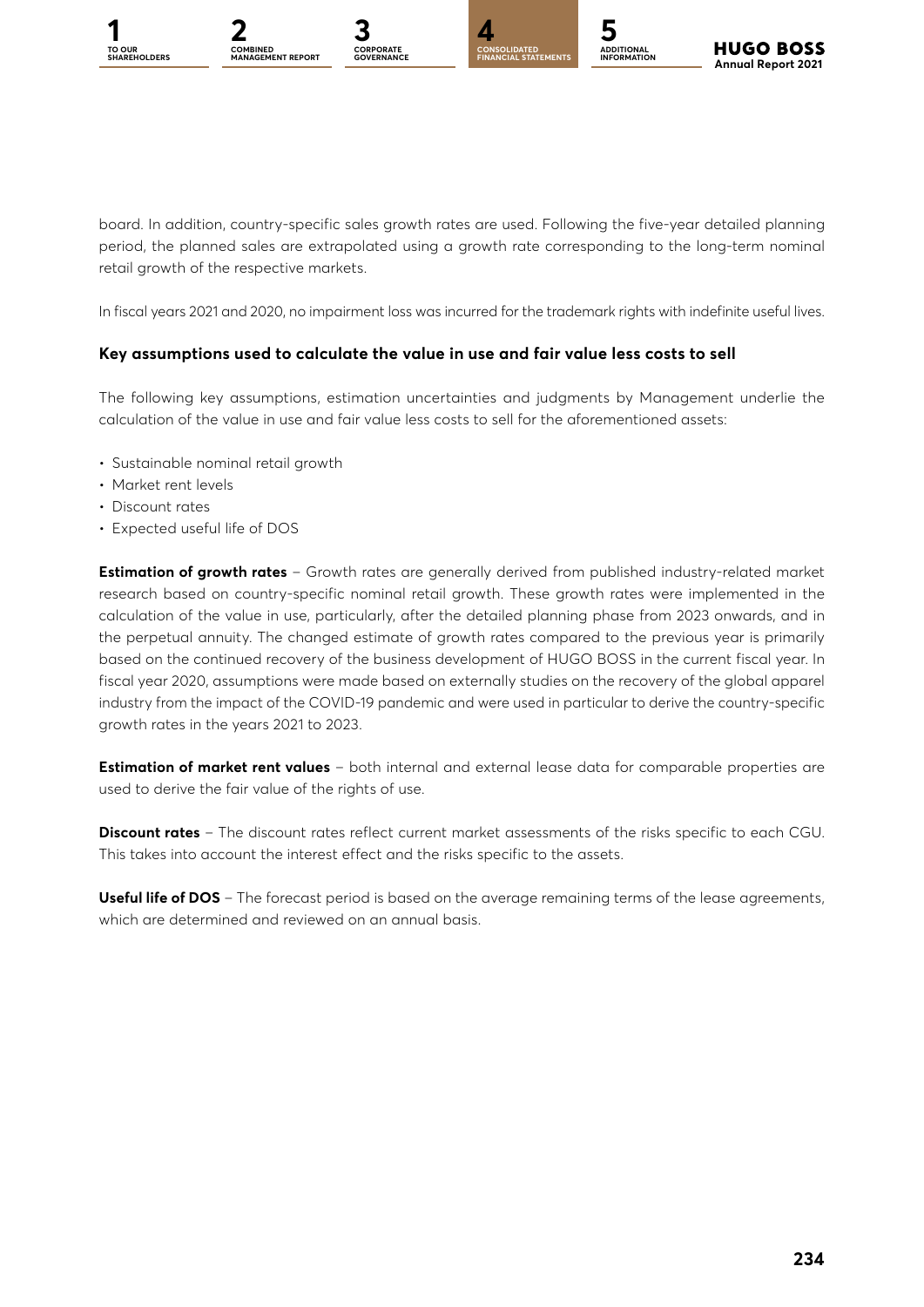

### **Sensitivity to changes in assumptions**

Although great care has been taken in the derivation of estimates and assumptions relating in particular to the economic consequences of COVID-19, actual results may differ, particularly in view of the considerable uncertainties that continue to surround COVID-19. Changes in the assumptions made may therefore lead to further impairment losses or reversals of impairment losses in the future.

When testing for the impairment of the rights of use, assumptions are made for the market rent level of the rights of use on the basis of internal and external input factors. However, due to the current high level of uncertainty regarding the duration of the pandemic, these may also be subject to fluctuations and thus affect the amount of impairment losses recognized for the rights of use.

Therefore, the management has determined sensitivities with regard to these two critical valuation parameters.

With regard to the growth rates, the management considered an acceleration (adjustment of +5%) as well as deceleration (adjustment of –5%) of the sales development in the 2022 business year to be possible. An acceleration/increase in growth rates of 5% would result in reversals of impairment losses for property, plant and equipment and right-of-use assets in the amount of EUR 3,431 thousand. A slowdown/reduction in growth rates of 5% would result in an additional impairment requirement of EUR 3,644 thousand.

With regard to the market rent level, management assumes that an adjustment of the market conditions both downward and upward by 5% in each case is conceivable. In the event of a reduction in the average market rental level by 5%, additional impairment losses on rights of use amounting to EUR 6,533 thousand would result. In the event of a 5% increase in the market rental level, impairment losses on right of use assets of EUR 250 thousand would be reversed.

In order to review the determined values in use of goodwill, sensitivities were determined as of December 31, 2021 with regard to critical valuation parameters such as the discount rates used as well as the growth rates used to derive the cash flow forecasts. The management of HUGO BOSS considers a reduction of the sales development in 2022 as well as an average relative increase of the discount rate by 10.0% each to be possible. Furthermore, for the groups of CGUs to which goodwill is allocated, a reduction of 10.0% in the relative growth rates of sales to extrapolate the cash flow forecasts following the detailed planning period is considered possible.

If the discount rate were increased by 10.0%, the values in use of all goodwill would exceed the respective carrying amounts which are not completely impaired, as was already the case in the previous year.

If the sales development in 2022 were to decrease by 10.0%, the values in use of all goodwill, with the exception of the CGU in Thailand and the completely impaired goodwill of the CGU Australia, would exceed the respective carrying amounts, as in the previous year. In the case of the goodwill for the CGU in Thailand, a 10.0% reduction in the growth rate would result in an impairment loss of EUR 469 thousand, assuming that costs remain unchanged.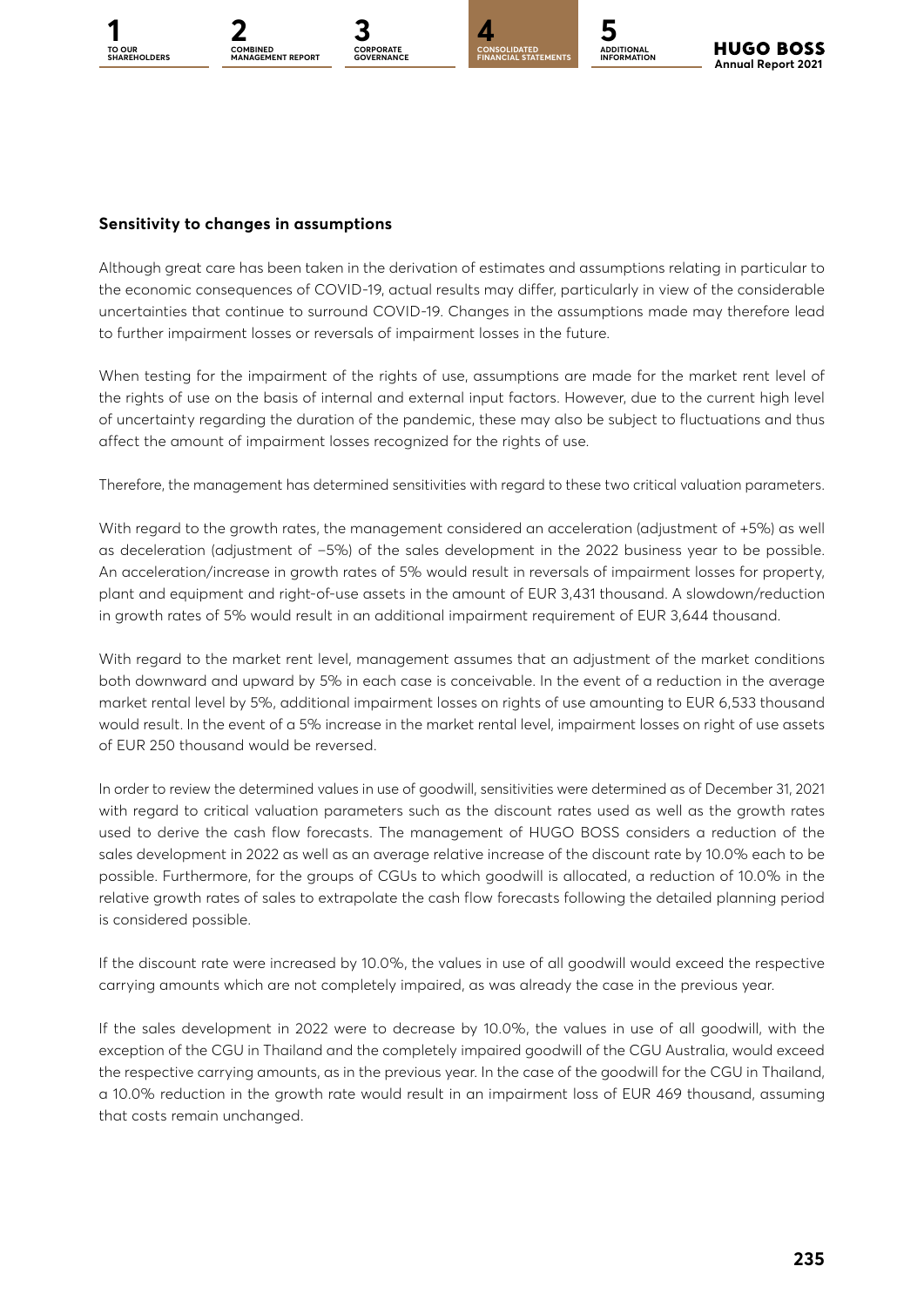



If the growth rate of sales were to be reduced by 10.0% in order to extrapolate the cash flow forecasts following the detailed planning period, the value in use of all goodwill would exceed the carrying amount, as was already the case in the previous year.

| (in EUR thousand)                    |         |                           |                               |         |                    |                        |
|--------------------------------------|---------|---------------------------|-------------------------------|---------|--------------------|------------------------|
|                                      |         | 2021                      |                               |         | 2020               |                        |
|                                      |         | <b>Thereof</b><br>current | <b>Thereof</b><br>non-current |         | Thereof<br>current | Thereof<br>non-current |
| Financial assets                     | 47,035  | 27,465                    | 19,570                        | 42,183  | 20,717             | 21,466                 |
| Tax refund claims and<br>prepayments | 17,739  | 17,739                    |                               | 12,860  | 12,860             | $\circ$                |
| Other assets                         | 94,457  | 93,332                    | 1,125                         | 87,753  | 87.125             | 628                    |
| Other financial assets               |         |                           |                               | 10      | $\Omega$           | 10                     |
| <b>Total</b>                         | 159,231 | 138,536                   | 20,695                        | 142,806 | 120,702            | 22,104                 |

# **11 |Financial and other assets**

Financial assets include positive market values of currency hedges amounting to EUR 1,295 thousand (2020: EUR 953 thousand) as well as rent deposits for the Group's own retail stores of EUR 13,383 thousand (2020: EUR 12,082 thousand). Financial assets also include receivables from credit card companies amounting to EUR 18,811 thousand (2020: EUR 13,483 thousand).

The tax refund claims and tax prepayments are mostly VAT receivables.

Other assets mainly include prepayments for service agreements in the amount of EUR 26,759 thousand (2020: EUR 19,384 thousand), reimbursement claims from returns in the amount of EUR 24,216 thousand (2020: EUR 29,803 thousand) and receivables from supplier arrangements in the amount of EUR 442 thousand (2020: EUR 1,008 thousand).

In 2020, other financial assets included the shares in the company under joint control, which is accounted for using the equity method. The carrying amount of the shares in GRETANA Grundstücks-Vermietungsgesellschaft mbH & Co. Objekt D 19 KG, whose activity is the leasing of buildings and the associated land, was EUR 10 thousand. The maximum risk of default corresponded to this capital contribution. In the context of existing real estate leasing contracts, there was a change in consolidation from an at-equity company to a fully consolidated company in fiscal year 2021 due to a change in the measurement of the existing purchase option for the respective property.

The following is a summary of financial information for entities under joint control accounted for using the equity method. The information contained therein relates to 100% of the jointly controlled entities and not to the Group's share of those associates: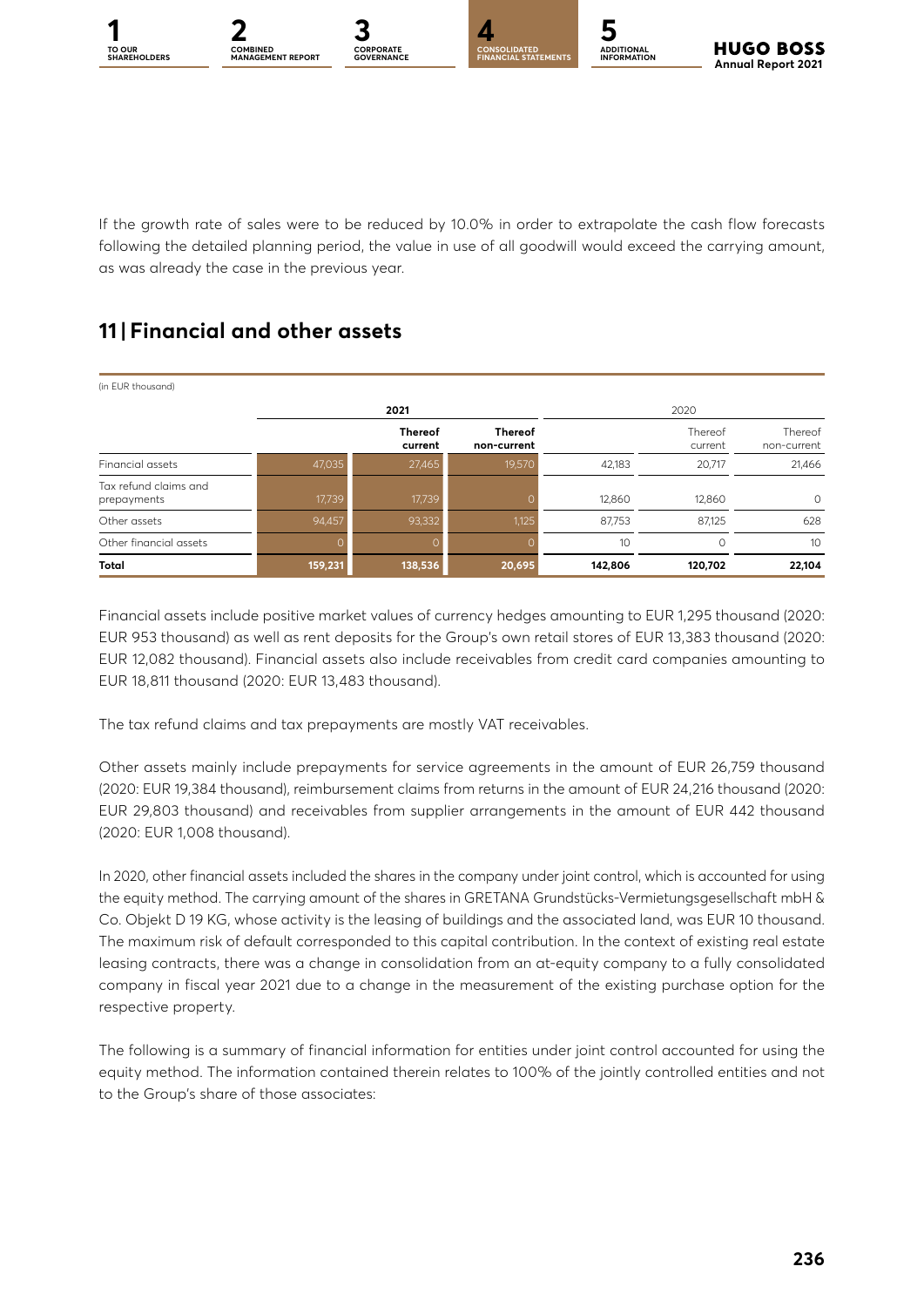



(in EUR thousand) 20201 Non-current assets 22,240 Current assets 114 Liabilities 23,405 Sales 1,725 Depreciation and amortization (1,077) Other interest and similar income 0 Interest and similar expenses (525) Net profit (loss) (14)

**1** The financial information is based on the financial statements prepared in accordance with local law and the preliminary unaudited financial statements as of December 31, 2020.

In 2021, there is no company accounted for using the equity method.

# **12 |Inventories**

| (in EUR thousand)              |         |         |
|--------------------------------|---------|---------|
|                                | 2021    | 2020    |
| Finished goods and merchandise | 563,773 | 581,227 |
| Raw materials and supplies     | 35,472  | 31,998  |
| Work in progress               | 6,309   | 5,233   |
| <b>Total</b>                   | 605,554 | 618,458 |

The carrying amount of inventories carried at net realizable value is EUR 108,367 thousand (2020: EUR 148,871 thousand). Impairment gains on inventories and the reversal of write-downs resulted in net income of EUR 2,026 thousand (2020: net expenses of EUR 59,272 thousand). This is included in the cost of sales.

In the course of the COVID-19 pandemic and the related temporary store closures, there were inventory risks as some merchandise had to be stored for longer than originally planned, which was accompanied by a reduction in its marketability. According to the principle of net realizable value, impairments on inventories have been recognized accordingly and monitored on a monthly basis. As part of the process, system-based analyses of movement rate, range of coverage and net realizable value were applied in a uniform manner across the Group.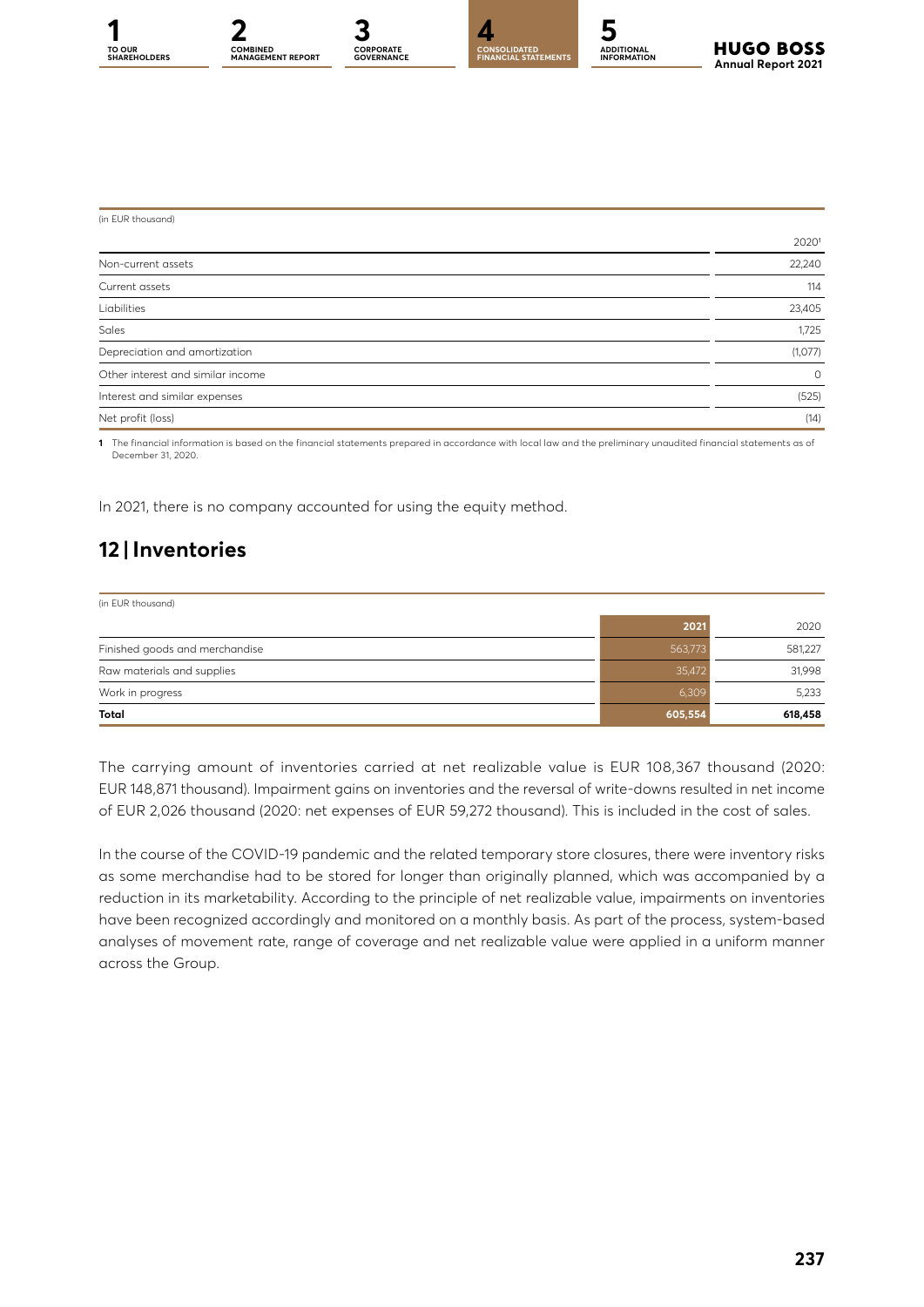



**CORPORATE**<br>GOVERNANCE

**CONSOLIDATED FINANCIAL STATEMENTS**



# **13 |Trade receivables**

| (in EUR thousand)        |          |          |
|--------------------------|----------|----------|
|                          | 2021     | 2020     |
| Trade receivables, gross | 250,289  | 189,799  |
| Accumulated allowance    | (15,762) | (17,798) |
| Trade receivables, net   | 234,527  | 172,001  |

As at December 31, 2021, the aging analysis of trade receivables is as follows:

| (in EUR thousand)                    |         |         |
|--------------------------------------|---------|---------|
|                                      | 2021    | 2020    |
| Trade receivables, net               | 234,527 | 172,001 |
| Thereof neither overdue nor impaired | 180,225 | 138,195 |
| Thereof overdue, but not impaired    | 47,970  | 22,411  |
| $≤30$ days                           | 33,603  | 17,270  |
| 31 to 60 days                        | 10,193  | 2,916   |
| 61 to 90 days                        | 4,174   | 2,225   |
| 91 to 120 days                       |         | $\circ$ |
| 121 to 180 days                      |         | $\circ$ |
| 181 to 360 days                      |         | $\circ$ |
| >360 days                            |         | $\circ$ |
| Thereof: overdue and impaired        | 6,333   | 11,395  |

Trade receivables are non-interest-bearing and are generally due between 30 and 90 days. Valuation allowances on doubtful debts developed as follows:

| (in EUR thousand)                                  |         |         |
|----------------------------------------------------|---------|---------|
|                                                    | 2021    | 2020    |
| Allowances for doubtful accounts as of January 1   | 17,798  | 9,604   |
| <b>Additions</b>                                   | 6,799   | 11,894  |
| Use                                                | (2,006) | (1,104) |
| Release                                            | (7,253) | (2,398) |
| Currency differences                               | 423     | (198)   |
| Allowances for doubtful accounts as of December 31 | 15,762  | 17,798  |

In the year 2021, an expected credit loss of EUR 141,415 thousand (2020 : EUR 98,432 thousand) was recognised in accordance with IFRS 9 of basis of trade receivable that are not due. This amounted to EUR 2,225 thousand as at 31 December 2021 (2020: EUR 2,278 thousand).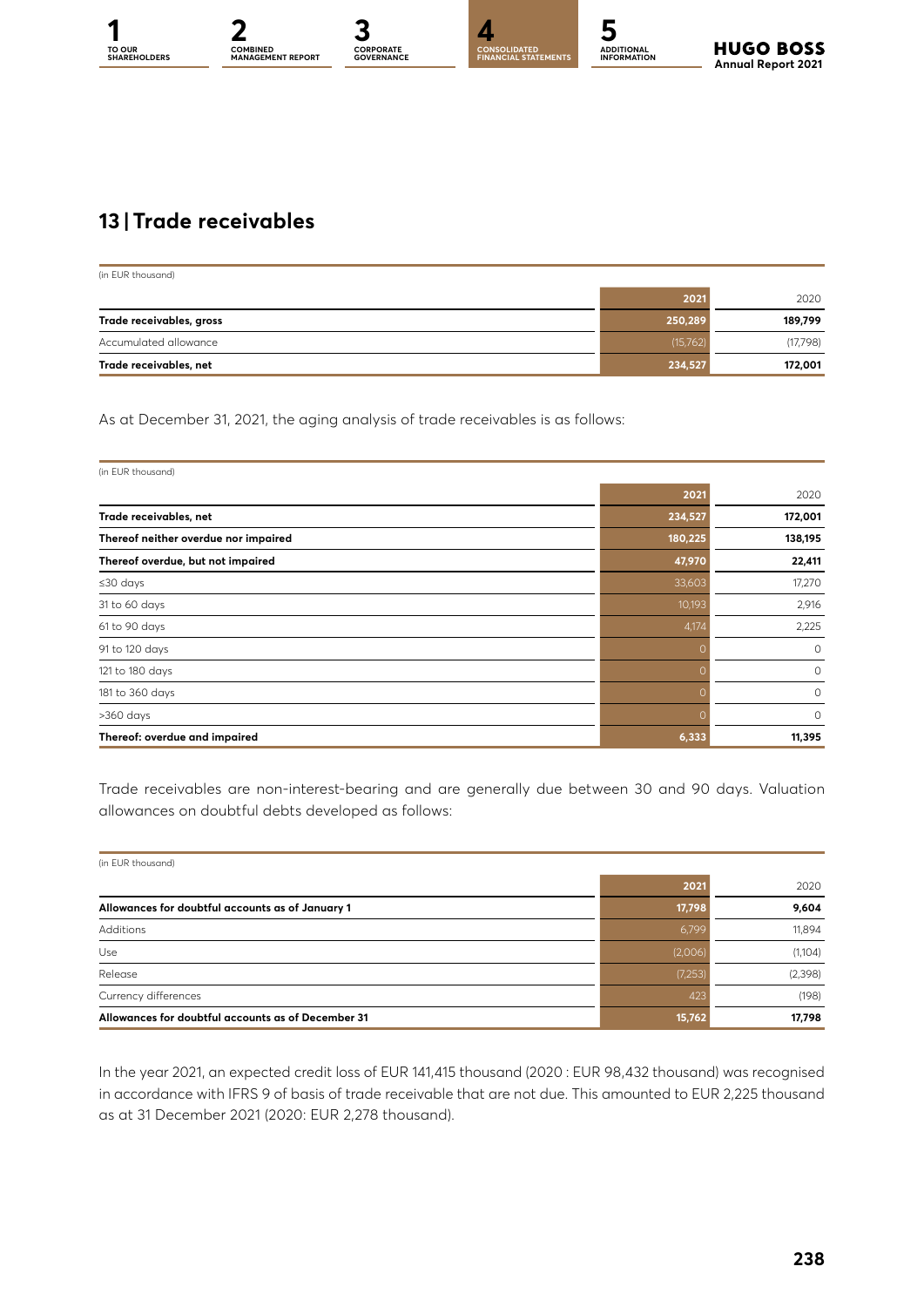Any expenses and income from allowances on trade receivables are reported under selling and distribution expenses.

The recoverability of trade receivables is assessed in the first instance by valuing trade receivables that are not overdue using the expected default risk. In addition, the value of trade receivables is attributed on the basis of the estimated likelihood of default. The calculation of the potential receivable default risk is based on past, current and future default risks. In a second step, individual value adjustments of between 1% and 100% are made for due and non-due receivables, based on the age structure and the individual assessment of the recoverability of trade receivables. All subsidiaries of HUGO BOSS have to prepare an analysis of the aging structure of their trade receivables and to follow uniform rules, for example with regard to credit assessment or the handling of doubtful receivables. This permits the recognition of risk-adjusted valuation allowances, especially during the COVID-19 Pandemic.

In the event of the deterioration of the financial position of wholesale customers and concession partners, the amounts actually derecognized can exceed the bad debt allowances already recognized, which can have an adverse impact on the results of operations.

Pursuant to the general terms and conditions for sales, ownership of the goods supplied is transferred to wholesale partners upon complete payment of all receivables. No collateral has been provided in the Group for individual receivables. Receivables from wholesale customers in respect of whose assets insolvency proceedings have been initiated (insofar as the collateral provided is not recoverable) are completely impaired.

As of December 31, 2021, receivables written-off in the amount of EUR 2,744 thousand (2020: EUR 4,043 thousand) were still subject to recovery measures.

The maximum credit risk from trade receivables corresponding to their gross value is EUR 250,289 thousand (2020: EUR 189,799 thousand) as of the reporting date.

# **14 | Cash and cash equivalents**

| (in EUR thousand)                        |         |         |
|------------------------------------------|---------|---------|
|                                          | 2021    | 2020    |
| Balances with banks and other cash items | 275,540 | 118,416 |
| Cheques                                  | 1,170   | 1,499   |
| Cash in hand                             | 7,984   | 5,362   |
| Total                                    | 284,694 | 125,277 |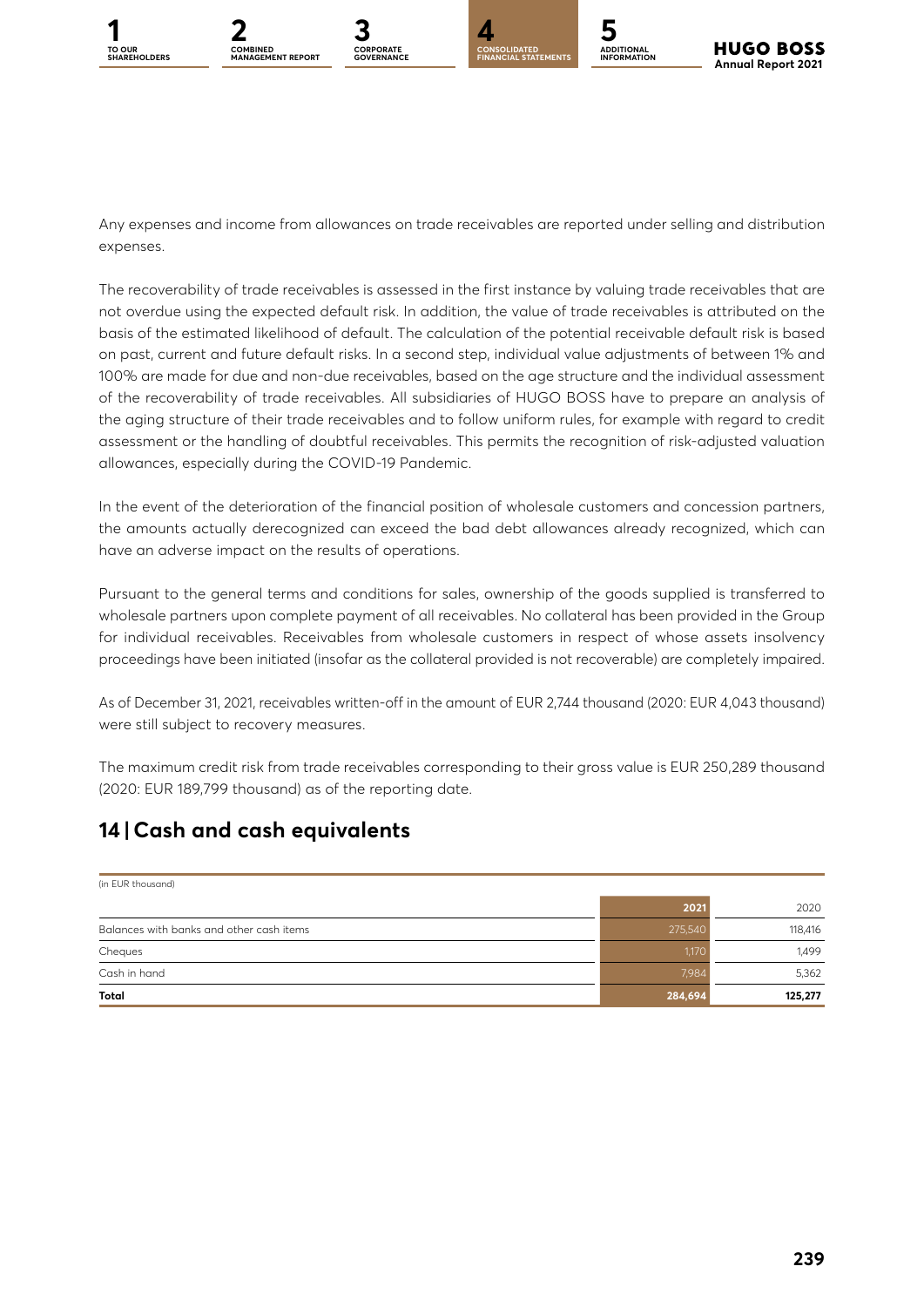

**GOVERNANCE**



**ADDITIONAL INFORMATION**

# **15 |Equity**

Equity is made up of subscribed capital, own shares, capital reserve, retained earnings and accumulated other comprehensive income. Retained earnings contain profits that were generated in the past by the entities included in the consolidated financial statements and effects from the revaluation of pension provisions. Accumulated other comprehensive income contains the differences arising from translation outside profit and loss of the foreign currencies used for the financial statements of foreign subsidiaries as well as the effects of the measurement outside profit and loss of cash flow hedges after tax.

### **Subscribed capital**

The fully paid-in share capital of HUGO BOSS AG remains unchanged at EUR 70,400 thousand as of December 31, 2021 and consists of 70,400,000 no-par value registered common shares. The arithmetical nominal value per share is EUR 1.

### **Authorized capital**

By resolution of the Annual General Meeting of 11 May 2021, the Managing Board was authorized until 10 May 2026, with the consent of the Supervisory Board, to increase the share capital by up to EUR 17,600 thousand by issuing up to 17,600,000 new registered no-par value shares against cash and/or non-cash contributions on one or more occasions until May 10, 2026 (authorized capital 2021). The shareholders are generally entitled to a subscription right. However, the Managing Board is authorized, with the consent of the Supervisory Board, to exclude shareholders' subscription rights in full or in part in the cases specified in Article 4 paragraph 4 of the Articles of Association.

### **Conditional capital**

By resolution of the Annual General Meeting of 11 May 2021, the Managing Board was authorized until 10 May 2026, with the consent of the Supervisory Board, to issue bearer or registered convertible bonds and/or bonds with warrants, profit participation rights and/or participating bonds (or combinations of these instruments) with or without maturity restrictions in a total nominal amount of up to EUR 750,000 thousand, once or several times, also simultaneously in different tranches.

In this context, the share capital was conditionally increased by up to EUR 17,600 thousand by issuing up to 17,600,000 new registered no-par value shares (conditional capital 2021). The conditional capital increase will only be carried out to the extent that the holders or creditors make use of conversion/option rights from the bonds or fulfil conversion/option obligations or shares are tendered and no other forms of fulfilment are used for servicing. The Managing Board did not make use of the authorization in fiscal year 2021.

### **Capital Management**

The primary objective of the capital management of HUGO BOSS is to secure sufficient financial headroom for value-adding investments, in order to ensure further growth and a sustainable increase in enterprise value.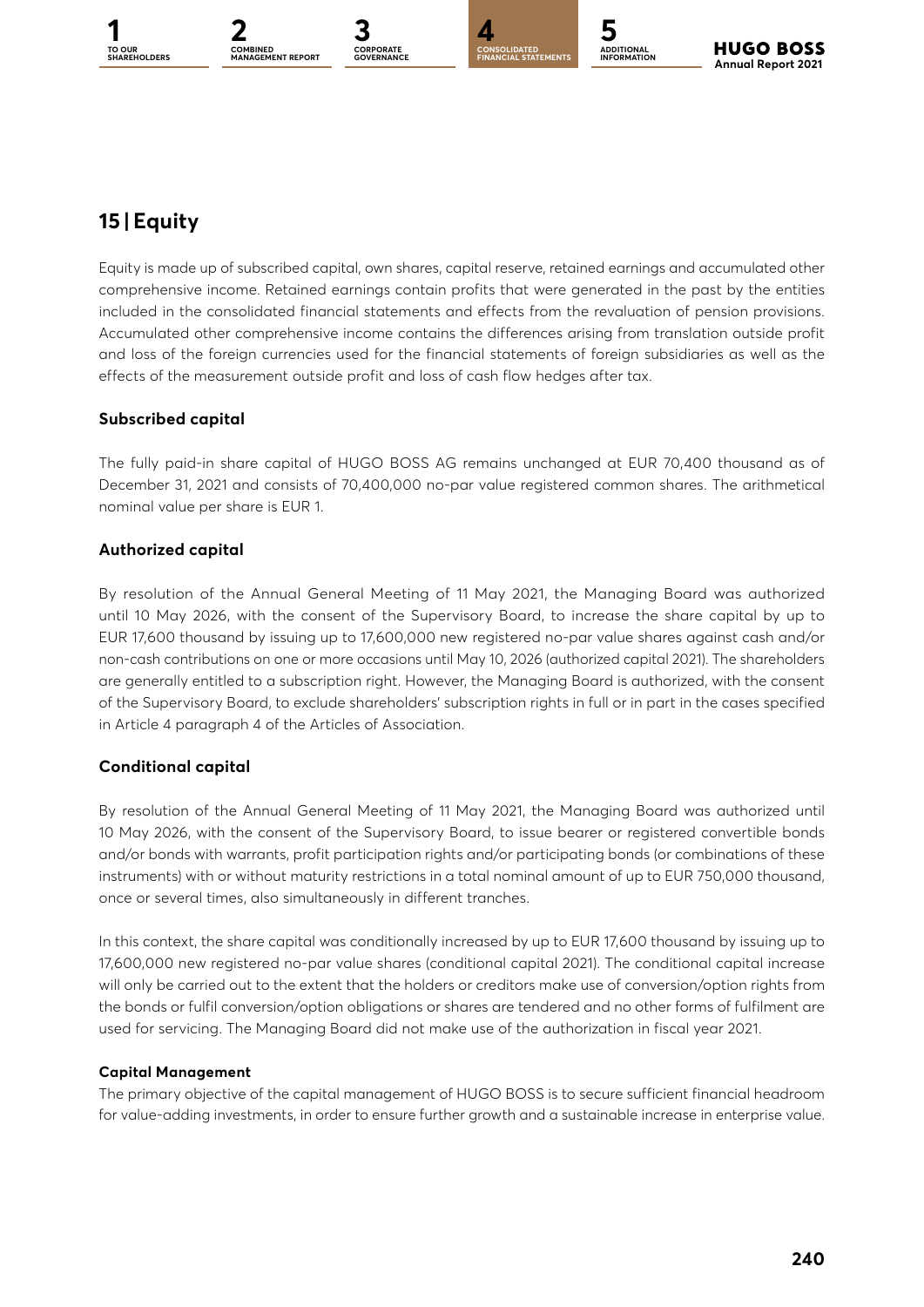

**CORPORATE**<br>GOVERNANCE



**ADDITIONAL INFORMATION**

To increase the value of the Company, HUGO BOSS focuses on maximizing free cash flow over the long term. A permanently positive free cash flow secures the financial independence and solvency of the Group at all times. The main approaches to improving free cash flow are to increase sales and profit from operating activities (EBIT). In addition, consistent management of trade net working capital and value-oriented investment activities support the development of free cash flow. In order to maintain or adjust the capital structure, the Group may adjust dividend payments to shareholders, repay capital to shareholders or issue new shares.

In fiscal year 2021, HUGO BOSS has concluded a revolving syndicated loan in the amount of EUR 600 million, with the majority of the loan being used to secure additional financial leeway for the successful implementation of "CLAIM 5". The credit can be used for general corporate purposes, guarantees and the supplier financing programme successfully established in 2020. The loan has a term of three years and includes two options to extend the term by one year each and an option to increase the loan volume by up to EUR 300 million. The syndicated loan agreement contains a customary agreement to comply with the financial strength covenant, which is defined as the ratio of net debt (including lease liabilities in accordance with IFRS 16) to operating income (EBITDA). The interest conditions of the loan are also linked to the fulfilment of firmly defined sustainability criteria. At the end of the financial year 2021, the syndicated loan – with the exception of utilisations through guarantee credits in the amount of EUR 18 million and through the supplier financing programme in the amount of EUR 63 million – was not utilised (31 December 2020: utilisation of EUR 152 million of the loan valid at that time; of which EUR 105 million for general corporate purposes, EUR 17 million for guarantees and EUR 30 million for the supplier financing programme).

The former syndicated loan of HUGO BOSS in the amount of EUR 633 million was consequently repaid in November 2021. For this loan, HUGO BOSS had agreed a covenant suspension until June 30, 2021 with its financing banks in 2020 against the backdrop of the COVID 19 pandemic. On July 1, 2021, the relevant agreement was reinstated. Due to the extremely positive development of sales and earnings in the course of the 2021 financial year, the covenant amount to be complied with was significantly undercut at that time and also at all times in the course of the following year.

| (in EUR thousand)                                |            |            |
|--------------------------------------------------|------------|------------|
|                                                  | 2021       | 2020       |
| Liabilities due to banks incl. lease liabilities | 912,312    | 266,5991   |
| Cash and cash equivalents                        | (284, 694) | (125, 277) |
| Net financial liabilities                        | 627,618    | 141,322    |
| <b>Operating profit (EBITDA)</b>                 | 567,777    | (21, 024)  |
| <b>Total leverage</b>                            | 1.11       | (6.72)     |

**1** Prior year figures excl. lease liabilities

#### **Own Shares**

The number of own shares amounts to 1,383,833 (2020: 1,383,833). The overall percentage amounts to 2.0% of subscribed capital (2020: 2.0%).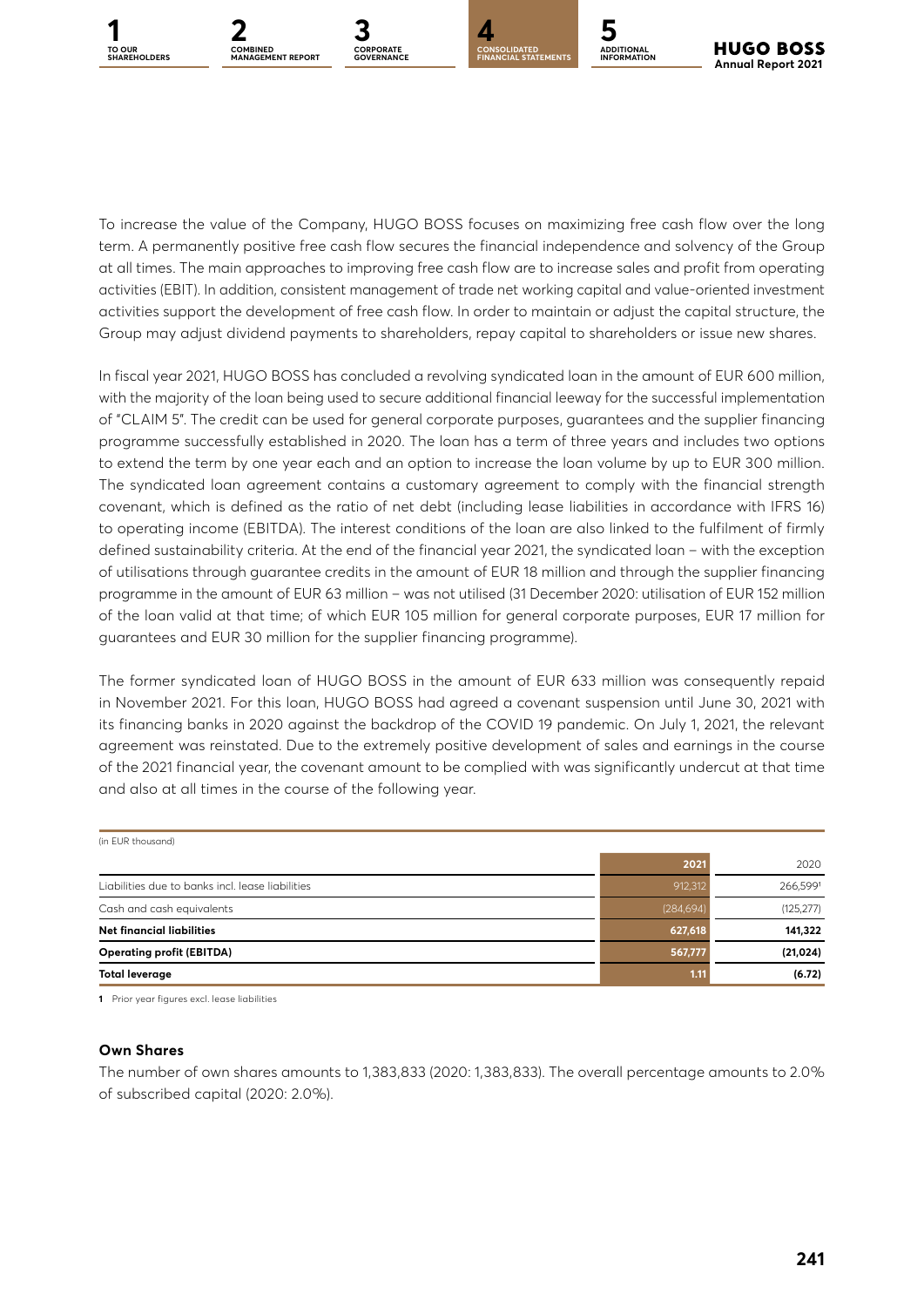**1 2 3 [4](#page-0-0) 5 CORPORATE COMBINED MANAGEMENT REPORT TO OUR** 





At the Annual Shareholder's Meeting on May 27, 2020, a resolution was passed authorizing the Managing Board to acquire the Company's own shares up to a total of 10% of the current share capital until May 26, 2025.

# **16|Dividend**

In view of the strong operational and financial performance in 2021, the very solid financial position and management's confidence in the successful execution of its "CLAIM 5" growth strategy, HUGO BOSS is planning to resume dividend payments. Consequently, the Managing Board and the Supervisory Board intend to propose to the Annual Shareholders' Meeting on May 24, 2022, a dividend of EUR 0.70 per share for fiscal year 2021 (2020: EUR 0.04). The proposal is equivalent to a payout ratio of 35% of the Group's net income attributable to shareholders in fiscal year 2021. Assuming that the shareholders approve the proposal, the dividend will be paid out on May 30, 2022. Based on the number of shares outstanding at the end of the year, the amount distributed will total EUR 48 million (2020: EUR 3 million).

Due to the uncertainties in connection with the pandemic, only the statutory minimum dividend of EUR 0.04 per share was paid out for the 2020 financial year (dividend 2020 for the year 2019: EUR 0.04 per share). This corresponded to a total dividend payment of EUR 2,761 thousand fiscal year 2020.

# **17 |Provisions**

| (in EUR thousand)               |         |         |
|---------------------------------|---------|---------|
|                                 | 2021    | 2020    |
| Provisions for pensions         | 46,316  | 54,342  |
| Other non-current provisions    | 55,530  | 36,874  |
| Non-current provisions          | 101,846 | 91,216  |
| Current provisions <sup>1</sup> | 99,093  | 79,439  |
| <b>Total</b>                    | 200,939 | 170,655 |

**1** The amounts shown differ from the values reported in the previous year due to reclassifications.

Other provisions of EUR 154,623 thousand (2020: EUR 116,313 thousand) comprise current provisions of EUR 99,093 thousand (2020: EUR 79,439 thousand) and other non-current provisions of EUR 55,530 thousand (2020: EUR 36,874 thousand). The risk-free interest rates used to discount other non-current provisions range between 0.29% and 4.5% (2020: between 0.1% and 4.5%) depending on the term and currency zone in question. In fiscal year 2021, other provisions developed as follows: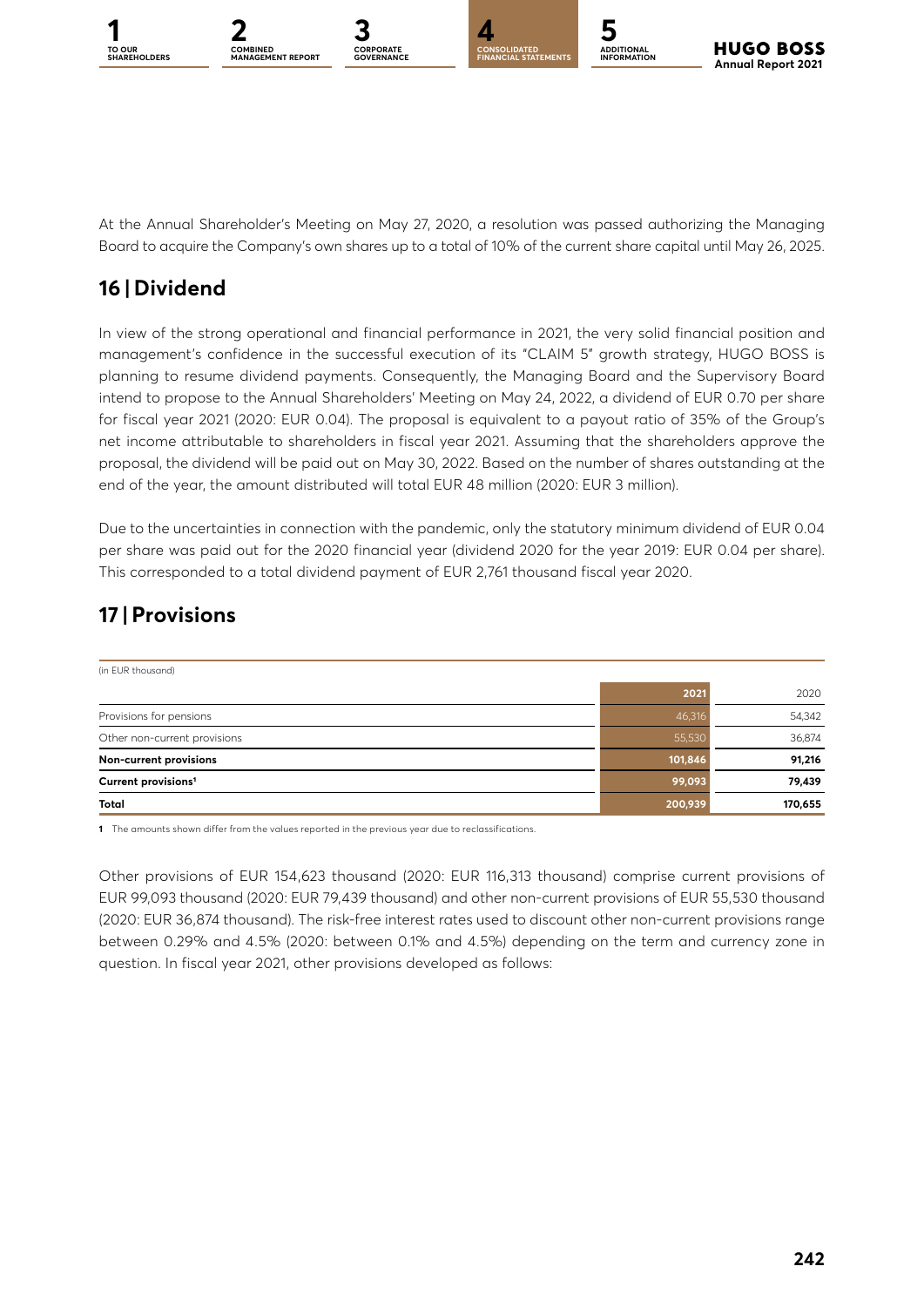

(in EUR thousand)

| (in EUR thousand)                              |                                   |                                                                         |          |                 |           |          |                                    |
|------------------------------------------------|-----------------------------------|-------------------------------------------------------------------------|----------|-----------------|-----------|----------|------------------------------------|
|                                                | <b>Balance on</b><br>Jan. 1, 2021 | <b>Changes in</b><br>currency and the<br>consolidated group Compounding |          | <b>Addition</b> | Use       | Release  | <b>Balance on</b><br>Dec. 31, 2021 |
| Provisions for<br>personnel expenses           | 61,668                            | 1,348                                                                   | 41       | 73,812          | (42, 343) | (4, 389) | 90,137                             |
| Provisions for rebuild<br>obligations          | 18.485                            | 1,020                                                                   | 95       | 4,931           | (1, 377)  | (247)    | 22,907                             |
| Costs of litigation,<br>pending legal disputes | 6,647                             | 500                                                                     | $\Omega$ | 7,599           | (2,908)   | (25)     | 11,813                             |
| Other provisions                               | 29.513                            | 386                                                                     | $\Omega$ | 15.690          | (12, 197) | (3,626)  | 29,766                             |
| <b>Total</b>                                   | 116,313                           | 3,254                                                                   | 136      | 102,032         | (58, 825) | (8, 287) | 154,623                            |

### **Provisions for personnel expenses**

The provisions for personnel expenses mainly concern the provisions for short and medium-term profit sharing and bonuses, severance payment claims, phased retirement arrangements and overtime.

It is expected that EUR 34,025 thousand (2020: EUR 17,660 thousand) of the personnel provisions will be paid out after more than twelve months.

### **Provisions for deconstruction obligations**

Non-current provisions for rebuild obligations relate to Group-operated retail stores, warehouses and office space used by the Group companies. They are recognized on the basis of the expected settlement amounts and the rental period agreed upon. Estimates are made in terms of the cost as well as the actual timing of the utilization.

### **Provisions for costs of litigation and pending legal disputes**

The provisions for costs of litigation and pending legal disputes include various, individually immaterial ongoing litigations as well as litigation costs for the protection of brand right. These provisions are classified as current.

### **Miscellaneous other provisions**

Based on reasonable estimates, provisions are recognized for the potential ramifications of legal issues. Such assessment also takes into account the estimation of local, external experts such as lawyers and tax advisors. Any deviations between the original estimates and the actual outcome can impact the Group's net assets, financial position and results of operations in the given period.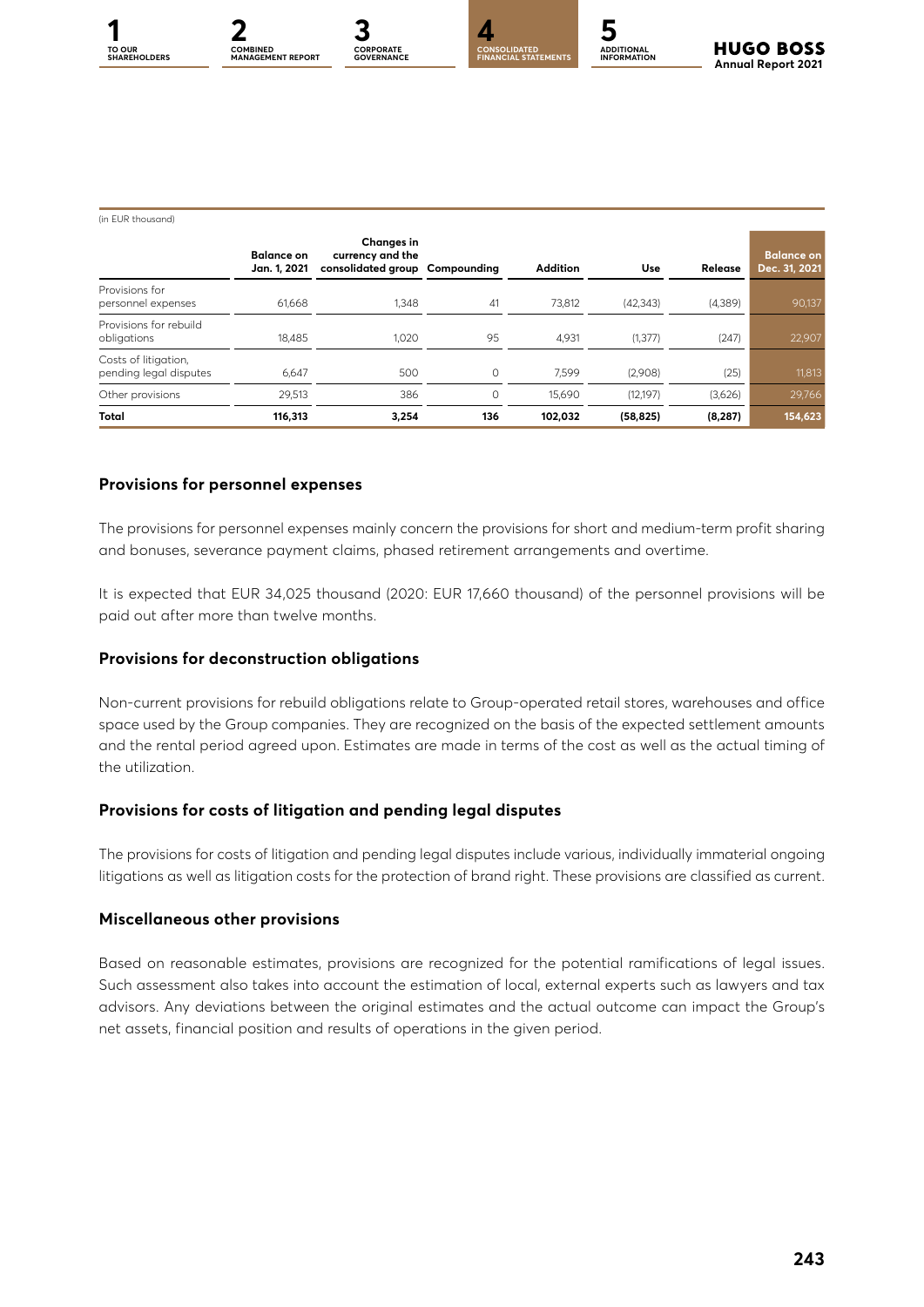**CORPORATE**<br>GOVERNANCE



**ADDITIONAL INFORMATION**

# **18 |Share-based long-term compensation program**

A large part of the long-term provisions for personnel expenses consists of the Long Term Incentive (LTI) Program implemented at the beginning of fiscal year 2016. This program serves as a long-term share-based compensation component for the Managing Board and eligible management staff of HUGO BOSS. As of December 31, 2021, there are four tranches in the LTI Program:

- 2018–2021 LTI-Bonus Plan (issued on January 1, 2018)
- 2019–2022 LTI-Bonus Plan (issued on January 1, 2019)
- 2020–2023 LTI-Bonus Plan (issued on January 1, 2020)
- 2021–2024 LTI-Bonus Plan (issued on January 1, 2021)

Each plan has a total duration of four years, which is split into a performance term of three years and a qualifying period of one year. The plan participant receives an individual number of virtual shares, the so-called "performance shares" (initial grant) at the beginning of the performance term, calculated as follows:

Individual LTI-budget in euros/average HUGO BOSS share price over the three months before the beginning of the performance term.

The number of the virtual shares issued as of December 31, 2021, and the remaining terms of each plan are displayed in the following table:

| <b>LTI Tranche</b> | Number of virtual shares (Initial Grant) | <b>Remaining terms</b> |
|--------------------|------------------------------------------|------------------------|
| 2018-2021          | 104,449                                  | 0 years                |
| 2019-2022          | 136,893                                  | 1 year                 |
| 2020-2023          | 225,004                                  | 2 years                |
| 2021-2024          | 523,454                                  | 3 years                |

The final entitlement of the participants in the plan depends on the following components:

(1) individual number of performance shares (initial grant)

- (2) target achievement of pre-defined targets components: relative total shareholder return (RTSR); return on capital employed (ROCE); degree of employee satisfaction; score in the Dow Jones Sustainability Index (DJSI) during the performance term
- (3) average HUGO BOSS share price over the last three months of the qualifying period.

A detailed explanation of the individual target components can be found in the compensation report as part of this annual report.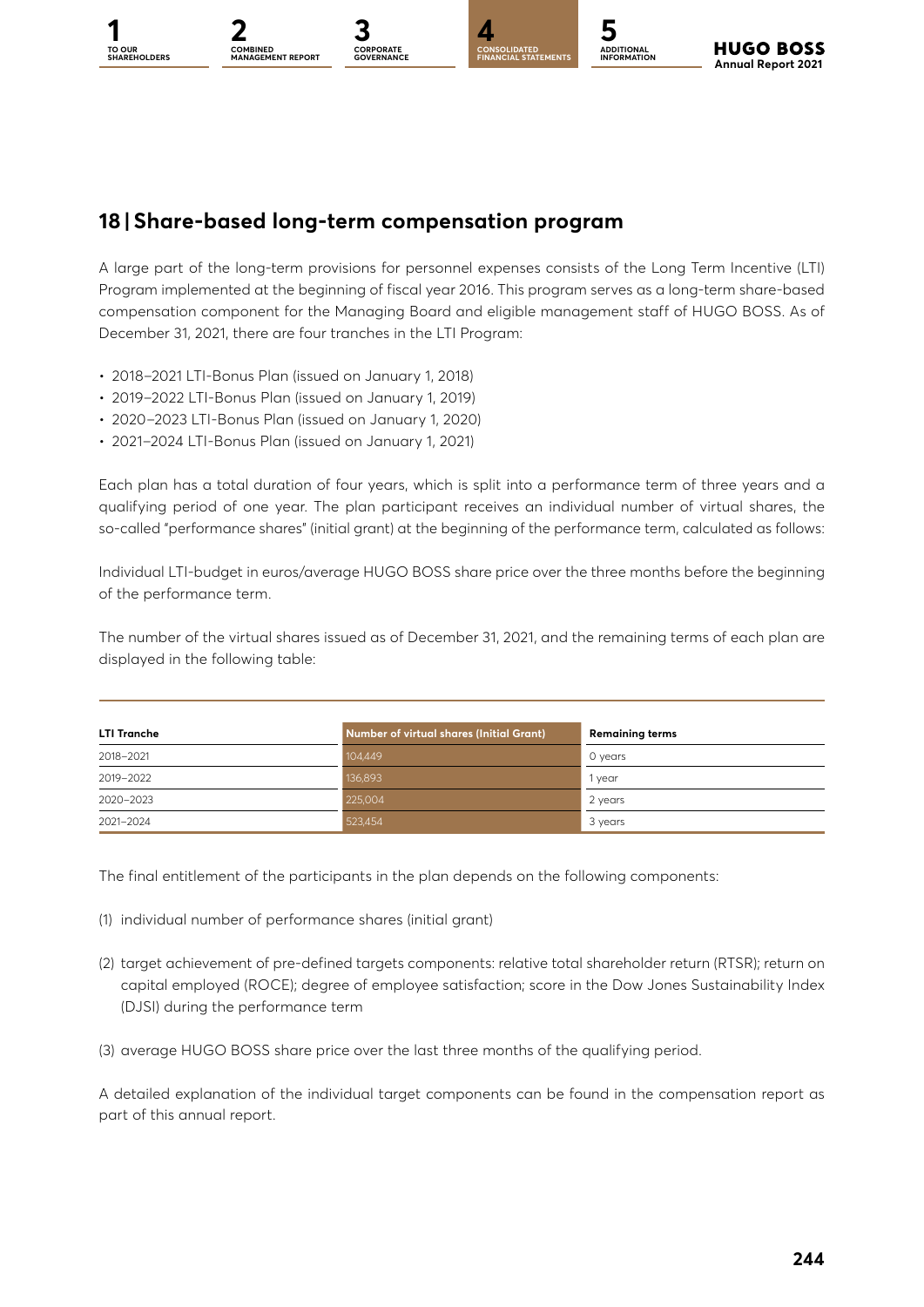



The final entitlement is paid out in cash no later than six weeks after the resolution has been passed by the Management of HUGO BOSS regarding the confirmation of the annual financial statement for the corresponding fiscal years 2021, 2022, 2023 and 2024 respectively. Accordingly, the LTI-Tranche 2018–2021 will be paid out in the fiscal year 2022.

The long-term incentive program is to be classified as share-based, cash-settled compensation and is therefore accounted for pursuant to the standards of IFRS 2. The expected entitlement of the plan participant is the basis for the calculation of a long-term personnel provision recognized on a pro rata basis over the term of the respective plans and re-evaluated on each reporting date. The amount of the entitlement and the provision are evaluated using a Monte Carlo simulation, considering the following components:

(1) expected degree of attainment of individual target components listed above

(2) fair value per share option/performance shares (expected HUGO BOSS share price at the end of the period)

The fair value of the performance shares is calculated by an external expert using an option pricing model.

The fair values for the three plans moved in the following ranges as of December 31, compared to the previous year:

| LTI Tranche | Fair values per share option 2021 | Fair values per share option 2020 |
|-------------|-----------------------------------|-----------------------------------|
| 2018-2021   | <b>EUR 32.42</b>                  | between EUR 17.03 and 19.35       |
| 2019-2022   | <b>FUR 42.38</b>                  | between FUR 14.11 and 18.22       |
| 2020-2023   | between FUR 67.17 and 67.51       | between FUR 15.18 and 22.31       |
| 2021-2024   | <b>EUR 55.62</b>                  | $\overline{\phantom{a}}$          |

The fair value measurement for the respective plans is based on the following parameters:

|                                                      | 2021   | 2020   |
|------------------------------------------------------|--------|--------|
| HUGO BOSS share price at reporting date in EUR       | 52.44  | 27.29  |
| Expected dividend return in %                        | 2.00   | 4.00   |
| Expected volatility in %                             | 35.00  | 35.00  |
| Risk free interest rate in % (LTI tranche 2018-2021) | n/a    | (0.73) |
| Risk free interest rate in % (LTI tranche 2019-2022) | (0.76) | (0.75) |
| Risk free interest rate in % (LTI tranche 2020-2023) | (0.74) | (0.77) |
| Risk free interest rate in % (LTI tranche 2021-2024) | (0.70) |        |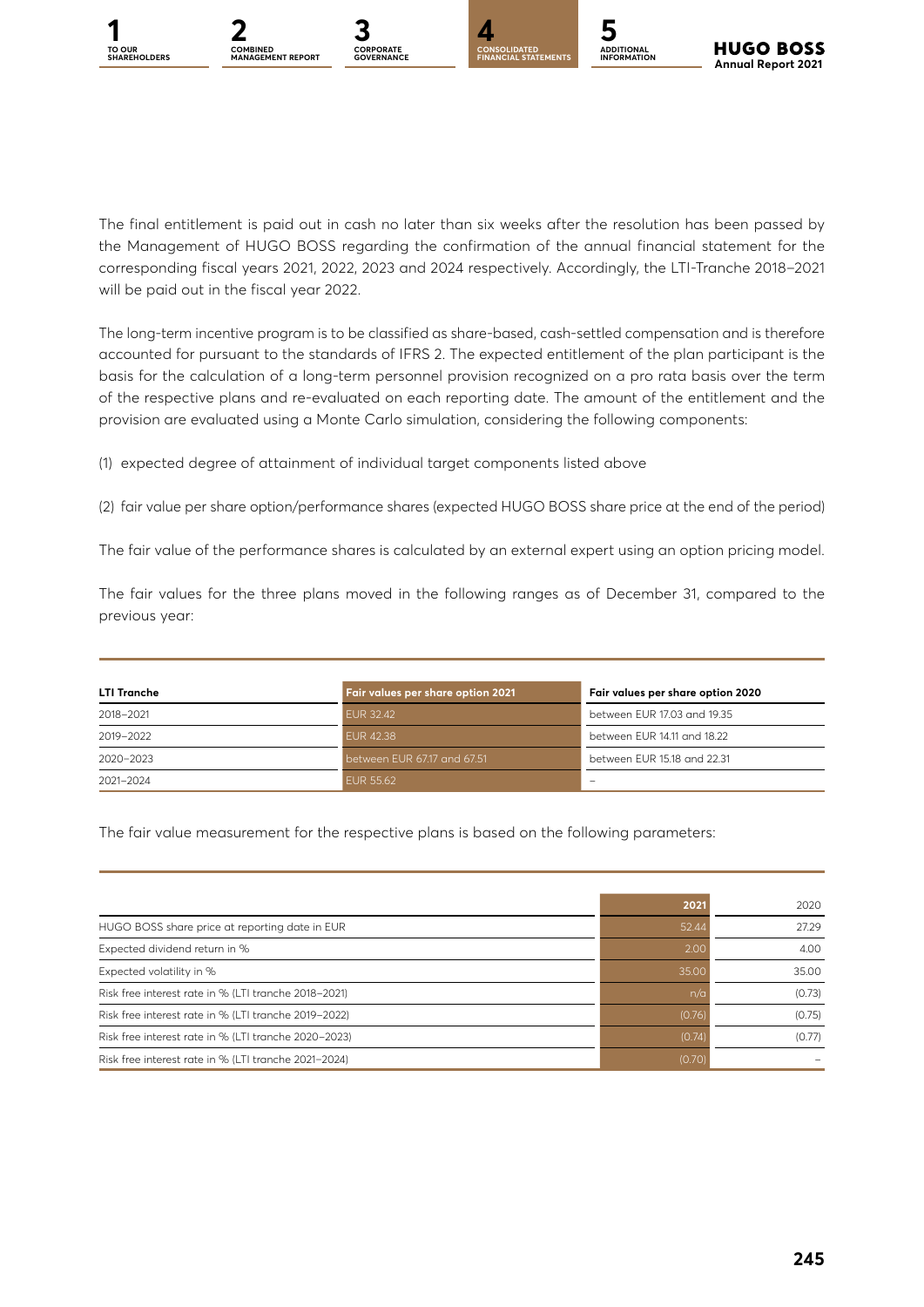



As of December 31, 2021, four tranches totalling EUR 23,168 thousand (2020: EUR 6,183 thousand) were recognized as liabilities. Therefore, a total expenses for shared-based payment pursuant to IFRS 2 of EUR 16,985 thousand (2020: income of EUR 4,288 thousand) was recognized in personnel expenses in fiscal year 2021.

# **19 |Provisions for pensions and similar obligations**

Provisions for pensions are recognized for obligations from future and current post-employment benefits to eligible current and former employees. The benefits agreed under the pension plans depend for the most part on the length of service of the eligible employee. In general, company pension plans are classified into two types of plans: defined contribution plans and defined benefit plans. At HUGO BOSS most of the plans are defined benefit plans. In the past year, the main defined benefit plans were granted in Germany and Switzerland. The characteristics of these plans are described in the following.

### **Defined benefit plans**

### **Germany**

Since the fiscal year 2014, there have only been direct pension obligations in Germany. A distinction is also made between general and individually agreed benefits. Under the general benefits granted, each employee who joined the Company prior to July 1, 2012, is entitled to benefits from Company pension plans. Employees who first receive benefits under the plan upon reaching the age of 50 or who have temporary employment agreements are excluded. Benefits comprise a post-employment benefit in the form of an old-age pension, an early-retirement benefit, a disability benefit or a surviving dependents' benefit in the form of a dependent child benefit.

Individually agreed benefits are only granted to active and former members of the Managing Board. Benefits can take the form of a post-employment benefit as an old-age pension or disability annuity and take the form of a surviving dependents' benefit as a surviving spouse or dependent child benefit. All active members of the Managing Board have received pension commitments which are regulated in individual contracts and the amounts of which are measured as a percentage of the contractually agreed pensionable income depending on their duration of membership of the Managing Board. The basis for determining the pensionable income is defined as the base salary under the service agreement. For Managing Board members this takes the form of a defined benefit. The Group pays an annual pension contribution into a reinsurance contract for the life of the Managing Board member. This corresponds to 40% of the pensionable compensation, which is calculated on the basis of the basic salary in accordance with the employment contract. This form of pension commitment will also be used for future appointments to the Managing Board.

In addition, HUGO BOSS offers the Managing Board and executives the opportunity to acquire additional pension benefits through salary conversions ("deferred compensation agreements"). This additional pension can be granted in the form of retirement benefits, optionally in the form of occupational disability benefits and/or surviving dependents' benefits and/or in the form of a lump-sum payment in the event of death. The pension benefits are paid as a monthly pension, whereby surviving dependents' benefits can also be granted as a lump sum.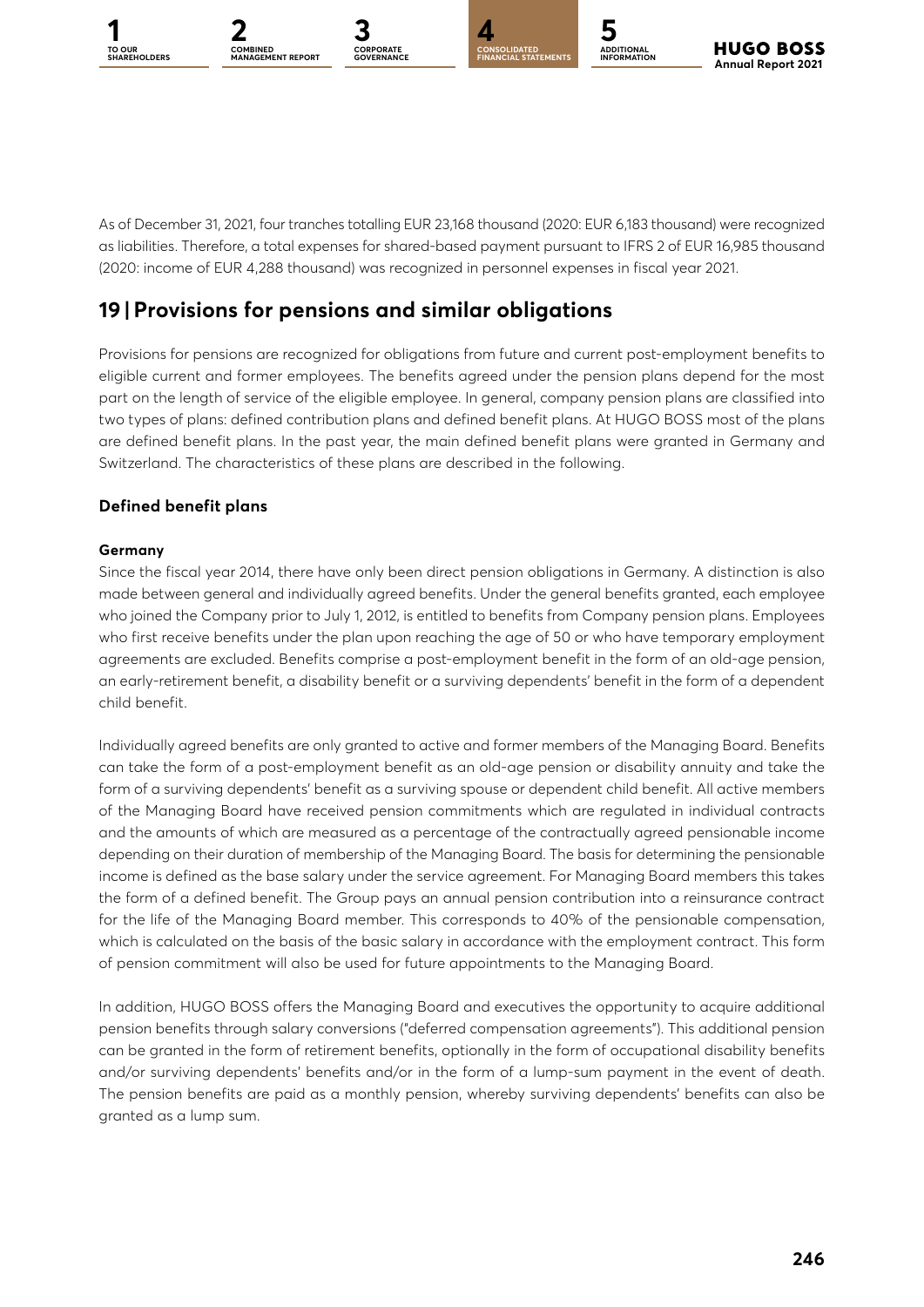CORPORATE<br>GOVERNANCE



**ADDITIONAL INFORMATION**

In Germany, the Company pension plan for individually agreed benefits and deferred compensation agreements is funded by plan assets for which there is an employer's pension liability insurance, which is a qualifying insurance policy within the meaning of IAS 19.8 in conjunction with IAS 19.113 et seq. The assets concerned can be classified as non-marketable assets. Employer's pension liability insurance has not been taken out for general benefits granted.

### **Switzerland**

In Switzerland, employee pension plans must be allocated to a pension fund that is separate from the employer. The BVG ["Bundesgesetz über die berufliche Alters-, Hinterlassenen- und Invalidenvorsorge": Swiss Federal Act on Occupational Retirement, Survivors' and Disability Pension Plans] imposes minimum benefits. HUGO BOSS uses a collective foundation to provide for its employees against the economic consequences of old age, disability and death. Under this model, the foundation assets are the plan assets. The board of trustees of the collective foundation is responsible for the investment policy; at present the majority of plan assets are invested in fixed interest securities such as sovereign bonds. The supreme governing body of the collective foundation comprises an equal number of employer and employee representatives. The plans are financed by employer and employee contributions, which are defined as a percentage of the insured wage. The old-age pension is calculated as the retirement assets accumulated upon reaching a pensionable age multiplied by the conversion rates specified in the fund regulations. Employees can opt to receive their pension benefits as a lump-sum payment from the retirement assets. The benefit payments under the Swiss plans encompass old-age pensions, disability benefits and surviving dependents' benefits. The collective foundation can change its financing system (contributions and future benefits) at any time. In addition, the collective foundation can terminate the affiliation agreement with HUGO BOSS; in such an event, the latter would have to join another welfare fund. Depending on the conditions of the affiliation agreement and the current partial liquidation rules, a deficit and the risks of increasing life expectancy (current pensions) can be transferred.

| (in EUR thousand)   |         |                                                    |         |                           |                               |        |
|---------------------|---------|----------------------------------------------------|---------|---------------------------|-------------------------------|--------|
|                     |         | Present value of the<br>defined benefit obligation |         | Fair value of plan assets | Net defined benefit liability |        |
|                     | 2021    | 2020                                               | 2021    | 2020                      | 2021                          | 2020   |
| Germany             | 110,302 | 119,806                                            | 94,535  | 99,080                    | 15,767                        | 20,725 |
| Switzerland         | 65,869  | 63,189                                             | 44,927  | 40,189                    | 20,942                        | 23,000 |
| Others <sup>1</sup> | 9,607   | 10.617                                             |         |                           | 9,607                         | 10.617 |
| <b>Total</b>        | 185,778 | 193,612                                            | 139,462 | 139,269                   | 46,316                        | 54,342 |

The pension obligations breakdown is as follows:

**1** Additional defined benefit plans are in place in Turkey, Italy, France, Mexico and Austria.

The amount of the pension obligations was determined using actuarial methods in accordance with IAS 19 "Employee Benefits".

The fair value of plan assets includes assets held through reinsurance policies in Germany and assets held exclusively by insurance companies in Switzerland.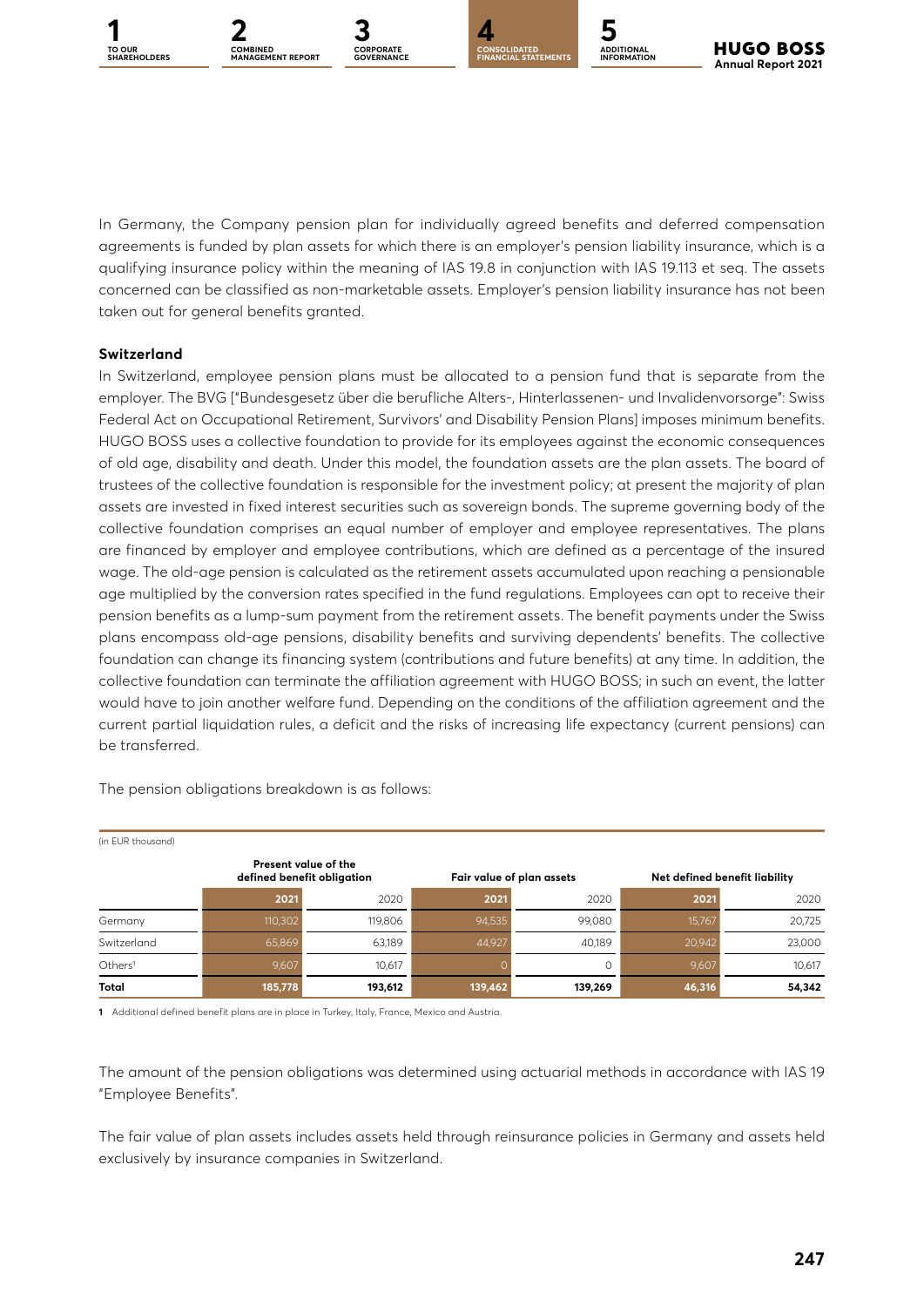

In the fiscal year 2021, the funding status of benefit obligations pursuant to IAS 19 was as follows:

| (in EUR thousand)                                                |                   |          |
|------------------------------------------------------------------|-------------------|----------|
|                                                                  | 2021              | 2020     |
| Change in present value of benefit obligation                    |                   |          |
| Present value of benefit obligation on January 1                 | 193,612           | 190.695  |
| Currency differences                                             | 493               | (1,523)  |
| Service cost                                                     | $\frac{1}{5,495}$ | 4,612    |
| Interest expense                                                 | 1,917             | 2,273    |
| Payments from settlements                                        | (12)              | (6,689)  |
| Remeasurement of the carrying amount                             |                   |          |
| Actuarial gains/losses due to changes in financial assumptions   | (6,530)           | 7,240    |
| Actuarial gains/losses due to changes in demographic assumptions | (3,773)           | $\Omega$ |
| Actuarial gains/losses due to e+xperience adjustments            | (9, 317)          | (740)    |
| Benefits paid                                                    | (3,609)           | (4,966)  |
| Contribution by participants of the plan                         | 4,000             | 3,507    |
| Past service cost                                                | 3,502             | (797)    |
| Present value of benefit obligation on December 31               | 185,778           | 193,612  |
| Changes in plan assets                                           |                   |          |
| Fair value of plan assets on January 1                           | 139,270           | 136,311  |
| Currency differences                                             | 1,855             | 187      |
| Expected return on plan assets                                   | 1,135             | 1.437    |
| Expected return on plan assets (without interest income)         | (8,491)           | 2,901    |
| Payments from settlements                                        | $\Omega$          | (6,673)  |
| Benefits paid                                                    | (2,702)           | (3,655)  |
| Contribution by the employer                                     | 4,395             | 5,255    |
| Contribution by participants of the plan                         | 4,000             | 3,507    |
| Fair value of plan assets on December 31                         | 139,462           | 139,270  |
| Funding status of the benefits funded by plan assets             | 46,316            | 54,342   |

As of December 31, 2021, EUR 108,044 thousand (2020: EUR 117,432 thousand) of the present value of the defined benefit obligation is financed through employer's pension liability insurance and EUR 65,869 thousand (2020: EUR 63,189 thousand) through foundation assets; while the remaining EUR 11,865 thousand (2020: EUR 12,991 thousand) was unfunded.

### **Actuarial assumptions underlying the calculation of the present value of the pension obligations as of December 31, 2021**

Discretion is exercised to the extent that the expense from benefit-based plans is determined based on actuarial calculations. This involves making assumptions about discount rates, future wage and salary increases, mortality rates and future pension increases. The discount rates used are based on the market yields of high-quality, fixed-interest corporate bonds.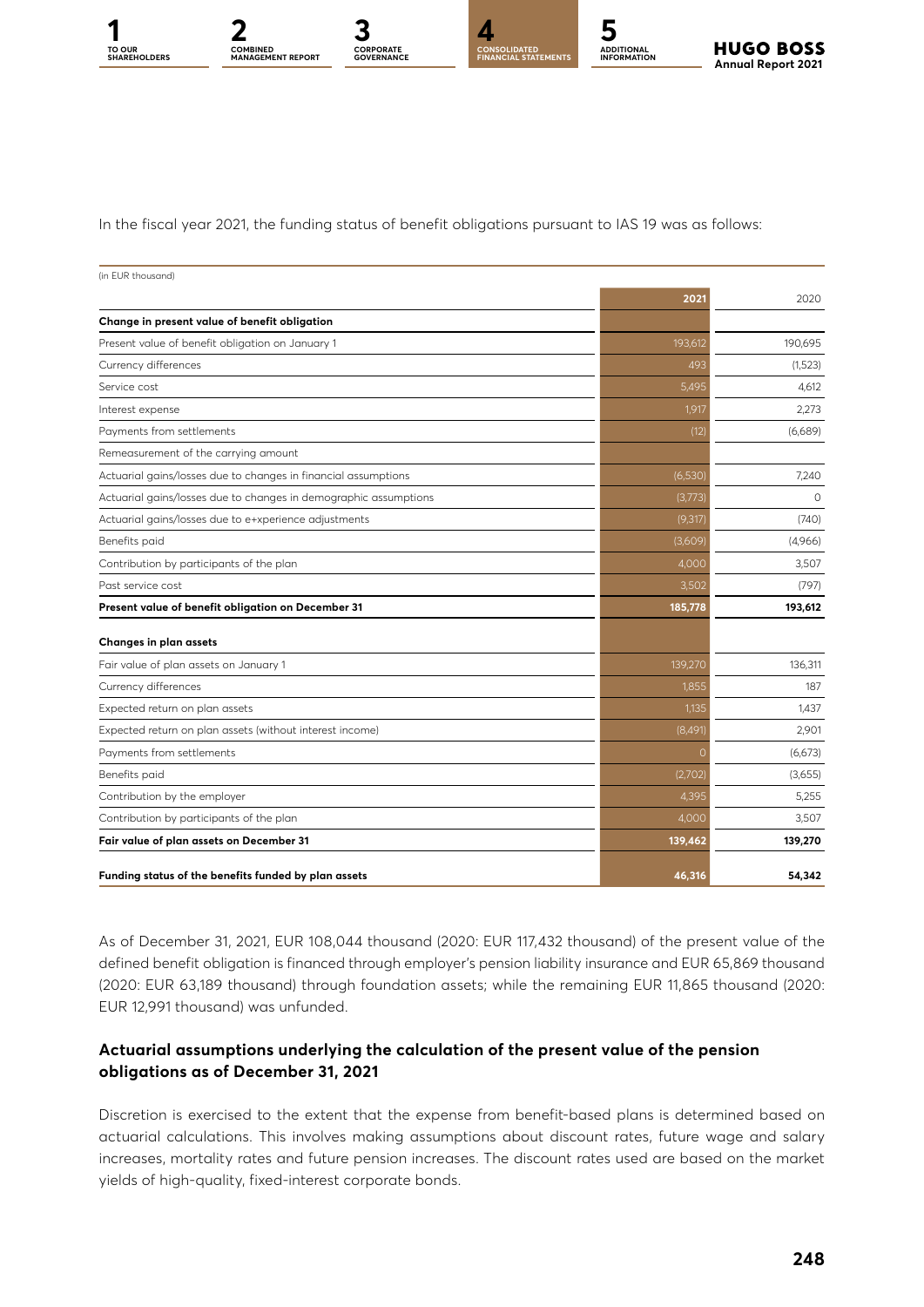





The following premises were defined:

| <b>Actuarial assumptions</b>    | 2021  | 2020  |
|---------------------------------|-------|-------|
|                                 |       |       |
| <b>Discount rate</b>            |       |       |
| Germany                         | 1.40% | 1.10% |
| Switzerland                     | 0.35% | 0.15% |
| <b>Future pension increases</b> |       |       |
| Germany                         | 1.75% | 1.75% |
| Switzerland                     | 0.00% | 0.00% |
| <b>Future salary increases</b>  |       |       |
| Germany                         | 2.50% | 2.50% |
| Switzerland                     | 2.00% | 2.00% |

Pension benefits in Germany are determined on the basis of biometric principles in accordance with the 2018 G mortality tables of Prof. Dr. Klaus Heubeck. The BVG 2020 mortality tables are used to measure the obligations of Swiss companies.

#### **Sensitivity analysis of key actuarial assumptions**

HUGO BOSS is exposed to special risks in connection with the aforementioned defined benefit plans. The funding status of pension obligations is influenced by both changes in the present value of the defined benefit obligations and changes in the fair value of plan assets. These are determined using actuarial methods that make assumptions concerning discount rates, future pension increases, future wage and salary increases and mortality rates. Future deviations between actual conditions and the underlying assumptions can lead to an increase or a decrease in the present value of the defined benefit obligations or the fair value of plan assets.

In addition, future amendments to the accounting standards governing the accounting treatment of pension obligations can affect the pertinent items of net assets, financial position and results of operations.

A change in the key actuarial parameters according to the scenarios presented below has the effects presented in the table below on the present value of the pension obligations as of December 31, 2021.

When conducting the sensitivity analysis, each parameter was altered ceteris paribus and not in combination with changes in other assumptions, thus excluding interdependencies between parameters. In addition, only ranges of values deemed to be reasonably plausible up to the date of preparing the next set of consolidated financial statements were selected.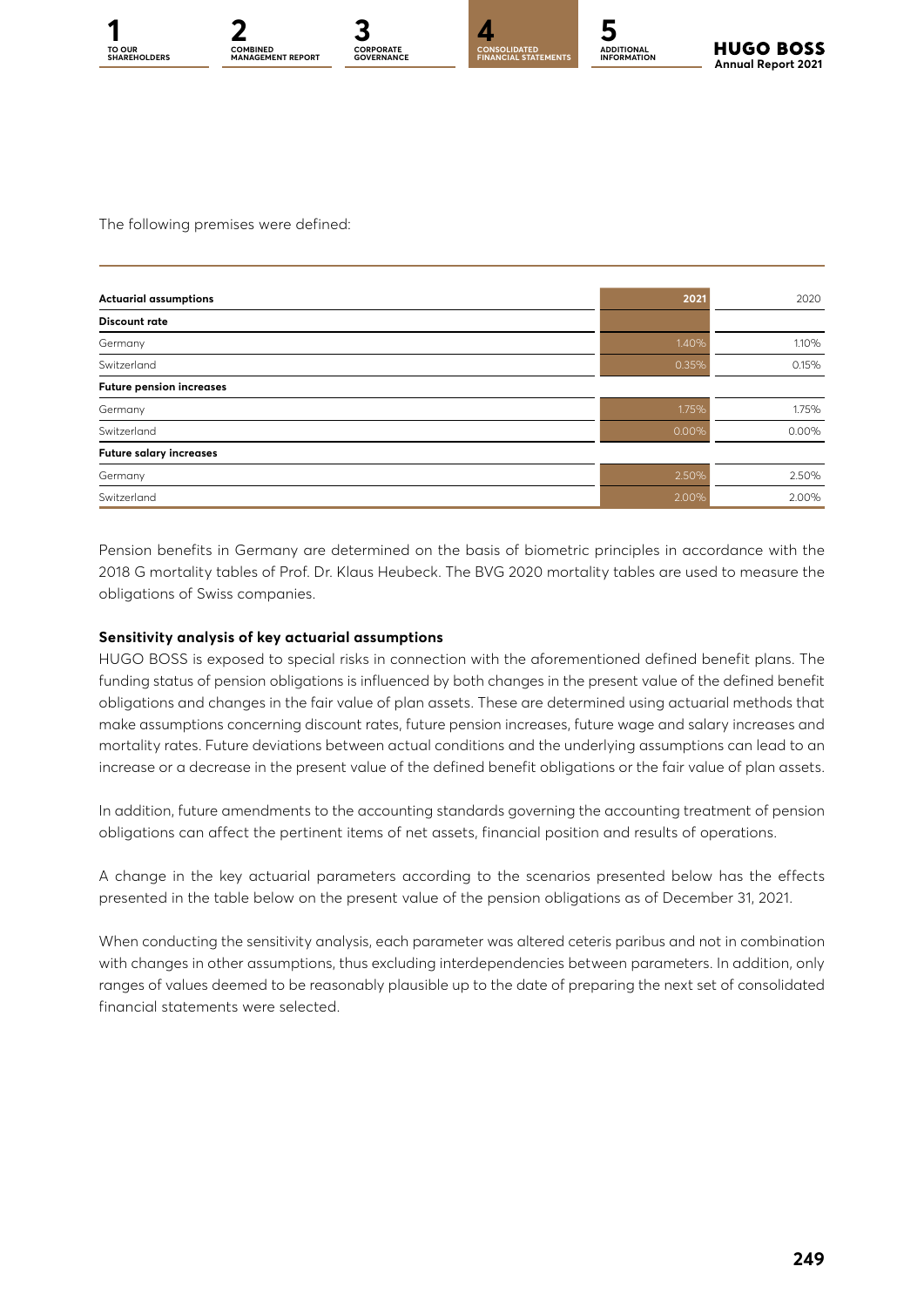









| (in EUR thousand)                                  |          |           |
|----------------------------------------------------|----------|-----------|
| Change in present value of the pension obligations | 2021     | 2020      |
| Discount rate December 31                          |          |           |
| Increase of 75 basis points                        | (18,969) | (21, 361) |
| Decline of 75 basis points                         | 23,111   | 25,972    |
| <b>Future pension increases December 31</b>        |          |           |
| Increase of 25 basis points                        | 5,567    | 5,845     |
| Decline of 25 basis points                         | (3,561)  | (3,938)   |
| <b>Future salary increases December 31</b>         |          |           |
| Increase of 50 basis points                        | 983      | 1,146     |
| Decline of 50 basis points                         | (985)    | (1,081)   |
| Life expectancy December 31                        |          |           |
| Increase of 10 percent                             | (6,062)  | (6,250)   |
| Decline of 10 percent                              | 6,07     | 6,375     |

#### **Breakdown of the pension expenses in the period**

The pension expenses of the period is composed of the following items:

| (in EUR thousand)                                                                        |           |         |
|------------------------------------------------------------------------------------------|-----------|---------|
|                                                                                          | 2021      | 2020    |
| Current service costs                                                                    | 5,495     | 4,612   |
| Past service costs                                                                       | 3,502     | (797)   |
| Net interest costs                                                                       | 781       | 836     |
| Recognized pension expenses in the comprehensive statement of income                     | 9,778     | 4,651   |
| Expense from plan assets (without interest effects)                                      | 8,491     | (2,901) |
| Recognized actuarial (gains)/losses                                                      | (19,620)  | 6,500   |
| Recognized remeasurement of the carrying amount in the comprehensive statement of income | (11, 129) | 3,599   |

The net interest expense is calculated by multiplying the net pension obligation by the discount rate underlying the measurement of the defined benefit obligation (DBO).

In the case of deferred compensation commitments, current service cost is only incurred in the year of deferral. An increase in the service rendered does not increase the benefits granted.

For fiscal year 2021, the Group expects employer contributions to plan assets of EUR 4,638 thousand (2020: EUR 4,935 thousand).

#### **Duration**

The duration of the benefit-based plans on December 31, 2021, is 17 years for Germany (2020: 18 years) and 19 years for Switzerland (2020: 20 years).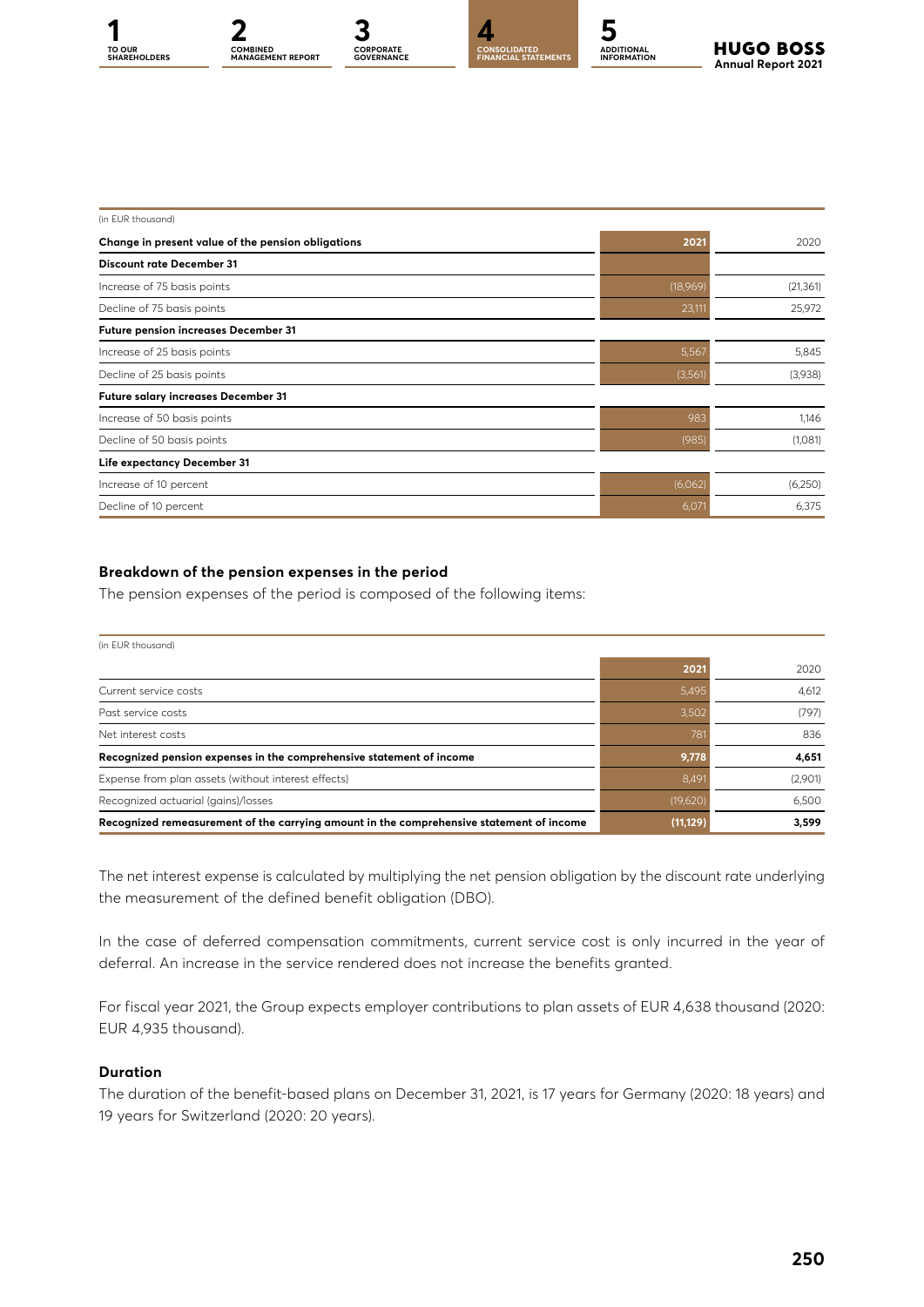

**CORPORATE**<br>GOVERNANCE



**ADDITIONAL INFORMATION**

#### **Defined contribution plans**

Employer contributions to contribution-based plans totaled EUR 21,033 thousand in the past fiscal year (2020: EUR 19,754 thousand) and are reported under personnel expenses. The main contribution-based plan of HUGO BOSS is in Germany. They receive the contributions to statutory pension insurance and the employer's contribution to employer-funded direct insurance in Germany.

# **20|Financial liabilities**

All interest-bearing and non-interest-bearing obligations as of the respective reporting date are reported under financial liabilities. They break down as follows:

| (in EUR thousand)                                                |         |                                     |           |                                     |
|------------------------------------------------------------------|---------|-------------------------------------|-----------|-------------------------------------|
|                                                                  | 2021    | With remaining<br>term up to 1 year | 2020      | With remaining term<br>up to 1 year |
| Financial liabilities due to banks                               | 117,727 | 14,525                              | 266,599   | 71,128                              |
| Lease liabilities                                                | 794,585 | 193,429                             | 862.276   | 212.876                             |
| Other financial liabilities                                      | 17,743  | 17,500                              | 14,039    | 13,457                              |
| thereof: non IFRS 16 relevant rental contracts<br>for own retail | 13,416  | 13.416                              | 10.211    | 10,211                              |
| Total                                                            | 930,055 | 225,454                             | 1,142,914 | 297,461                             |

Other financial liabilities include negative market values from derivative financial instruments amounting to EUR 4,327 thousand (2020: EUR 3,828 thousand).

The following tables show the terms and conditions of financial liabilities:

|                                    | 2021                              |                                         | 2020                              |                                  |  |
|------------------------------------|-----------------------------------|-----------------------------------------|-----------------------------------|----------------------------------|--|
| <b>Remaining term</b>              | Weighted average<br>interest rate | <b>Carrying amount</b><br>in EUR thous. | Weighted average<br>interest rate | Carrying amount<br>in EUR thous. |  |
| <b>Liabilities due to banks</b>    |                                   |                                         |                                   |                                  |  |
| Up to 1 year                       | 3.16%                             | 14,525                                  | 0.85%                             | 71,128                           |  |
| 1 to 5 years                       | 4.92%                             | 103,201                                 | 1.52%                             | 156,572                          |  |
| More than 5 years                  | 0.00%                             |                                         | 3.97%                             | 38,899                           |  |
| <b>Other financial liabilities</b> |                                   |                                         |                                   |                                  |  |
| Up to 1 year                       | 0.10%                             | 17,500                                  | 0.16%                             | 13,457                           |  |
| 1 to 5 years                       | 5.77%                             | 243                                     | 5.77%                             | 582                              |  |
| More than 5 years                  | 0.00%                             |                                         | 0.0%                              | $\Omega$                         |  |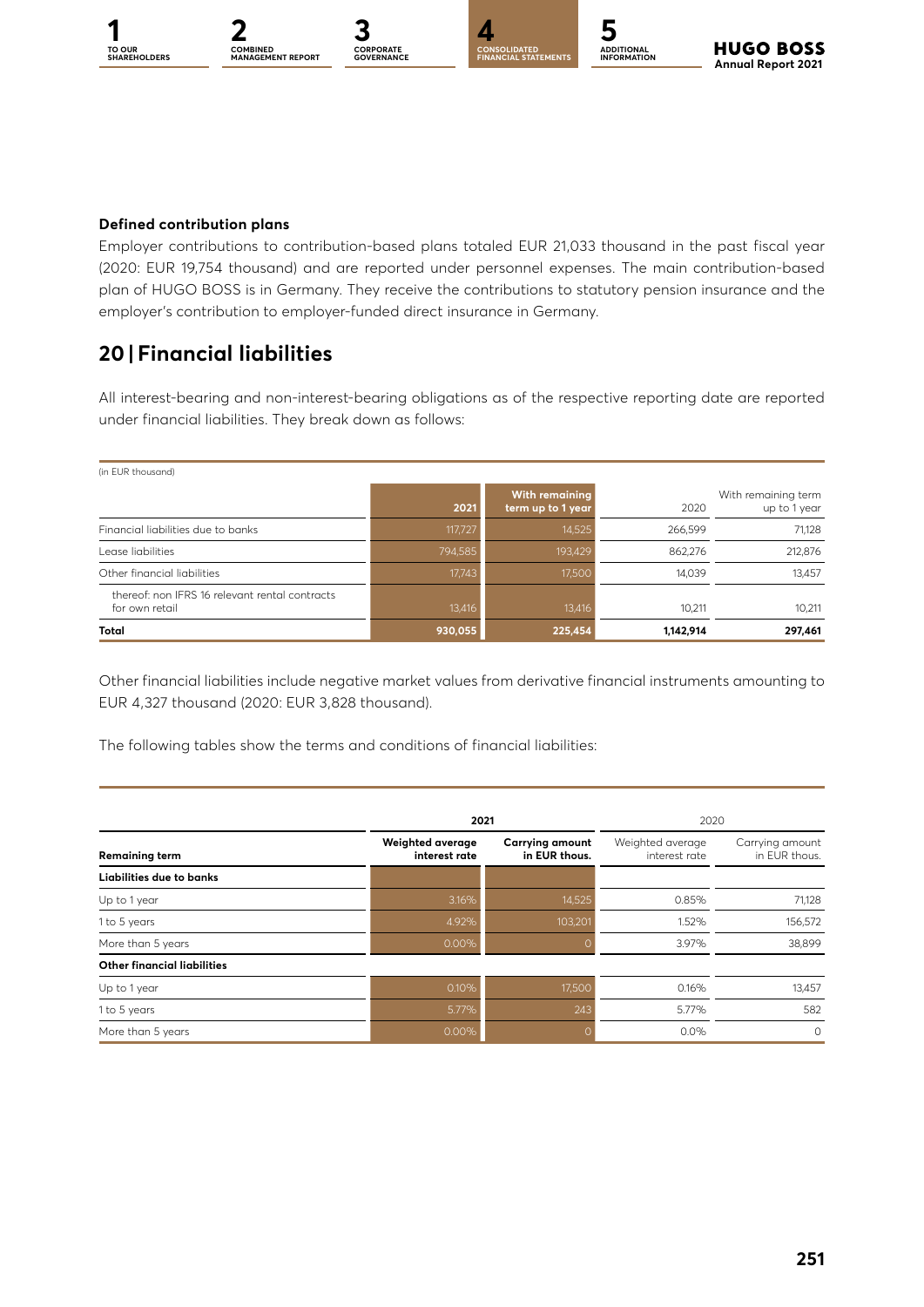

CORPORA<mark>TE</mark><br>GOVERNANCE



**ADDITIONAL INFORMATION**

In fiscal year 2021, HUGO BOSS concluded a revolving syndicated loan in the amount of EUR 600 million, thus securing additional financial headroom for the successful execution of the Group strategy "CLAIM 5". The loan has a term of three years and includes two options to extend the term by one year each as well as an option to increase the loan volume by up to EUR 300 million. At the end of the financial year 2021, the syndicated loan with the exception of ultilisations through guranatee facilities amounting to EUR 18 million and through the supplier financing programme in the amount of EUR 63 million – was not utilised (December 31, 2020: utilisation of EUR 152 million of the loan in force at that time; of which EUR 105 million for general corporate purposes, EUR 17 million for guarantees and EUR 30 million for the supplier financing programme).

The former syndicated loan of HUGO BOSS of EUR 633 million was repaid in fiscal year 2021 (2020: utilization of EUR 105 million of the former loan). The additional loan commitments of EUR 275 million secured for the fiscal year 2020 were not utilized.

(in EUR thousand) **2021 Expected cash flows Non-derivative financial liabilities Carrying amount Total cash flows <1 year 1–5 years >5 years** Financial liabilities due to banks 117,727 131,742 31,148 100,594 Lease liabilities 794,585 841,497 205,354 471,782 164,361 Other financial liabilities and the contract of the contract of the 13,416 13,416 13,416 13,416 13,416 13,416 13,416 13,416 13,416 13,416 13,416 13,416 13,416 13,416 13,416 13,416 13,416 13,416 13,416 13,416 13,416 13,416 **Derivative financial liabilities** Undesignated derivatives and the second terms of the second terms of the second terms of the second terms of te Derivatives subject to hedge accounting 3,375 3,375 3,375 3,375 **Total 930,055 990,982 254,002 572,619 164,361** 2020 **Non-derivative financial liabilities** Financial liabilities due to banks 266,599 282,025 90,711 191,314 0 Lease liabilities 862,276 894,005 221,115 479,058 193,832 Other financial liabilities 10,211 10,211 10,211 0 0 **Derivative financial liabilities** Undesignated derivatives and the control of the control of the control of the control of the control of the control of the control of the control of the control of the control of the control of the control of the control o Derivatives subject to hedge accounting 1,975 1,975 1,975 0 0 **Total 1,142,914 1,190,069 325,283 670,954 193,832**

The table below shows the contractually agreed undiscounted cash flows for non-derivative financial liabilities and for derivative financial instruments with a negative fair value.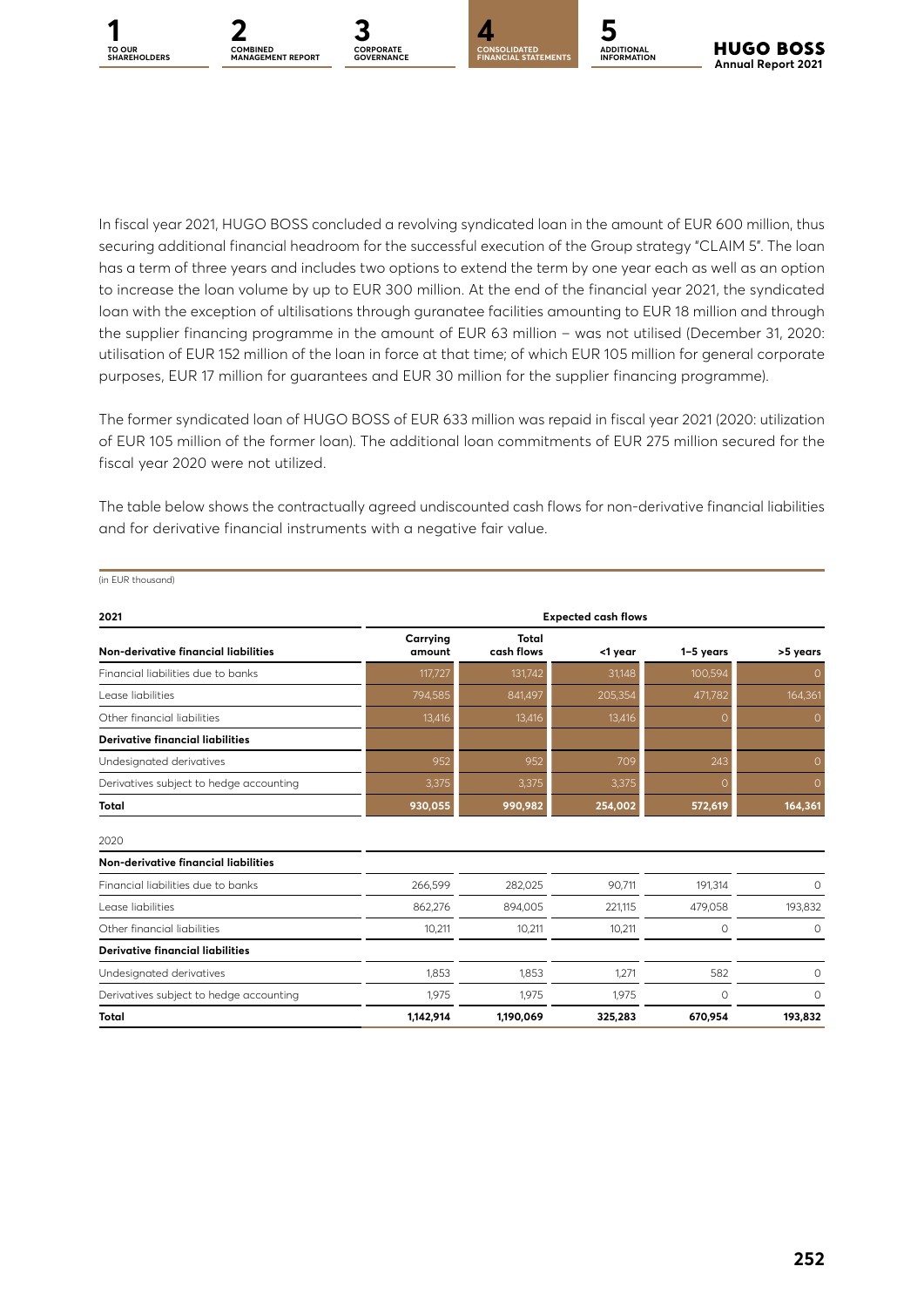

**CORPORATE**<br>GOVERNANCE

**CONSOLIDATED FINANCIAL STATEMENTS**

**ADDITIONAL INFORMATION**

# **21 | Other liabilities**

(in EUR thousand)

|                                                                  | 2021    |         |             | 2020    |         |             |
|------------------------------------------------------------------|---------|---------|-------------|---------|---------|-------------|
|                                                                  | Total   | Current | Non-current | Total   | Current | Non-current |
| Other liabilities <sup>1</sup>                                   | 161,420 | 160,524 | 896         | 143.683 | 142.066 | 1,617       |
| thereof indirect taxes                                           | 63,809  | 63,809  |             | 36.859  | 36,859  | $\Omega$    |
| thereof social security, accrued vacation,<br>wages and salaries | 27,485  | 27,485  |             | 32.486  | 32,486  | $\Omega$    |
| thereof right of return <sup>1</sup>                             | 37,814  | 37,814  |             | 38,419  | 38,419  | $\Omega$    |

**1** Amounts shown differ from those reported in the previous year due to reclassifications of rights of return from provisions to other liabilities to bring them in line with standard industry practice

The obligations arising from rights of return are calculated on the basis of historical return rates. In the course of the COVID-19 pandemic, individual return agreements were concluded with wholesale partners in the current year as in the previous year.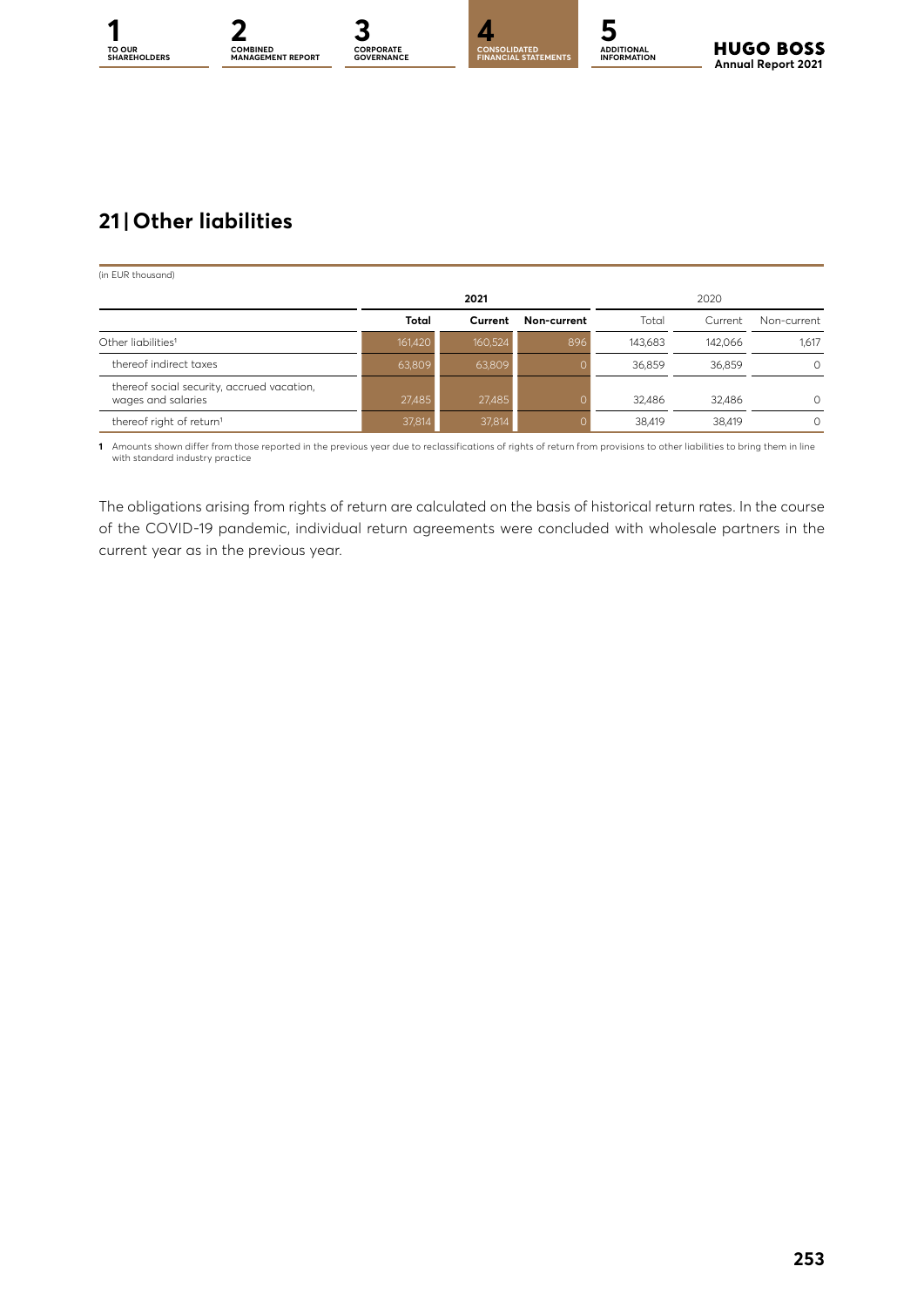# **22 |Additional disclosures on financial instruments**

### **Carrying amounts and fair values by category of financial instruments**

| (in EUR thousand)                          |                        |                        |                   |                 |                |  |
|--------------------------------------------|------------------------|------------------------|-------------------|-----------------|----------------|--|
|                                            |                        | 2021                   |                   | 2020            |                |  |
| <b>Assets</b>                              | <b>IFRS 9 category</b> | <b>Carrying amount</b> | <b>Fair value</b> | Carrying amount | Fair value     |  |
| Cash and cash equivalents                  | AC                     | 284,694                | 284,694           | 125,277         | 125,277        |  |
| Trade receivables                          | AC                     | 234,527                | 234,527           | 172,001         | 172,001        |  |
| Other financial assets                     |                        | 47,036                 | 47,036            | 42,193          | 42,193         |  |
| Thereof:                                   |                        |                        |                   |                 |                |  |
| Available-for-sale investments             | <b>FVTPL</b>           | $\Omega$               | 0                 | 10              | 10             |  |
| Undesignated derivatives                   | <b>FVTPL</b>           | 1,295                  | 1,295             | 951             | 951            |  |
| Derivatives subject to<br>hedge accounting | Hedge<br>Accounting    | $\bigcap$              | Ω                 | $\overline{2}$  | $\overline{2}$ |  |
| Other financial assets                     | AC                     | 45,741                 | 45,741            | 41,230          | 41,230         |  |
| <b>Liabilities</b>                         |                        |                        |                   |                 |                |  |
| Financial liabilities due to banks         | AC                     | 117,727                | 120,015           | 266,599         | 270,067        |  |
| Trade and other payables                   | AC                     | 464,408                | 464,408           | 299,237         | 299,237        |  |
| thereof Reverse Factoring                  | AC                     | 62,857                 | 62,857            | 28,939          | 28,939         |  |
| Lease liabilities                          | n.a.                   | 794,585                | 794,585           | 862,276         | 862,276        |  |
| Other financial liabilities                |                        | 17,743                 | 17,743            | 14,039          | 14,039         |  |
| Thereof:                                   |                        |                        |                   |                 |                |  |
| Undesignated derivatives                   | <b>FVTPL</b>           | 952                    | 952               | 1,853           | 1.853          |  |
| Derivatives subject to<br>hedge accounting | Hedge<br>Accounting    | 3,375                  | 3,375             | 1,975           | 1,975          |  |
| Other financial liabilities                | AC                     | 13,416                 | 13,416            | 10,211          | 10,211         |  |

HUGO BOSS has a "Supplier Financing Programme" to support its suppliers. Under this program, outstanding trade payables are already settled with the supplier before maturity by a credit institution. Within the program, the original liability of the supplier remains unaffected on the basis of an unchanged acknowledgement of debt and is shown as a trade payable. In this context, HUGO BOSS pays the full invoice amount when due according to the invoice. The credit institution pays the invoice amount to the supplier less a discount. Since the reverse factoring agreements do not provide the Group with an additional financing option and the amount to be paid does not change, HUGO BOSS is of the opinion that the liabilities from trade payables under the reverse factoring program should not be reclassified as financial liabilities. It is a judgement of HUGO BOSS to include the amounts from the reverse factoring program in working capital. The total reverse factoring volume as of the reporting date amounts to EUR 75,000 thousand (2020: EUR 60,000 thousand).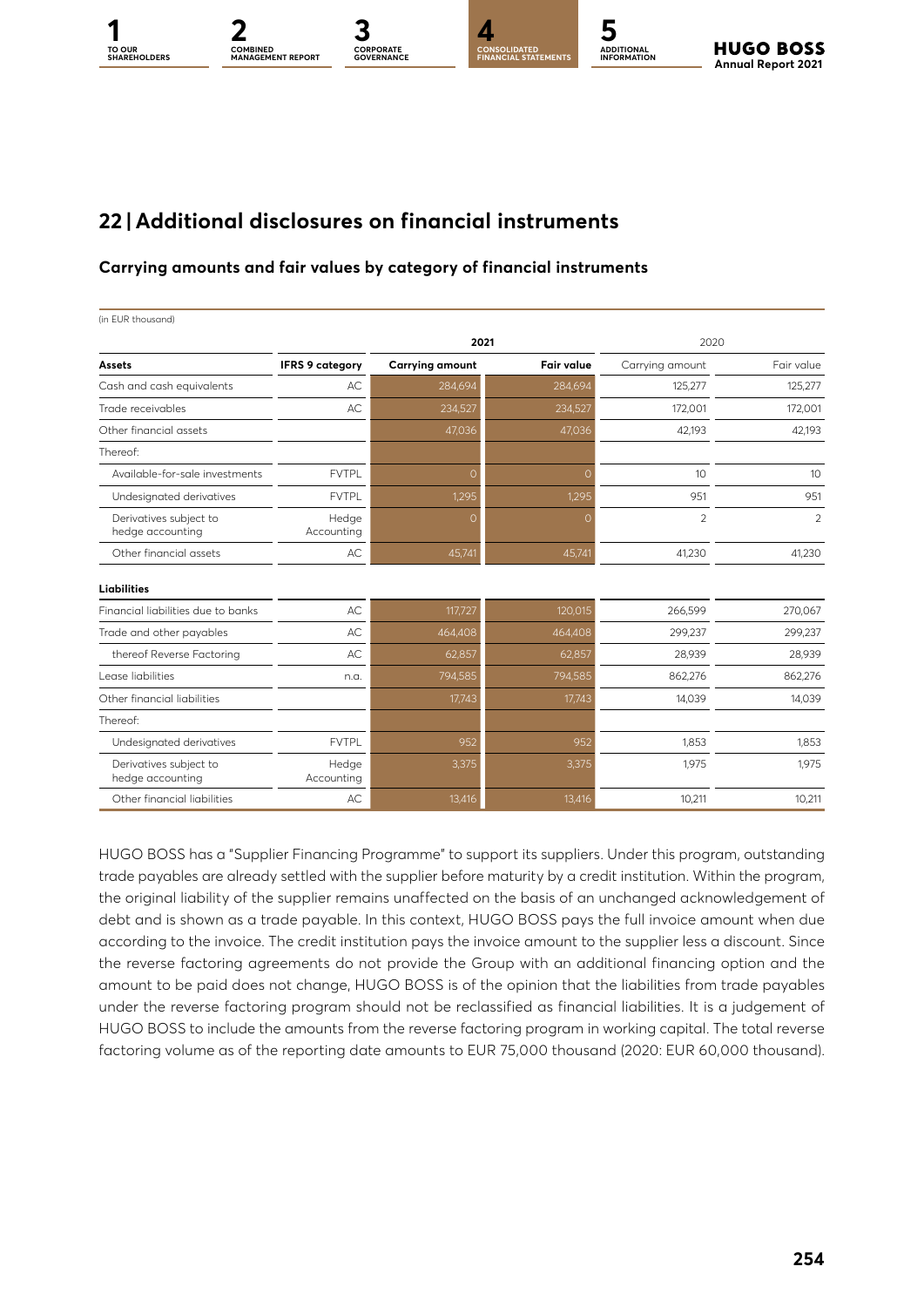The following methods and assumptions were used to estimate the fair values:

Cash and cash equivalents, trade receivables, other financial assets, trade payables and other current liabilities are close to their carrying amounts mainly due to the short-term maturities of these instruments.

The fair value of loans from banks and other financial liabilities, obligations under finance leases and other non-current financial liabilities is calculated by discounting future cash flows using rates currently available for debt on similar terms, credit risk and remaining maturities.

As of December 31, 2021, the marked-to-market value of derivative asset positions is net of a credit valuation adjustment attributable to derivative counterparty default risk. The credit risk of the counterparty did not lead to any significant effects.

### **Fair value hierarchy**

The Group uses the following hierarchy for determining and disclosing the fair value of financial instruments by valuation technique:

- **Level 1:** Quoted (unadjusted) prices on active markets for identical assets or liabilities.
- **Level 2**: Other techniques for which all inputs that have a significant effect on the recorded fair value are observable, either directly or indirectly.
- **Level 3:** Techniques which use inputs that have a significant effect on the recorded fair value and are not based on observable market data.

As at December 31, 2021, all financial instruments measured at fair value in the category FVTPL and derivatives designated to a hedge relationship were assigned to level 2. During fiscal year 2021, there were no transfers between level 1 and level 2 or from level 3. The financial instruments measured at fair value comprised forward exchange contracts, currency swaps and interest derivatives. The assets amounted to EUR 1,295 thousand (2020: EUR 953 thousand) and liabilities to EUR 4,327 thousand (2020: EUR 3,828 thousand). The fair value of financial instruments carried at amortized cost in the statement of financial position was also determined using a level 2 method.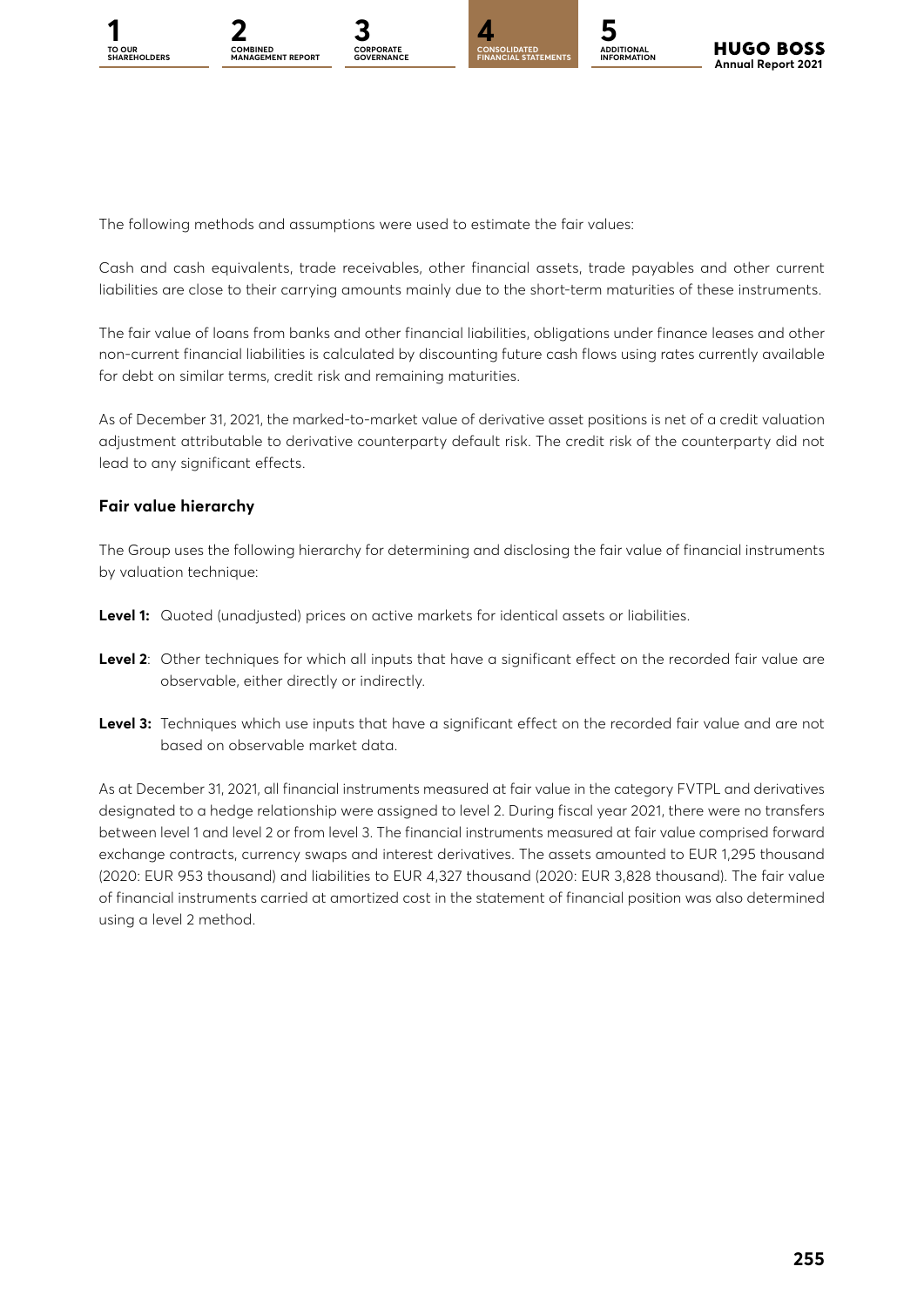

### **Net result by measurement category**

| (in EUR thousand)                                               |                                    |                          |                         |                    |                                         |         |           |
|-----------------------------------------------------------------|------------------------------------|--------------------------|-------------------------|--------------------|-----------------------------------------|---------|-----------|
|                                                                 | Interest<br>income and<br>expenses | Changes in<br>fair value | Currency<br>translation | Bad debt<br>losses | Disposal of<br>financial<br>instruments | 2021    | 2020      |
| Derivatives (FVTPL)                                             | 0                                  | (7,462)                  | 0                       | $\Omega$           | 4,416                                   | (3,046) | 9,021     |
| <b>Financial Assets Measured</b><br>at Amortized Cost (AC)      | 1.869                              | 0                        | (1,003)                 | (1,699)            | 0                                       | (833)   | (20, 358) |
| <b>Financial Liabilities Measured</b><br>at Amortized Cost (AC) | (3,677)                            | 0                        | 1700                    |                    | 0                                       | (1,977) | (8,064)   |

Interest on financial instruments is reported in the interest result (cf. notes to the consolidated income statement, Note 4).

The bad debt allowances recognized on trade receivables allocable to the AC category are reported under selling and distribution expenses.

Exchange gains and losses from the translation of foreign currency receivables and liabilities as well as fair value changes and effects of disposals of exchange rate hedges are reported in the other financial result.

### **Changes in liabilities from financial activity**

| (in EUR thousand)                                       |                              |                   |                         |                                |                           |                                    |                               |
|---------------------------------------------------------|------------------------------|-------------------|-------------------------|--------------------------------|---------------------------|------------------------------------|-------------------------------|
|                                                         | <b>Gross value</b><br>Jan. 1 | <b>Cash flows</b> | From Con-<br>solidation | <b>Changes</b> in<br>portfolio | Change in<br>the maturity | Currency<br>translation<br>effects | <b>Gross value</b><br>Dec. 31 |
| 2021                                                    |                              |                   |                         |                                |                           |                                    |                               |
| <b>Liabilities arising from</b><br>financing activities |                              |                   |                         |                                |                           |                                    |                               |
| Short-term financial liabilities<br>due to banks        | 71,128                       | (177, 027)        | 1,257                   | $\Omega$                       | 119,124                   | 42                                 | 14,524                        |
| Long-term financial liabilities<br>due to banks         | 195,471                      | $\Omega$          | 26,915                  | $\Omega$                       | (119, 124)                | (60)                               | 103,202                       |
| Lease liabilities                                       | 862,277                      | (210, 749)        | Ω                       | 111,915                        | $\circ$                   | 31,142                             | 794,585                       |
| Total                                                   | 1,128,876                    | (387, 776)        | 28,172                  | 111,915                        | $\mathbf{o}$              | 31,124                             | 912,311                       |
| 2020                                                    |                              |                   |                         |                                |                           |                                    |                               |
| <b>Liabilities arising from</b><br>financing activities |                              |                   |                         |                                |                           |                                    |                               |
| Short-term financial liabilities<br>due to banks        | 110,269                      | (53, 313)         | 0                       | 0                              | 14,175                    | (3)                                | 71,128                        |
| Long-term financial liabilities<br>due to banks         | 105,034                      | 104,792           | 0                       | 0                              | (14, 175)                 | (179)                              | 195,471                       |
| Lease liabilities                                       | 957,175                      | (187, 466)        | 0                       | 137,753                        | 0                         | (45, 185)                          | 862,277                       |
| Total                                                   | 1,172,478                    | (135, 987)        | о                       | 137,753                        | 0                         | (45, 367)                          | 1,128,876                     |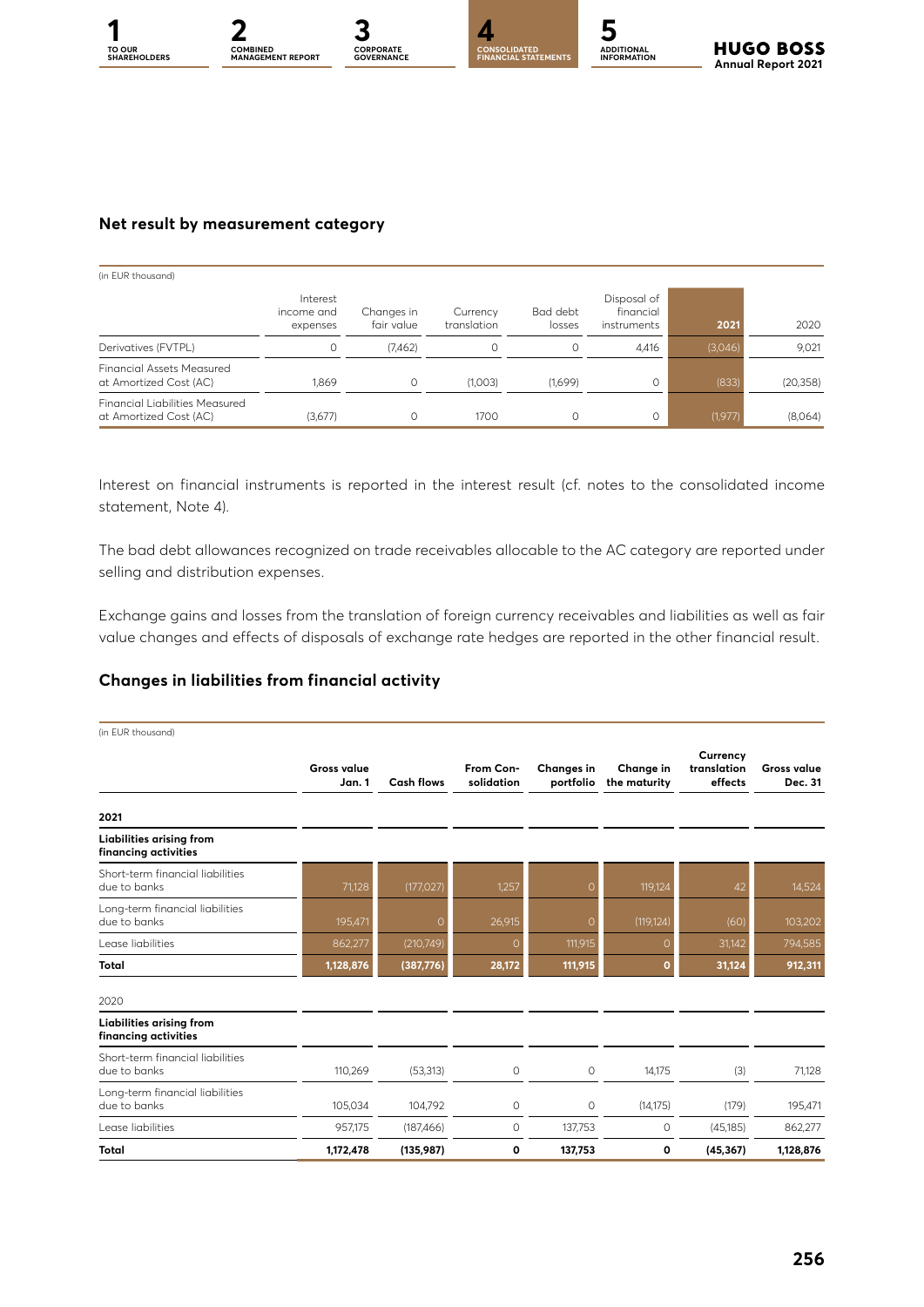### **Offsetting of financial instruments**

(in EUR thousand)

|                        | <b>Gross amounts</b><br>recognized<br>assets | <b>Gross amounts</b><br>offset liabilities | Net asset<br>amounts<br>disclosed in<br>statement of<br>fin. pos. | Liabilities not<br>offset in the<br>statement of<br>fin. pos. | <b>Cash deposits</b><br>received not<br>offset in the<br>statement of<br>fin. pos. | <b>Net amounts</b> |
|------------------------|----------------------------------------------|--------------------------------------------|-------------------------------------------------------------------|---------------------------------------------------------------|------------------------------------------------------------------------------------|--------------------|
| 2021                   |                                              |                                            |                                                                   |                                                               |                                                                                    |                    |
| Trade receivables      | 245,865                                      | (11, 338)                                  | 234,527                                                           |                                                               |                                                                                    | 234,527            |
| Other financial assets | 47,036                                       |                                            | 47,036                                                            | (763)                                                         |                                                                                    | 46,273             |
| Thereof derivatives    | 1,295                                        |                                            | 1,295                                                             | (763)                                                         |                                                                                    | 532                |
| Total                  | 292,901                                      | (11, 338)                                  | 281,563                                                           | (763)                                                         | o                                                                                  | 280,800            |
| 2020                   |                                              |                                            |                                                                   |                                                               |                                                                                    |                    |
| Trade receivables      | 189,893                                      | (17, 892)                                  | 172,001                                                           | 0                                                             | 0                                                                                  | 172,001            |
| Other financial assets | 42,193                                       | 0                                          | 42,193                                                            | (24)                                                          | 0                                                                                  | 42,169             |
| Thereof derivatives    | 953                                          | 0                                          | 953                                                               | (24)                                                          | 0                                                                                  | 929                |
| Total                  | 232,086                                      | (17, 892)                                  | 214,194                                                           | (24)                                                          | о                                                                                  | 214,170            |

| (in EUR thousand)           |                                                   |                                       |                                                                                |                                                          |                                                                                    |                    |
|-----------------------------|---------------------------------------------------|---------------------------------------|--------------------------------------------------------------------------------|----------------------------------------------------------|------------------------------------------------------------------------------------|--------------------|
|                             | <b>Gross amounts</b><br>recognized<br>liabilities | <b>Gross amounts</b><br>offset assets | <b>Net liabilities</b><br>amounts<br>disclosed in<br>statement of<br>fin. pos. | Assets not<br>offset in the<br>statement of<br>fin. pos. | <b>Cash deposits</b><br>received not<br>offset in the<br>statement of<br>fin. pos. | <b>Net amounts</b> |
| 2021                        |                                                   |                                       |                                                                                |                                                          |                                                                                    |                    |
| Trade payables              | 500,547                                           | (36, 139)                             | 464,408                                                                        |                                                          |                                                                                    | 464,408            |
| Other financial liabilities | 17,743                                            |                                       | 17,743                                                                         | (763)                                                    |                                                                                    | 16,980             |
| Thereof derivatives         | 4,327                                             |                                       | 4,327                                                                          | (763)                                                    |                                                                                    | 3,564              |
| Total                       | 518,290                                           | (36, 139)                             | 482,151                                                                        | (763)                                                    | Ω                                                                                  | 481,388            |
| 2020                        |                                                   |                                       |                                                                                |                                                          |                                                                                    |                    |
| Trade payables              | 324,610                                           | (25, 373)                             | 299,237                                                                        | 0                                                        | $\circ$                                                                            | 299,237            |
| Other financial liabilities | 14,039                                            | $\circ$                               | 14,039                                                                         | (24)                                                     | 0                                                                                  | 14,015             |
| Thereof derivatives         | 3,828                                             | 0                                     | 3,828                                                                          | (24)                                                     | 0                                                                                  | 3,804              |
| Total                       | 338,649                                           | (25, 373)                             | 313,276                                                                        | (24)                                                     | 0                                                                                  | 313,252            |

The liabilities of EUR 11.338 thousand (2020: EUR 17,892 thousand) offset against trade receivables as of the reporting date are outstanding credit notes to customers. The assets offset against trade payables are receivables in the form of supplier credit notes. These amounted to EUR 36,139 thousand (2020: EUR 25,373 thousand).

Standard master agreements for financial future contracts are in place between HUGO BOSS and its counterparties governing the offsetting of derivatives. These prescribe that derivative assets and derivative liabilities with the same counterparty can be combined into a single offsetting receivable.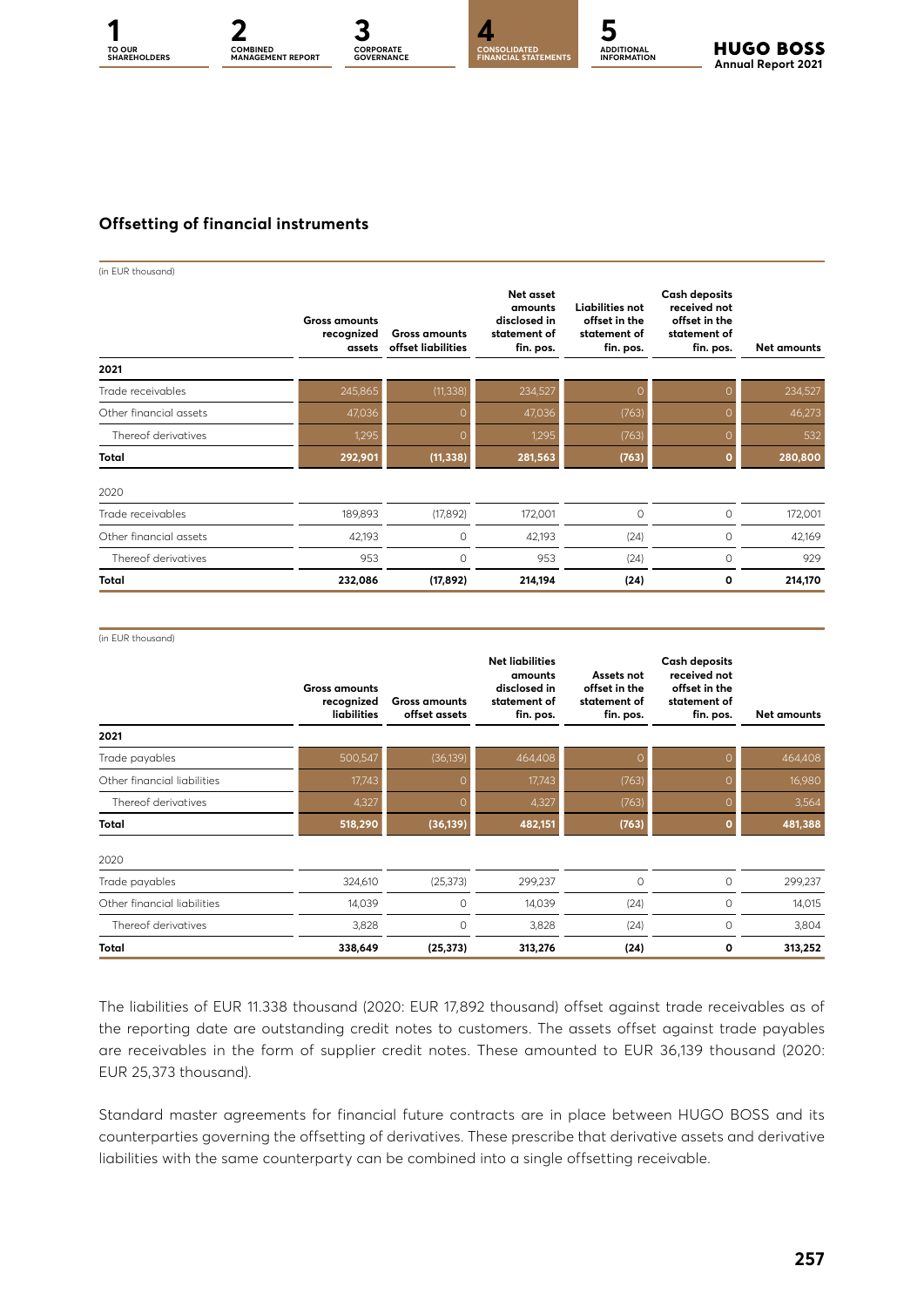



### **Hedging policy and financial derivatives**

The following presentation shows the nominal amounts and the fair value of derivative financial instruments:

| (in EUR thousand)          |                       |                    |                |             |
|----------------------------|-----------------------|--------------------|----------------|-------------|
|                            | 2021                  |                    | 2020           |             |
|                            | <b>Nominal values</b> | <b>Fair values</b> | Nominal values | Fair values |
| Assets                     |                       |                    |                |             |
| Currency hedging contracts | 126,117               | 1,295              | 72,464         | 953         |
| <b>Liabilities</b>         |                       |                    |                |             |
| Currency hedging contracts | (257,027)             | (3,770)            | (156, 510)     | (2,874)     |
| Interest hedging contracts | (5,675)               | (557)              | (6,570)        | (954)       |
| Total                      | (136, 585)            | (3,032)            | (90, 616)      | (2,875)     |

The nominal values are the amount hedged by the corresponding hedge. The fair values of derivative financial instruments are recognized as other financial assets or as other financial liabilities. They do not necessarily correspond to the amounts that will be generated in the future under normal market conditions.

Of the reported fair value from derivative financial instruments, an amount of EUR 343 thousand (2020: EUR (902) thousand) stems from financial assets and liabilities that were classified as held for trading.

The negative effects from the fair value measurement of currency hedges of EUR (3,375) thousand were recognized in other comprehensive income as of December 31, 2021 (2020: EUR (1,973) thousand). Of the amount recognized in other comprehensive income, losses of EUR 2,398 thousand were reclassified to operating earnings in the fiscal year 2021 (2020: losses of EUR 978 thousand).

### **Interest and currency risk hedges**

To hedge against interest and currency risks, HUGO BOSS occasionally enters into hedging transactions to mitigate risk.

The Group has production facilities at HUGO BOSS Textile Industry Ltd. in Turkey, among other locations. The functional currency of this subsidiary is the euro; however, certain local payments are made in Turkish lira. This results in a transaction risk, both from the local and Group perspective, due to the fluctuating exchange rate between the EUR and the TRY.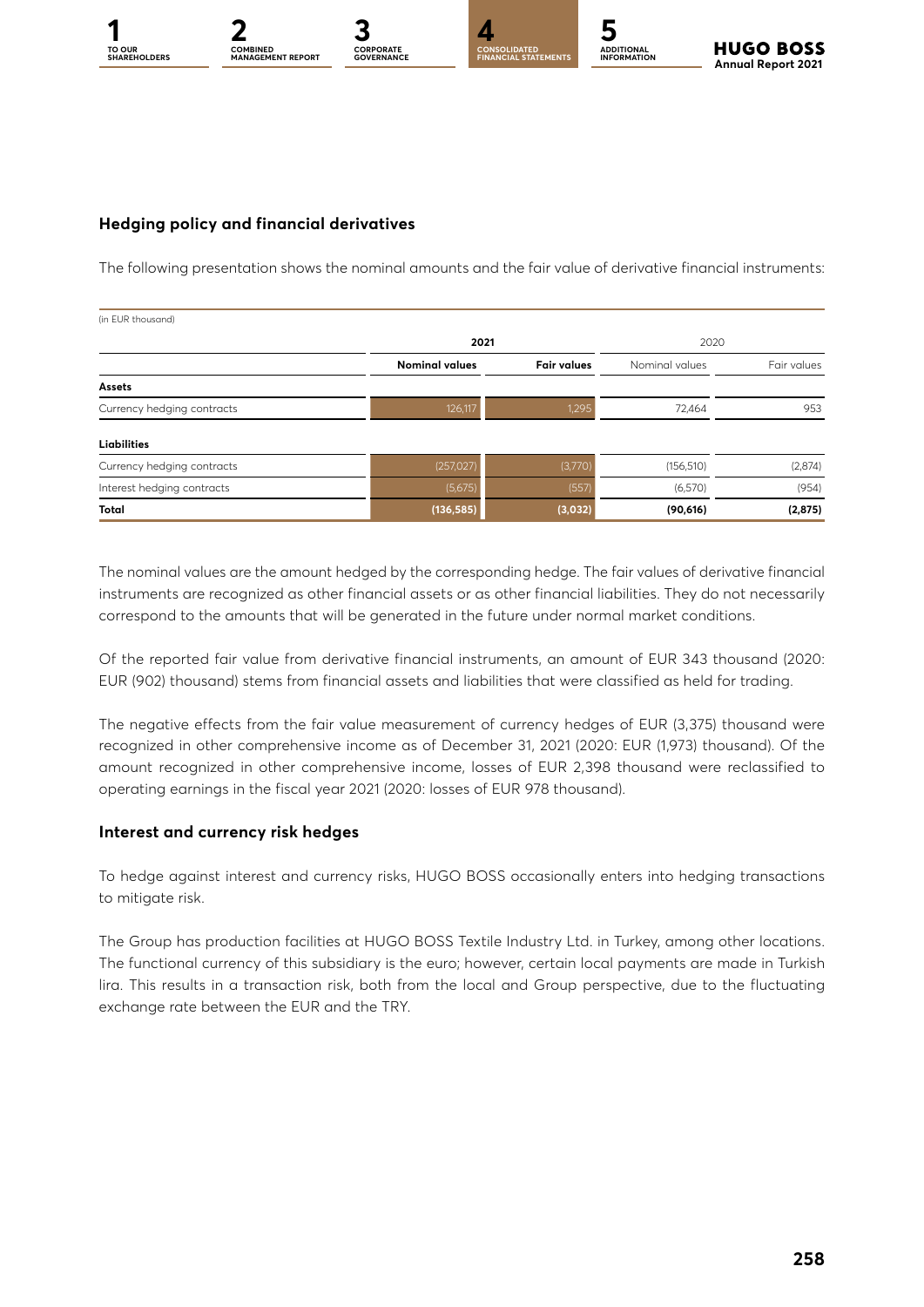



The risk management strategy aims at limiting transaction risks and smoothing the income statement. Therefore, future cash flows (including wages, salaries, social security contributions and transport costs) are hedged using forward exchange transactions and then linked with a hedging relationship shown on the balance sheet as cash flow hedges as per IFRS 9 (hedge accounting).

HUGO BOSS uses a mechanistic hedging method for its implementation. Cash flow planning for the following fiscal year is employed on a yearly basis for determining exposures to be hedged. A total of 75% of expected exposures are subsequently hedged using forward exchange transactions based on this planning. These are traded on specific dates, divided into three tranches of approximately 25% each. This makes it possible for HUGO BOSS on one hand to participate in market opportunities while on the other smoothing out hedged rates by the split into two tranches. This also makes it possible to take changed plan assumptions into account.

The currency of the underlying transaction is identical to the currency of the hedging instrument. In addition, only the cross-currency basis spread (CCBS) contained in the hedging instrument was evaluated on the reporting date, and classified as immaterial. As this results in the underlying risk of the currency forward contract being identical to the hedged risk (the exchange rate risk between the EUR and TRY), HUGO BOSS sets a hedging ratio of 1:1 for the hedging relationship indicated above.

The forward exchange contracts are normally concluded in such a way that their due date corresponds with the due date of the expected cash flows. As already noted above, the risk of the hedging instrument also corresponds with the hedged risk. As a result, HUGO BOSS prospectively assumes an economic relationship between the underlying transaction and the hedging instrument. This is reviewed on a regular basis, but no less often than every reporting date.

In principle, differences between planned and actual due dates for cash flows can cause some partial inefficiency. Furthermore, inefficiency may occur in the calculation of the difference in value between the hedging transaction and the underlying transaction, since the currency basis or forward points are not excluded when designating the hedging instruments.

At present, the impact of climate-related matters is not material to the Group's financial statements.

HUGO BOSS holds the following forward exchange contracts for hedging future cash flow as of the reporting date:

| <b>Maturity 2022</b>           | Jan.-Mar. | Apr.-Jun. | Jul.-Sept. | Oct.-Dec. | <b>Total</b> |
|--------------------------------|-----------|-----------|------------|-----------|--------------|
| Nominal amount in TRY thousand | 29,245    | 38.105    | 38.079     | 37,110    | 142,540      |
| Average hedged rate            | 11.233    | 11.694    | 12.180     | 12.677    | 11.985       |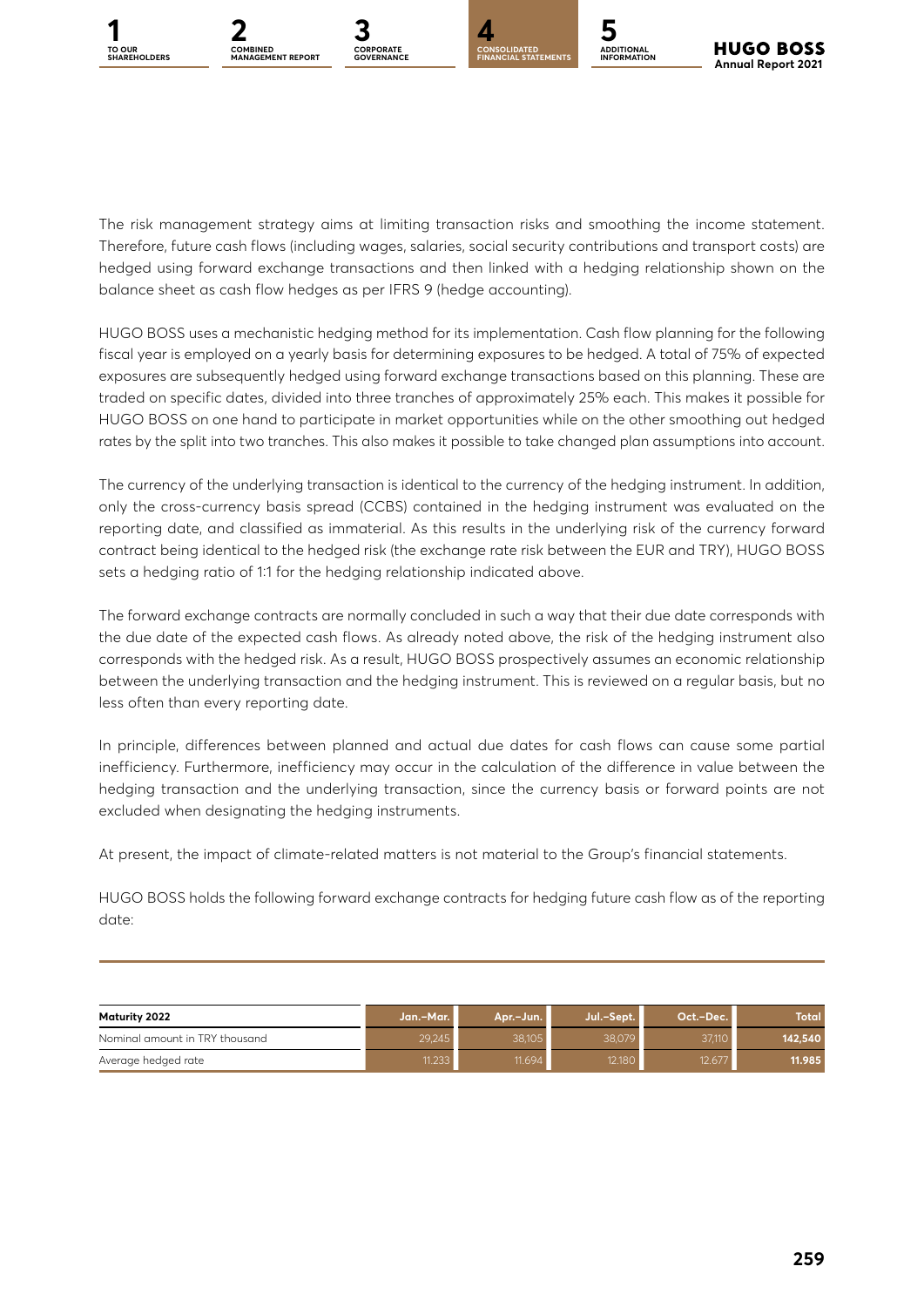



Based on historical experience, HUGO BOSS anticipates all underlying transactions currently designated as cash flow hedges to accrue as of the reporting date.

Hedging instruments that the Company has designated in hedging relationships have the following impact on the balance sheet as of December 31, 2021:

| (in EUR thousand)                                            |                                                      |                                               |
|--------------------------------------------------------------|------------------------------------------------------|-----------------------------------------------|
|                                                              | 2021                                                 | 2020                                          |
| Balance sheet item                                           | <b>Derivatives</b><br>subject to hedge<br>accounting | Derivatives<br>subject to hedge<br>accounting |
| Carrying amount assets                                       |                                                      | $\mathfrak{D}$                                |
| Carrying amount liabilities                                  | (3, 375)                                             | (1, 975)                                      |
| Change in fair value of hedges held as of the reporting date | (3, 375)                                             | (1,973)                                       |
| Nominal volume                                               | 11,917                                               | 16,771                                        |

The hedging relationships shown above have the following impact on the income statement or other comprehensive income (OCI):

| (in EUR thousand)                                                      |         |          |
|------------------------------------------------------------------------|---------|----------|
|                                                                        | 2021    | 2020     |
| Change in fair value of the underlying transaction                     | 3,375   | 1.973    |
| Cash flow hedge reserve from existing hedges                           | (3,375) | (1, 973) |
| Amount reclassified from OCI due to maturity of underlying transaction | (2,398) | (978)    |

As of the reporting date, EUR 5,675 thousand (2020: EUR 6,570 thousand) in variable interest financial liabilities without designation were secured as a hedging relationship.

For additional information and a detailed description of other financial risks, please refer to the Risk and Opportunities Report.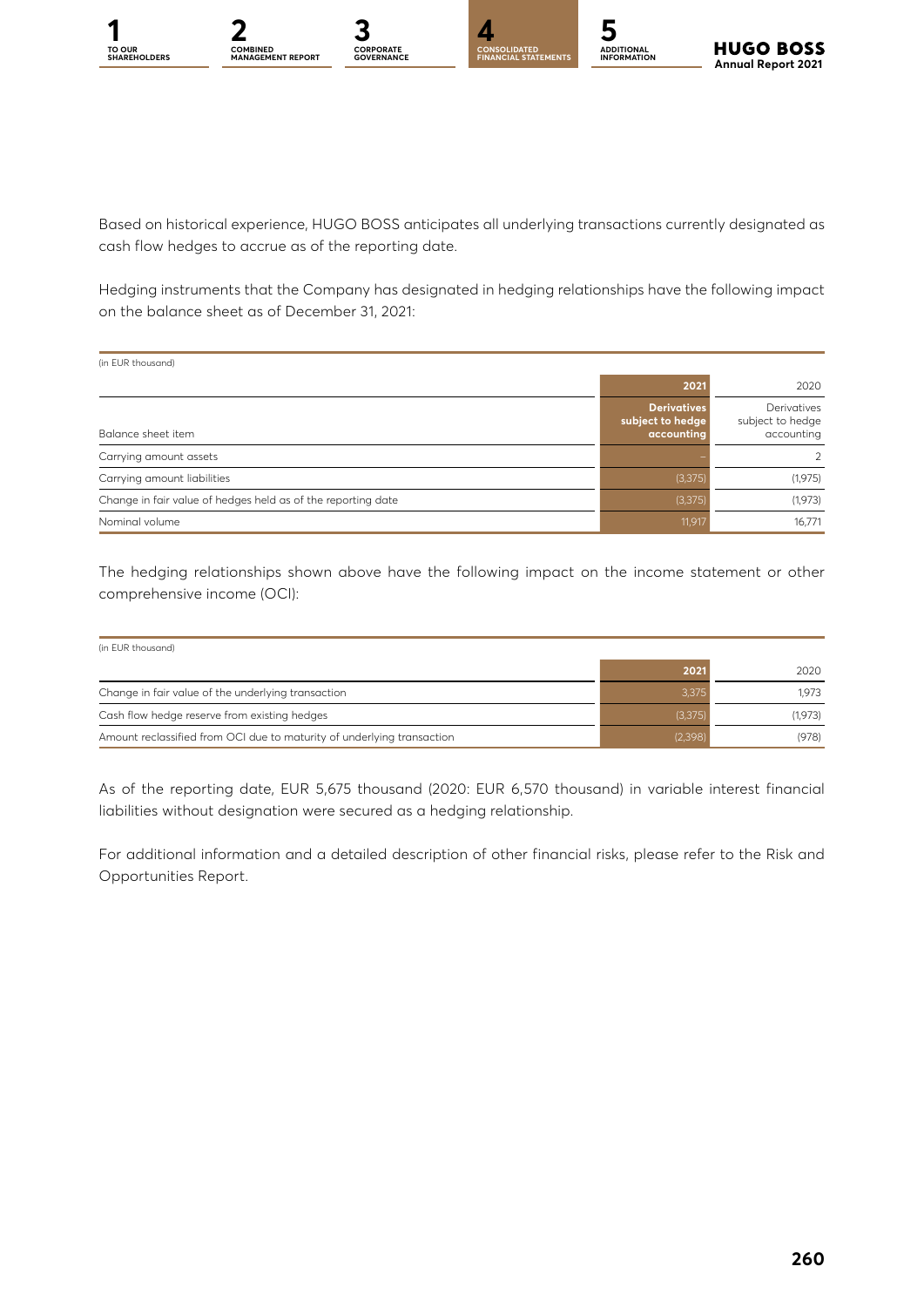

**CORPORATE** 



**ADDITIONAL INFORMATION**

# **Other Notes**

# **23 |Notes to the statement of cash flows**

The statement of cash flows shows the change in cash and cash equivalents over the reporting period using cash transactions. In accordance with IAS 7, the sources and applications of cash flows are categorized according to whether they relate to operating, investing or financing activities. The cash inflows and outflows from operating activities are calculated indirectly on the basis of the Group's net profit for the period. By contrast, cash flows from investing and financing activities are directly derived from the cash inflows and outflows. The changes in the items of the statement of financial position presented in the statement of cash flows cannot be derived directly from the statement of financial position on account of exchange rate translations.

A more detailed description of cash flows reported in the consolidated statement of cash flows is available in the chapter "Cash and cash equivalents".

Non-cash expenses and income concern in particular unrealized exchange rate gains and losses, fair value changes of derivative financial instruments recognized in profit or loss and non-cash changes in financial liabilities.

# **24 |Segment reporting**

The Managing Board of HUGO BOSS AG manages the company by geographic areas. The HUGO BOSS national companies are responsible for the sale of all HUGO BOSS products that are not sold as licensed products by third parties in their respective sales territories. The managing directors of the national companies report to the regional directors in charge in each case, who in turn report to the Managing Board of HUGO BOSS AG. This organizational structure enables the direct implementation of Group objectives while taking into account specific market conditions.

Accordingly, the operating segments are organized into the three regions Europe including Middle East and Africa, Americas and Asia/Pacific, in addition to the license division. The regions are allocated to the corresponding distribution companies of HUGO BOSS, while the complete licenses business of HUGO BOSS with third parties is allocated to the license division.

The Managing Board of HUGO BOSS AG is the chief operating decision maker of HUGO BOSS.

Management of the regional business units is aligned to the value added contribution at Group level.

The most important performance indicator used by the Managing Board to make decisions about resources to be allocated to segments is the EBIT. The segment result is thus defined as the EBIT of the sales units plus the gross margin of the sourcing units and intra-group royalties.

Group financing (including interest income and expenses) and income taxes are managed on a Group-wide basis and are not allocated to operating segments.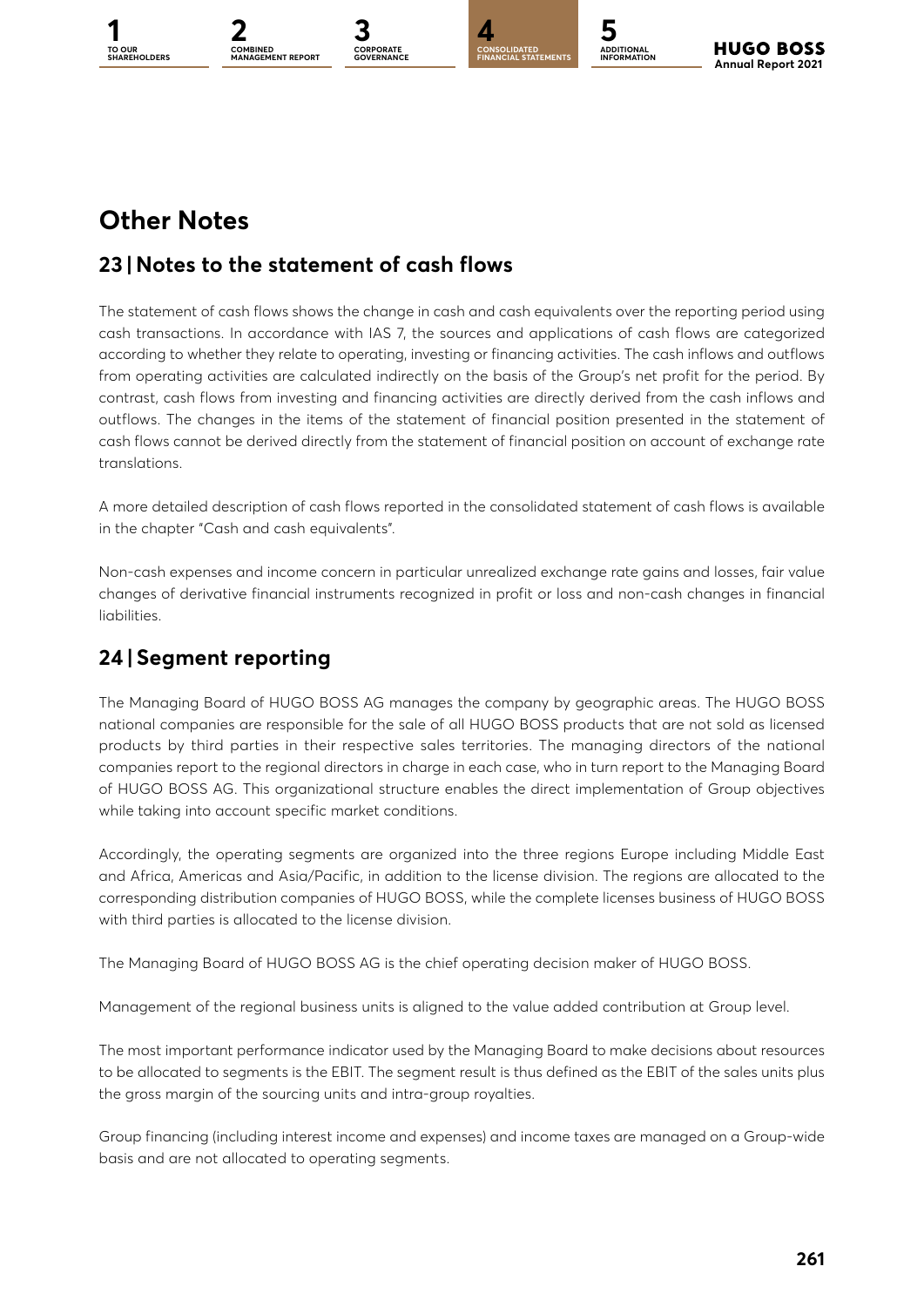

Management of the operating figures inventories and trade receivables is assigned to the sales territories. These items are regularly reported to the Managing Board. Consequently, segment assets only contain trade receivables and inventories.

Liabilities are not part of internal management reporting. The segment liabilities are therefore not disclosed.

The accounting rules applied in the segment information are in line with the accounting rules of HUGO BOSS as described in the accounting policies.

The Managing Board regularly reviews certain effects recognized in the statement of comprehensive income, including in particular amortization, depreciation and impairment losses.

Capital expenditure from property, plant and equipment and intangible assets is also regularly reported to the Managing Board as part of internal reporting, making it a component of segment reporting.

All expenses and assets that cannot be directly allocated to the sales territories or the license segment are reported in the reconciliations below under corporate units/consolidation. All Group-wide central functions are pooled in the corporate units. The remaining expenses of the sourcing, production and R&D units make up an operating cost center. No operating income is allocated to the corporate units.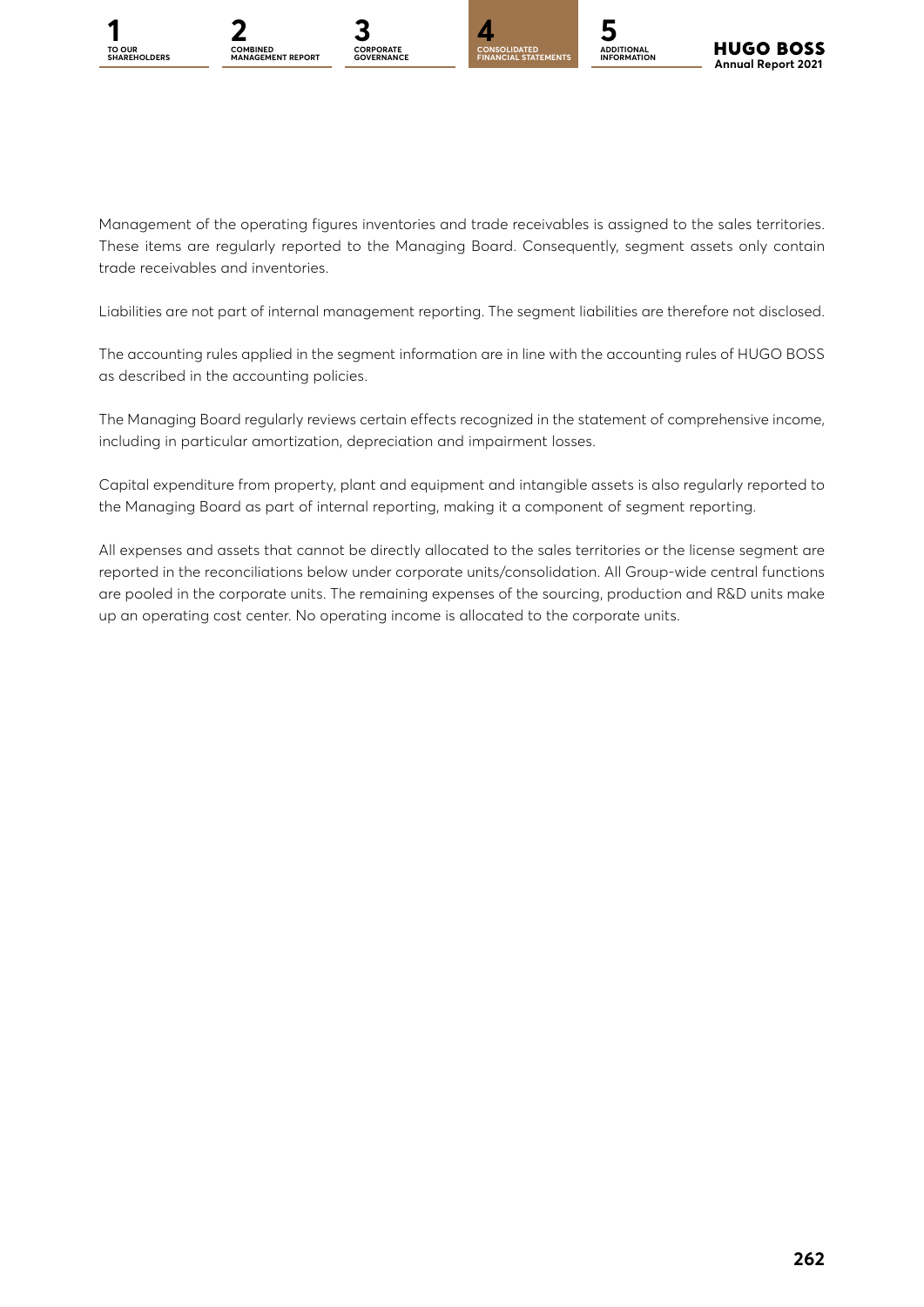







#### (in EUR thousand)

|                                          | Europe <sup>1</sup> | <b>Americas</b> | Asia/Pacific | Licenses | <b>Total operating</b><br>segments |
|------------------------------------------|---------------------|-----------------|--------------|----------|------------------------------------|
| 2021                                     |                     |                 |              |          |                                    |
| <b>Sales</b>                             | 1,742,458           | 543,425         | 422,974      | 77,253   | 2,786,110                          |
| Segment profit                           | 346,782             | 61,336          | 73,728       | 62,637   | 544,483                            |
| In % of sales                            | 19.9                | 11.3            | 17.4         | 81.1     | 19.5                               |
| Segment assets                           | 260,476             | 150,621         | 177,760      | 26,073   | 614,930                            |
| Capital expenditure                      | 31,277              | 13,839          | 31,413       | Q        | 76,538                             |
| Impairments                              | (16, 670)           | (5,814)         | (9,456)      | $\Omega$ | (31,940)                           |
| Thereof property, plant<br>and equipment | (10, 234)           | (4, 372)        | (6,640)      | $\Omega$ | (21, 246)                          |
| Thereof intangible assets                | (6)                 | (140)           | (3,788)      | $\Omega$ | (3,934)                            |
| Thereof rights of Use                    | (8,531)             | (1,852)         | (193)        | $\Omega$ | (10, 576)                          |
| Thereof write-up                         | 2,101               | 550             | 1,165        | $\Omega$ | 3,816                              |
| Depreciation/amortization                | (142, 154)          | (46, 461)       | (68, 840)    | $\Omega$ | (257, 455)                         |
| 2020                                     |                     |                 |              |          |                                    |
| <b>Sales</b>                             | 1,231,405           | 307,528         | 342,736      | 64,174   | 1,945,843                          |

| <b>Sales</b>                             | 1,231,405  | 307,528   | 342,736   | 64,174 | 1,945,843  |
|------------------------------------------|------------|-----------|-----------|--------|------------|
| Segment profit                           | 87,057     | (97, 033) | 32,025    | 53,647 | 75,696     |
| In % of sales                            | 7.1        | (31.6)    | 9.3       | 83.6   | 3.9        |
| Segment assets                           | 249,946    | 143,340   | 129,398   | 22,187 | 544,871    |
| Capital expenditure                      | 83,091     | 23,239    | 71,680    | 14     | 178,024    |
| Impairments                              | (50, 206)  | (36, 473) | (23, 388) | 0      | (110, 067) |
| Thereof property, plant<br>and equipment | (20, 284)  | (26,918)  | (10,081)  | 0      | (57,283)   |
| Thereof intangible assets                | (197)      | (385)     | (4,100)   | 0      | (4,682)    |
| Thereof rights of Use                    | (29, 725)  | (9,170)   | (9,207)   | Ω      | (48, 102)  |
| Thereof write-up                         | $\circ$    | 0         | 0         | 0      | $\Omega$   |
| Depreciation/amortization                | (159, 505) | (61, 298) | (83, 338) | 0      | (304, 141) |

**1** Including Middle East/Africa.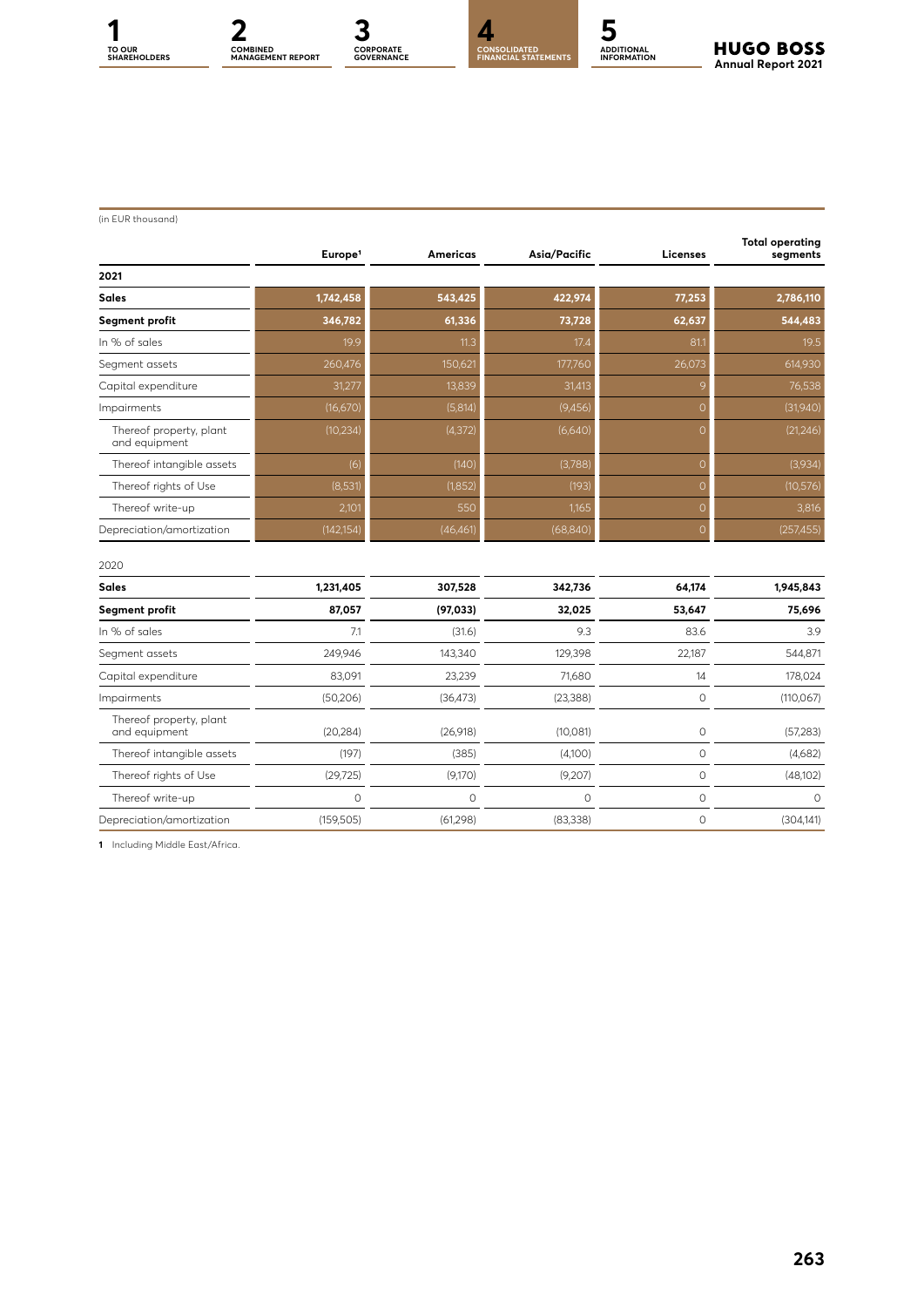

**CORPORATE**<br>GOVERNANCE



**ADDITIONAL INFORMATION**

### **Reconciliation**

The reconciliation of segment figures to Group figures is presented below.

#### **Sales**

(in EUR thousand) **2021** 2020 **Sales – operating segments 2,786,110 1,945,843 Corporate units** and the corporate units of the corporate units of the corporate units of the corporate units of the corporate units of the corporate units of the corporate units of the corporate units of the corporate un Consolidation 0 0 **Total 2,786,110 1,945,843**

### **Operating income**

#### (in EUR thousand)

|                                                   | 2021       | 2020       |
|---------------------------------------------------|------------|------------|
| Segment profit (EBIT) - operating segments        | 544,483    | 75,696     |
| Corporate units                                   | (316, 369) | (310,907)  |
| Consolidation                                     | (115)      | (407)      |
| <b>Operating income (EBIT) operating segments</b> | 228,000    | (235, 618) |
| Net interest income/expenses                      | (20,688)   | (26, 168)  |
| Other financial items                             | (10, 437)  | (11,450)   |
| <b>Earnings before taxes HUGO BOSS</b>            | 196,874    | (273, 236) |

#### **Segment assets**

| (in EUR thousand)                   |           |           |
|-------------------------------------|-----------|-----------|
|                                     | 2021      | 2020      |
| Segment assets - operating segments | 614,930   | 544,871   |
| Corporate units                     | 225,151   | 245,588   |
| Consolidation                       |           | $\circ$   |
| Current tax receivables             | 14,655    | 18,484    |
| Current financial assets            | 27,465    | 20,717    |
| Other current assets                | 111,071   | 99,985    |
| Cash and cash equivalents           | 284,694   | 125,277   |
| <b>Current assets HUGO BOSS</b>     | 1,277,966 | 1,054,922 |
| Non-current assets                  | 1,457,556 | 1,515,570 |
| <b>Total assets HUGO BOSS</b>       | 2,735,522 | 2,570,492 |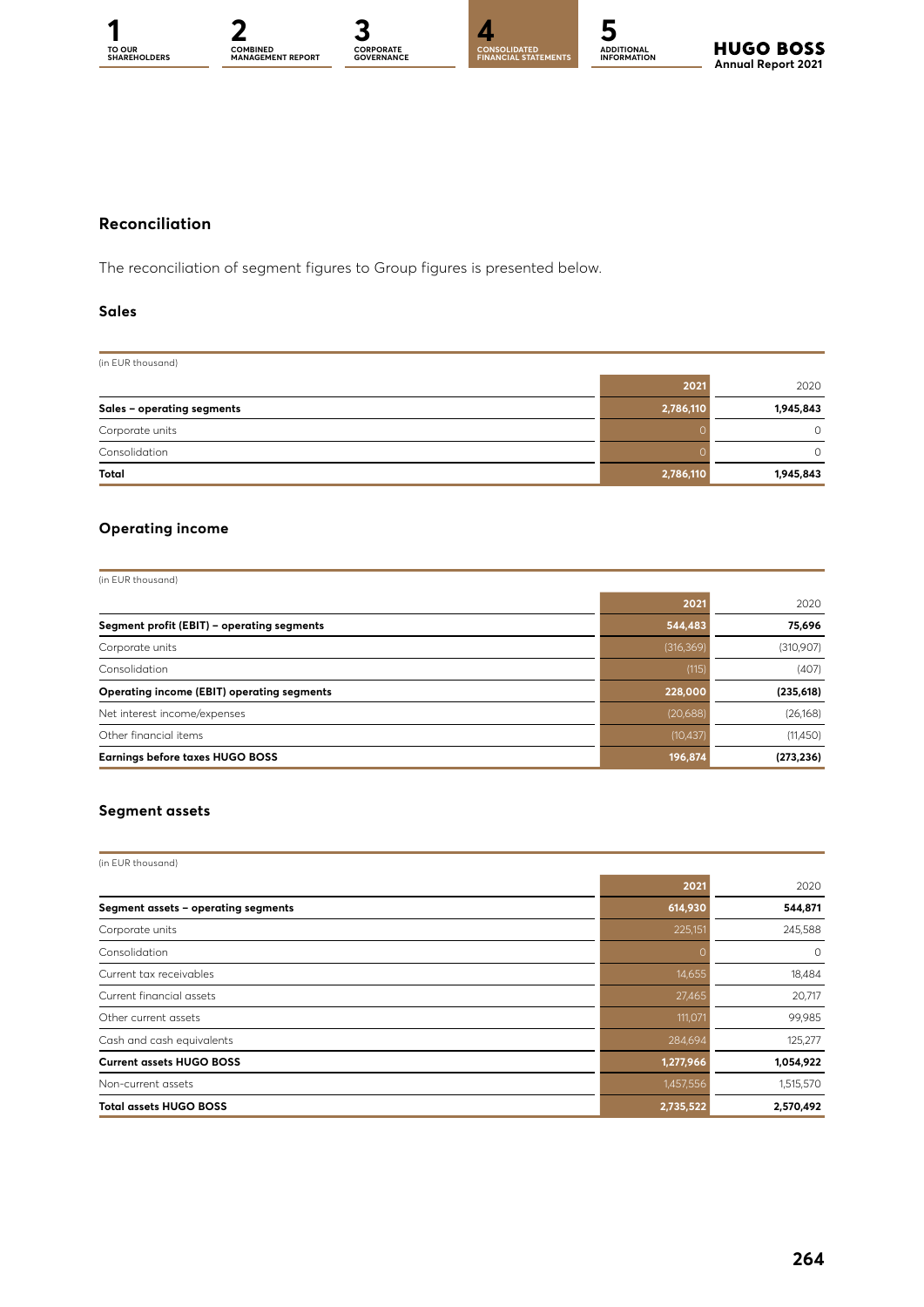



**CORPORATE**<br>GOVERNANCE



**ADDITIONAL INFORMATION**

#### **Capital expenditures**

| <b>Total</b>                             | 104,497 | 220,639 |
|------------------------------------------|---------|---------|
| Consolidation                            |         | 0       |
| Corporate units                          | 27,959  | 42,615  |
| Capital expenditure - operating segments | 76,538  | 178,024 |
|                                          | 2021    | 20201   |
| (in EUR thousand)                        |         |         |

**1** Prior year figures incl. right-of-Use assets

### **Impairments/Write-ups**

| (in EUR thousand)               |        |         |
|---------------------------------|--------|---------|
|                                 | 2021   | 2020    |
| Impairment - operating segments | 31,940 | 110,067 |
| Corporate units                 |        | 0       |
| Consolidation                   |        | 0.      |
| <b>Total</b>                    | 31,940 | 110,067 |

### **Depreciation/amortization**

| (in EUR thousand)                              |         |          |
|------------------------------------------------|---------|----------|
|                                                | 2021    | 2020     |
| Depreciation/amortization - operating segments | 257,455 | 304,141  |
| Corporate units                                | 49,888  | 51,119   |
| Consolidation                                  |         | $\Omega$ |
| <b>Total</b>                                   | 307,343 | 355,260  |

### **Geographic information**

| (in EUR thousand)                      |                   |           |                                 |           |
|----------------------------------------|-------------------|-----------|---------------------------------|-----------|
|                                        | Third party sales |           | Non-current assets <sup>1</sup> |           |
|                                        | 2021              | 2020      | 2021                            | 2020      |
| Germany                                | 365,521.0         | 276,081   | 411,582                         | 416,760   |
| Other European markets                 | 1,454,190         | 1,019,408 | 530,957                         | 547,538   |
| U.S.A.                                 | 382,145           | 217,096   | 151,508                         | 168,555   |
| Other North and Latin American markets | 161,280           | 90,431    | 31,019                          | 32,322    |
| China                                  | 258,328           | 211,360   | 54,358                          | 46,263    |
| Other Asian markets                    | 164,646           | 131,467   | 98,398                          | 111,455   |
| <b>Total</b>                           | 2,786,110         | 1,945,843 | 1,277,822                       | 1,322,893 |

**1** Non-current assets are allocated to the country in which the company's registered office is located, irrespective of the segment structure.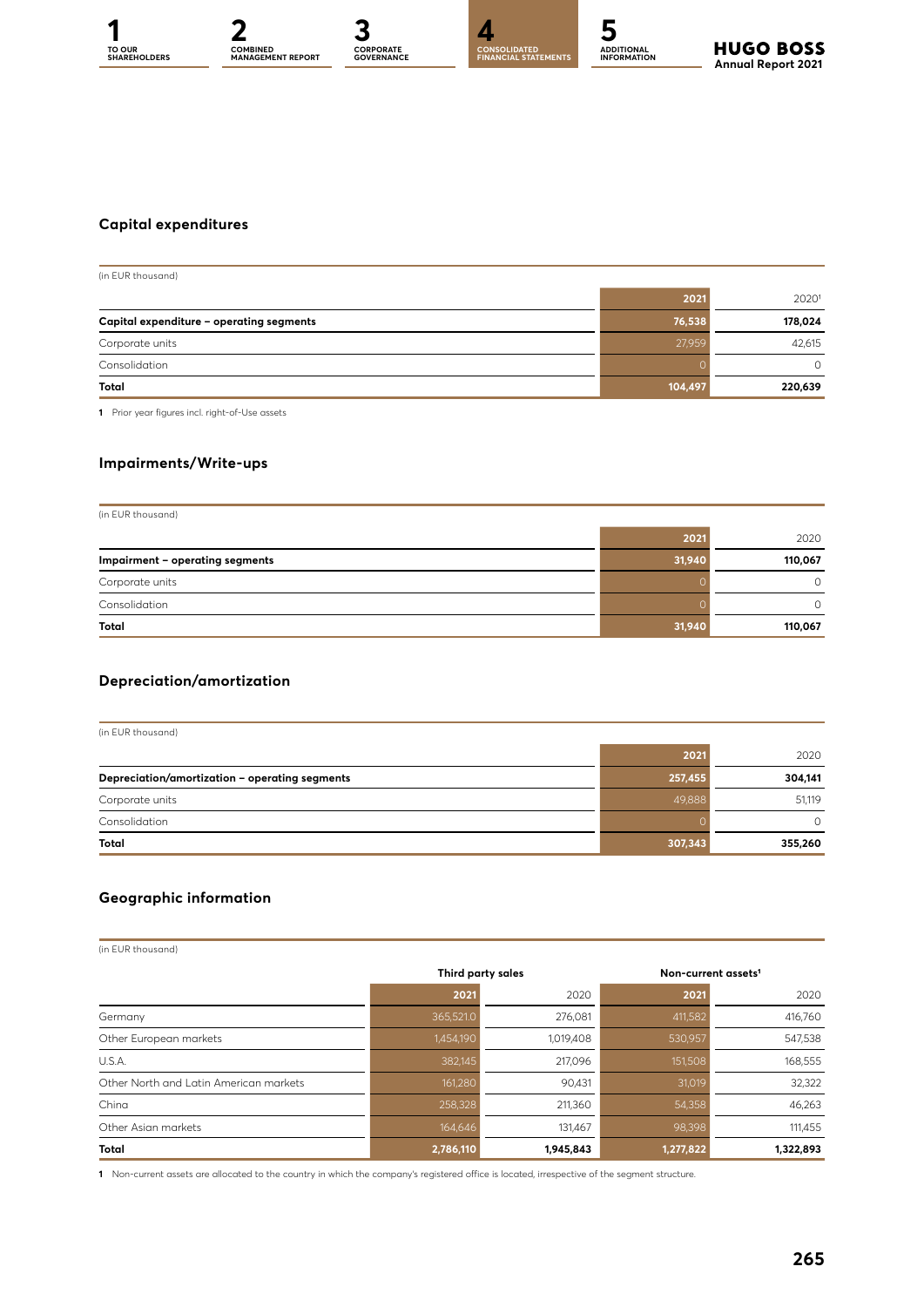CORPORATE<br>GOVERNANCE



**ADDITIONAL INFORMATION**

# **25 | Related party disclosures**

In the reporting period from January 1 to December 31, 2021, the following transactions requiring disclosure were conducted with related parties:

# **Entities under joint control**

In fiscal year 2021, GRETANA Grundstücks-Vermietungsgesellschaft mbH & Co. Objekt D 19 KG, which was previously accounted for using the equity method, was included in the Group. The company is a structured leasing property company in which HUGO BOSS AG holds an interest as limited partner. After expiration of the lease term, there is a purchase right for the shares in the general partner of Gretana. In addition, the existing real estate leasing agreements include a purchase right for the property, which corresponds to the expected fair value of the property at the end of the lease as determined by an expert. Changes in the value-influencing factors of standard land value and property interest rate in 2021 resulted in the currently determined fair value exceeding the contractually agreed value for the purchase of the property. The reassessment led to the assessment that the purchase option is advantageous and that HUGO BOSS thus has the relevant decision-making powers over the Company's relevant activity – the utilization of the property – and can thus determine the amount of the variable returns. In fiscal year 2021, rental payments to entities under joint control were made in the amount of EUR 2,436 thousand (2020: EUR 11,905 thousand).

In fiscal year 2020, rental payments of EUR 2,436 thousand (2019: EUR 11,905 thousand) were made to jointly controlled entities under an existing property lease agreement. There were no outstanding receivables and liabilities from these business relationships as at 31 December 2020. The non-cancellable remaining term of the lease agreement was seven years at GRETANA Grundstücks-Vermietungsgesellschaft mbH & Co. Objekt D 19 KG.

## **Related parties**

Related parties comprise members of the Managing Board and Supervisory Board.

### **Compensation for the Managing Board**

The total compensation of the Managing Board amounts to EUR 16,221 thousand (2020: EUR 5,659 thousand). Expenses for short-term benefits totaled EUR 9,344 thousand in 2021 (2020: EUR 3,899 thousand). A service cost of EUR 1,563 thousand (2020: EUR 1,516 thousand) was incurred for company pension plans in 2021. For share-based compensation, the expense in 2021 amounted to EUR 5,294 thousand (2020: EUR 245 thousand).

The total compensation of the members of the Managing Board pursuant to Section 314 (1) no. 6 a) sentences 1 to 4 of the German Commercial Code (HGB) amounted to EUR 14,554 thousand in fiscal year 2021 (2020: EUR 5,402 thousand). Of this amount, EUR 3,888 thousand related to basic compensation including fringe benefits (2020: EUR 2,294 thousand). Special compensation of EUR 700 thousand (2020: EUR 200 thousand) was granted in the fiscal year. An amount of EUR 4,176 thousand (2020: EUR 1,232 thousand) is attributable to the "Short Term Incentive" (STI) agreed for fiscal year 2021. An amount of EUR 5,709 thousand is attributable to the "Long Term Incentive" (LTI) 2021–2024, resulting from 187,910 subscription rights granted in 2021.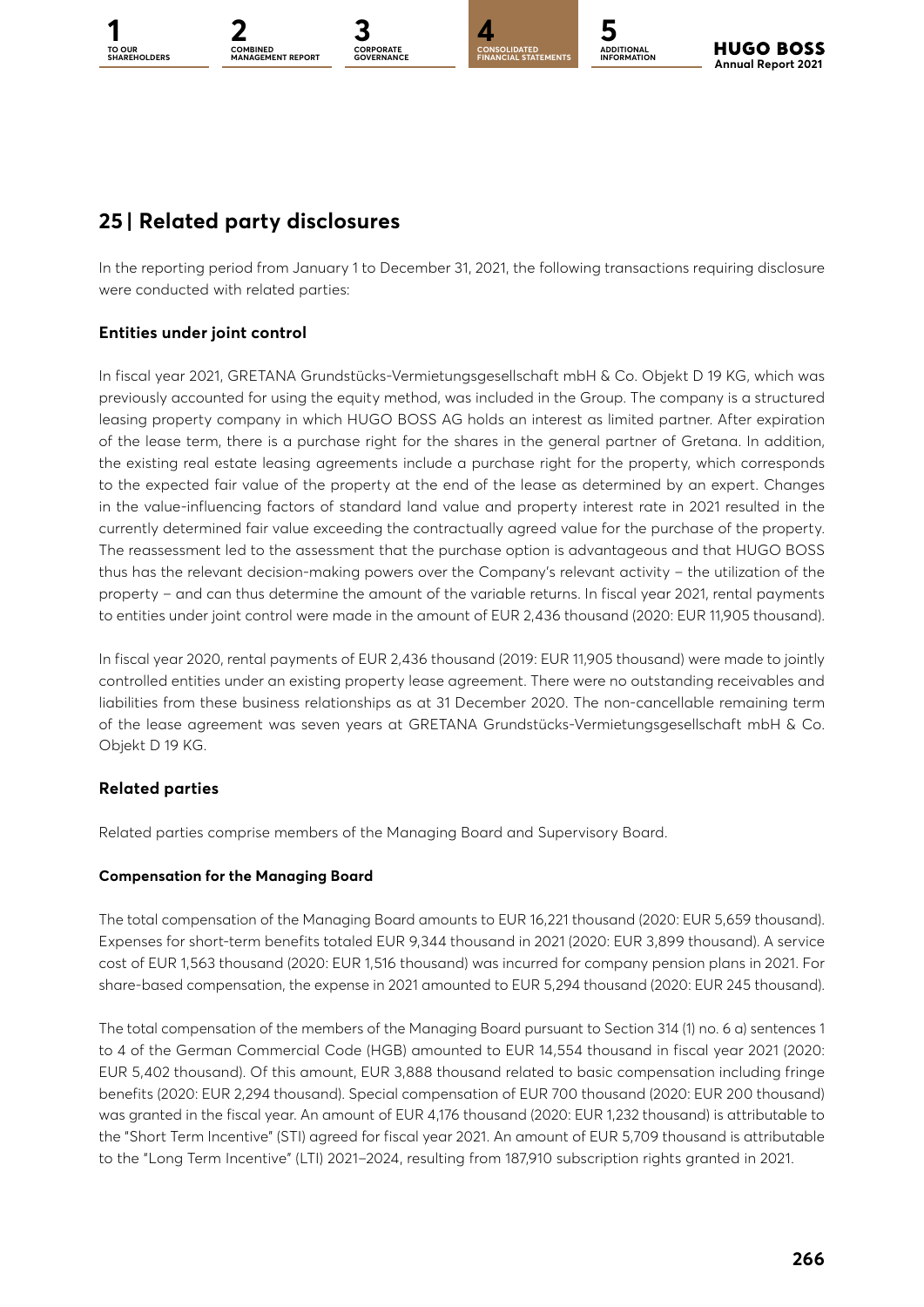

In addition, no loans were granted to members of the Managing Board in fiscal year 2021, nor were any contingent liabilities entered into in favor of these persons. Members of the Managing Board make purchases at HUGO BOSS at reduced prices as part of their fringe benefits in kind granted as part of their salary and for their personal needs.

Former members of the Managing Board and their surviving dependents received total remuneration of EUR 2,260 thousand in 2021 (2020: EUR 3,502 thousand). This includes compensation due to termination of employment in the amount of EUR 1,861 thousand (2020: EUR 3,645 thousand).

Pension obligations for former members of the Managing Board of and their surviving dependents amount to EUR 50,152 thousand (2020: EUR 52,579 thousand). The corresponding plan assets in the form of reinsurance amount to EUR 34,915 thousand (2020: EUR 35,734 thousand).

#### **Compensation of the Supervisory Board**

The Supervisory Board received compensation for its activities in 2020 amounting to EUR 1,204 thousand. For fiscal year 2021, total compensation is expected to come to EUR 1,790 thousand.

#### **Other related party disclosures**

The members of the Managing Board and Supervisory Board together held slightly more than 1% (2020: circa or less than 1%) of the shares issued by HUGO BOSS AG at the end of fiscal year 2021.

Prior to Daniel Grieder assuming his duties, a so called CEO Investment Opportunity was agreed between Daniel Grieder and the Marzotto family, the aim of which is to provide an incentive for a substantial and sustainable increase in the share price of HUGO BOSS. This is classified as compensation by a third party. The Supervisory Board discussed the CEO Investment Opportunity agreement at a plenary meeting and noted it with approval in a resolution. There are no conflicts of interest arising from the CEO Investment Opportunity, which is tied to the share price performance of HUGO BOSS. All shareholders in the Company benefit from a sustainable increase in the share price. In addition, attention is paid to the long-term development of the share price. The CEO investment opportunity has not yet been implemented as of the reporting date.

Beyond this, no significant transactions took place between companies of the HUGO BOSS Group and persons in key positions and their close family members.

## **26|Subsequent events**

To further advance the innovative strength and sustainability of its brands, HUGO BOSS entered into a long-term, strategic partnership with HeiQ AeoniQ LLC – a fully owned subsidiary of Swiss innovator HeiQ Plc – in early 2022. A core element of this partnership is a USD 5 million equity investment made by HUGO BOSS – the first of its kind as part of the Company's "CLAIM 5" growth strategy. The investment is supplemented by exclusive partnership arrangements of up to USD 4 million, conditional to achieving certain performance milestones. The partnership will focus on the manufacturing of a sustainable, circular, and recyclable cellulosic yarn aimed at substituting synthetic fibers such as polyester and nylon.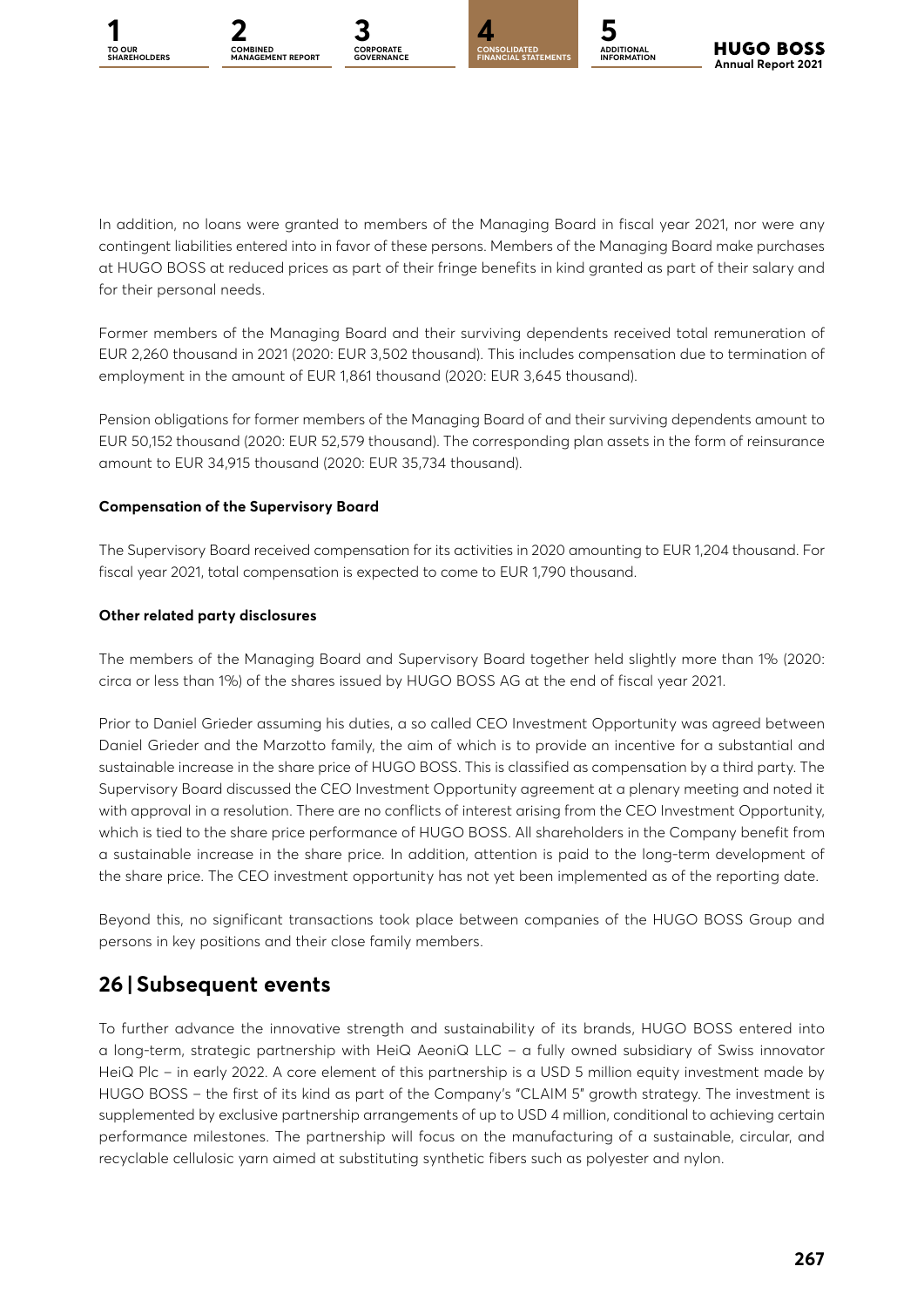



**ADDITIONAL INFORMATION**

Chief Brand Officer Ingo Wilts informed the Supervisory Board of HUGO BOSS AG on February 23, 2022 that he will resign from his office as a member of the Managing Board for personal reasons with effect from February 28, 2022 and will thus leave the Managing Board of HUGO BOSS AG. The duties falling under the responsibility of Ingo Wilts shall be assumed by Chief Executive Officer Daniel Grieder.

At the time this report was prepared on February 24, 2022, it was not possible for the Company to predict with sufficient certainty the extent to which a further escalation of the Ukraine conflict would impact the global economy and industry growth in fiscal year 2022. Even though the global business of HUGO BOSS was not noticeably affected by the geopolitical tensions at the time this report was prepared, it cannot be ruled out in principle that a further escalation of the conflict will have a material negative impact on the net assets, financial position, and results of operations of HUGO BOSS in fiscal year 2022.

Between the end of fiscal year 2021 and the preparation of this report on February 24, 2022, there were no further material macroeconomic, socio-political, industry-related or Company-specific changes that the Management expects to have a significant impact on the Group's earnings, net assets or financial position.

## **27 |German Corporate Governance Code**

In December 2021, the Managing Board and Supervisory Board of HUGO BOSS AG issued the declaration of compliance prescribed by Sec. 161 AktG. It is available for shareholders on the Company's website.

## **28 |Group auditor fees**

| (in EUR thousand)                                          |       |          |
|------------------------------------------------------------|-------|----------|
|                                                            | 2021  | 2020     |
| Audit services                                             | 2,129 | 1,852    |
| Thereof Ernst & Young GmbH Wirtschaftsprüfungsgesellschaft | 645   | 529      |
| Other assurance services                                   | 393   | 294      |
| Thereof Ernst & Young GmbH Wirtschaftsprüfungsgesellschaft | 108   | 92       |
| Tax advisory services                                      | 123   | 27       |
| Thereof Ernst & Young GmbH Wirtschaftsprüfungsgesellschaft |       | $\cap$   |
| Other services                                             |       | 30       |
| Thereof Ernst & Young GmbH Wirtschaftsprüfungsgesellschaft |       | $\Omega$ |
| Total                                                      | 2,651 | 2,203    |

Services provided by group auditors, beyond those related to the financial statement audit, mainly include voluntary substantive audit of the compensation report and the confirmation of the sustainability report.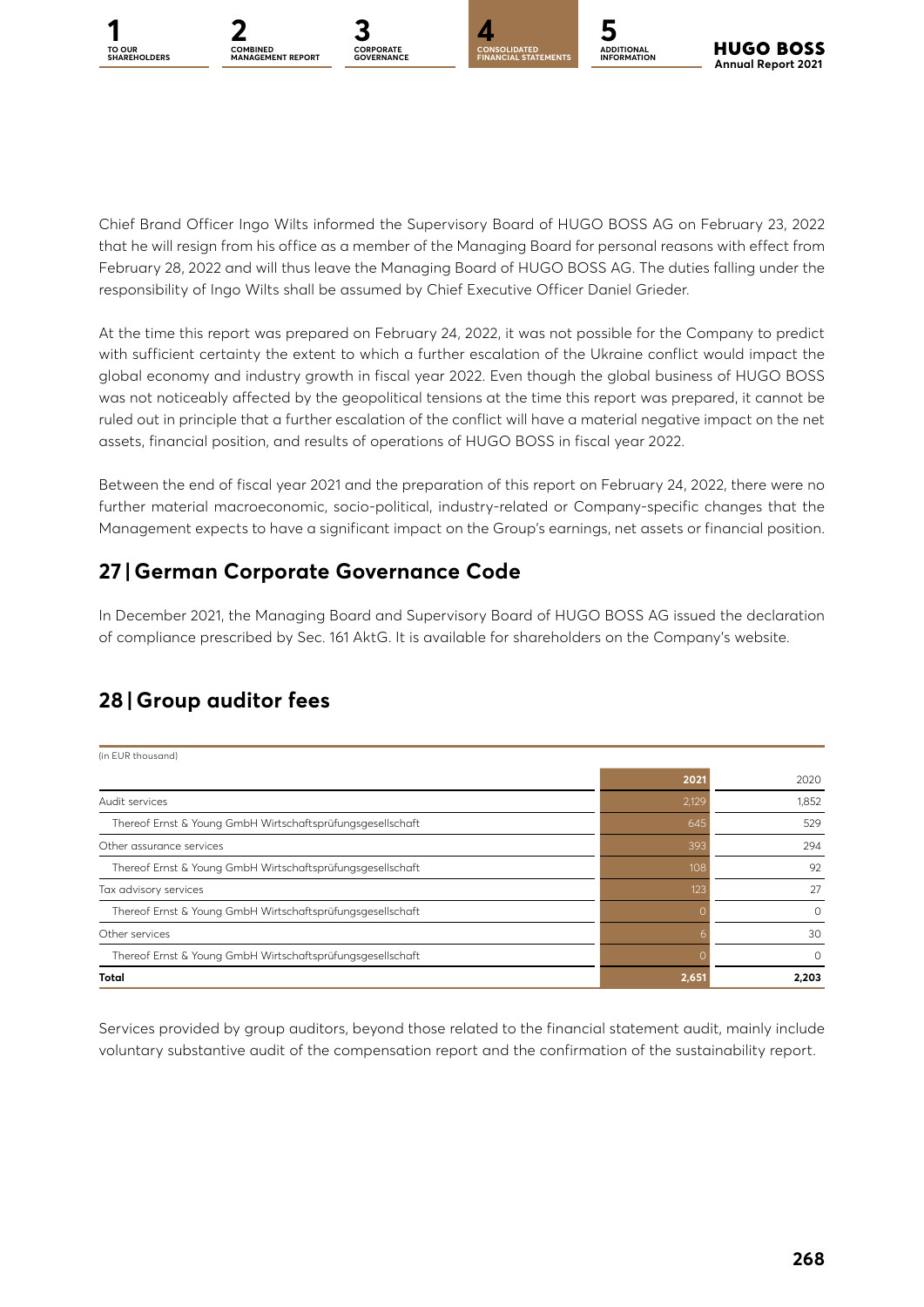





**ADDITIONAL INFORMATION**

## **Managing Board**

| <b>Member of the Managing Board</b>                                                                                                                     | Responsibility                                                                                                                                                                                 |  |  |  |
|---------------------------------------------------------------------------------------------------------------------------------------------------------|------------------------------------------------------------------------------------------------------------------------------------------------------------------------------------------------|--|--|--|
| Daniel Grieder<br>(Herrliberg, Switzerland/Metzingen, Germany)<br>Spokesperson of the Managing Board<br>Member of the Managing Board since July 1, 2021 | Company Strategy, Business Unit BOSS Menswear, Business Unit BOSS<br>Womenswear, Business Unit HUGO, Global Marketing, Corporate<br>Communication, Licenses Management                         |  |  |  |
| Yves Müller<br>(Hamburg/Metzingen, Germany)<br>Member of the Managing Board since December 1, 2017                                                      | Controlling, Finance and Tax, Internal Audit, Central Services, IT<br>(incl. Information Security), Investor Relations, Risk and Insurance<br>Management, Legal/Compliance/Data Protection, HR |  |  |  |
| Dr. Heiko Schäfer<br>(Hamburg/Metzingen, Germany)<br>Member of the Managing Board since March 16, 2020                                                  | Operations, Own Manufacturing, Product Development and Sourcing,<br>Sustainability and Quality Management, Global Logistics                                                                    |  |  |  |
| <b>Oliver Timm</b><br>(Meerbusch, Germany)<br>Member of the Managing Board since January 1, 2021                                                        | Global Retail and Wholesale incl. E-Commerce, Visual Merchandising,<br>Retail Operations, Real Estate Management, Customer Relationship<br>Management (CRM)                                    |  |  |  |
| Ingo Wilts<br>(Amsterdam, Netherlands/Metzingen, Germany)<br>Member of the Managing Board since August 15, 2016                                         | Creative Management,<br>Project Lead Rebranding                                                                                                                                                |  |  |  |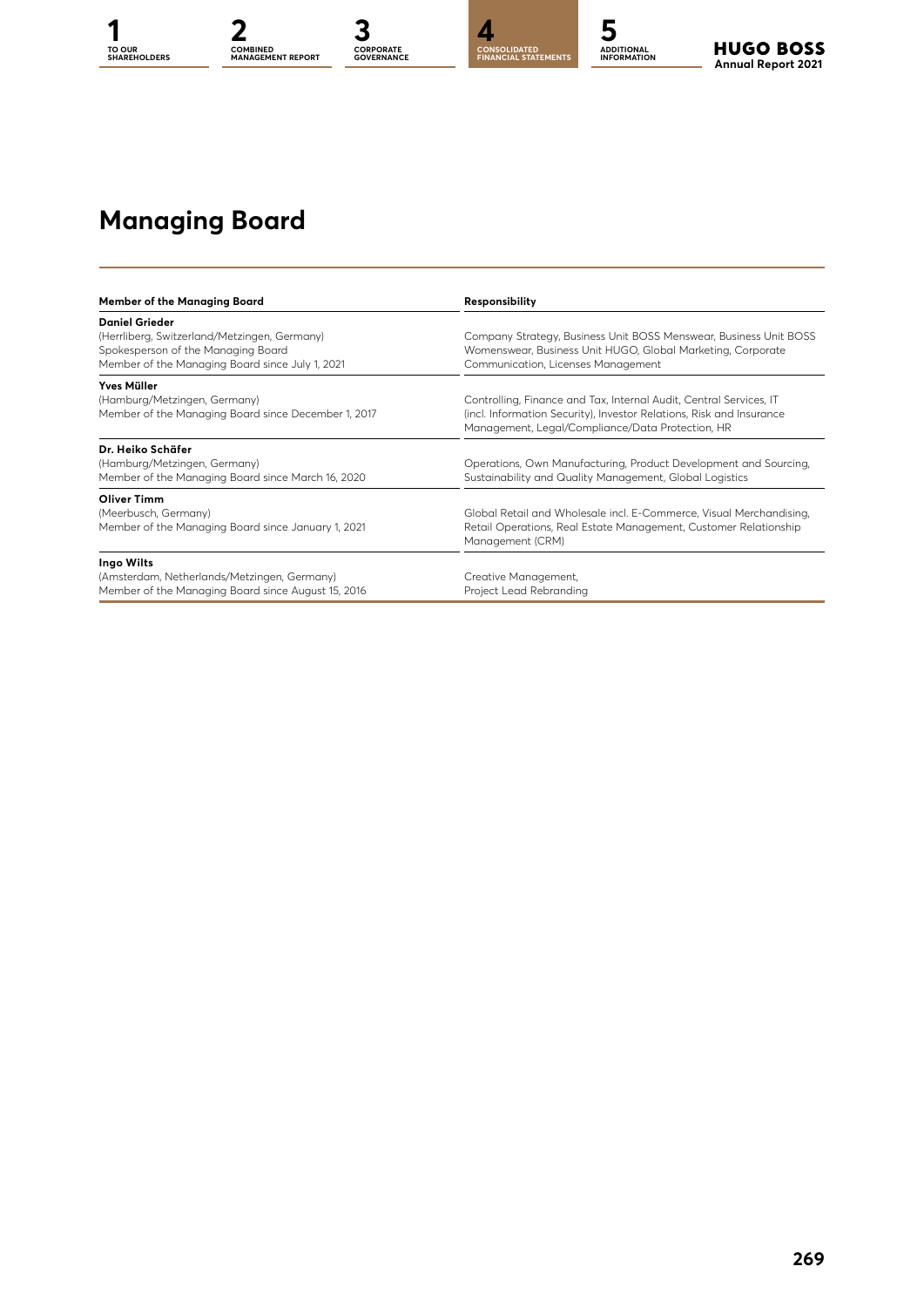



## **Supervisory Board**

| Shareholder representatives                                                                             | <b>Employee representatives</b>                                                                                                                               |  |  |  |
|---------------------------------------------------------------------------------------------------------|---------------------------------------------------------------------------------------------------------------------------------------------------------------|--|--|--|
| <b>Hermann Waldemer</b>                                                                                 | <b>Sinan Piskin</b>                                                                                                                                           |  |  |  |
| (Blitzingen, Switzerland)                                                                               | (Metzingen, Germany)                                                                                                                                          |  |  |  |
| Management Consultant,<br>Chairman of the Supervisory Board,<br>Member since 2015                       | Administrative Employee/Chairman of the Works Council,<br>HUGO BOSS AG, Metzingen, Germany,<br>Deputy Chairman of the Supervisory Board,<br>Member since 2008 |  |  |  |
| Iris Epple-Righi                                                                                        | Katharina Herzog                                                                                                                                              |  |  |  |
| (Munich, Germany)                                                                                       | (Reutlingen, Germany)                                                                                                                                         |  |  |  |
| Management Consultant,<br>Member since 2020                                                             | Senior Vice President Group Finance & Tax HUGO BOSS AG,<br>Metzingen, Germany,<br>Member since 2020                                                           |  |  |  |
| Gaetano Marzotto                                                                                        | Anita Kessel                                                                                                                                                  |  |  |  |
| (Milan Italy)                                                                                           | (Metzingen, Germany)                                                                                                                                          |  |  |  |
| Chairman of the Supervisory Board,                                                                      | Administrative Employee HUGO BOSS AG,                                                                                                                         |  |  |  |
| Gruppo Santa Margherita S.p.A., Fossalta di Portogruaro, Italy.                                         | Metzingen, Germany,                                                                                                                                           |  |  |  |
| Member since 2010                                                                                       | Member since 2015                                                                                                                                             |  |  |  |
| Luca Marzotto                                                                                           | Tanja Silvana Nitschke                                                                                                                                        |  |  |  |
| (Venice, Italy)                                                                                         | (Inzigkofen, Germany)                                                                                                                                         |  |  |  |
| Chief Executive Officer Zignago Holding S.p.A.,<br>Fossalta di Portogruaro, Italy,<br>Member since 2010 | President of the local German Metalworkers Union<br>(IG Metall) Reutlingen-Tübingen,<br>Reutlingen, Germany,<br>Member since 2015                             |  |  |  |
| <b>Christina Rosenberg</b>                                                                              | <b>Martin Sambeth</b>                                                                                                                                         |  |  |  |
| (Munich, Germany)                                                                                       | (Tiefenbronn, Germany)                                                                                                                                        |  |  |  |
| Management consultant innotail,                                                                         | Vice President and Treasurer of the local German Metalworkers Union                                                                                           |  |  |  |
| Munich, Germany.                                                                                        | (IG Metall) Karlsruhe, Karlsruhe, Germany,                                                                                                                    |  |  |  |
| Member since 2020                                                                                       | Member since 2016                                                                                                                                             |  |  |  |
| Robin J. Stalker                                                                                        | <b>Bernd Simbeck</b>                                                                                                                                          |  |  |  |
| (Oberreichenbach, Germany)                                                                              | (Metzingen, Germany)                                                                                                                                          |  |  |  |
| Chartered Accountant.<br>Member since 2020                                                              | Administrative Employee HUGO BOSS AG,<br>Metzingen, Germany,<br>Member since 2021 (since September 1, 2021)                                                   |  |  |  |
|                                                                                                         | <b>Antonio Simina</b><br>(Metzingen, Germany)                                                                                                                 |  |  |  |
|                                                                                                         | Tailor/ Chairman of the Works Council HUGO BOSS AG,<br>HUGO BOSS AG, Metzingen, Germany,<br>Member since/until 1985/2021 (until August 31, 2021)              |  |  |  |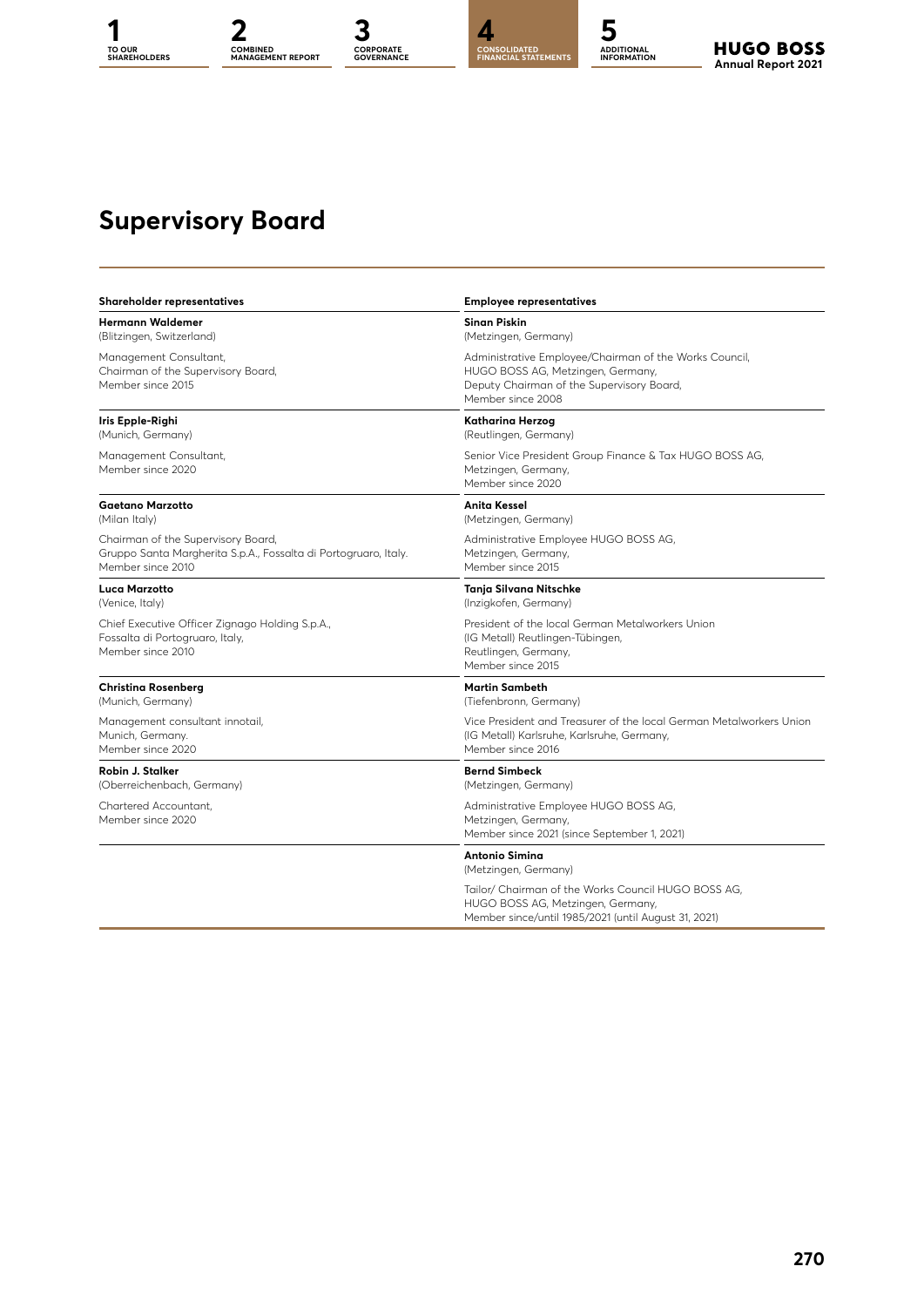**CONSOLIDATED FINANCIAL STATEMENTS**

**ADDITIONAL INFORMATION**

## **Additional disclosures on the members of the Supervisory Board and the Managing Board**

The members of the Company's Supervisory Board are also members of a supervisor board at the following companies<sup>1</sup>:

| Iris Epple-Righi           | Global-e Online Ltd.                  | Petah-Tikva, Israel            |  |  |
|----------------------------|---------------------------------------|--------------------------------|--|--|
| Katharina Herzog           | HUGO BOSS Holding Netherlands B.V.    | Amsterdam, Netherlands         |  |  |
|                            | HUGO BOSS International B.V.          | Amsterdam, Netherlands         |  |  |
| <b>Gaetano Marzotto</b>    | Style Capital SGR S.p.A. <sup>2</sup> | Milan, Italy                   |  |  |
|                            | Golmar Italia S.p.A.                  | Turin, Italy                   |  |  |
|                            | Golmar Holding S.p.A.                 | Turin, Italy                   |  |  |
|                            | Zignago Holding S.p.A.                | Fossalta di Portogruaro, Italy |  |  |
|                            | Zignago Vetro S.p.A.                  | Fossalta di Portogruaro, Italy |  |  |
| Luca Marzotto              | Dimora 01                             | Milan, Italy                   |  |  |
|                            | Florence S.r.l.                       | Milan, Italy                   |  |  |
|                            | Forte Forte S.r.l.                    | Sarcedo, Italy                 |  |  |
|                            | Isotex Engineering S.r.l.             | Trissino, Italy                |  |  |
|                            | ITACA EQUITY Holding S.p.A.           | Milan, Italy                   |  |  |
|                            | Multitecno S.r.l.                     | Fossalta di Portogruaro, Italy |  |  |
|                            | MySecretCase S.r.l.                   | Milan, Italy                   |  |  |
|                            | Santex Rimar Group S.r.l.             | Trissino, Italy                |  |  |
|                            | Smit S.r.l.                           | Trissino, Italy                |  |  |
|                            | Solwa S.r.l.                          | Trissino, Italy                |  |  |
|                            | Sperotto Rimar S.r.l.                 | Trissino, Italy                |  |  |
|                            | Vetri Speciali S.p.A.                 | Trento, Italy                  |  |  |
|                            | Zignago Vetro S.p.A.                  | Fossalta di Portogruaro, Italy |  |  |
| <b>Christina Rosenberg</b> | Josef Tretter GmbH & Co. KG           | Munich, Germany                |  |  |
|                            | Villeroy & Boch AG                    | Mettlach, Germany              |  |  |
| Robin J. Stalker           | Commerzbank AG                        | Frankfurt, Germany             |  |  |
|                            | Schaeffler AG                         | Herzogenaurach, Germany        |  |  |
|                            | Schmitz Cargobull AG <sup>2</sup>     | Horstmar, Germany              |  |  |

**1** The members are not on executive or supervisory boards at other companies.

**2** Member holds position of Chairman or Vice Chairman.

#### **Members of the Managing Board**

The members of the Managing Board of HUGO BOSS AG did not hold any mandates on supervisory boards or comparable supervisory bodies of companies not belonging to the HUGO BOSS Group during the reporting period. In the reporting period, members of the Managing Board held mandates on supervisory boards or comparable other supervisory bodies of Group companies for the purpose of Group management and monitoring.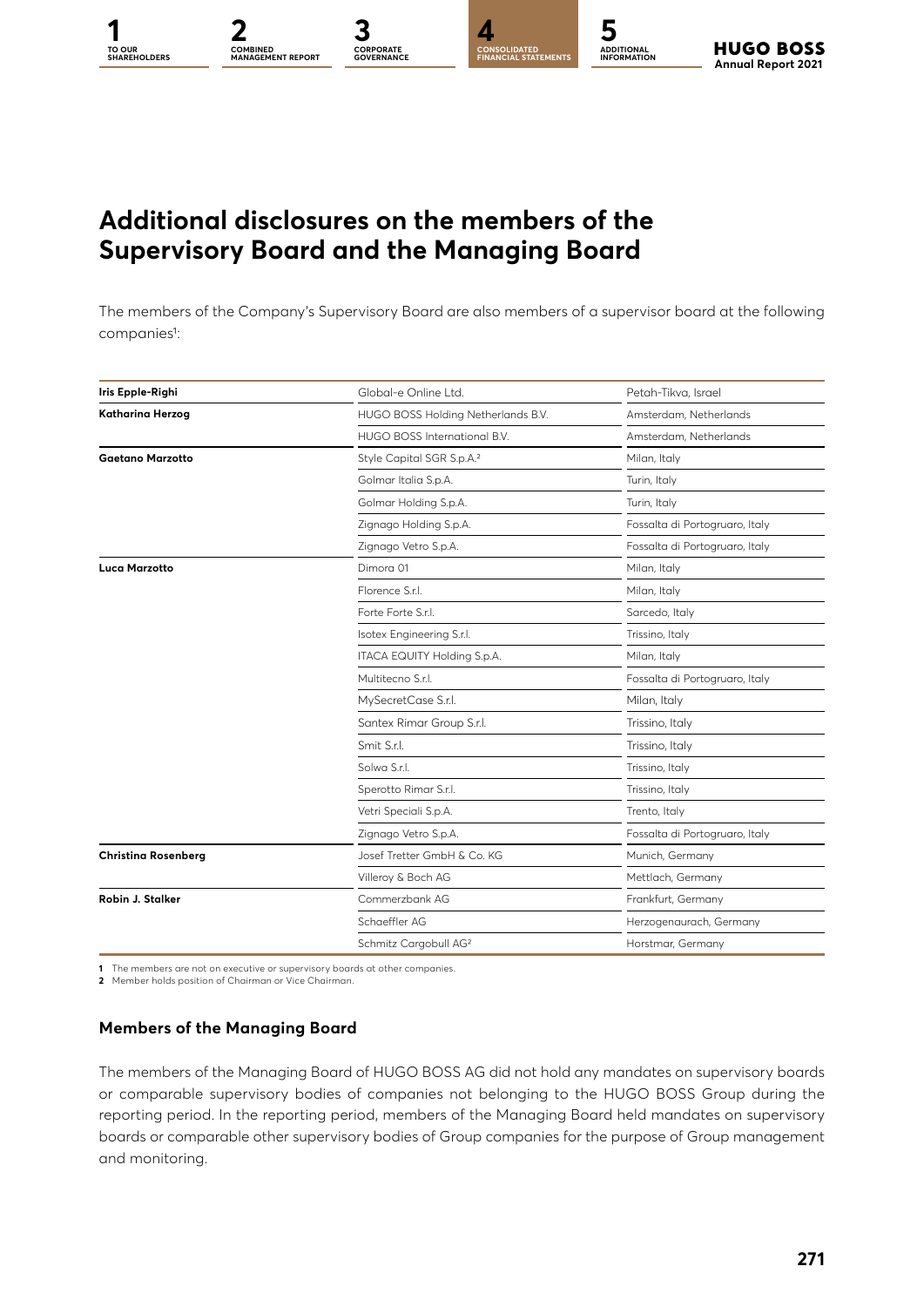







## **Publication**

The annual and consolidated financial statements of HUGO BOSS AG are published in the German Federal Gazette and on the website of HUGO BOSS.

Metzingen, February 24, 2022

HUGO BOSS AG The Managing Board

**Daniel Grieder Yves Müller Dr. Heiko Schäfer Oliver Timm Ingo Wilts**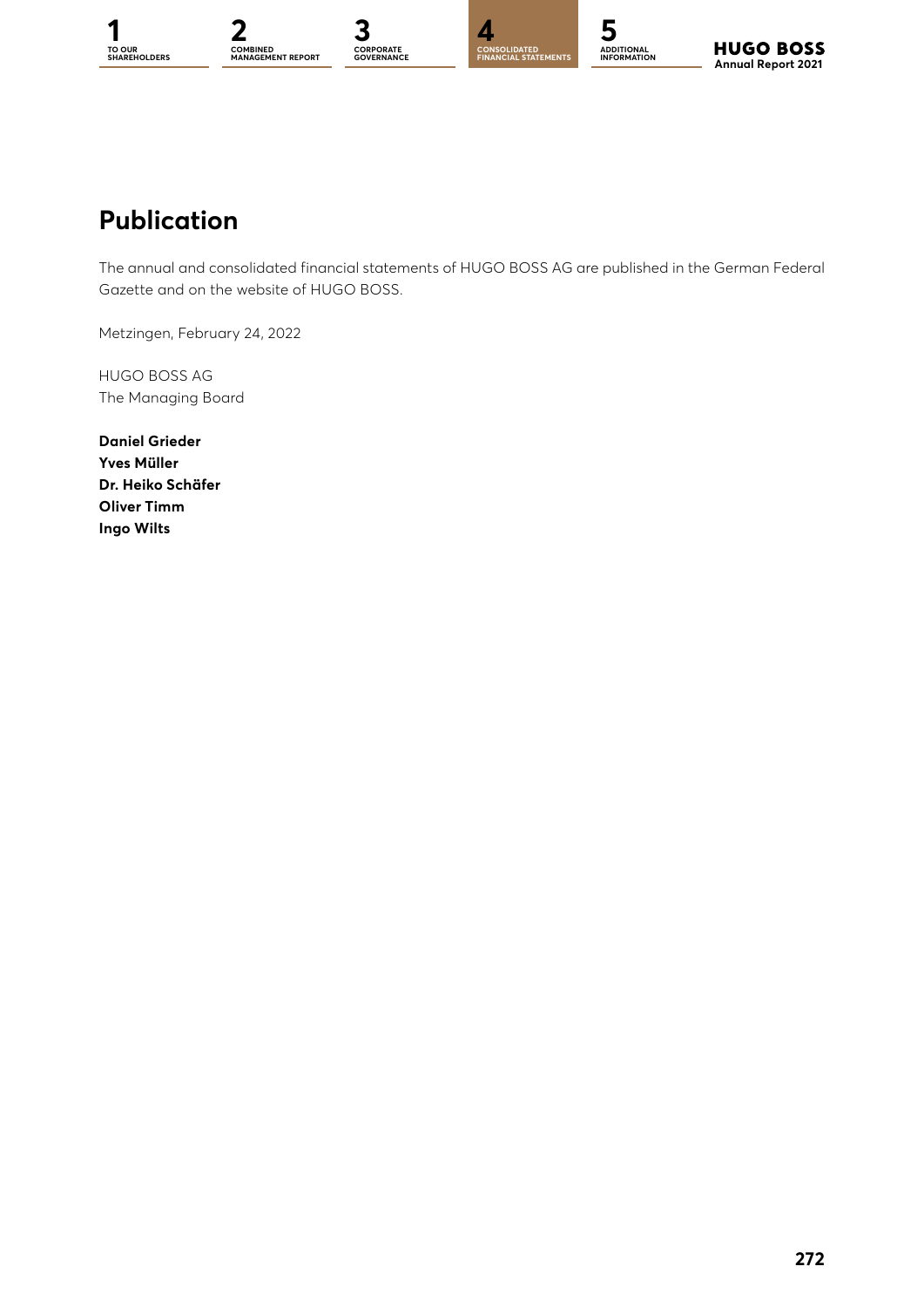**1 2 3 [4](#page-0-0) 5 CORPORATE CONSOLIDATED FINANCIAL STATEMENTS**

**ADDITIONAL INFORMATION**

## **Shareholdings of HUGO BOSS AG**

Unless stated otherwise, the interest in capital amounts to 100%.

| (in EUR thousand)                                            |                        |             |
|--------------------------------------------------------------|------------------------|-------------|
| Company <sup>1</sup>                                         | Registered office      | Equity 2021 |
| HUGO BOSS Holding Netherlands B.V.                           | Amsterdam, Netherlands | 646,682     |
| HUGO BOSS International B.V.                                 | Amsterdam, Netherlands | 551,310     |
| HUGO BOSS Internationale Beteiligungs-GmbH <sup>2,5,9</sup>  | Metzingen, Germany     | 524,800     |
| HUGO BOSS USA, Inc. <sup>4</sup>                             | New York, NY, USA      | 144,679     |
| <b>HUGO BOSS UK Limited</b>                                  | London, Great Britain  | 81,910      |
| HUGO BOSS China Retail Co. Ltd.                              | Shanghai, China        | 79,141      |
| Lotus (Shenzhen) Commerce Ltd. Shenzhen, China               | Shenzhen, China        | 62,736      |
| HUGO BOSS Benelux B.V.                                       | Amsterdam, Netherlands | 52,547      |
| HUGO BOSS Ticino S.A.                                        | Coldrerio, Switzerland | 46,925      |
| HUGO BOSS Benelux B.V. y CIA S.C                             | Madrid, Spanien        | 38,227      |
| HUGO BOSS Lotus Hong Kong Ltd.                               | Hong Kong, China       | 37,542      |
| HUGO BOSS Canada, Inc.                                       | Toronto, Canada        | 35,467      |
| <b>HUGO BOSS France SAS</b>                                  | Paris, France          | 32,821      |
| HUGO BOSS Trade Mark Management GmbH & Co. KG <sup>2,9</sup> | Metzingen, Germany     | 32,624      |
| HUGO BOSS AL FUTTAIM UAE TRADING L.L.C. <sup>6</sup>         | Dubai, U.A.E.          | 26,804      |
| HUGO BOSS Mexico S.A. de C.V. <sup>2</sup>                   | Mexico-City, Mexico    | 26,264      |
| HUGO BOSS Textile Industry Ltd <sup>2</sup>                  | Izmir, Turkey          | 22,926      |
| <b>HUGO BOSS International Markets AG</b>                    | Zug, Switzerland       | 15,232      |
| HUGO BOSS Rus LLC <sup>2</sup>                               | Moscow, Russia         | 13,512      |
| HUGO BOSS Holdings Pty. Ltd.                                 | Preston, Australia     | 12,363      |
| HUGO BOSS (Schweiz) AG                                       | Zug, Switzerland       | 11,170      |
| HUGO BOSS do Brasil Ltda.                                    | São Paulo, Brazil      | 11,079      |
| HUGO BOSS Middle East FZ-LLC                                 | Dubai, U.A.E.          | 10,859      |
| HUGO BOSS Shoes & Accessories Italia S.p.A.                  | Morrovalle, Italy      | 10,326      |
| HUGO BOSS Scandinavia AB                                     | Stockholm, Sweden      | 9,805       |
| HUGO BOSS Portugal & Companhia                               | Lissabon, Portugal     | 9,006       |
| HUGO BOSS Italia S.p.A.                                      | Milan, Italy           | 7,405       |
| HUGO BOSS Hong Kong Ltd.                                     | Hong Kong, China       | 5,475       |
| <b>HUGO BOSS Nordic ApS</b>                                  | Copenhagen, Denmark    | 5,077       |
| Lotus Concept Trading (Macau) Co. Ltd.                       | Macau, China           | 4,953       |
| HUGO BOSS Guangdong Trading Co.Ltd                           | Guangzhou, China       | 4,787       |
| HUGO BOSS Ireland Limited                                    | Dublin, Ireland        | 4,617       |
| HUGO BOSS Belgium BVBA                                       | Diegem, Belgium        | 4,166       |
| HUGO BOSS Hellas LLC                                         | Athens, Greece         | 3,741       |
| HUGO BOSS Australia Pty. Ltd.                                | Preston, Australia     | 3,683       |
| HUGO BOSS Vermögensverwaltungs GmbH & Co. KG <sup>2,9</sup>  | Metzingen, Germany     | 3,518       |
| HUGO BOSS Thailand Ltd                                       | Bangkok, Thailand      | 2,598       |
| HUGO BOSS Magazacilik Ltd. Sti.                              | Izmir, Turkey          | 2,211       |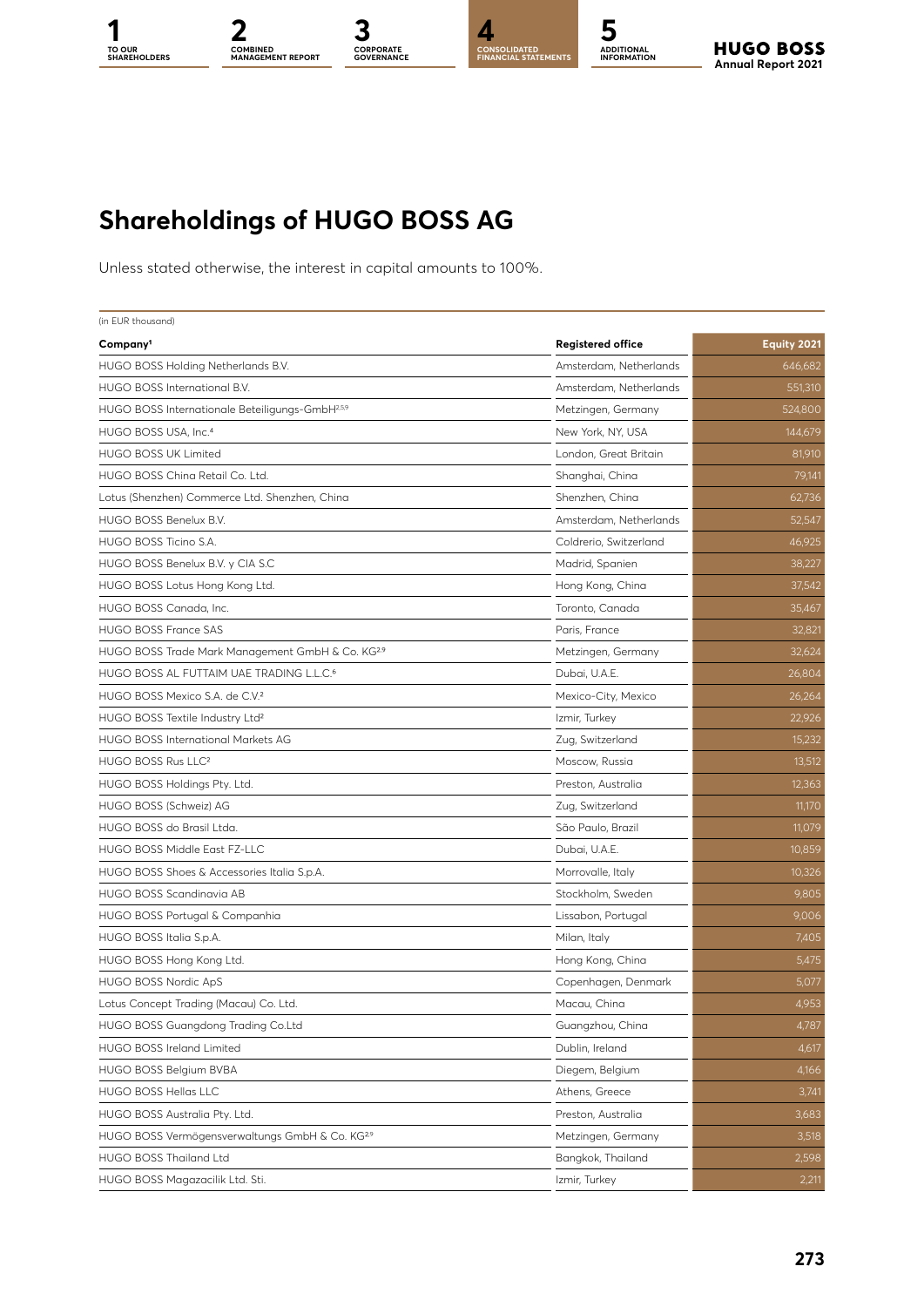





| (in EUR thousand)                                                                          |                          |             |
|--------------------------------------------------------------------------------------------|--------------------------|-------------|
| Company <sup>1</sup>                                                                       | <b>Registered office</b> | Equity 2021 |
| HUGO BOSS Finland OY                                                                       | Helsinki, Finland        | 1,928       |
| Salam Stores HUGO BOSS WLL7                                                                | Doha, Qatar              | 1.838       |
| HUGO BOSS Korea Ltd.                                                                       | Seoul, South Korea       | 1,685       |
| HUGO BOSS Shoes & Accessories Poland Sp. z o.o.                                            | Radom, Poland            | 1.355       |
| HUGO BOSS Holding Sourcing S.A.                                                            | Coldrerio, Switzerland   | 1,166       |
| ROSATA Grundstücks-Vermietungsgesellschaft mbH & Co.Objekt Dieselstrasse KG <sup>29</sup>  | Metzingen, Germany       | 994         |
| HUGO BOSS South East Asia PTE.LTD.                                                         | Singapore                | 569         |
| HUGO BOSS Mexico Management Services S.A. de C.V. <sup>2</sup>                             | Mexico-City, Mexico      | 465         |
| ROSATA Grundstücks-Vermietungsgesellschaft mbH & Co.Objekt Metzingen KG <sup>2,3,8,9</sup> | Grünwald, Germany        | 379         |
| HUGO BOSS Malaysia SDN. BHD.                                                               | Kuala Lumpur, Malaysia   | 268         |
| HUGO BOSS Dienstleistungs GmbH <sup>2</sup>                                                | Metzingen, Germany       | 123         |
| HUGO BOSS Estonia OÜ                                                                       | Tallinn, Estonia         | 69          |
| HUGO BOSS Trade Mark Management Verwaltungs-GmbH                                           | Metzingen, Germany       | 42          |
| HUGO BOSS Beteiligungsgesellschaft mbH <sup>2,5,9</sup>                                    | Metzingen, Germany       | (85)        |
| HUGO BOSS Latvia SIA.                                                                      | Riga, Latvia             | (150)       |
| GRAMOLERA Grundstücks-Vermietungsgesellschaft Objekt Ticino mbH9                           | Metzingen, Germany       | (499)       |
| GRETANA Grundstücks-Vermietungsgesellschaft mbH & Co.Objekt D 19 KG                        | Grünwald, Germany        | (543)       |
| HUGO BOSS New Zealand Ltd.                                                                 | Auckland, New Zealand    | (2, 291)    |
| HUGO BOSS Belgium Retail BVBA                                                              | Diegem, Belgium          | (4,915)     |
| HUGO BOSS Benelux Retail B.V.                                                              | Amsterdam, Netherlands   | (14, 561)   |
| HUGO BOSS Japan K.K.                                                                       | Tokyo, Japan             | (25, 153)   |

**1** The figures correspond to the financial statements after possible profit transfer, for subsidiaries according to inner-consolidated IFRS financial statements. **2** Directly affiliated to HUGO BOSS AG.

**3** Investments with an equity share of 94%. **4** Subgroup financial statement. **5** Companies with a profit transfer agreement with HUGO BOSS AG.

6 Investments with an equity share of 49%.<br>7 Investments with an equity share of 70%.<br>8 Investments with a 94% share in capital and 15% of voting rights.<br>9 Subsidiaries that exercise the exemption of Sec. 264 (3) a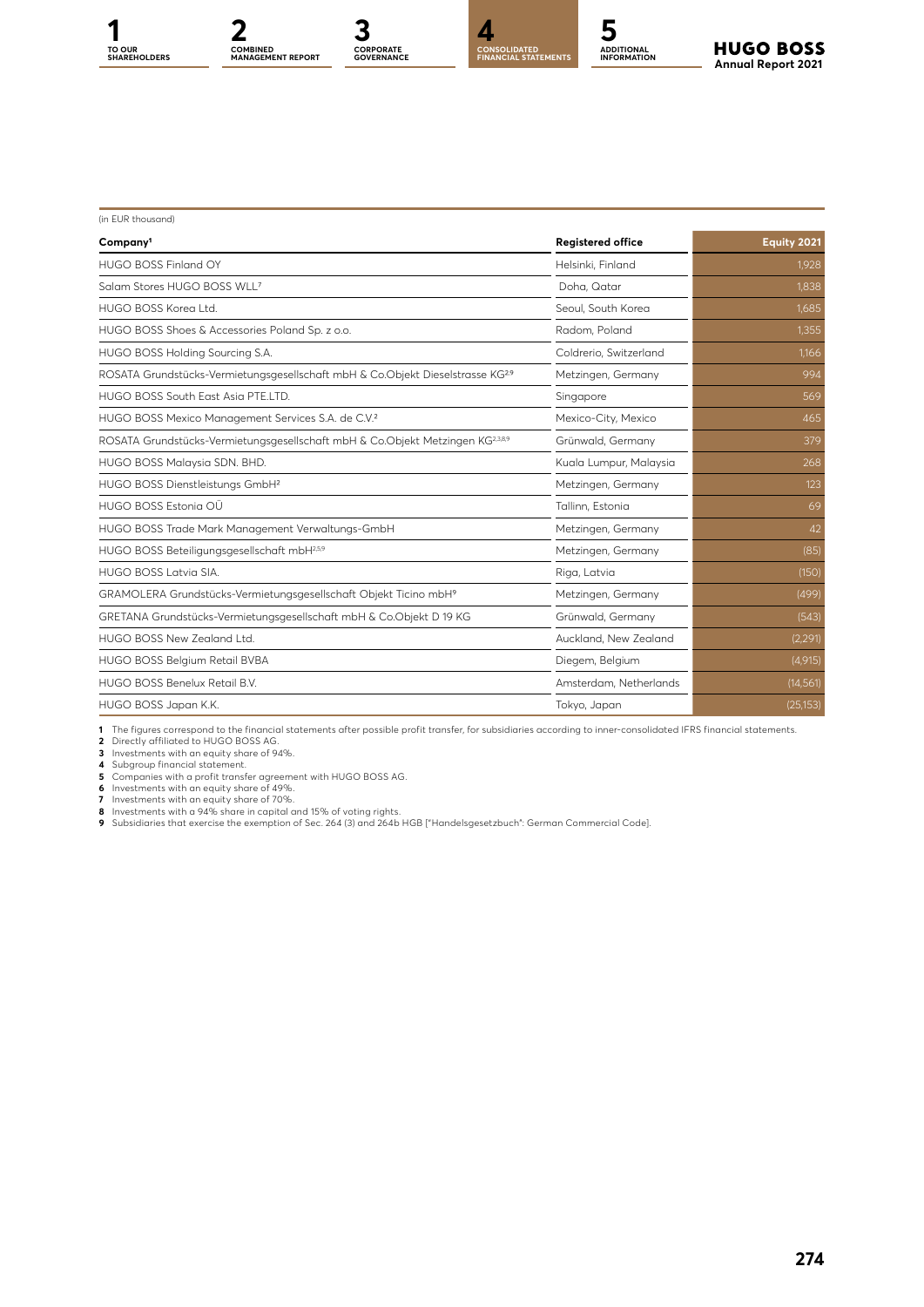**COMBINED MANAGEMENT REPORT**

**CORPORATE**<br>GOVERNANCE

<span id="page-80-0"></span>



## **CHAPTER 5 ADDITIONAL INFORMATION**

## **[276](#page-81-0)**

**[RESPONSIBILITY](#page-81-0)  [STATEMENT](#page-81-0)**

## **[277](#page-82-0)**

**[INDEPENDENT](#page-82-0)  [AUDITOR'S REPORT](#page-82-0)**

### **[289](#page-94-0)**

**[INDEPENDENT AUDITOR'S](#page-94-0)  [REPORT ON THE AUDIT](#page-94-0)  [OF THE CONTENT OF THE](#page-94-0)  [REMUNERATION REPORT](#page-94-0)  [PREPARED TO COMPLY](#page-94-0)  WITH SEC. [162 AKTG](#page-94-0)**

### **[291](#page-96-0)**

**[INDEPENDENT](#page-96-0)  [AUDITOR'S LIMITED](#page-96-0)  [ASSURANCE REPORT](#page-96-0)** **[295](#page-100-0) [GENERAL INFORMATION](#page-100-0)**

**[295](#page-100-0) [FORWARD-LOOKING](#page-100-0)  [STATEMENTS](#page-100-0)**

**[296](#page-101-0) [TEN-YEAR OVERVIEW](#page-101-0)**

**[297](#page-102-0) [CONTACTS](#page-102-0)**

**[297](#page-102-0) [LEGAL NOTICE](#page-102-0)**

## **[298](#page-103-0)**

**[FINANCIAL CALENDAR 2022](#page-103-0)**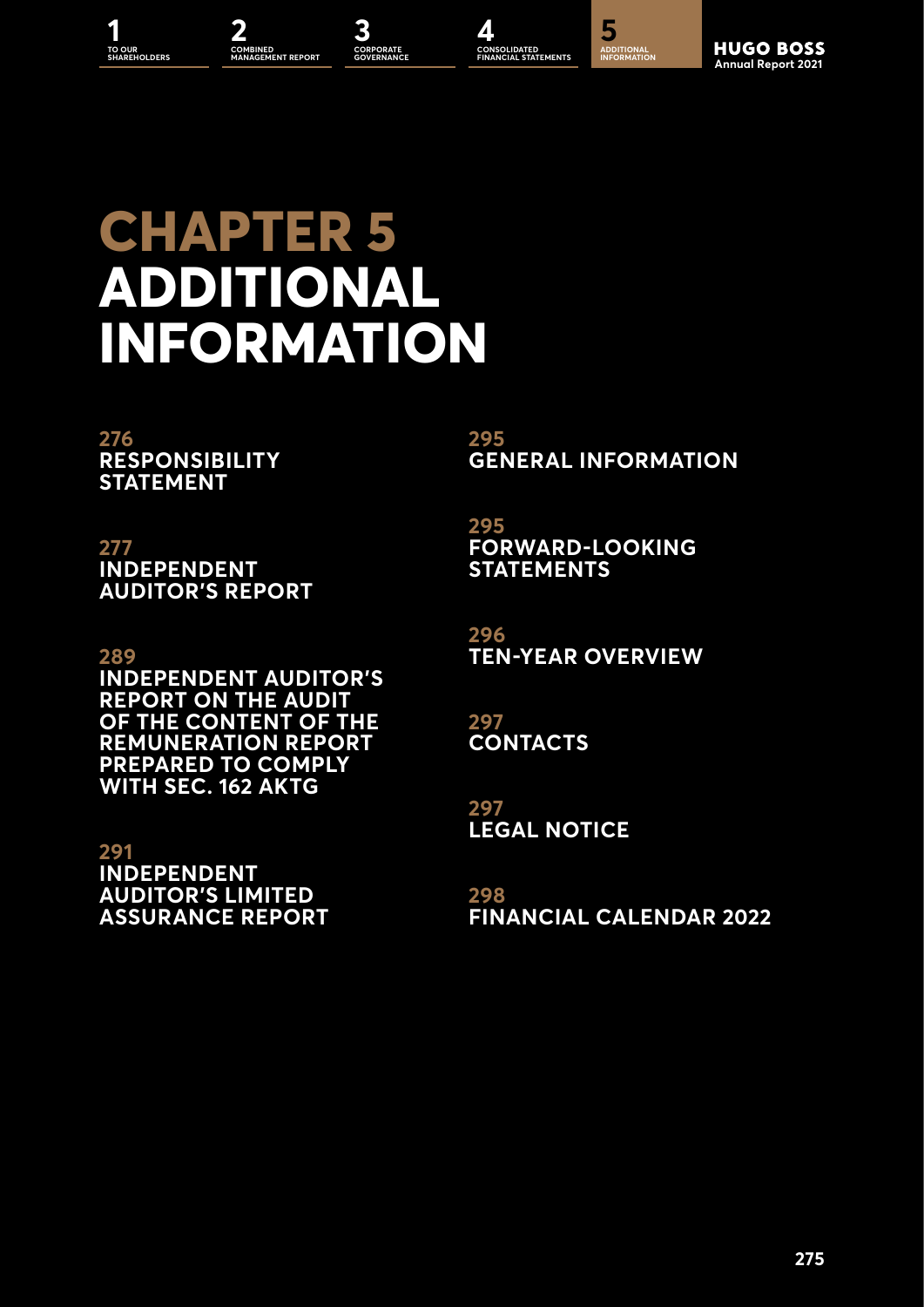<span id="page-81-0"></span>



# **RESPONSIBILITY STATEMENT**

To the best of our knowledge, and in accordance with the applicable reporting principles, the consolidated financial statements give a true and fair view of the assets, liabilities, financial position and profit or loss of the Group, and the management report, which is combined with the management report of HUGO BOSS AG, includes a fair review of the development and performance of the business and the position of the HUGO BOSS Group, together with a description of the principal opportunities and risks associated with the expected development of the Group.

Metzingen, February 24, 2022

HUGO BOSS AG The Managing Board

**Daniel Grieder Yves Müller Dr. Heiko Schäfer Oliver Timm Ingo Wilts**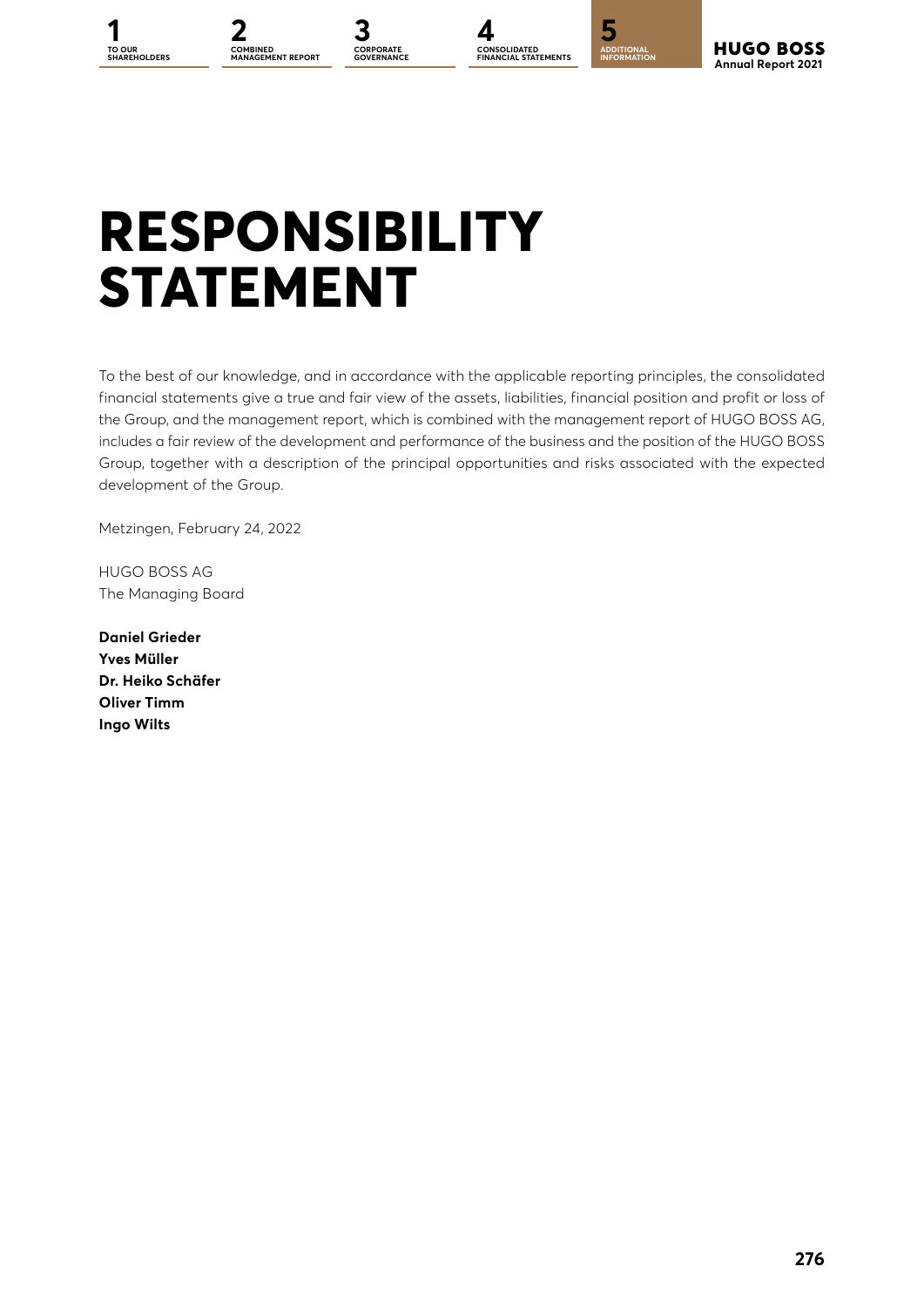**COMBINED MANAGEMENT REPORT**

**CORPORATE** 

<span id="page-82-0"></span>**1 2 3 4 [5](#page-80-0) CORPORATE CONSOLIDATED FINANCIAL STATEMENTS**



# **INDEPENDENT AUDITOR'S REPORT**

To HUGO BOSS AG

## **Report on the audit of the consolidated financial statements and of the group management report**

## **Opinions**

We have audited the consolidated financial statements of HUGO BOSS AG, Metzingen, and its subsidiaries (the Group), which comprise the consolidated income statement, and the consolidated statement of comprehensive income for the fiscal year from 1 January to 31 December 2021, the consolidated statement of financial position as at 31 December 2021, the consolidated statement of changes in equity and the consolidated statement of cash flows for the fiscal year from 1 January to 31 December 2021, and notes to the consolidated financial statements, including a summary of significant accounting policies. In addition, we have audited the group management report of HUGO BOSS AG, which has been combined with the management report of the Company, for the fiscal year from 1 January to 31 December 2021. In accordance with the German legal requirements, we have not audited the content of the non-financial statement pursuant to Sec. 315d HGB ["Handelsgesetzbuch": German Commercial Code], included in the "combined non-financial statement" section of the group management report and the group's corporate governance statement pursuant to Sec. 315d HGB published on the Company's website and referenced in the management report.

In our opinion, on the basis of the knowledge obtained in the audit,

- the accompanying consolidated financial statements comply, in all material respects, with the IFRSs as adopted by the EU, and the additional requirements of German commercial law pursuant to Sec. 315e (1) HGB and, in compliance with these requirements, give a true and fair view of the assets, liabilities and financial position of the Group as at 31 December 2021 and of its financial performance for the fiscal year from 1 January 2021 to 31 December 2021, and
- the accompanying group management report as a whole provides an appropriate view of the Group's position. In all material respects, this group management report is consistent with the consolidated financial statements, complies with German legal requirements and appropriately presents the opportunities and risks of future development. Our opinion on the group management report does not cover the content of the combined non-financial statement or the content of the statement on corporate governance referred to above.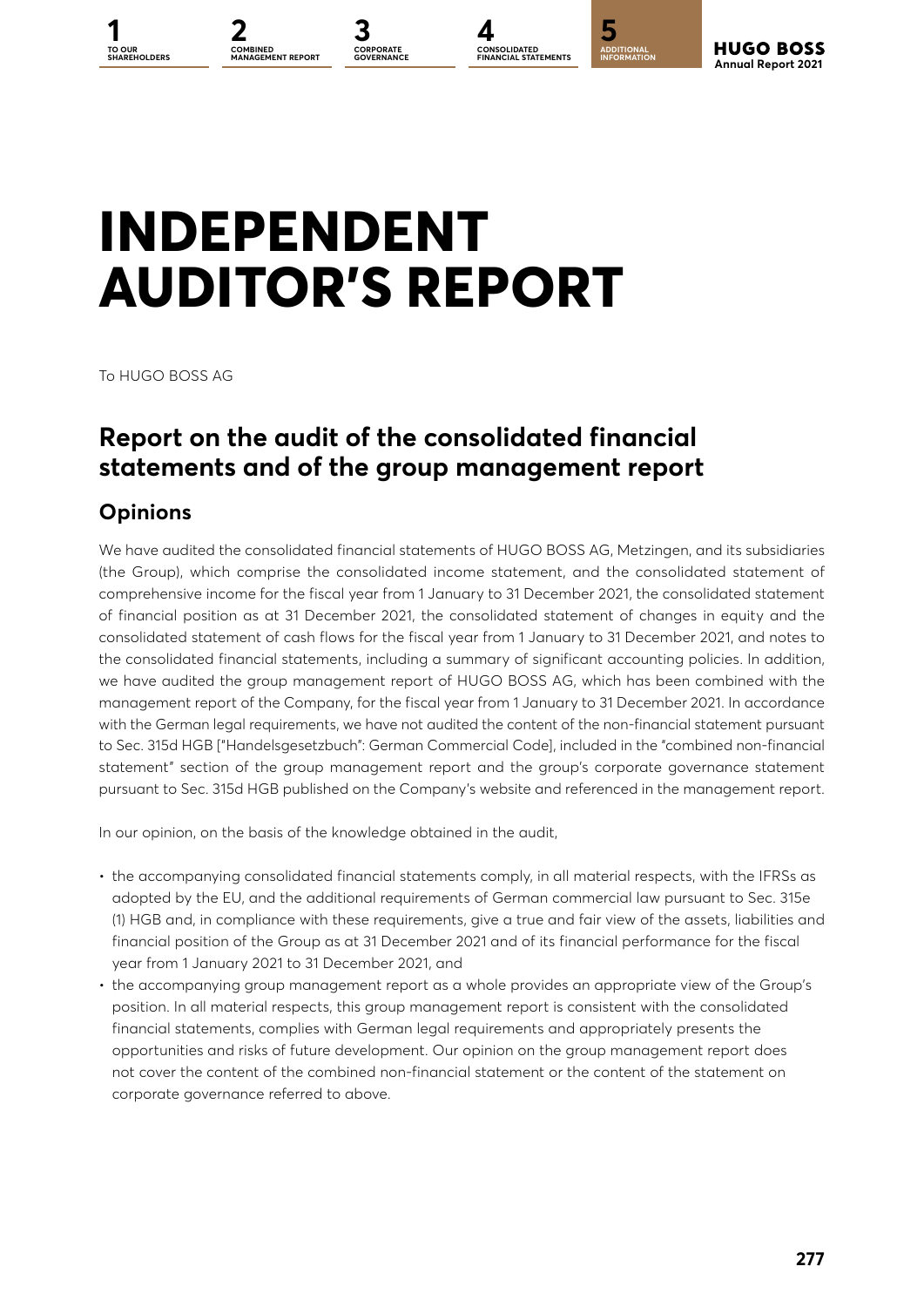**1 2 3 4 [5](#page-80-0) CORPORATE**  CORPORATE<br>GOVERNANCE **CONSOLIDATED FINANCIAL STATEMENTS ADDITIONAL INFORMATION COMBINED MANAGEMENT REPORT TO OUR** 

Pursuant to Sec. 322 (3) Sentence 1 HGB, we declare that our audit has not led to any reservations relating to the legal compliance of the consolidated financial statements and of the group management report.

## **Basis for the opinions**

We conducted our audit of the consolidated financial statements and of the group management report in accordance with Sec. 317 HGB and the EU Audit Regulation (No 537/2014, referred to subsequently as "EU Audit Regulation") and in compliance with German Generally Accepted Standards for Financial Statement Audits promulgated by the Institut der Wirtschaftsprüfer [Institute of Public Auditors in Germany] (IDW). Our responsibilities under those requirements and principles are further described in the "Auditor's responsibilities for the audit of the consolidated financial statements and of the group management report" section of our auditor's report. We are independent of the group entities in accordance with the requirements of European law and German commercial and professional law, and we have fulfilled our other German professional responsibilities in accordance with these requirements. In addition, in accordance with Art. 10 (2) f) of the EU Audit Regulation, we declare that we have not provided non-audit services prohibited under Art. 5 (1) of the EU Audit Regulation. We believe that the audit evidence we have obtained is sufficient and appropriate to provide a basis for our opinions on the consolidated financial statements and on the group management report.

## **Key audit matters in the audit of the consolidated financial statements**

Key audit matters are those matters that, in our professional judgment, were of most significance in our audit of the consolidated financial statements for the fiscal year from 1 January 2021 to 31 December 2021. These matters were addressed in the context of our audit of the consolidated financial statements as a whole, and in forming our opinion thereon; we do not provide a separate opinion on these matters.

Below, we describe what we consider to be the key audit matters:

### **1) Impairment of the non-current assets assigned to the Group's directly-operated stores (DOS)**

#### **Reasons why the matter was determined to be a key audit matter:**

A significant portion of the business activities of the HUGO BOSS Group is conducted via the Group's directlyoperated stores (DOS). The assets allocated to the DOS make up the bulk of the non-current assets of the HUGO BOSS Group. For the purpose of impairment testing, the respective DOS are defined as independent cash-generating units (CGUs).

The varying development of regional and local sales markets necessitates extensive estimates and assumptions with regard to the valuation model applied, the calculation of indicators for impairment testing (particularly the development of sales and profitability indicators) and also regarding the fair value determined, the calculation of the discount rate as well as the calculation of expected future cash inflows, particularly with regard to the effects of the sustained COVID-19 pandemic. This applies in particular to the specific growth rates used to roll forward the budget of the Company. The impairment testing of the non-current assets assigned to the DOS was a key audit matter due to the judgment exercised.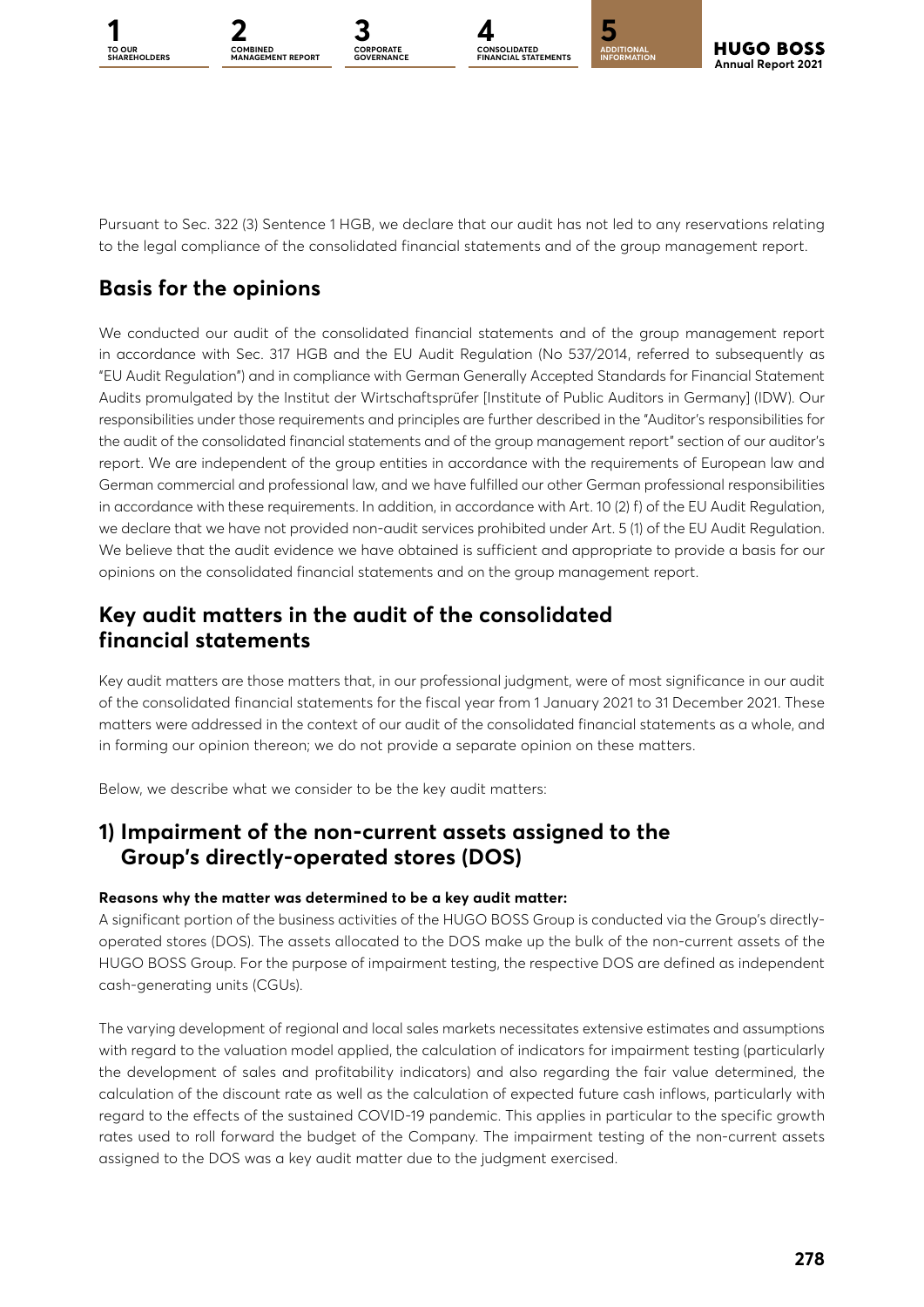**TO OUR** 



#### **Auditor's response:**

We discussed the methods used to determine any impairment losses or any need to reverse previous impairment losses with the executive directors of the Company and assessed them. With the support of internal valuation experts, we verified the discounted cash flow valuation model, particularly its mathematical accuracy, the composition of the carrying amounts of the assets assigned as well as the discount rates used. We analyzed the derivation of the discount rate and its individual components with the involvement of our internal valuation specialists, in particular by analyzing the peer group, comparing market data with external evidence and verifying the mathematical accuracy of the calculation.

We reviewed the value-in-use for each individual DOS by making an analytical comparison with the prior year, taking into account the underlying revenue and EBIT planning at the level of the individual DOS. In addition, we assessed the composition of the carrying amounts and the amortized costs of the assets allocated to the DOS using a samples-based method and reconciled the planning assumptions used in the detailed planning for each of the respective DOS with the planning assumptions approved by the Managing Board and ratified by the Supervisory Board. In this regard, we also assessed the residual economic lives of the DOS used to roll forward the planning statements and assessed the development of fixed costs by comparing internal and external data and reviewed the clerical accuracy of the calculations used for impairment testing.

We analyzed the forecasts of individual DOS with regard to their future development derived from findings in the past, discussed these with the Company's executive directors with regard to sensitivity, obtained evidence substantiating the individual assumptions of the forecasts and verified this in light of the effects of the sustained COVID-19 pandemic.

Where fair value was used to measure the impairment loss and not value-in-use, we reconciled the calculation with the internal and external data obtained by the Company taking into account the effects of the sustained COVID-19 pandemic and assessed the assumptions underlying the calculation with assistance from our internal valuation experts.

We also examined the completeness of the disclosures in the notes to the consolidated financial statements.

Our audit procedures regarding the impairment testing of the non-current assets assigned to the DOS by the Company did not lead to any reservations.

#### **Reference to the associated notes to the consolidated financial statements:**

The disclosures by the Company on the impairment testing of the non-current assets assigned to the DOS can be found on pages 209 et seq. and 230 et seq. of the notes to the consolidated financial statements.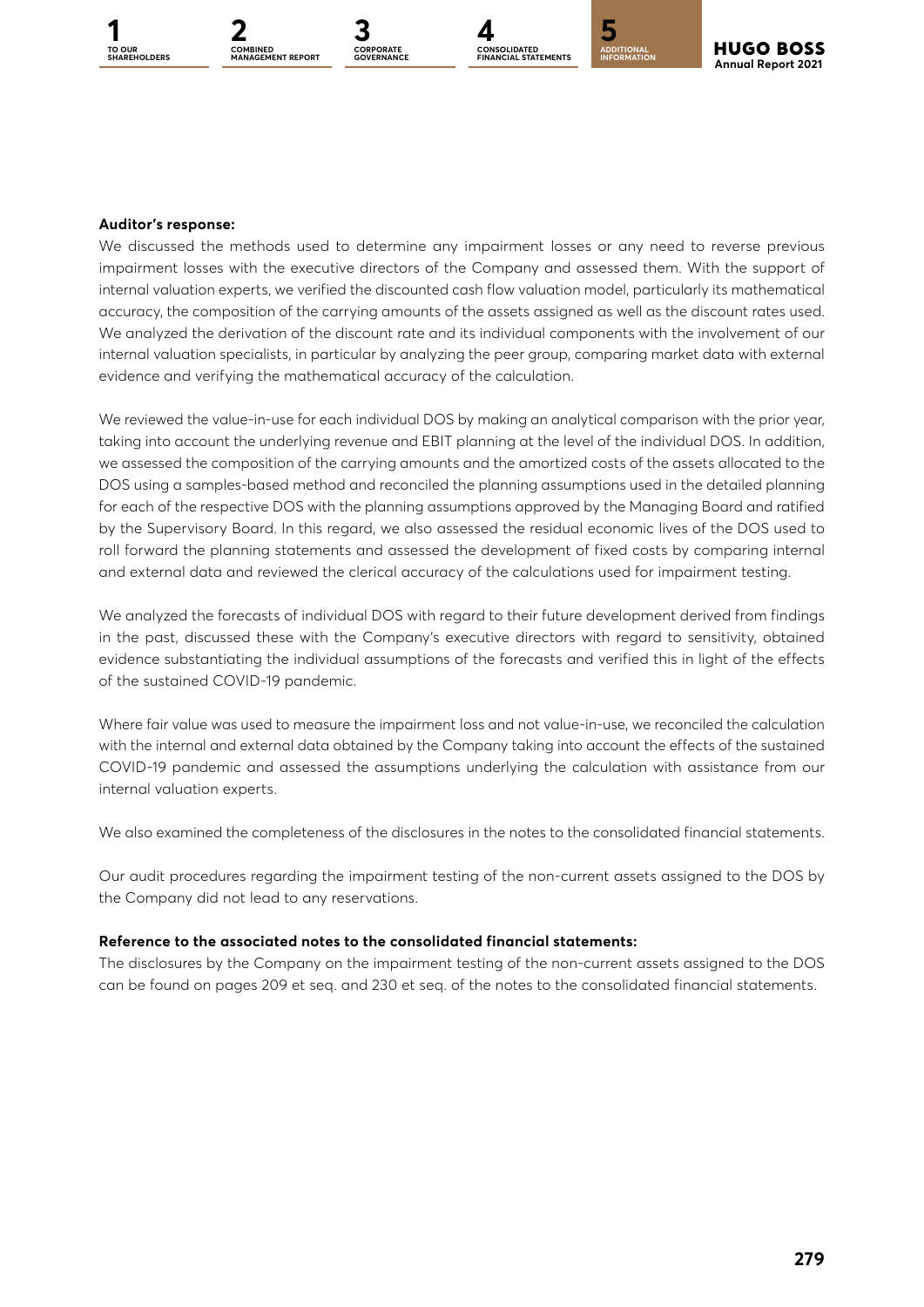**GOVERNANCE**



## **2) Measurement of inventories**

#### **Reasons why the matter was determined to be a key audit matter:**

HUGO BOSS is active in the high-end segment of the fashion and apparel industry and is confronted with continuously changing customer demand. A rapidly changing market leads to increased inventory risks and uncertainty in the measurement of inventories, particularly during the sustained COVID-19 pandemic.

In particular, the calculation of the write-down rates using the Company's IT-supported write-down procedure as well as, where necessary, the calculation of additional manual write-downs which are not taken into account in this write-down procedure, require the executive directors of the Company to exercise judgment, particularly during the sustained COVID-19 pandemic.

Measurement of inventories was considered to be a key audit matter on account of the discretionary judgments involved.

#### **Auditor's response:**

In our audit, we first examined the procedures established by the Company's executive directors for determining write-downs recognized for slow-moving goods and assessed the effectiveness of the controls implemented in this process.

We appraised the suitability of the IT-supported write-down procedure for the assessment of inventory risks resulting from salability, range and net realizable value, also against the backdrop of the latest developments in the COVID-19 pandemic. In this regard, we drew on internal IT experts to appraise the implementation of automated write-down procedures in the IT system, with the main focus being placed on assessing the consistency of the parameters to those used in prior years. In those cases where changes had been made to the write-down routines in the reporting year, we examined the causes and appraised their implementation. In light of past experience and taking account of the on-going impacts of the COVID-19 pandemic, we also appraised the write-down routines applied by the Company in terms of the latest sales planning by performing analytical comparisons with the write-downs performed in each country in previous years. We compared the computational logic of the model with the accounting policies used by the Company and mathematically verified it on a test basis.

We discussed additional manual adjustments, which are not taken into account in this write-down procedure, with the Company's executive directors, particularly in light of the sustained effects of the COVID-19 pandemic, verified their data basis and calculation as well as obtained supportive evidence from specialist departments and performed further substantive audit procedures.

Our audit procedures did not lead to any reservations relating to the measurement of the inventories of the Company.

#### **Reference to the associated notes to the consolidated financial statements:**

The disclosures by the Company on the measurement of inventories can be found in the notes to the consolidated financial statements on pages 210 and 237 et seq.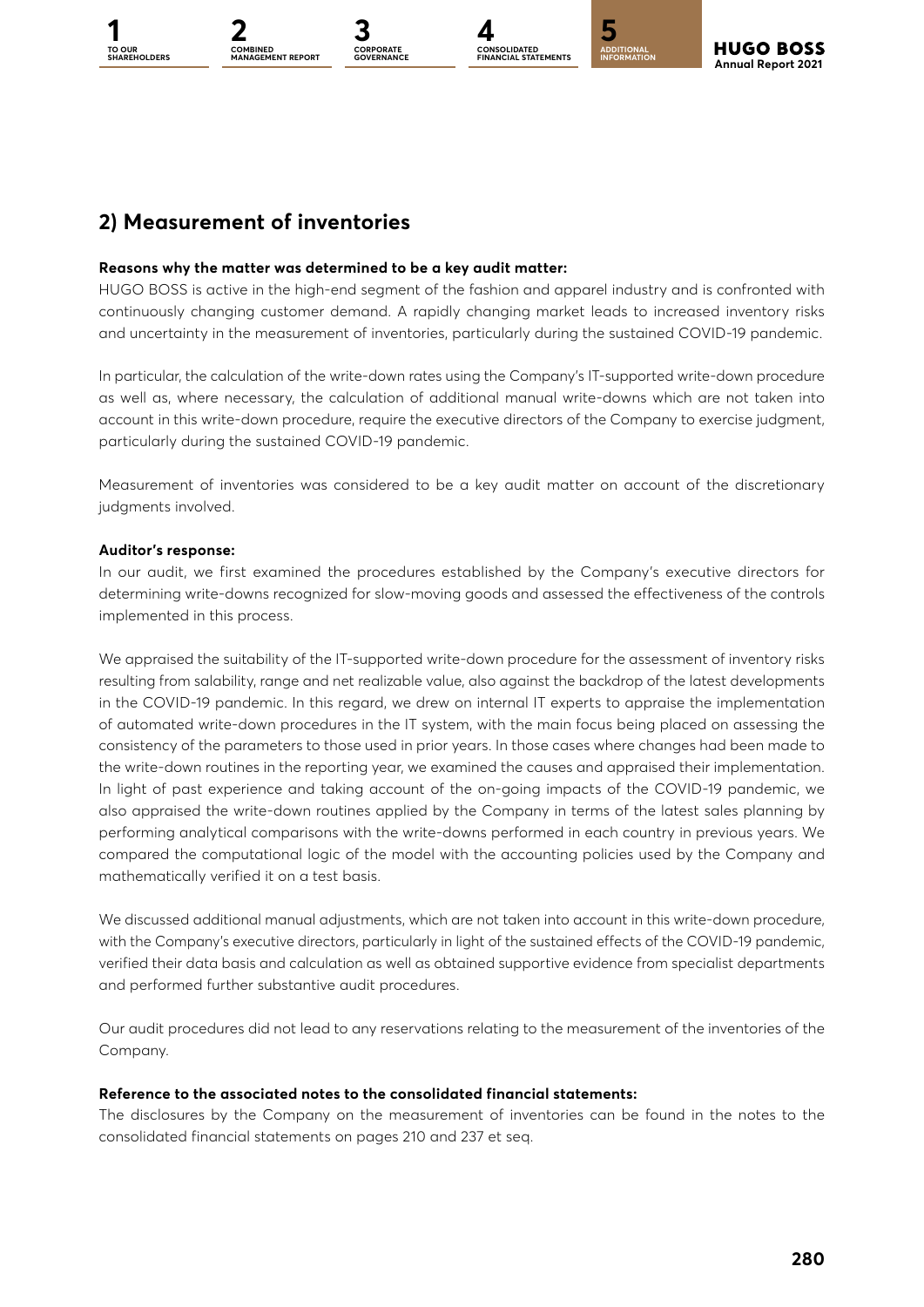

## **3) Recognition and assessment of deferred tax assets and other tax receivables**

#### **Reasons why the matter was determined to be a key audit matter:**

Tax issues are highly complex due to country-specific tax regulations and are subject to the exercise of judgment with regard to the enforceability of tax receivables as well as the existence of future taxable income. The recoverability of deferred tax assets from temporary differences and unused tax losses is based on the assessment of usability in the future through future taxable income, especially in light of losses actually incurred due to the sustained COVID-19 pandemic. The recognition and recoverability of other tax receivables depends to a large extent on the Company's assessment with respect to the enforceability of the underlying issues.

#### **Auditor's response:**

Due to the complexity of the tax calculations taking into account the local tax regulations and legislation, we consulted internal tax experts for the assessment of deferred tax assets and other tax receivables. These internal tax experts supported us in the assessment of the underlying regulations and enforceability of tax receivables.

To assess the recoverability of deferred tax assets resulting from temporary differences as well as from unused tax losses, we examined whether the existing tax forecasts were suitably derived from the business plan of the Company approved by the Managing Board and ratified by the Supervisory Board. In addition, we discussed with the Company the significant assumptions of the tax forecasts in particular the future tax income situation for the companies in Germany, USA, Belgium, Switzerland (Tessin), Taiwan, South Korea and Hong Kong taking into account the current loss situation and the effects of the sustained COVID-19 pandemic and evaluated these regarding their appropriateness. Furthermore, we confirmed the assumptions of the tax planning of the individual entities based on the taxable income generated in the past and the implemented transfer pricing system.

Our audit procedures did not lead to any reservations regarding the recognition and measurement of deferred tax assets and other tax receivables.

#### **Reference to the associated notes to the consolidated financial statements:**

The disclosures by the Company on the recognition and assessment of deferred tax assets and other tax receivables can be found in the notes to the consolidated financial statements on pages 208 et. seq. and 220 et. seq.

## **4) Accounting treatment of rental and lease agreements**

#### **Reasons why the matter was determined to be a key audit matter:**

The Group uses rental and lease agreements to a considerable extent for the rental and leasing of directly operated stores. The entire contract portfolio is subject to a high degree of changes on an annual basis with regard to contract adjustments, extensions, terminations and conclusions.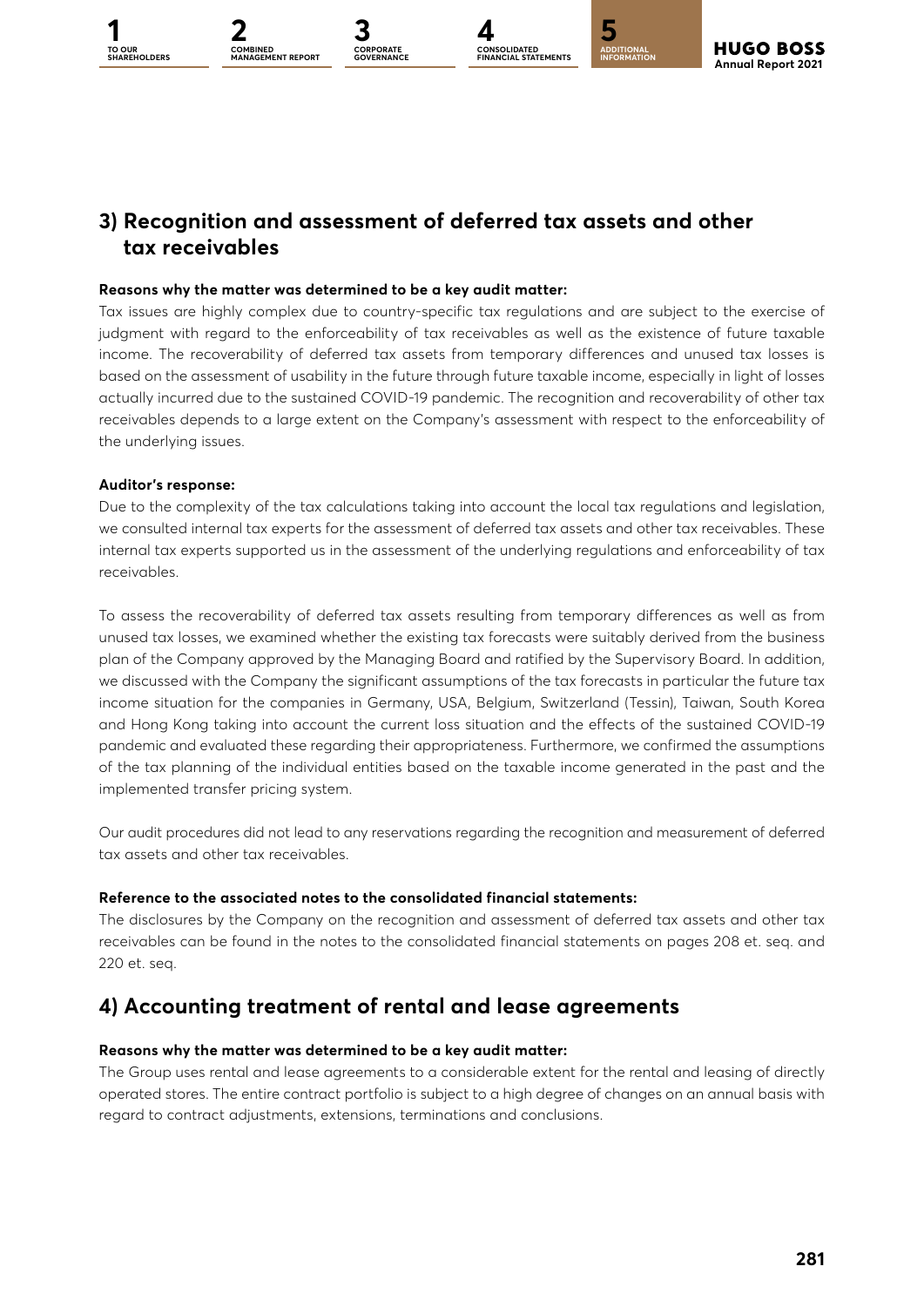**ADDITIONAL INFORMATION**

Recognition and measurement pose significant risks regarding the complete identification and correct recognition of contracts containing leases, in particular related to contractual changes and rent concessions made in connection with the sustained COVID-19 pandemic.

The accounting treatment of the rental and lease agreements was a key audit matter due to their materiality and the risks associated with their recognition and measurement.

#### **Auditor's response:**

We conducted a walkthrough of the process established by HUGO BOSS for the complete and appropriate recognition of contract modifications and new contracts as well as the calculation of the associated rightof-use assets and contract liabilities.

We evaluated the additions and the development of the right of use assets and the lease liabilities recognized as at 31 December 2021. For new contracts and changes in 2021, we used a statistical sample to assess the approach to recognizing a lease within the meaning of IFRS 16 and compared the relevant data in the rental and lease agreements with the calculation of the right-of-use assets. Furthermore, we verified the calculation of the value of the right-of-use assets, lease liabilities as well as depreciation and interest expenses. In addition, we examined the completeness of the recognized leases using a sample from the total population, comprising the significant contract changes and new contracts from 2021. Moreover, we audited the correct accounting treatment of the rent concessions granted in light of the sustained COVID-19 pandemic.

We also examined the completeness of the disclosures in the notes to the consolidated financial statements.

Our audit procedures did not lead to any reservations relating to the accounting for rental and lease agreements.

#### **Reference to the associated notes to the consolidated financial statements:**

The disclosures by the Company on the accounting treatment of rental and lease agreements can be found in the notes to the consolidated financial statements on pages 210 et seq and 228 et seq.

## **Other information**

The Supervisory Board is responsible for the Report of the Supervisory Board. The executive directors and the Supervisory Board are responsible for the declaration pursuant to Sec. 161 AktG ["Aktiengesetz": German Stock Corporation Act] on the German Corporate Governance Code, which is part of the statement on corporate governance, and for the remuneration report pursuant to Art. 162 AktG. In all other respects, the executive directors are responsible for the other information. The other information comprises the group corporate governance statement as well as the group non-financial statement referred to above. Furthermore, the other information comprises additional components to be included in the annual report, of which we obtained a version prior to issuing this auditor's report, in particular: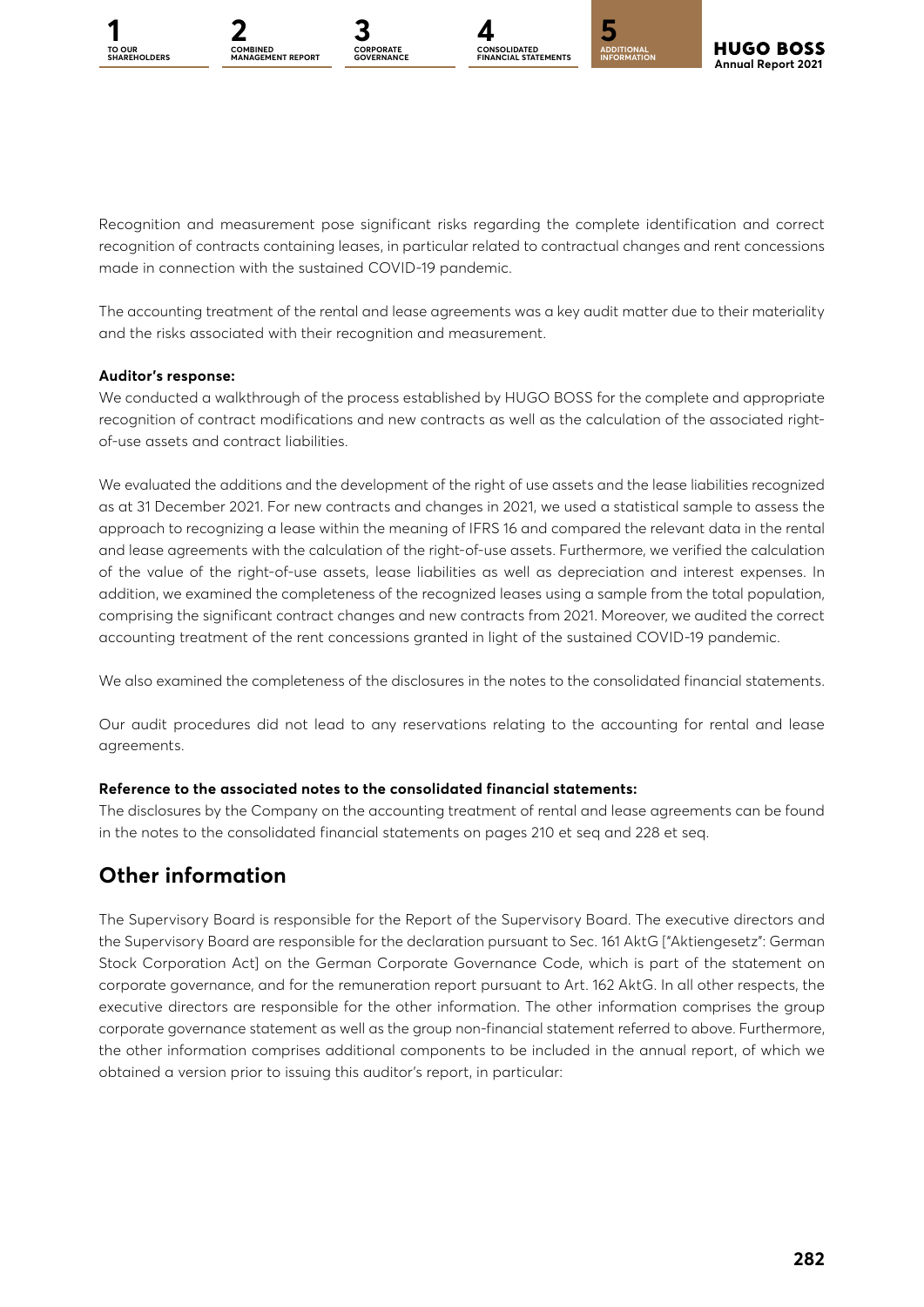- all of section 1 "To our shareholders" of the annual report
- section 3 "Corporate governance" of the annual report with the exception of the subsection "Legal disclosures" and
- all of section 5 "Additional information" of the annual report excluding the section "Independent auditor's report"

but not the consolidated financial statements, not the group management report disclosures whose content is audited and not our independent auditor's report thereon.

Our opinions on the consolidated financial statements and on the group management report do not cover the other information, and consequently we do not express an opinion or any other form of assurance conclusion thereon.

In connection with our audit, our responsibility is to read the other information and, in so doing, to consider whether the other information

- is materially inconsistent with the consolidated financial statements, with the group management report or our knowledge obtained in the audit, or
- otherwise appears to be materially misstated.

## **Responsibilities of the executive directors and the supervisory board for the consolidated financial statements and the group management report**

The executive directors are responsible for the preparation of the consolidated financial statements that comply, in all material respects, with IFRSs as adopted in the EU and the additional requirements of German commercial law pursuant to Sec. 315e (1) HGB and for the preparation of the consolidated financial statements that, in compliance with these requirements, give a true and fair view of the assets and liabilities, financial position and financial performance of the group. In addition, the executive directors are responsible for such internal control as they have determined necessary to enable the preparation of consolidated financial statements that are free from material misstatement, whether due to fraud or error.

In preparing the consolidated financial statements, the executive directors are responsible for assessing the Group's ability to continue as a going concern. They also have the responsibility for disclosing, as applicable, matters related to going concern. In addition, they are responsible for financial reporting based on the going concern basis of accounting unless there is an intention to liquidate the Group or to cease operations, or there is no realistic alternative but to do so.

Furthermore, the executive directors are responsible for the preparation of the group management report that, as a whole, provides an appropriate view of the Group's position and is, in all material respects, consistent with the consolidated financial statements, complies with German legal requirements, and appropriately presents the opportunities and risks of future development. In addition, the executive directors are responsible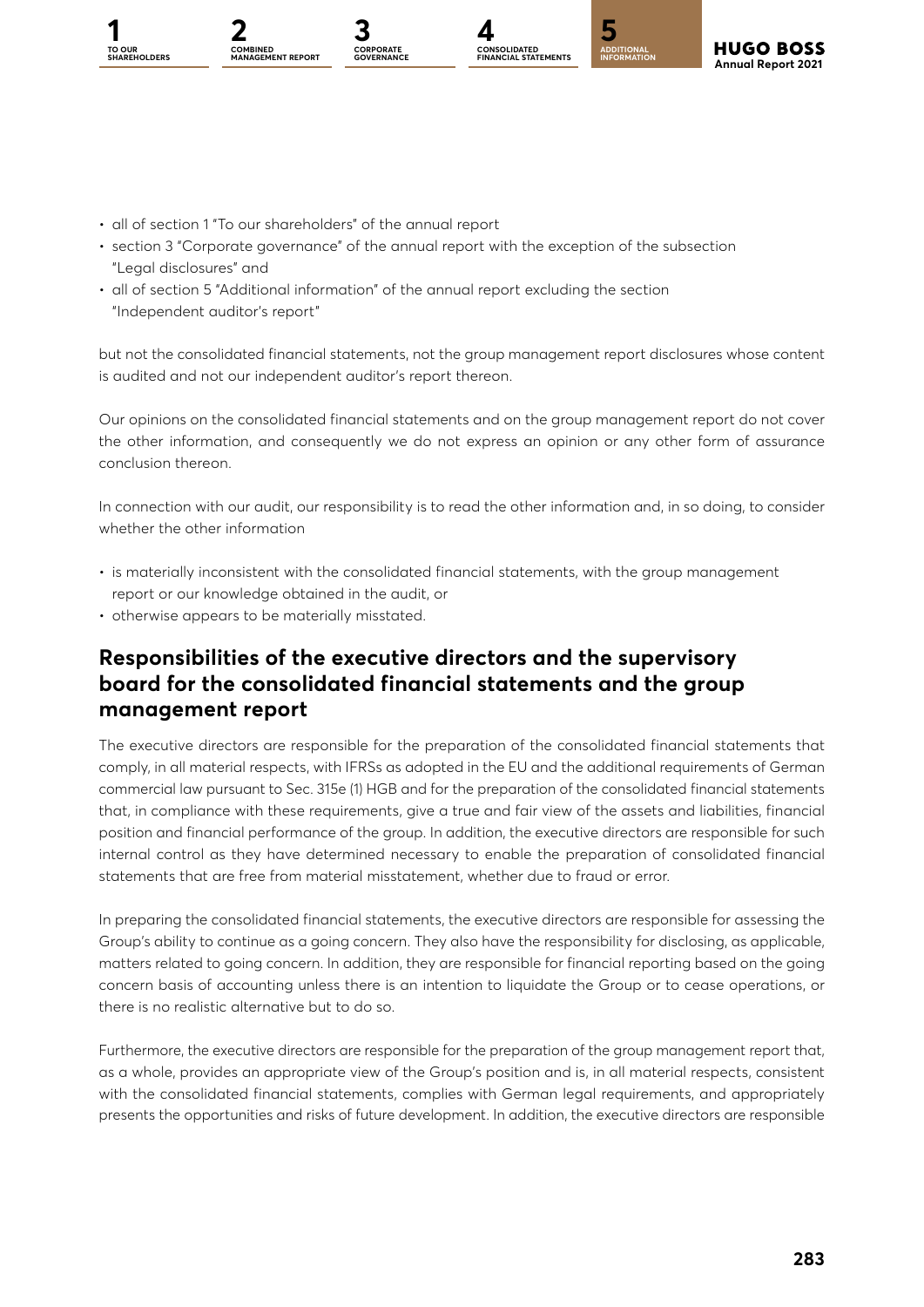

for such arrangements and measures (systems) as they have considered necessary to enable the preparation of a group management report that is in accordance with the applicable German legal requirements, and to be able to provide sufficient appropriate evidence for the assertions in the group management report.

The supervisory board is responsible for overseeing the Group's financial reporting process for the preparation of the consolidated financial statements and of the group management report.

## **Auditor's responsibilities for the audit of the consolidated financial statements and of the group management report**

Our objectives are to obtain reasonable assurance about whether the consolidated financial statements as a whole are free from material misstatement, whether due to fraud or error, and whether the group management report as a whole provides an appropriate view of the Group's position and, in all material respects, is consistent with the consolidated financial statements and the knowledge obtained in the audit, complies with the German legal requirements and appropriately presents the opportunities and risks of future development, as well as to issue an auditor's report that includes our opinions on the consolidated financial statements and on the group management report.

Reasonable assurance is a high level of assurance, but is not a guarantee that an audit conducted in accordance with Sec. 317 HGB and the EU Audit Regulation and in compliance with German Generally Accepted Standards for Financial Statement Audits promulgated by the Institut der Wirtschaftsprüfer (IDW) will always detect a material misstatement. Misstatements can arise from fraud or error and are considered material if, individually or in the aggregate, they could reasonably be expected to influence the economic decisions of users taken on the basis of these consolidated financial statements and this group management report.

We exercise professional judgment and maintain professional skepticism throughout the assurance work. We also:

- Identify and assess the risks of material misstatement of the consolidated financial statements and of the group management report, whether due to fraud or error, design and perform audit procedures responsive to those risks, and obtain audit evidence that is sufficient and appropriate to provide a basis for our opinions. The risk of not detecting a material misstatement resulting from fraud is higher than for one resulting from error, as fraud may involve collusion, forgery, intentional omissions, misrepresentations, or the override of internal control.
- Obtain an understanding of internal control relevant to the audit of the consolidated financial statements and of arrangements and measures (systems) relevant to the audit of the group management report in order to design audit procedures that are appropriate in the circumstances, but not for the purpose of expressing an opinion on the effectiveness of these systems.
- Evaluate the appropriateness of accounting policies used by the executive directors and the reasonableness of estimates made by the executive directors and related disclosures.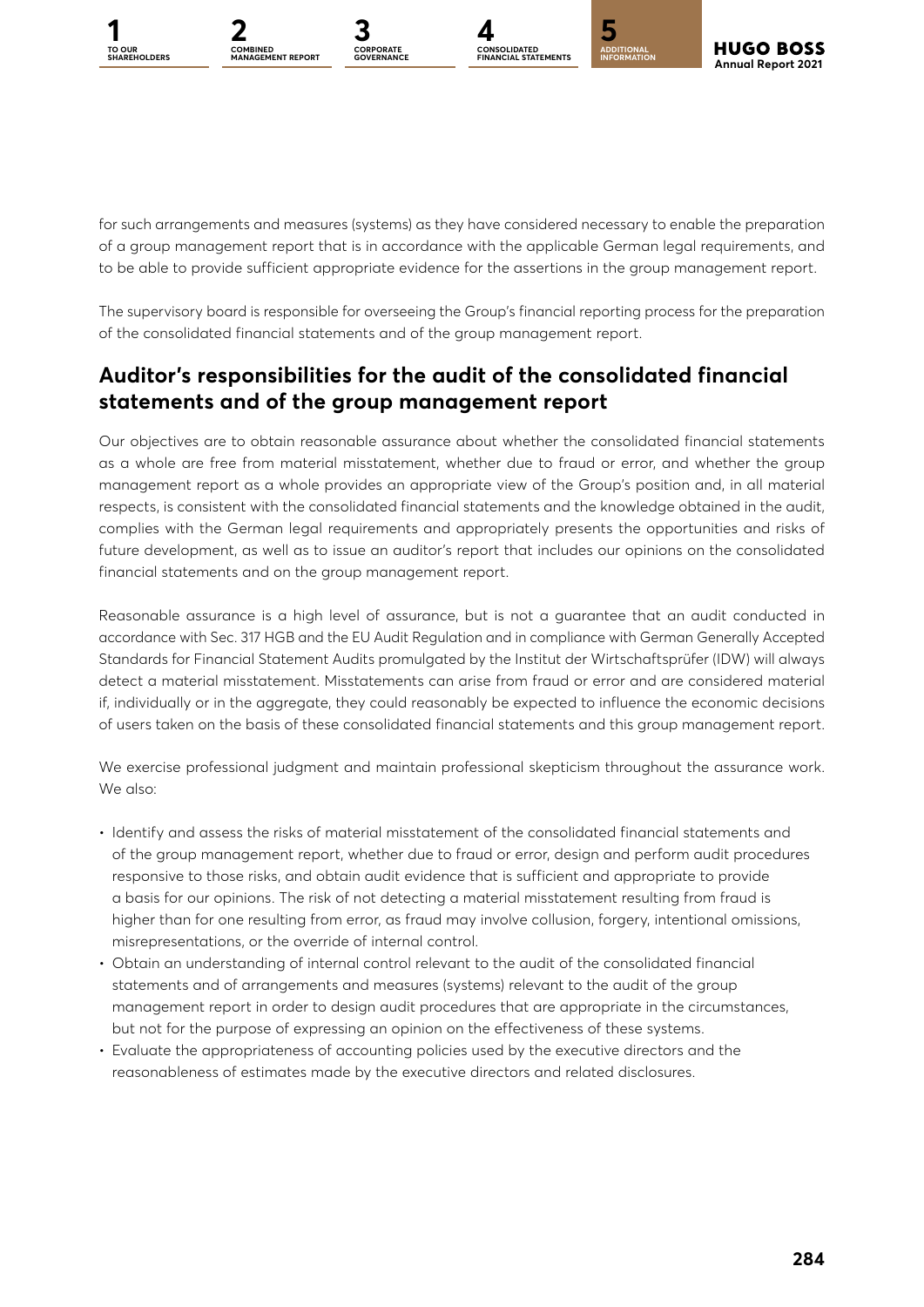• Conclude on the appropriateness of the executive directors' use of the going concern basis of accounting and, based on the audit evidence obtained, whether a material uncertainty exists related to events or conditions that may cast significant doubt on the Group's ability to continue as a going concern. If we conclude that a material uncertainty exists, we are required to draw attention in the auditor's report to the related disclosures in the consolidated financial statements and in the group management report or, if such disclosures are inadequate, to modify our respective opinions. Our conclusions are based on the audit evidence obtained up to the date of our auditor's report. However, future events or conditions may cause the Group to cease to be able to continue as a going concern.

**CONSOLIDATED FINANCIAL STATEMENTS**

**ADDITIONAL INFORMATION**

**Annual Report 2021** 

HUGO ROSS

**1 2 3 4 [5](#page-80-0) CORPORATE CORPORATE**<br>SOVERNANCE

**COMBINED MANAGEMENT REPORT**

**TO OUR** 

- Evaluate the overall presentation, structure and content of the consolidated financial statements, including the disclosures, and whether the consolidated financial statements present the underlying transactions and events in a manner that the consolidated financial statements give a true and fair view of the assets, liabilities, financial position and financial performance of the Group in compliance with IFRSs as adopted by the EU and the additional requirements of German commercial law pursuant to Sec. 315e (1) HGB.
- Obtain sufficient appropriate audit evidence regarding the financial information of the entities or business activities within the Group to express opinions on the consolidated financial statements and on the group management report. We are responsible for the direction, supervision and performance of the group audit. We remain solely responsible for our audit opinions.
- Evaluate the consistency of the group management report with the consolidated financial statements, its conformity with [German] law, and the view of the Group's position it provides.
- Perform audit procedures on the prospective information presented by the executive directors in the group management report. On the basis of sufficient appropriate audit evidence we evaluate, in particular, the significant assumptions used by the executive directors as a basis for the prospective information, and evaluate the proper derivation of the prospective information from these assumptions. We do not express a separate opinion on the prospective information and on the assumptions used as a basis. There is a substantial unavoidable risk that future events will differ materially from the prospective information.

We communicate with those charged with governance regarding, among other matters, the planned scope and timing of the audit and significant audit findings, including any significant deficiencies in internal control that we identify during our audit.

We also provide those charged with governance with a statement that we have complied with the relevant independence requirements, and communicate with them all relationships and other matters that may reasonably be thought to bear on our independence and where applicable, the related safeguards.

From the matters communicated with those charged with governance, we determine those matters that were of most significance in the audit of the consolidated financial statements of the current period and are therefore the key audit matters. We describe these matters in our auditor's report unless law or regulation precludes public disclosure about the matter.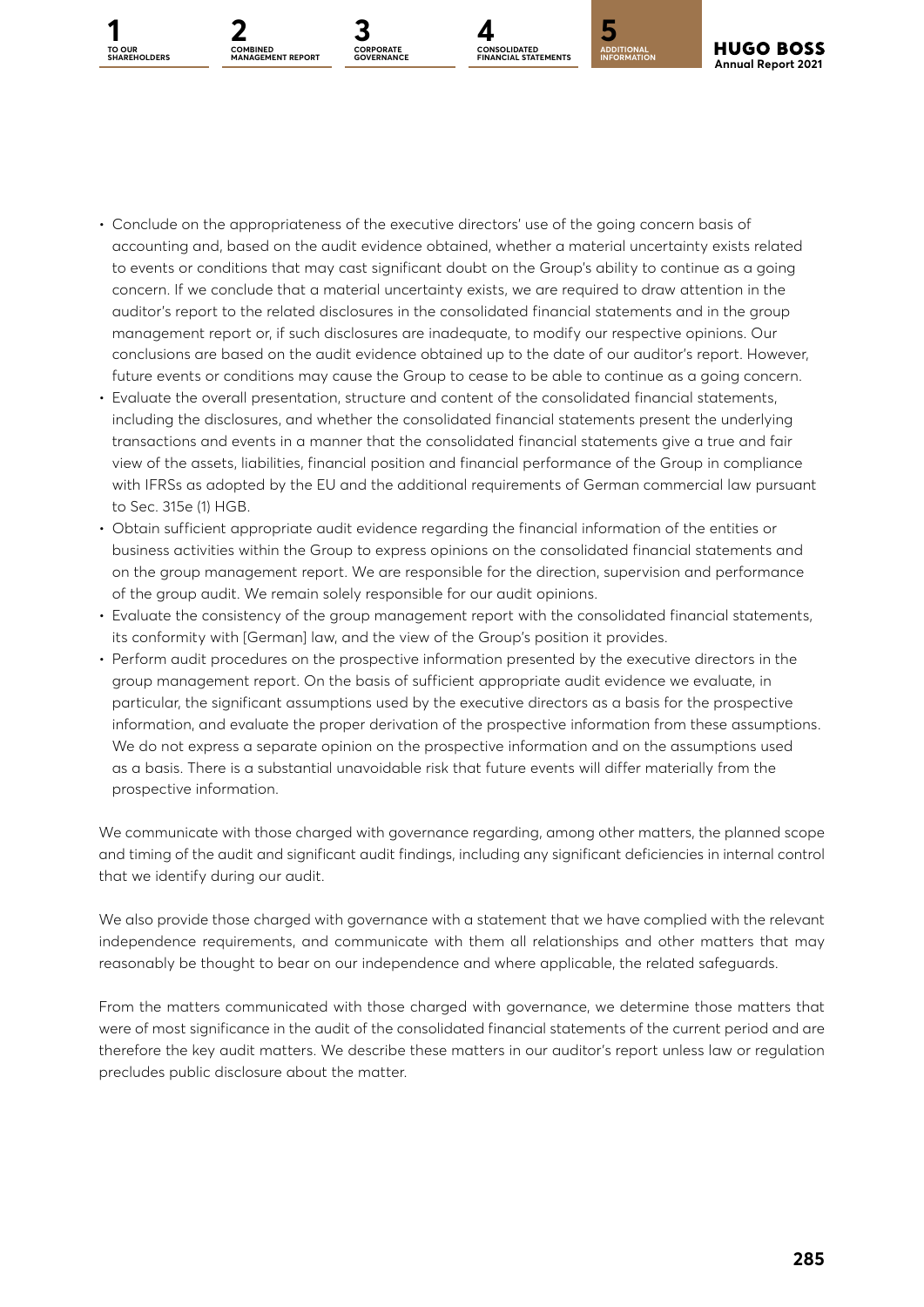CORPORA<mark>TE</mark><br>GOVERNANCE

**1 2 3 4 [5](#page-80-0) CORPORATE CONSOLIDATED FINANCIAL STATEMENTS**



## **Other legal and regulatory requirements**

## **Report on the assurance in accordance with Sec. 317 (3a) HGB on the electronic rendering of the consolidated financial statements and the group management report prepared for publication purposes**

### **Opinion**

We have performed assurance work in accordance with Sec. 317 (3a) HGB to obtain reasonable assurance about whether the rendering of the consolidated financial statements and the group management report (hereinafter the "ESEF documents") contained in HugoBoss\_AG\_KA+KLB\_ESEF-2021-12-31.zip (SHA-256 checksum: ffe4c769309660e0b4a9790337d817ad8c696c7fa3722b0467857fe3e3dac18d) and prepared for publication purposes complies in all material respects with the requirements of Sec. 328 (1) HGB for the electronic reporting format ("ESEF format"). In accordance with German legal requirements, this assurance work extends only to the conversion of the information contained in the consolidated financial statements and the group management report into the ESEF format and therefore relates neither to the information contained within these renderings nor to any other information contained in the file identified above.

In our opinion, the rendering of the consolidated financial statements and the group management report contained in the abovementioned attached electronic file and prepared for publication purposes complies in all material respects with the requirements of Sec. 328 (1) HGB for the electronic reporting format. Beyond this assurance opinion and our audit opinions on the accompanying consolidated financial statements and the accompanying group management report for the fiscal year from 1 January 2021 to 31 December 2021 contained in the "Report on the audit of the consolidated financial statements and of the group management report" above, we do not express any assurance opinion on the information contained within these renderings or on the other information contained in the file identified above.

#### **Basis for the opinion**

We conducted our assurance work on the rendering of the consolidated financial statements and the group management report contained in the file identified above in accordance with Sec. 317 (3a) HGB and the IDW Assurance Standard: Assurance on the Electronic Rendering of Financial Statements and Management Reports Prepared for Publication Purposes in Accordance with Sec. 317 (3a) HGB (IDW AsS 410) (October 2021). Our responsibility in accordance therewith is further described in the "Group auditor's responsibilities for the assurance work on the ESEF documents" section. Our audit firm applies the IDW Standard on Quality Management 1: Requirements for Quality Management in the Audit Firm (IDW QS 1).

#### **Responsibilities of the executive directors and the supervisory board for the ESEF documents**

The executive directors of the Company are responsible for the preparation of the ESEF documents including the electronic rendering of the consolidated financial statements and the group management report in accordance with Sec. 328 (1) Sentence 4 No. 1 HGB and for the tagging of the consolidated financial statements in accordance with Sec. 328 (1) Sentence 4 No. 2 HGB.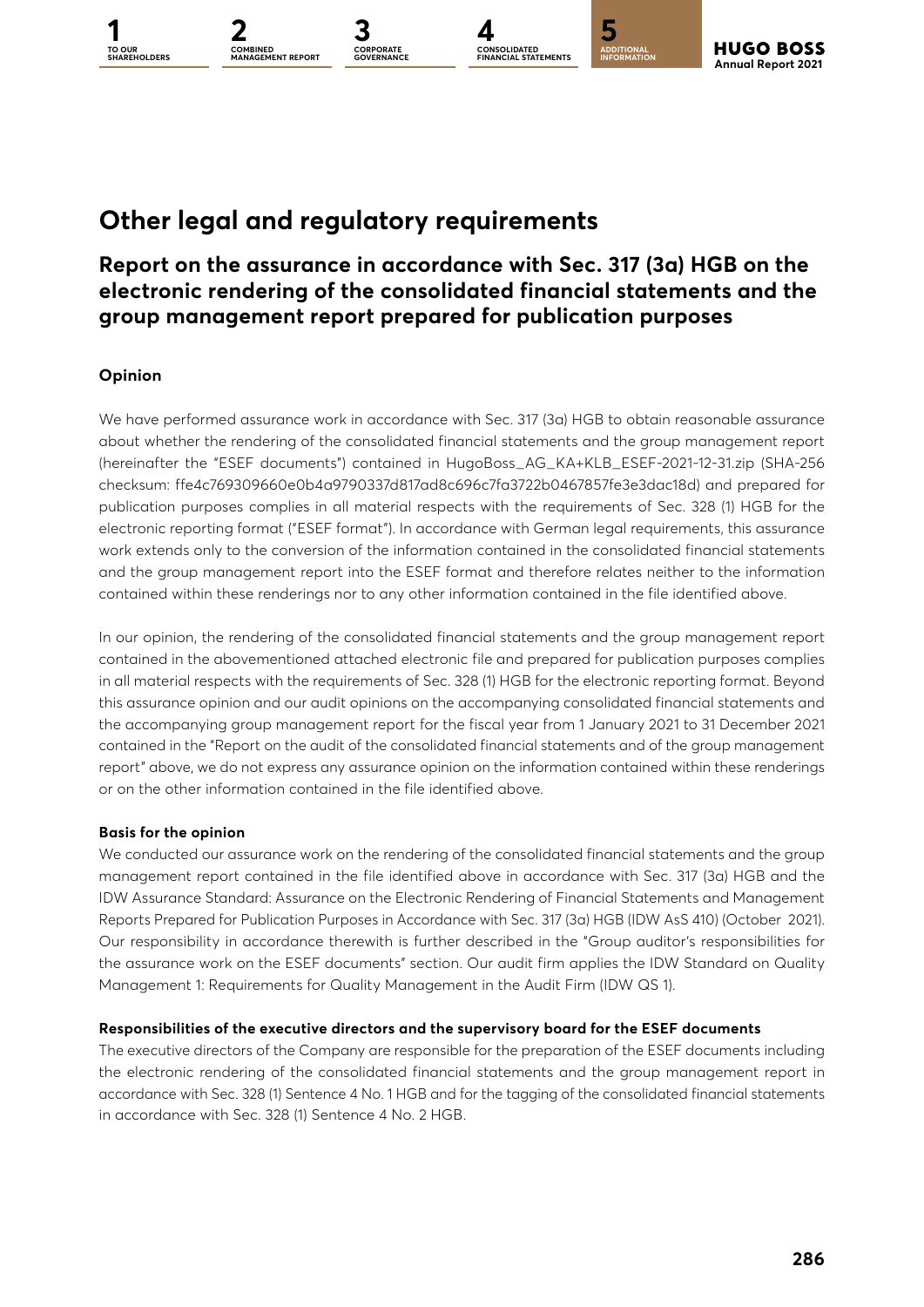

In addition, the executive directors of the Company are responsible for such internal control as they have considered necessary to enable the preparation of ESEF documents that are free from material non-compliance with the requirements of Sec. 328 (1) HGB for the electronic reporting format, whether due to fraud or error.

The supervisory board is responsible for overseeing the process for preparing the ESEF documents as part of the financial reporting process.

#### **Group auditor's responsibilities for the assurance work on the ESEF documents**

Our objective is to obtain reasonable assurance about whether the ESEF documents are free from material intentional or unintentional non-compliance with the requirements of Sec. 328 (1) HGB. We exercise professional judgment and maintain professional skepticism throughout the assurance work. We also:

- Identify and assess the risks of material intentional or unintentional non-compliance with the requirements of Sec. 328 (1) HGB, design and perform assurance procedures responsive to those risks, and obtain assurance evidence that is sufficient and appropriate to provide a basis for our assurance opinion.
- Obtain an understanding of internal control relevant to the assurance on the ESEF documents in order to design assurance procedures that are appropriate in the circumstances, but not for the purpose of expressing an assurance opinion on the effectiveness of these controls.
- Evaluate the technical validity of the ESEF documents, i.e., whether the file containing the ESEF documents meets the requirements of Commission Delegated Regulation (EU) 2019/815, in the version in force at the date of the financial statements, on the technical specification for this file.
- Evaluate whether the ESEF documents enable an XHTML rendering with content equivalent to the audited consolidated financial statements and to the audited group management report.
- Evaluate whether the tagging of the ESEF documents with Inline XBRL technology (iXBRL) in accordance with the requirements of Arts. 4 and 6 of Commission Delegated Regulation (EU) 2019/815, in the version in force at the date of the financial statements, enables an appropriate and complete machine-readable XBRL copy of the XHTML rendering.

## **Further information pursuant to Art. 10 of the EU Audit Regulation**

We were elected as group auditor by the Annual Shareholders' Meeting on 11 May 2021. We were engaged by the Supervisory Board on 27 July 2021. We have been the group auditor of HUGO BOSS AG without interruption since fiscal year 2012.

We declare that the opinions expressed in this auditor's report are consistent with the additional report to the audit committee pursuant to Art. 11 of the EU Audit Regulation (long-form audit report).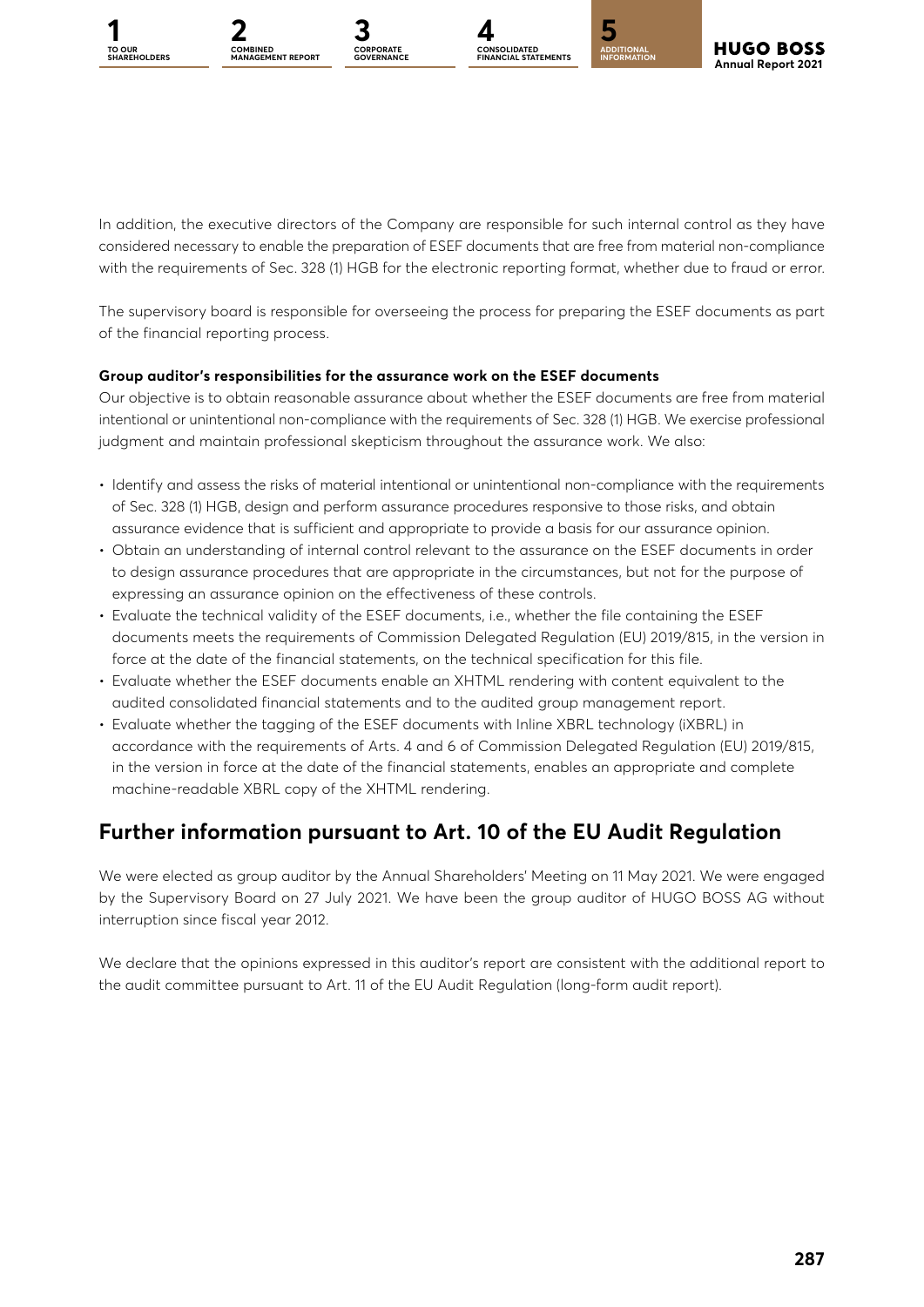**TO OUR** 

CORPORA<mark>TE</mark><br>GOVERNANCE





## **Other matter – use of the auditor's report**

Our auditor's report must always be read together with the audited consolidated financial statements and the audited group management report as well as the assured ESEF documents. The consolidated financial statements and the group management report converted to the ESEF format – including the versions to be published in the Bundesanzeiger [German Federal Gazette] – are merely electronic renderings of the audited consolidated financial statements and the audited group management report and do not take their place. In particular, the ESEF report and our assurance opinion contained therein are to be used solely together with the assured ESEF documents made available in electronic form.

## **German Public Auditor responsible for the engagement**

The German Public Auditor responsible for the engagement is Mr. Peter Werling.

Stuttgart, 3 March 2022

Ernst & Young GmbH Wirtschaftsprüfungsgesellschaft

Werling Störzinger Wirtschaftsprüfer Wirtschaftsprüfer [German Public Auditor] [German Public Auditor]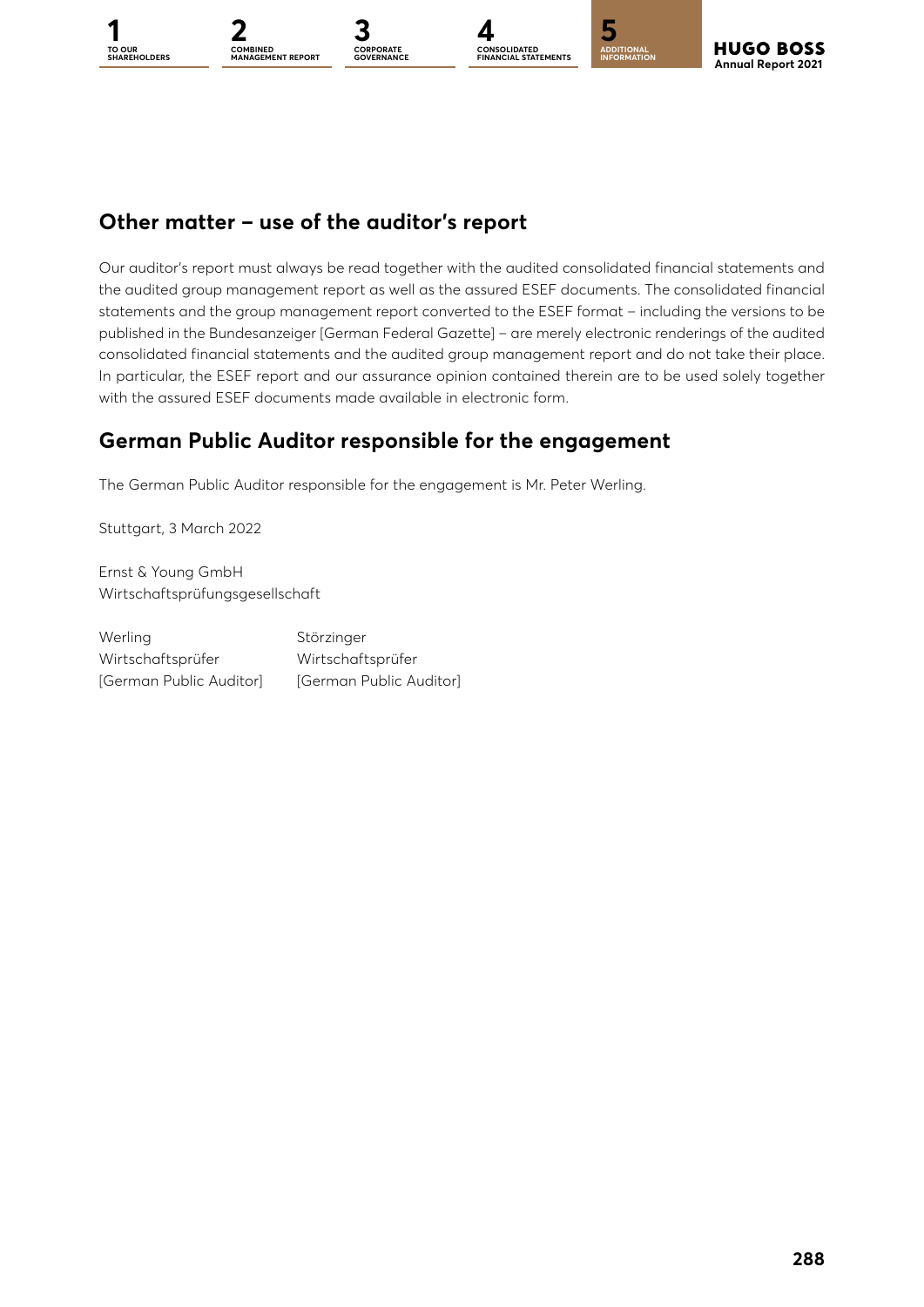**CORPORATE** 

<span id="page-94-0"></span>



## **INDEPENDENT AUDITOR'S REPORT ON THE AUDIT OF THE CONTENT OF THE REMUNERATION REPORT PREPARED TO COMPLY WITH SEC. 162 AKTG**

#### To HUGO BOSS AG

We have audited the attached remuneration report of HUGO BOSS AG, Metzingen, prepared to comply with Sec. 162 AktG ["Aktiengesetz": German Stock Corporation Act] for the fiscal year from 1 January 2021 to 31 December 2021 and the related disclosures.

### **Responsibilities of the executive directors and the supervisory board**

The executive directors and supervisory board of HUGO BOSS AG are responsible for the preparation of the remuneration report and the related disclosures in compliance with the requirements of Sec. 162 AktG. In addition, the executive directors and supervisory board are responsible for such internal control as they determine is necessary to enable the preparation of a remuneration report and the related disclosures that are free from material misstatement, whether due to fraud or error.

### **Auditor's responsibility**

Our responsibility is to express an opinion on this remuneration report and the related disclosures based on our audit. We conducted our audit in compliance with German Generally Accepted Standards for Financial Statement Audits promulgated by the Institut der Wirtschaftsprüfer [Institute of Public Auditors in Germany] (IDW). Those standards require that we comply with ethical requirements and plan and perform the audit to obtain reasonable assurance about whether the remuneration report and the related disclosures are free from material misstatement.

An audit involves performing procedures to obtain audit evidence about the amounts in the remuneration report and the related disclosures. The procedures selected depend on the auditor's judgment, including the assessment of the risks of material misstatement of the remuneration report and the related disclosures, whether due to fraud or error. In making those risk assessments, the auditor considers internal control relevant to the preparation of the remuneration report and the related disclosures in order to plan and perform audit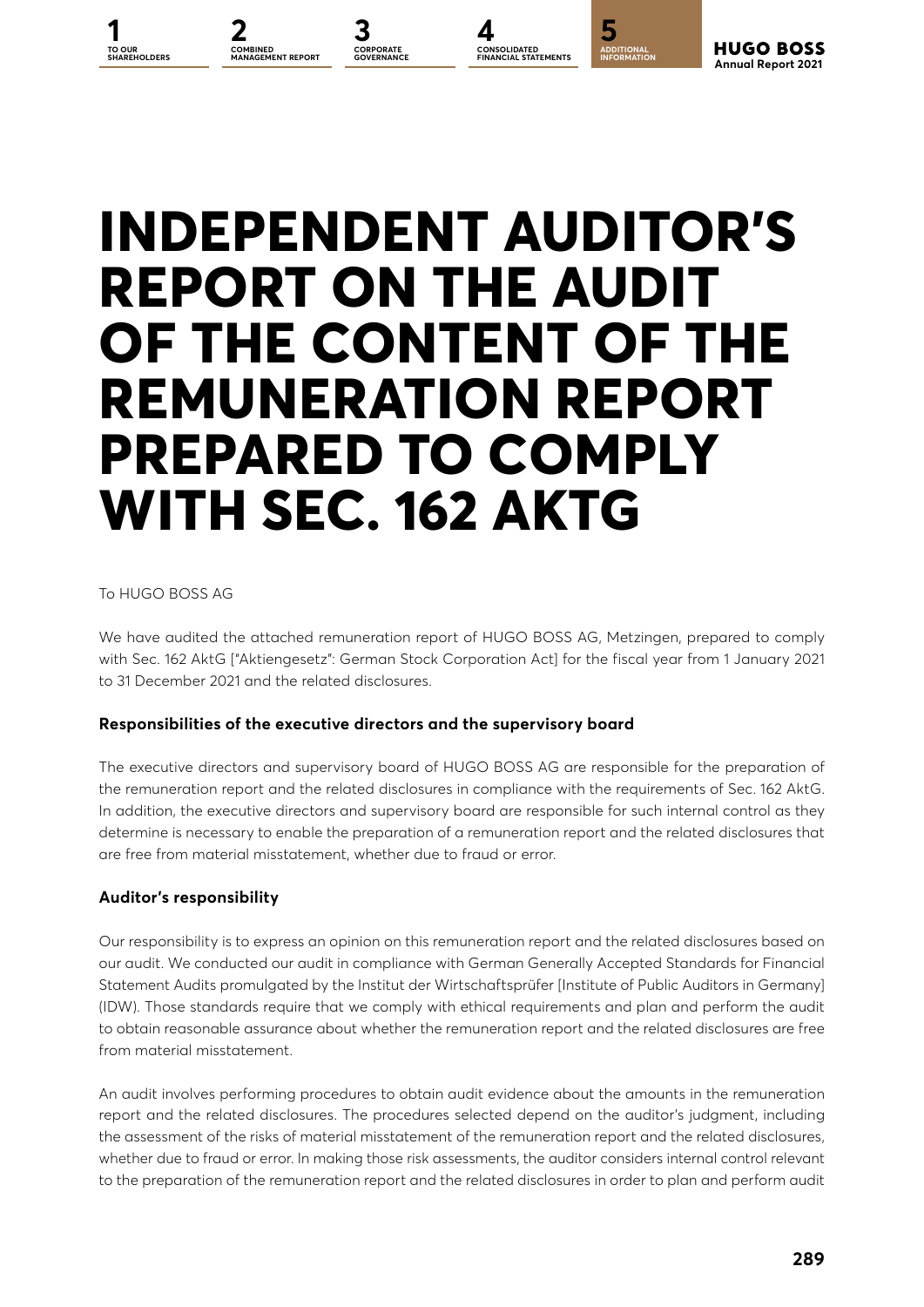

procedures that are appropriate in the circumstances, but not for the purpose of expressing an opinion on the effectiveness of the entity's internal control. An audit also includes evaluating the accounting policies used and the reasonableness of accounting estimates made by the executive directors, as well as evaluating the overall presentation of the remuneration report and the related disclosures.

We believe that the evidence we have obtained is sufficient and appropriate to provide a basis for our opinion.

### **Opinion**

In our opinion, on the basis of the knowledge obtained in the audit, the remuneration report for the fiscal year from 1 January 2021 to 31 December 2021 and the related disclosures comply, in all material respects, with the financial reporting provisions of Sec. 162 AktG.

### **Other matter – formal audit of the remuneration report**

The audit of the content of the remuneration report described in this auditor's report comprises the formal audit of the remuneration report required by Sec. 162 (3) AktG and the issue of a report on this audit. As we are issuing an unqualified opinion on the audit of the content of the remuneration report, this also includes the opinion that the disclosures pursuant to Sec. 162 (1) and (2) AktG are made in the remuneration report in all material respects.

### **Limitation of liability**

The "General Engagement Terms for Wirtschaftsprüfer and Wirtschaftsprüfungsgesellschaften [German Public Auditors and Public Audit Firms]" as issued by the IDW on 1 January 2017 (**[www.de.ey.com/general-engagement-terms](http://www.de.ey.com/general-engagement-terms)**) are applicable to this engagement and also govern our responsibility and liability to third parties in the context of this engagement.

Stuttgart, 9 March 2022

Ernst & Young GmbH Wirtschaftsprüfungsgesellschaft

Werling Störzinger Wirtschaftsprüfer Wirtschaftsprüfer [German Public Auditor] [German Public Auditor]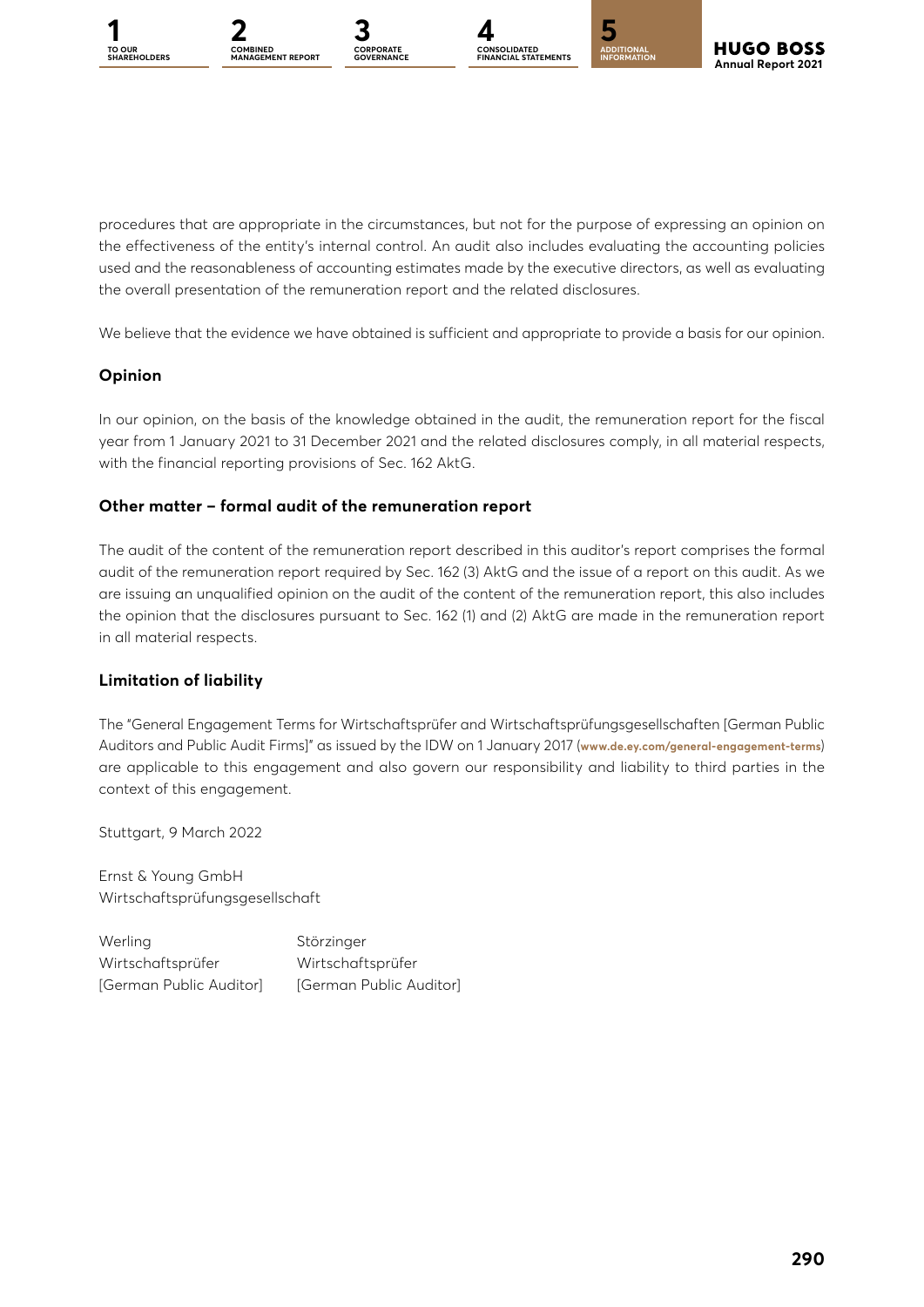<span id="page-96-0"></span>



## **INDEPENDENT AUDITOR'S LIMITED ASSURANCE REPORT**

The assurance engagement performed by Ernst & Young (EY) relates exclusively to the German version of the combined non-financial statement 2021 of HUGO BOSS AG. The following text is a translation of the original German independent assurance report.

To HUGO BOSS AG, Metzingen

We have performed a limited assurance engagement on the non-financial statement of HUGO BOSS AG, Metzingen, (hereinafter the "Company"), which is combined with the Group's non-financial statement, consisting of the section "Combined non-financial statement" as well as the section "Business Activities and Group Structure" of the combined management report incorporated by reference, for the period from 1 January 2021 to 31 December 2021 (hereinafter the "non-financial statement").

Not subject to our assurance engagement are other references to disclosures made outside the non-financial statement.

### **Responsibilities of the executive directors**

The executive directors of the Company are responsible for the preparation of the non-financial statement in accordance with: Sec. 315c in conjunction with Secs. 289c to 289e HGB ["Handelsgesetzbuch": German Commercial Code] and Art. 8 of Regulation (EU) 2020/852 of the European Parliament and of the Council of 18 June 2020 on the establishment of a framework to facilitate sustainable investment and amending Regulation (EU) 2019/2088 (hereinafter the "EU Taxonomy Regulation") and the Delegated Acts adopted thereunder as well as in accordance with their own interpretation of the wording and terms contained in the EU Taxonomy Regulation and the Delegated Acts adopted thereunder as set out in section "EU Taxonomy" of the non-financial statement.

These responsibilities of the Company's executive directors include the selection and application of appropriate non-financial reporting methods and making assumptions and estimates about individual non-financial disclosures that are reasonable in the circumstances. Furthermore, the executive directors are responsible for such internal control as the executive directors consider necessary to enable the preparation of a non-financial statement that is free from material misstatement, whether due to fraud (manipulation of the non-financial statement) or error.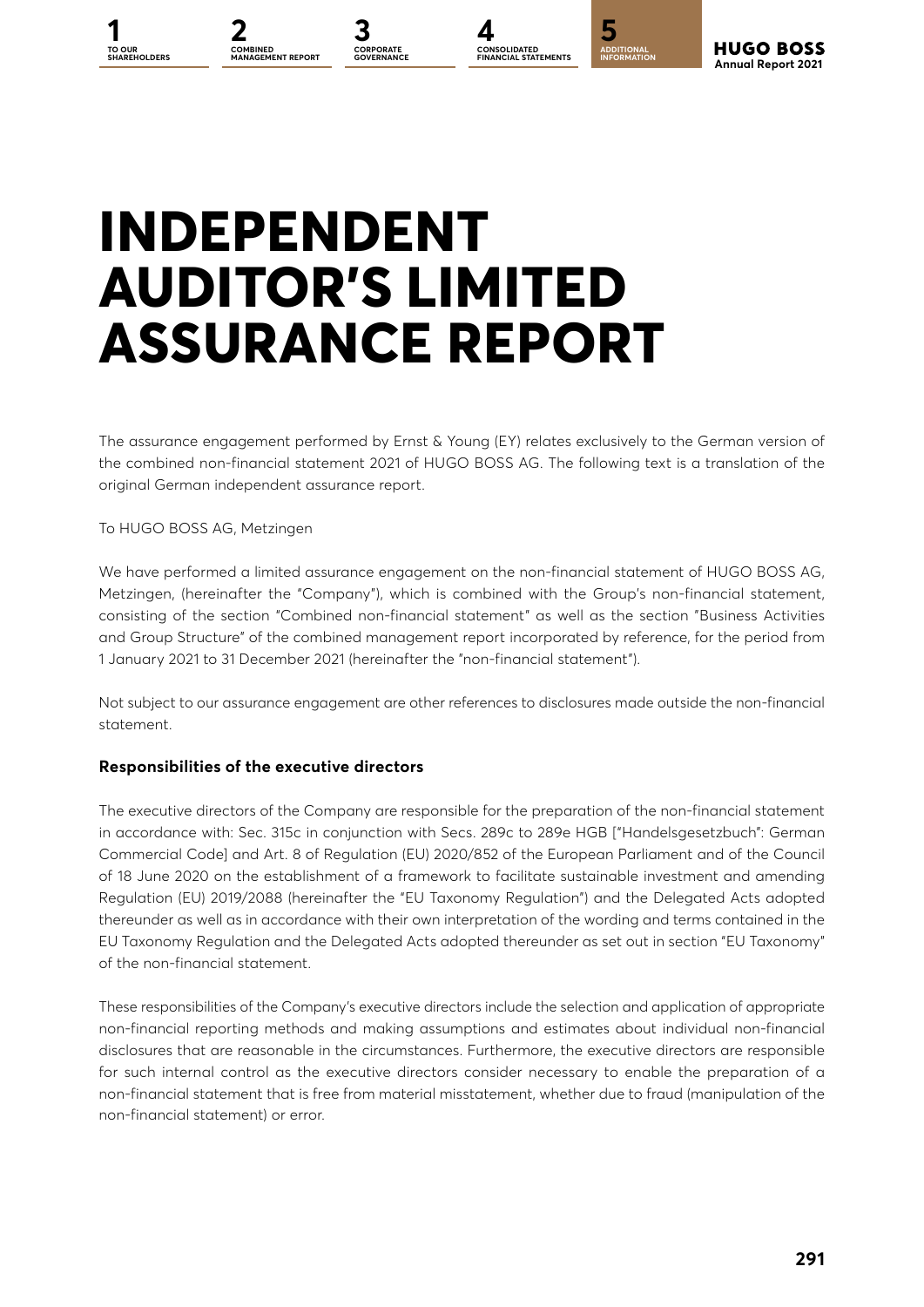

The EU Taxonomy Regulation and the Delegated Acts adopted thereunder contain wording and terms that are still subject to considerable interpretation uncertainties and for which clarifications have not yet been published in every case. Therefore, the executive directors have disclosed their interpretation of the EU Taxonomy Regulation and the Delegated Acts adopted thereunder in section "EU Taxonomy" of the non-financial statement. They are responsible for the defensibility of this interpretation. Due to the immanent risk that undefined legal terms may be interpreted differently, the legal conformity of the interpretation is subject to uncertainties.

#### **Independence and quality assurance of the auditor's firm**

We have complied with the German professional requirements on independence as well as other professional conduct requirements.

Our audit firm applies the national legal requirements and professional pronouncements - in particular the BS WP/vBP ["Berufssatzung für Wirtschaftsprüfer/vereidigte Buchprüfer": Professional Charter for German Public Accountants/German Sworn Auditors]) in the exercise of their Profession and the IDW Standard on Quality Management issued by the Institute of Public Auditors in Germany (IDW): Requirements for Quality Management in the Audit Firm (IDW QS 1) and accordingly maintains a comprehensive quality management system that includes documented policies and procedures with regard to compliance with professional ethical requirements, professional standards as well as relevant statutory and other legal requirements.

### **Responsibilities of the auditor**

Our responsibility is to express a conclusion with limited assurance on the non-financial statement based on our assurance engagement.

We conducted our assurance engagement in accordance with International Standard on Assurance Engagements (ISAE) 3000 (Revised): "Assurance Engagements other than Audits or Reviews of Historical Financial Information" issued by the IAASB. This standard requires that we plan and perform the assurance engagement to obtain limited assurance about whether any matters have come to our attention that cause us to believe that the Company's non-financial statement are not prepared, in all material respects, in accordance with Sec. 315c in conjunction with Secs. 289c to 289e HGB and the EU Taxonomy Regulation and the Delegated Acts adopted thereunder as well as the interpretation by the executive directors disclosed in section "EU Taxonomy" of the non-financial statement. Not subject to our assurance engagement are other references to disclosures made outside the non-financial statement.

In a limited assurance engagement, the procedures performed are less extensive than in a reasonable assurance engagement, and accordingly, a substantially lower level of assurance is obtained. The selection of the assurance procedures is subject to the professional judgment of the auditor.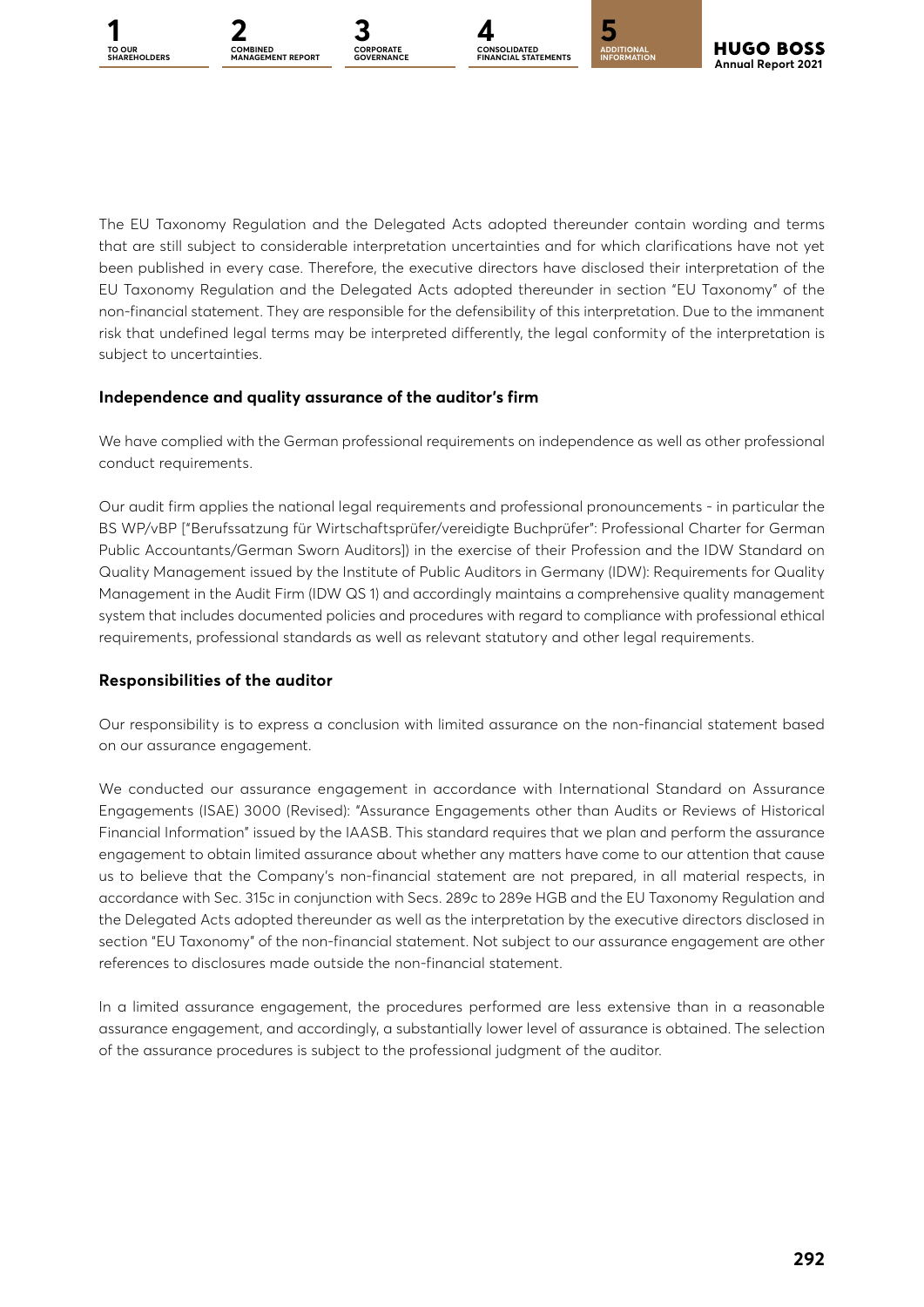HUGO ROSS **Annual Report 2021** 

**COMBINED MANAGEMENT REPORT**

**TO OUR** 

**GOVERNANCE**



**ADDITIONAL INFORMATION**

In the course of our assurance engagement we have, among other things, performed the following assurance procedures and other activities:

- Inquiries of the employees regarding the selection of topics for the non-financial statement, the risk assessment and the policies of the Company and the Group for the topics identified as material,
- Inquiries of employees of the Company and the Group responsible for data capture and consolidation as well as the preparation of the non-financial statement, to evaluate the reporting system, the data capture and compilation methods as well as internal controls to the extent relevant for the assurance of the disclosures in the non-financial statement,
- Identification of likely risks of material misstatement in the non-financial statement,
- Inspection of relevant documentation of the systems and processes for compiling, aggregating, and validating relevant data in the reporting period and testing such documentation on a sample basis,
- Analytical procedures on selected disclosures in the non-financial statement at parent company and group level,
- Inquiries and inspection of documents on a sample basis relating to the collection and reporting of selected disclosures and data in the reporting period and testing such documentation on a sample basis,
- Evaluation of the presentation of the non-financial statement,
- Evaluation of the process to identify the economic activities taxonomy-eligible and the corresponding disclosures in the non-financial statement.

In determining the disclosures in accordance with Art. 8 of the EU Taxonomy Regulation, the executive directors are required to interpret undefined legal terms. Due to the immanent risk that undefined legal terms may be interpreted differently, the legal conformity of their interpretation and, accordingly, our assurance engagement thereon are subject to uncertainties.

#### **Assurance conclusion**

Based on the assurance procedures performed and the evidence obtained, nothing has come to our attention that causes us to believe that the non-financial statement of the Company for the period from 1 January 2021 to 31 December 2021 is not prepared, in all material respects, in accordance with Sec. 315c in conjunction with Secs. 289c to 289e HGB and the EU Taxonomy Regulation and the Delegated Acts adopted thereunder as well as the interpretation by the executive directors as disclosed in section "EU Taxonomy" of the non-financial statement.

We do not express an assurance conclusion on the other references to disclosures made outside the non-financial statement.

#### **Restriction of use**

We draw attention to the fact that the assurance engagement was conducted for the Company's purposes and that the report is intended solely to inform the Company about the result of the assurance engagement. As a result, it may not be suitable for another purpose than the aforementioned. Accordingly, the report is not intended to be used by third parties for making (financial) decisions based on it. Our responsibility is to the Company alone. We do not accept any responsibility to third parties. Our assurance conclusion is not modified in this respect.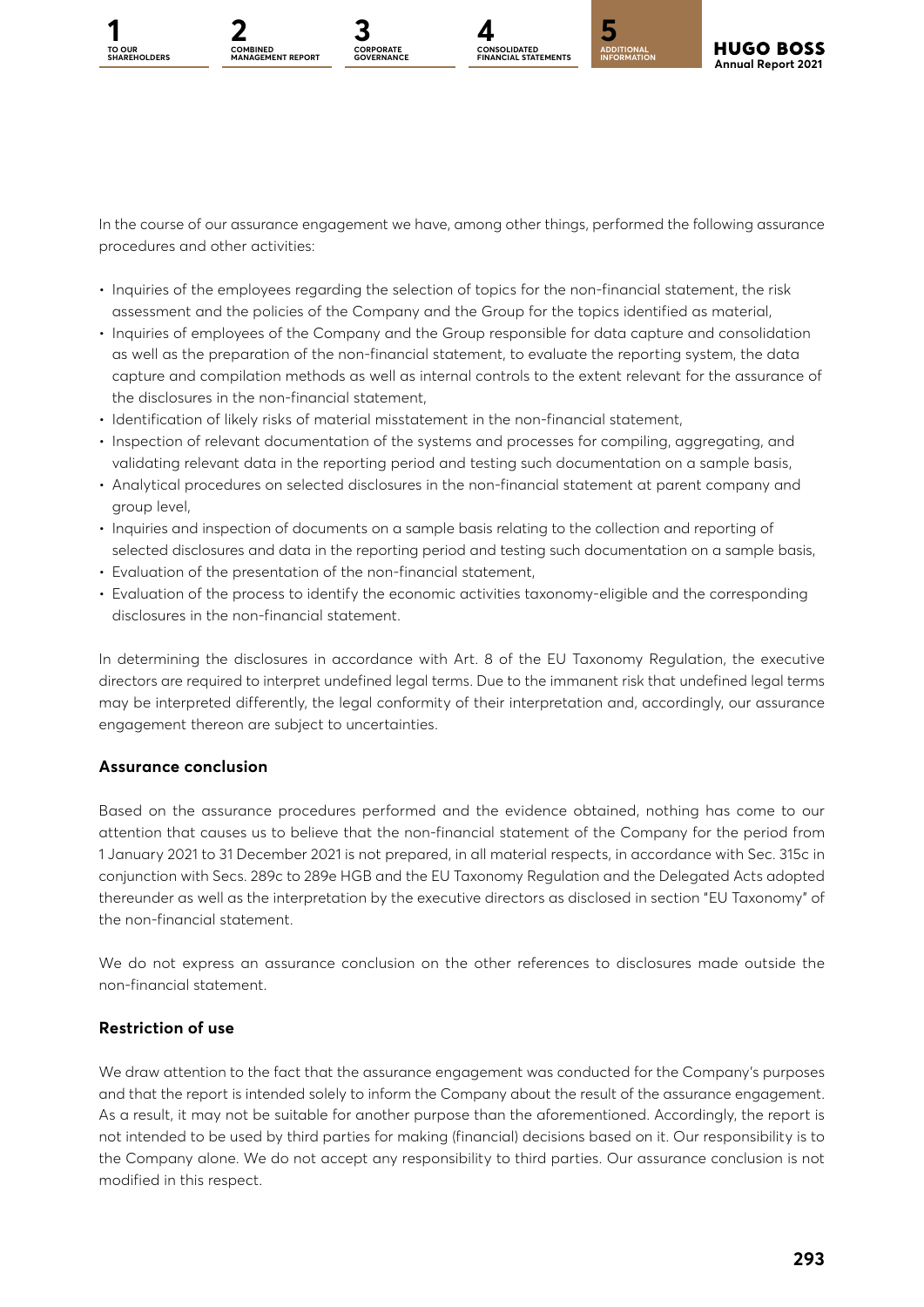**TO OUR** 

CORPORA<mark>TE</mark><br>GOVERNANCE



### **General engagement terms and liability**

The "General Engagement Terms for Wirtschaftsprüfer and Wirtschaftsprüfungsgesellschaften [German Public Auditors and Public Audit Firms]" dated 1 January 2017 are applicable to this engagement and also govern our relations with third parties in the context of this engagement (**[www.de.ey.com/general-engagement](http://www.de.ey.com/general-engagement-terms)[terms](http://www.de.ey.com/general-engagement-terms)**). In addition, please refer to the liability provisions contained there in no. 9 and to the exclusion of liability towards third parties. We accept no responsibility, liability or other obligations towards third parties unless we have concluded a written agreement to the contrary with the respective third party or liability cannot effectively be precluded.

We make express reference to the fact that we will not update the report to reflect events or circumstances arising after it was issued, unless required to do so by law. It is the sole responsibility of anyone taking note of the summarized result of our work contained in this report to decide whether and in what way this information is useful or suitable for their purposes and to supplement, verify or update it by means of their own review procedures.

Munich, 3 March 2022

Ernst & Young GmbH Wirtschaftsprüfungsgesellschaft

Richter Johne Wirtschaftsprüferin Wirtschaftsprüferin [German Public Auditor] [German Public Auditor]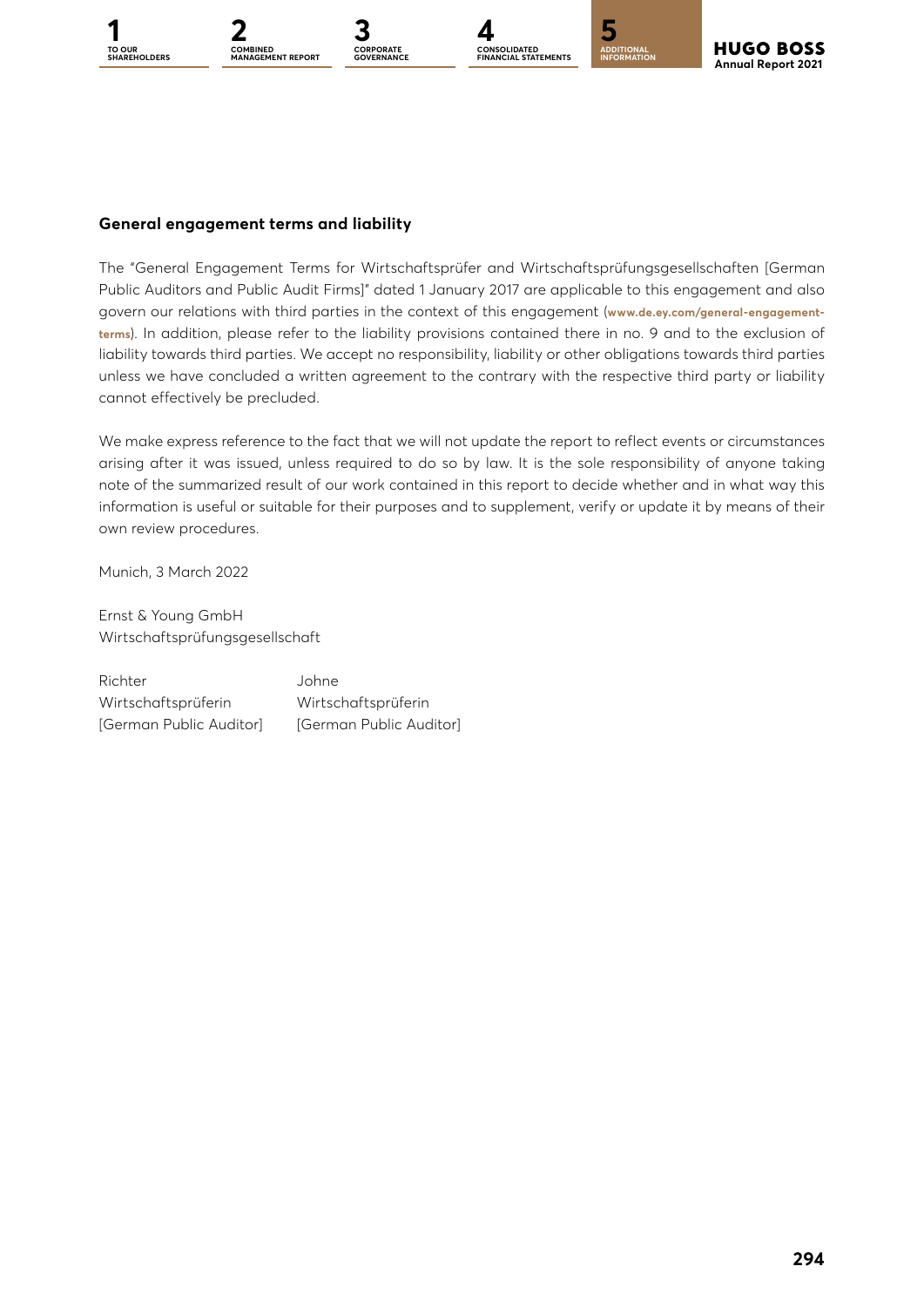<span id="page-100-0"></span>

# **GENERAL INFORMATION**

The performance of HUGO BOSS is best reflected in the consolidated financial statements. Like many other companies, HUGO BOSS has refrained from including the figures from the separate financial statements of the parent company HUGO BOSS AG in this report for the sake of clarity of presentation. These statements, which continue to be prepared in accordance with the German Commercial Code (HGB), are published on the company's website at **[group.hugoboss.com](http://group.hugoboss.com)**.

## **FORWARD-LOOKING STATEMENTS**

This document contains forward-looking statements that reflect management's current views with respect to future events. The words "anticipate," "assume," "believe," "estimate," "expect," "intend," "may," "plan," "project," "should," and similar expressions identify forward-looking statements. Such statements are subject to risks and uncertainties. If any of these or other risks or uncertainties occur, or if the assumptions underlying any of these statements prove incorrect, then actual results may be materially different from those expressed or implied by such statements. HUGO BOSS does not intend or assume any obligation to update any forwardlooking statement, which speaks only as of the date on which it is made.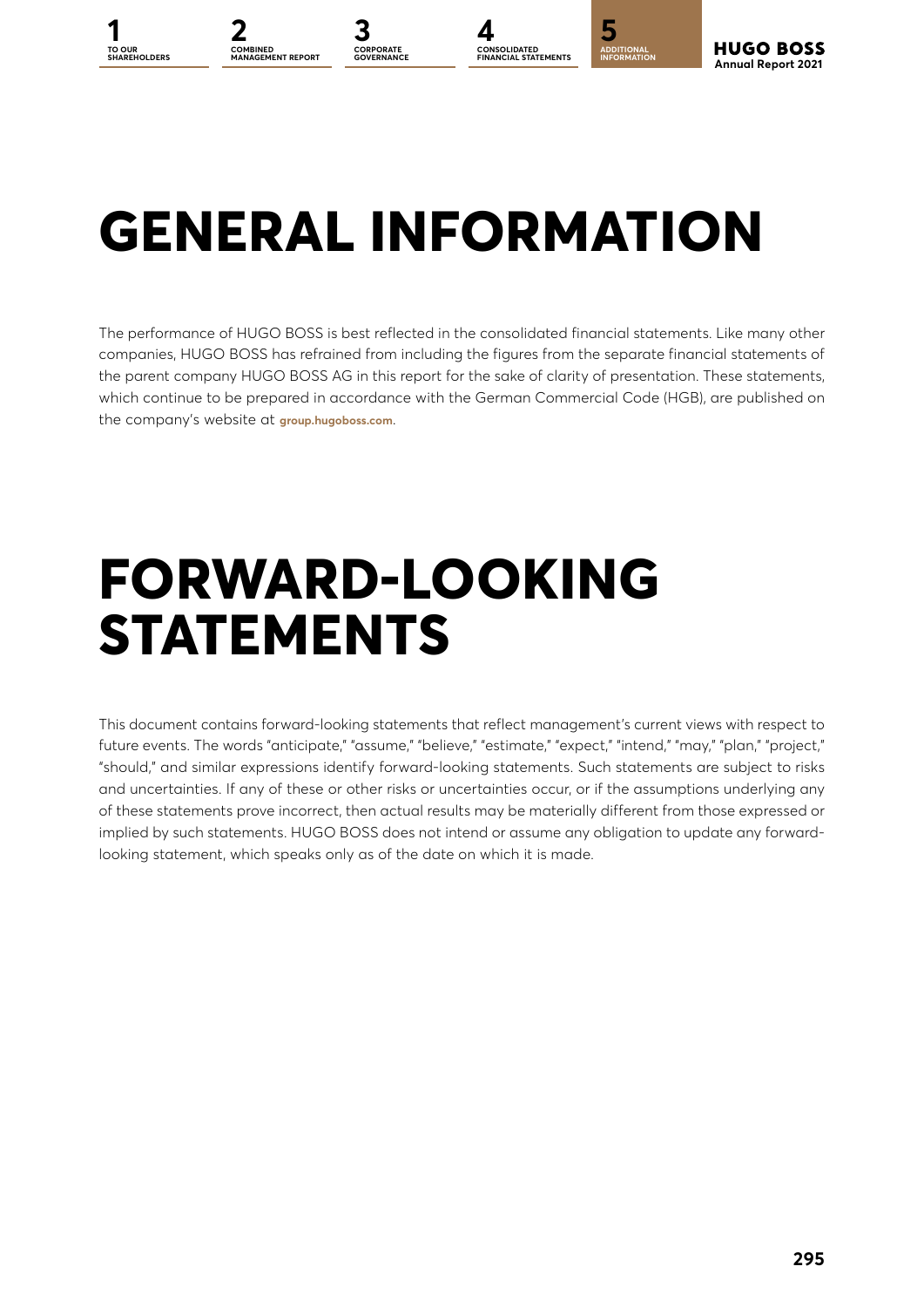## <span id="page-101-0"></span>**TEN-YEAR-OVERVIEW**

|                                                                       | 2021       | 20201               | 20192      | 2018       | 2017                     | 2016                     | 2015       | 2014       | 2013       | 2012                     |
|-----------------------------------------------------------------------|------------|---------------------|------------|------------|--------------------------|--------------------------|------------|------------|------------|--------------------------|
| <b>Sales (in EUR million)</b>                                         | 2,786      | 1,946               | 2,884      | 2,796      | 2,733                    | 2,693                    | 2,809      | 2,572      | 2,432      | 2,346                    |
| Sales by segments                                                     |            |                     |            |            |                          |                          |            |            |            |                          |
| Europe incl. Middle East and Africa                                   | 1,742      | 1,231               | 1,803      | 1,736      | 1,681                    | 1,660                    | 1,683      | 1,566      | 1,457      | 1,378                    |
| Americas                                                              | 543        | 308                 | 560        | 574        | 577                      | 582                      | 671        | 587        | 570        | 559                      |
| Asia/Pacific                                                          | 423        | 343                 | 438        | 410        | 396                      | 382                      | 393        | 361        | 347        | 353                      |
| Licenses                                                              | 77         | 64                  | 84         | 76         | 79                       | 69                       | 62         | 58         | 58         | 56                       |
| Sales by distribution channel <sup>3</sup>                            |            |                     |            |            |                          |                          |            |            |            |                          |
| Brick-and-mortar retail <sup>4</sup>                                  | 1,512      | 1,057               | 1,869      | 1,768      | 1,732                    | 1,677                    | 1,689      | 1,471      | 1,314      | 1,150                    |
| Brick-and-mortar wholesale <sup>5</sup>                               | 647        | 472                 | 931        | 952        | 922                      | 947                      | 1,058      | 1,043      | 1,060      | 1,140                    |
| Digital                                                               | 549        | 352                 | $\equiv$   | $\equiv$   | $\overline{\phantom{a}}$ | $\overline{\phantom{a}}$ | $\equiv$   | $\equiv$   | $\equiv$   |                          |
| Licenses                                                              | 77         | 64                  | 84         | 76         | 79                       | 69                       | 62         | 58         | 58         | 56                       |
| Sales by brand <sup>3</sup>                                           |            |                     |            |            |                          |                          |            |            |            |                          |
| <b>BOSS Menswear</b>                                                  | 2,18'      | 1,530               |            |            |                          |                          |            |            |            |                          |
| <b>BOSS Womenswear</b>                                                | 192        | 131                 | 2,488      | 2,422      | 2,336                    | 2,313                    | 2,522      | 2,328      | 2,205      | $\overline{\phantom{0}}$ |
| <b>HUGO</b>                                                           | 413        | 285                 | 396        | 374        | 397                      | 380                      | 287        | 243        | 227        |                          |
| <b>Results of operations (in EUR million)</b>                         |            |                     |            |            |                          |                          |            |            |            |                          |
| Gross profit                                                          | 1,721      | 1,187               | 1,875      | 1,824      | 1,808                    | 1,777                    | 1,853      | 1,699      | 1,580      | 1,444                    |
| Gross margin in %                                                     | 61.8       | 61.0                | 65.0       | 65.2       | 66.2                     | 66.0                     | 66.0       | 66.1       | 64.9       | 61.6                     |
| EBIT                                                                  | 228        | $(236)^6$           | 344        | 347        | 341                      | 263                      | 448        | 449        | 456        | 432                      |
| EBIT margin in %                                                      | 8.2        | (12.1) <sup>7</sup> | 11.9       | 12.4       | 12.5                     | 9.8                      | 15.9       | 17.4       | 18.7       | 18.4                     |
| <b>EBITDA</b>                                                         | 568        | 230                 | 707        | 476        | 499                      | 433                      | 590        | 572        | 561        | 524                      |
| Net income attributable to equity holders of the parent company       | 137        | $(220)^8$           | 205        | 236        | 231                      | 194                      | 319        | 333        | 329        | 307                      |
| Net assets and liability structure as of December 31 (in EUR million) |            |                     |            |            |                          |                          |            |            |            |                          |
| Trade net working capital                                             | 376        | 491                 | 528        | 537        | 459                      | 524                      | 528        | 503        | 432        | 409                      |
| Non-current assets                                                    | 1,458      | 1,516               | 1,713      | 686        | 662                      | 752                      | 765        | 660        | 612        | 588                      |
| Equity                                                                | <b>940</b> | 760                 | 1,002      | 981        | 915                      | 888                      | 956        | 844        | 740        | 632                      |
| Equity ratio in %                                                     | 34         | 30                  | 35         | 53         | 53                       | 49                       | 53         | 51         | 49         | 40                       |
| Total assets                                                          | 2,736      | 2,570               | 2,877      | 1,858      | 1,720                    | 1,799                    | 1,800      | 1,662      | 1,501      | 1,577                    |
| Financial position and dividend (in EUR million)                      |            |                     |            |            |                          |                          |            |            |            |                          |
| Free cash flow                                                        | 559        | 164                 | 457        | 170        | 294                      | 220                      | 208        | 268        | 230        | 221                      |
| Net financial liabilities (as of December 31)                         | 628        | 1,004               | 1,040      | 22         | $\overline{7}$           | 113                      | 82         | 36         | 57         | 130                      |
| Capital expenditure                                                   | 104        | 80                  | 192        | 155        | 128                      | 157                      | 220        | 135        | 185        | 166                      |
| Depreciation/amortization                                             | 339        | 4659                | 362        | 129        | 158                      | 169                      | 142        | 123        | 105        | 92                       |
| Total leverage (as of December 31) <sup>10</sup>                      | 1.1        | (6.7)               | 0.2        | 0.0        | 0.0                      | 0.2                      | 0.1        | 0.1        | 0.1        | 0.2                      |
| Amount distributed <sup>11</sup>                                      | 48         | 3                   | 3          | 186        | 183                      | 179                      | 250        | 250        | 231        | 215                      |
| <b>Additional key figures</b>                                         |            |                     |            |            |                          |                          |            |            |            |                          |
| Employees (as of December 31) <sup>12</sup>                           | 14,04      | 13,795              | 14,633     | 14,685     | 13,985                   | 13,798                   | 13,764     | 12,990     | 12,496     | 11,852                   |
| Personnel expenses (in EUR million)                                   | 627        | 570                 | 640        | 629        | 604                      | 605                      | 563        | 514        | 483        | 450                      |
| Number of Group's own retail points of sale                           | 1,228      | 1,157               | 1,113      | 1,092      | 1,139                    | 1,124                    | 1,113      | 1,041      | 1,010      | 840                      |
| Shares (in EUR)                                                       |            |                     |            |            |                          |                          |            |            |            |                          |
| Earnings per share                                                    | 1.99       | $(3.18)^{13}$       | 2.97       | 3.42       | 3.35                     | 2.80                     | 4.63       | 4.83       | 4.77       | 4.44                     |
| Dividend per share <sup>11</sup>                                      | 0.70       | 0.04                | 0.04       | 2.70       | 2.65                     | 2.60                     | 3.62       | 3.62       | 3.34       | 3.12                     |
| Last share price (as of December 31)                                  | 53.50      | 27.29               | 43.26      | 53.92      | 70.94                    | 58.13                    | 76.60      | 101.70     | 103.50     | 79.80                    |
| Number of shares (as of December 31)                                  | 70.400.000 | 70,400,000          | 70,400,000 | 70,400,000 | 70,400,000               | 70,400,000               | 70,400,000 | 70,400,000 | 70,400,000 | 70,400,000               |

1 In fiscal year 2020, HUGO BOSS recorded non-cash impairment charges related to the negative impact of COVID-19 on the Group's retail business in the amount of EUR 110 million.<br>Additional information on the first-time app

**4** Until fiscal year 2019, own retail sales were reported including the Company's own online sales.

**5** Until fiscal year 2019, wholesale sales were reported including online sales generated in wholesale. **6** 2020: Excluding non-cash impairment charges, EBIT amounted to minus EUR 126 million.

**7** 2020: Excluding non-cash impairment charges, EBIT margin amounted to (6.5)%. **8** 2020: Excluding non-cash impairment charges, net income amounted to minus EUR 131 million.

**9** 2020: Excluding non-cash impairment charges, depreciation and amortization amounted to EUR 355 million.<br>**10** 2021: Net financial liabilities/EBITDA including the impact of IFRS 16; Until 2020: Net financial liabilities

**12** Full-time equivalent (FTE). **13** 2020: Excluding non-cash impairment charges, EPS amounted to minus EUR 1.90.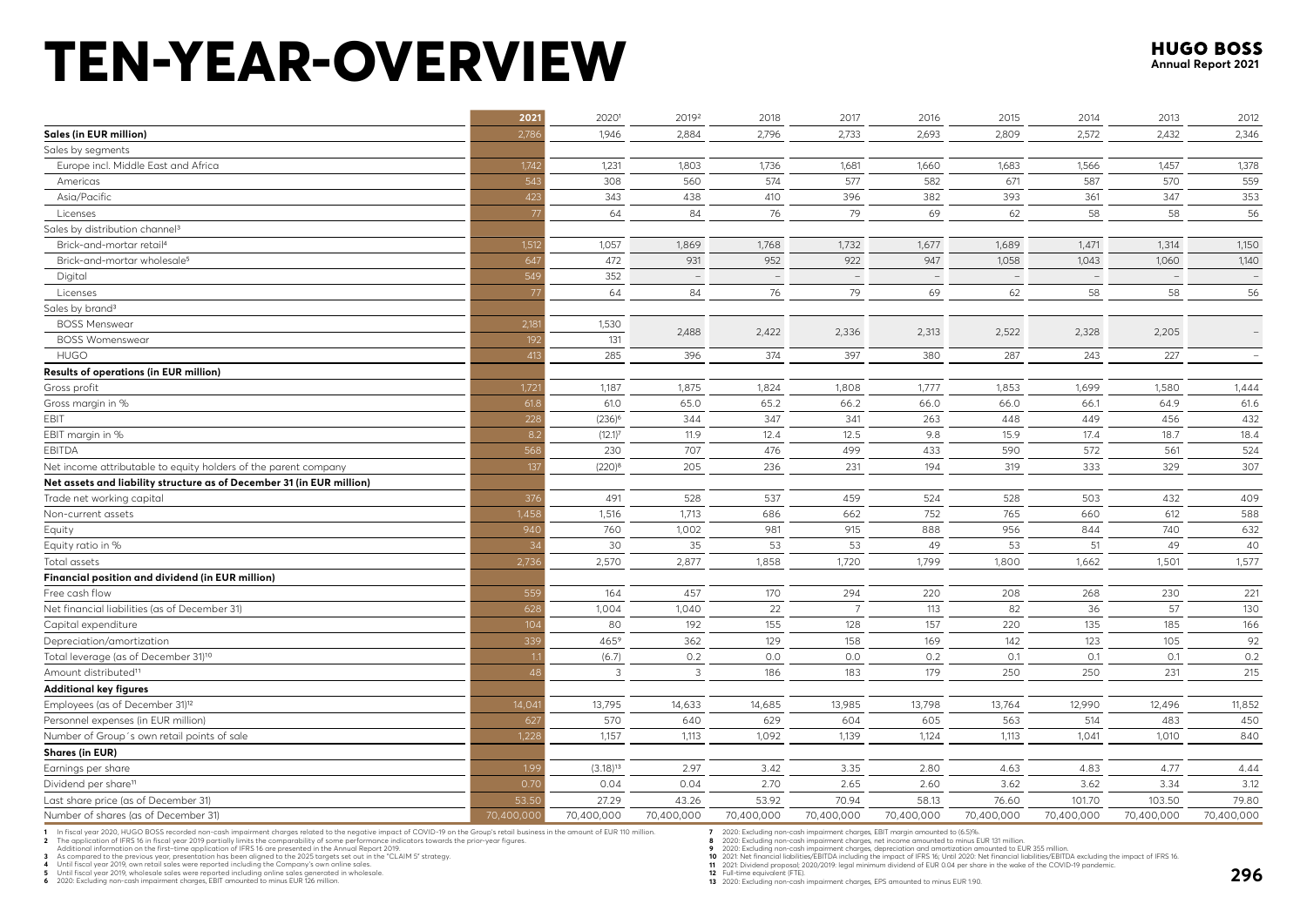<span id="page-102-0"></span>

# **CONTACTS**

**Investor Relations Phone** +49 7123 94–80903 **Email** investor-relations@hugoboss.com

**Christian Stöhr** Vice President Investor Relations **Phone** +49 7123 94–87563 **Email** christian\_stoehr@hugoboss.com

**Carolin Westermann** Head of Corporate Communication **Phone** +49 7123 94–86321 **Email** carolin\_westermann@hugoboss.com

# **LEGAL NOTICE**

#### **HUGO BOSS AG**

Dieselstrasse 12 72555 Metzingen

**Phone** +49 7123 94–0 group.hugoboss.com

**Release date** Thursday, March 10, 2022

## **Conception and Design**

nexxar GmbH, Vienna www.nexxar.com

**Photos** Andreas Pohlmann